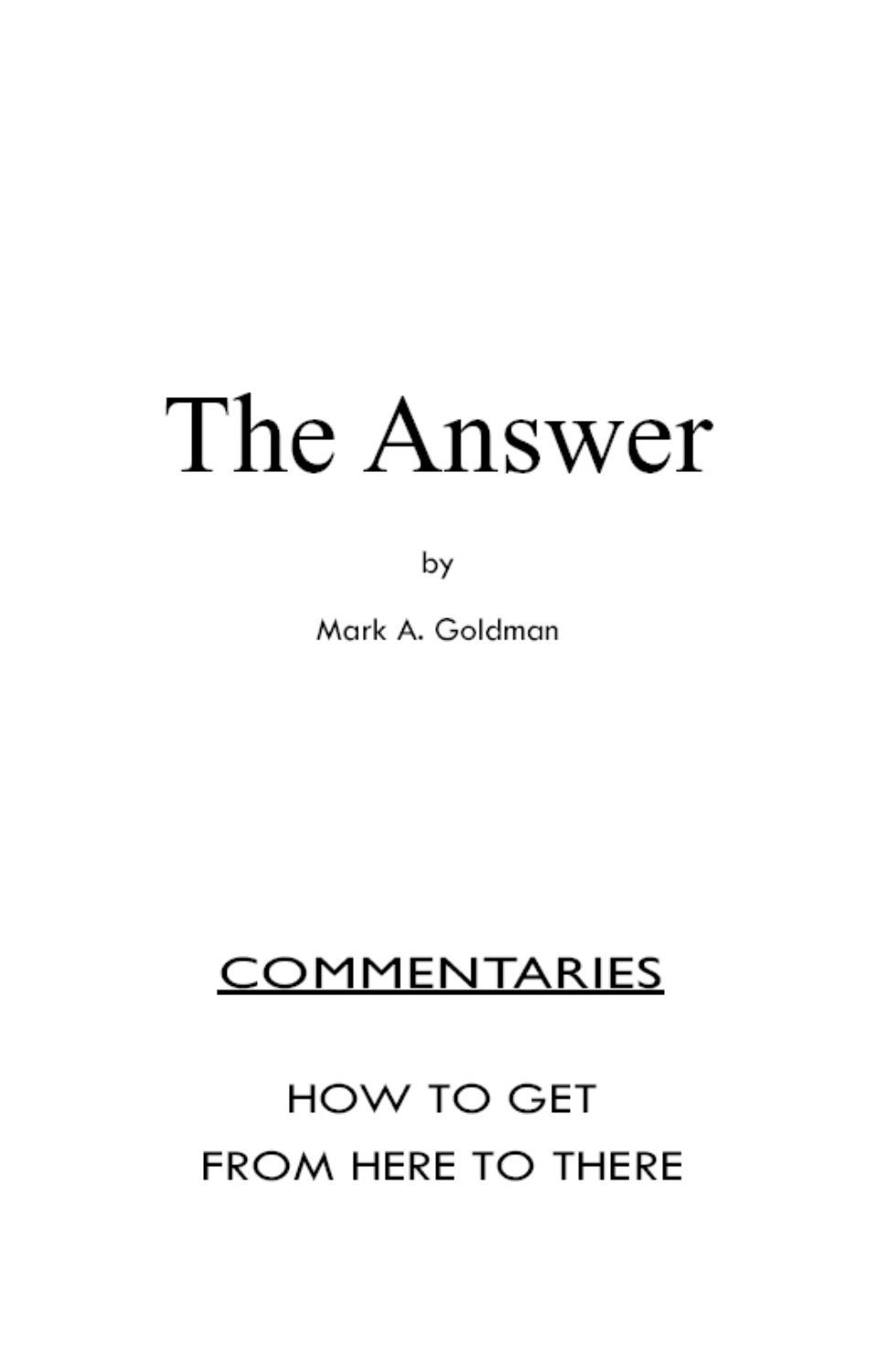# by

Mark A. Goldman

*How To Get From Here To There*

Most of the commentaries in this book originally appeared on Mark A. Goldman's website and some also appeared as Op-Ed pieces or letters to the editor in his local newspaper.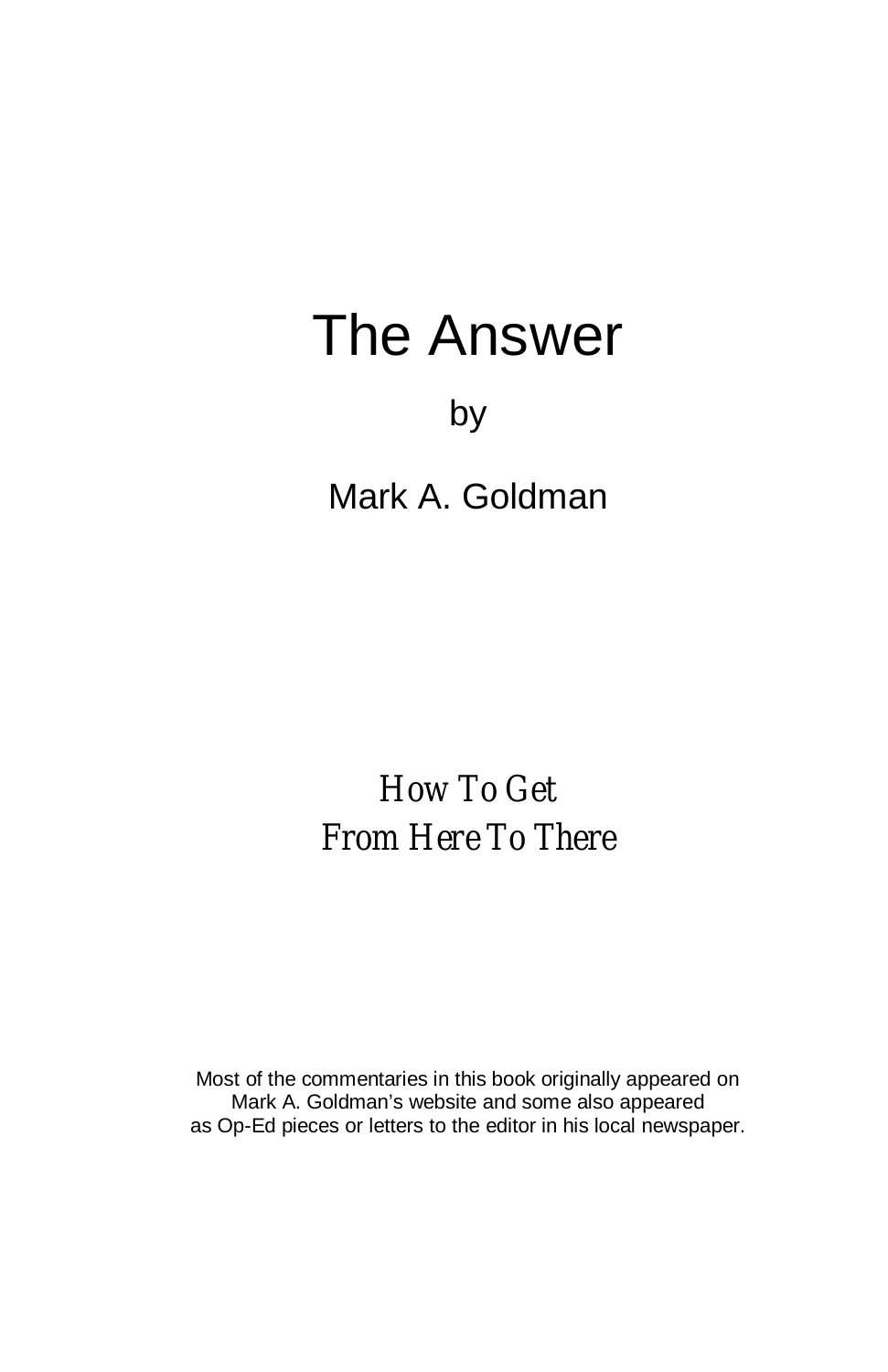**The Answer** By Mark A. Goldman

ISBN 0-9624997-7-3 LCCN: 2003092064

Copyright  $©$  2003 Mark A. Goldman All Rights Reserved

> The Presidential Press P.O. Box 1865 Vashon, WA 98070

Telephone: 206 463-2019 Email: info@gpln.com Website: www.gpln.com



40905 Printed in the U.S.

Second Printing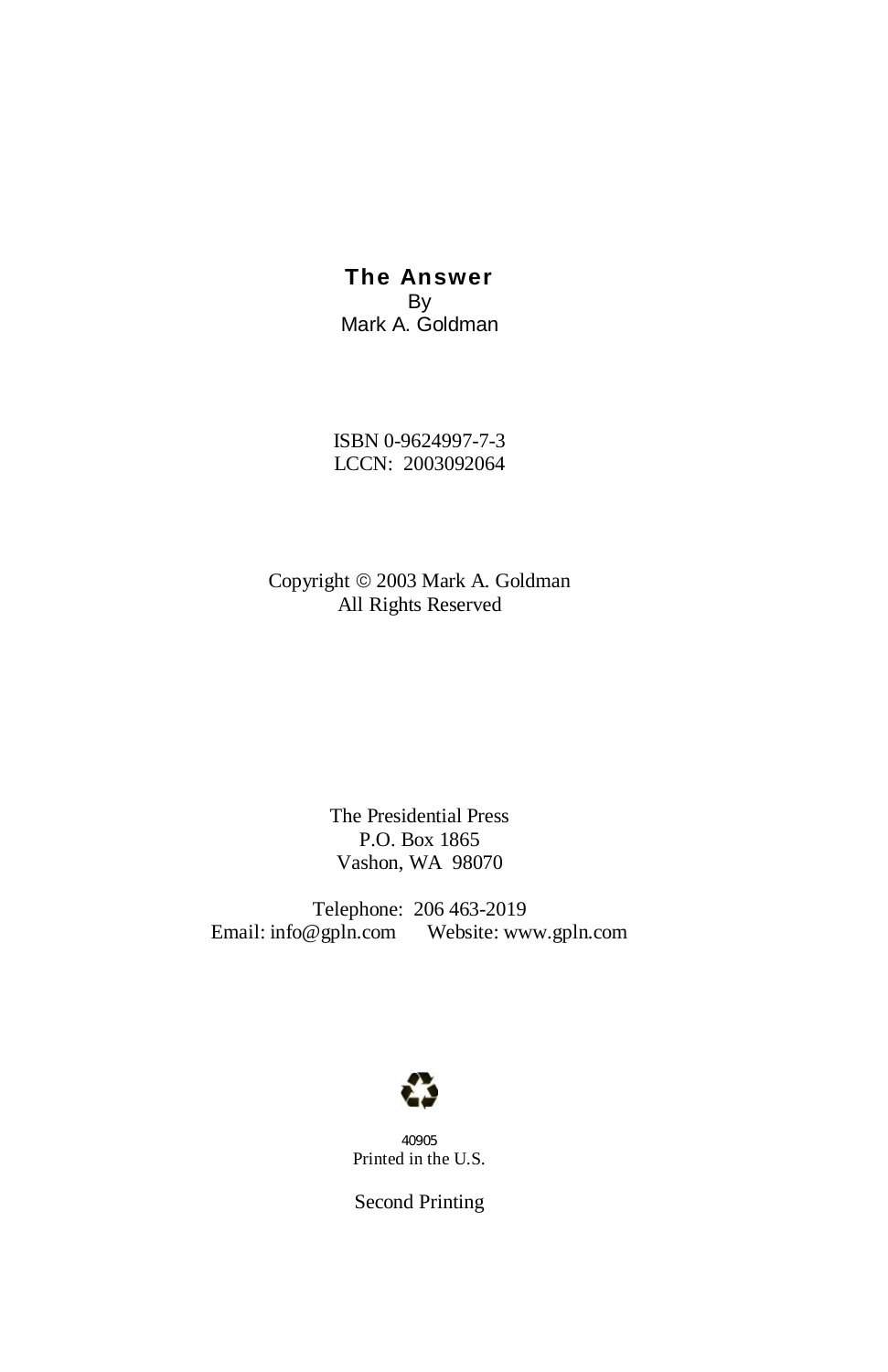# <span id="page-3-0"></span>Table of Contents

Page [iv .](#page-4-0)..... When You Stand To Fight The Good Fight

- [v](#page-5-0) ....... Dedication
- [vi .](#page-6-0)..... One Reader's Comment
- [vii..](#page-7-0).... Forward
- [x](#page-10-0) ....... Quotes
- [1](#page-11-0) ....... Regarding War and Our Troops
- [4](#page-14-0) ....... An Open Letter to the President of the United States
- [6](#page-16-0) ....... In Wharton Harbor
- [7](#page-17-0) ....... On Shock and Awe
- 9....... I Don't Expect War with Iraq
- [11](#page-21-0) ....... My Holiday Letter
- [13](#page-22-0) ....... Declaration of Legitimate Government
- [14](#page-24-0) ....... The Answer
- [18](#page-28-0) ....... Crisis
- [23](#page-33-0) ....... Children of Iraq
- [27](#page-37-0) ....... Like a Bull in a China Shop
- [28](#page-38-0) ....... On Hanging Flags
- [29](#page-39-0) ....... On God and Religion
- [30](#page-40-0) ....... The War on Terrorism
- [35](#page-45-0) ....... Secret Trials
- [36](#page-46-0) ....... Failed Presidency
- [42](#page-52-0) ....... Freedom is Not Free
- [44](#page-54-0) ....... We Must Be Thankful
- [45](#page-55-0) ....... How Do You Protect the Constitution?
- [46](#page-56-0) ....... On Citizenship
- [48](#page-58-0) ....... The Hidden Evil
- [52](#page-62-0) ...... Addendum
- [54](#page-64-0) ....... If I Don't, Someone Else Will
- [58](#page-68-0) ....... Oil
- [60](#page-70-0) ....... Misallocation
- [62](#page-72-0) ....... Bush Fleecing
- [63](#page-73-0) ....... Bush's Tax Tragedy
- [67 .](#page-77-0)...... Estate Taxation and Politics
- [71 .](#page-81-0)...... Epilogue
- [73 .](#page-83-0)...... Acknowledgements
- [74 .](#page-84-0)..... About the Author
- 75....... Appendix: Universal Declaration of Human Rights
- 82....... Finally
- 85 ....... Partial List of Causes for Impeachment

Click on a page number to go to a selected commentary. Click small up arrow  $\boxdot$  to return to these Table of Contents.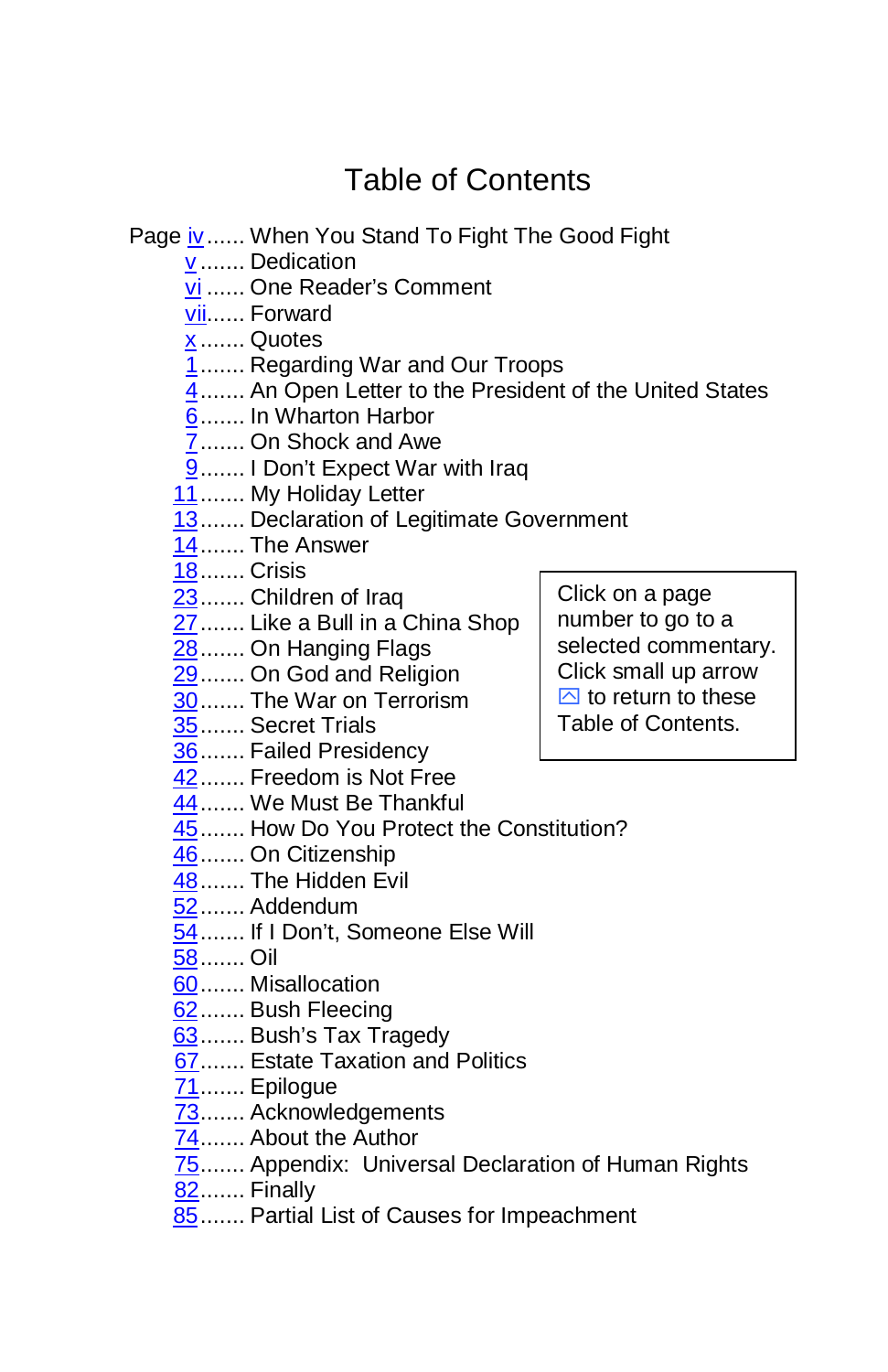#### <span id="page-4-0"></span> $\overline{\mathsf{M}}$

#### **When You Stand To Fight The Good Fight**

A friend is one who'll stand with you When you stand to fight the good fight When you stand to fight the good fight And you're standing there alone.

A friend is one to shield the blows When you're down and bent and on your knees When you're down and bent and on your knees And kneeling there alone.

A friend is one to risk his own When your money's spent and you're stripped to bone When your money's spent and you're down to bone A friend will come and risk his own.

A friend is one to bring the light In your darkest hour when you still must fight When it's dark and you hurt and you still must fight A friend will come and bring the light.

If you need a friend and you're bloody red In the dark of night in a bloody bed And you hurt and you ache, feeling almost dead A friend will come, a friend will come, a friend will come to shield your head.

A friend will come, When you stand to fight the good fight.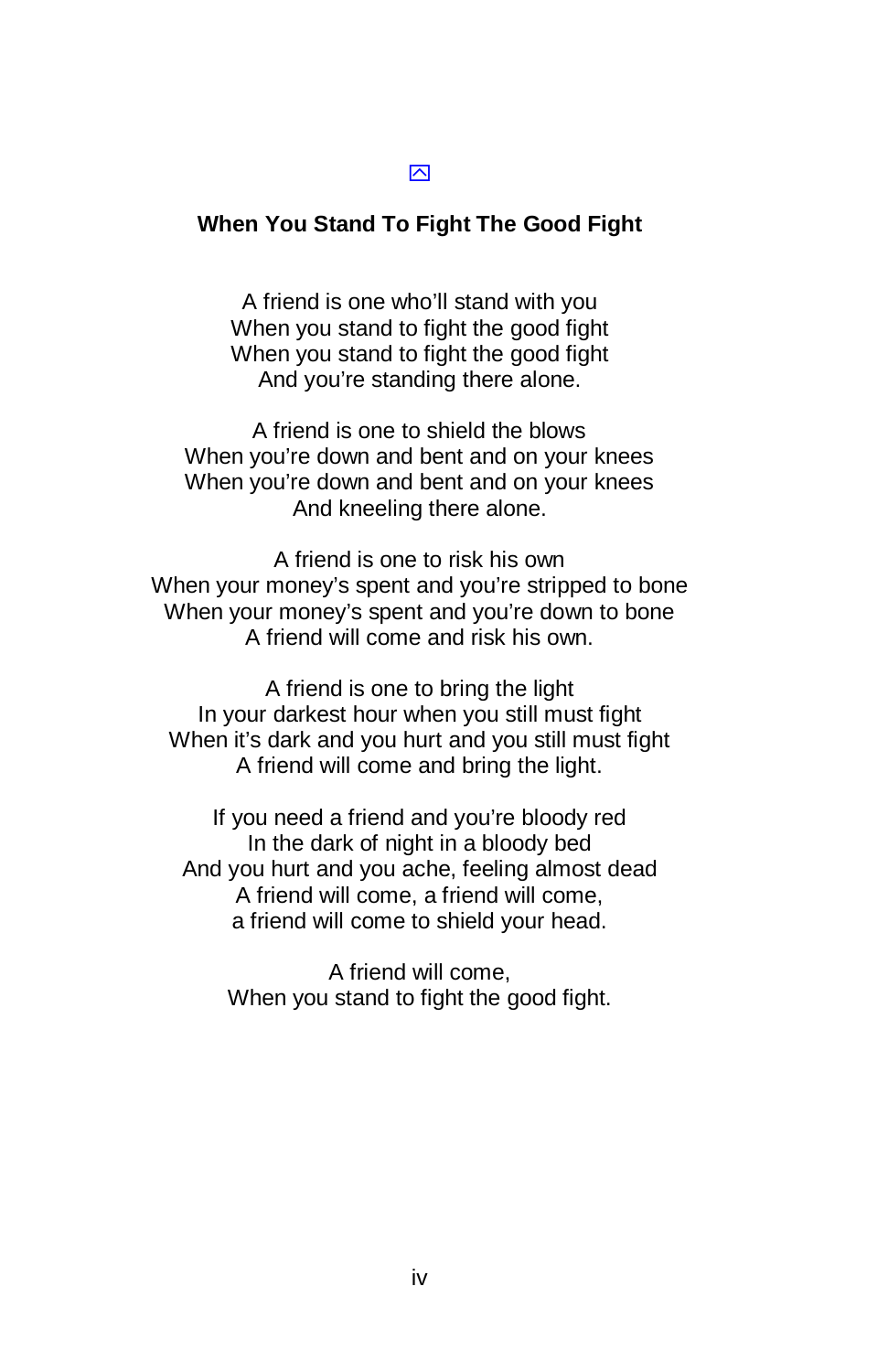<span id="page-5-0"></span> $\triangleright$ Dedication

Remembering the children...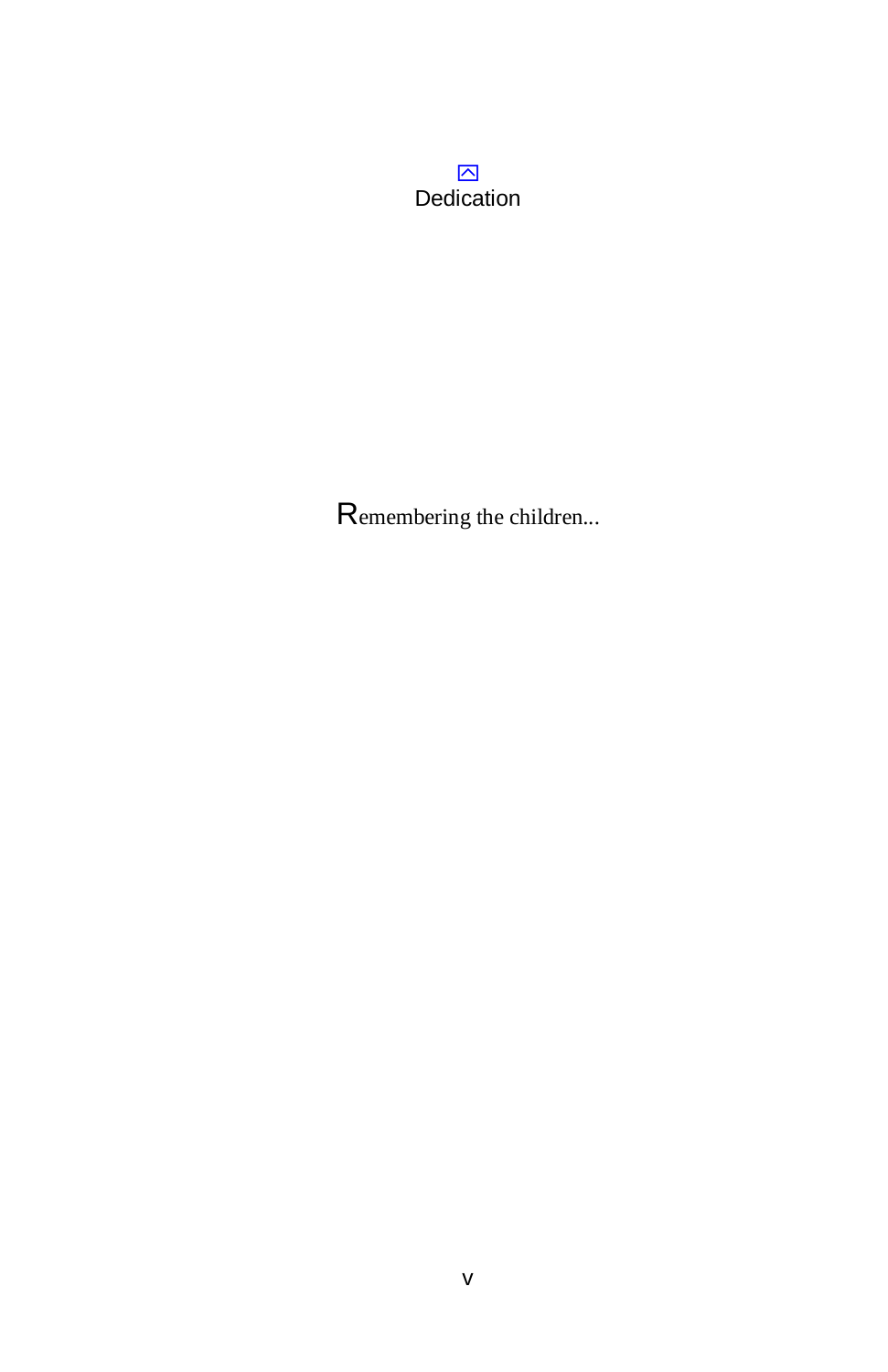<span id="page-6-0"></span>One reader's comment regarding some of this material...

"Mark, you nut case, remove me from your email list. I'm just an accountant...I don't give a damn about what you think. Stop wasting my time."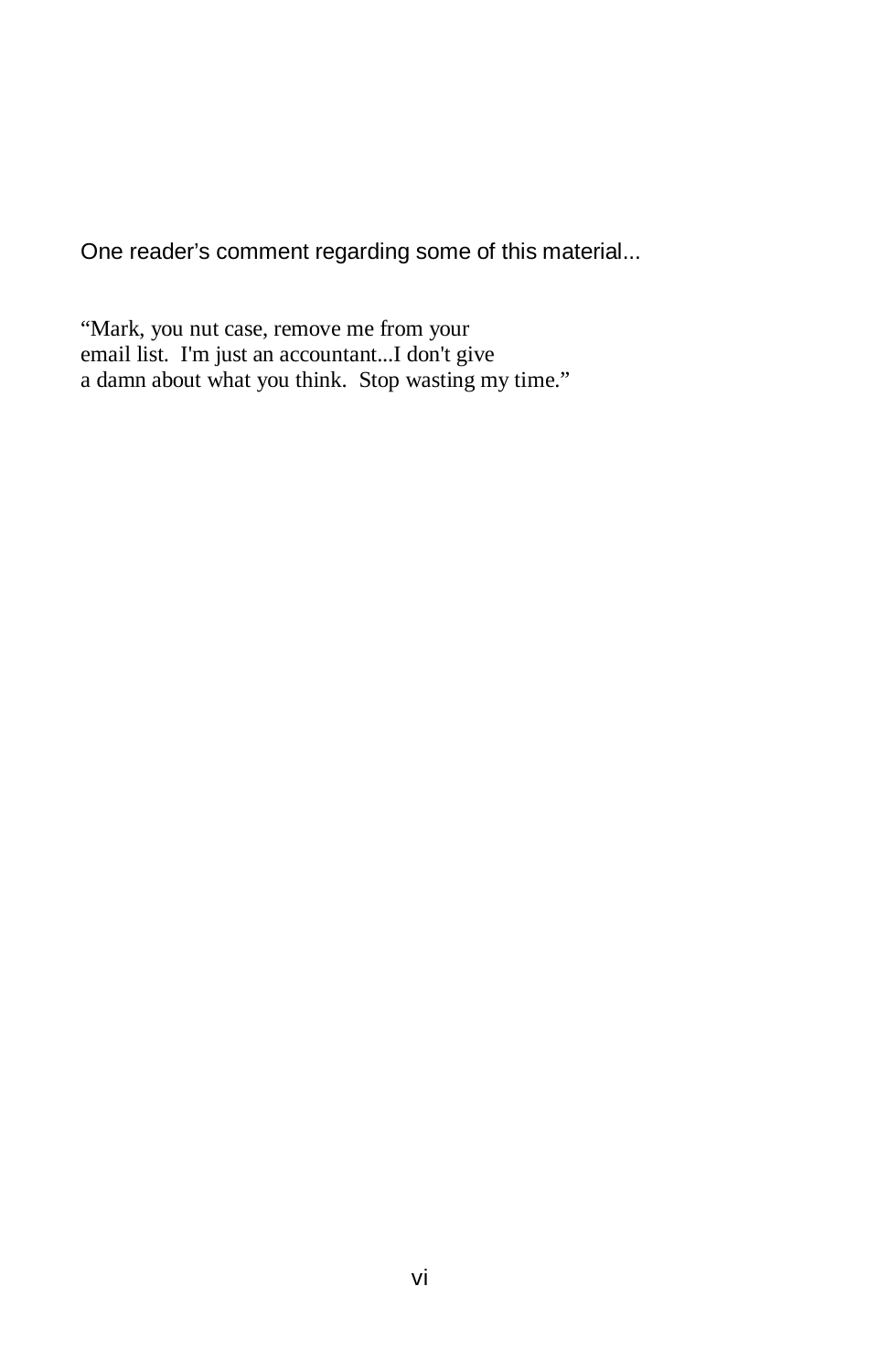<span id="page-7-0"></span>HE ARTICLES THAT BEGAN APPEARING AT MY PERSONAL WEB SITE beginning in December of 2000 and continuing through March of 2003 represent my response to initiatives, statements, or behaviors promulgated by the Bush administration. They are presented here in reverse order — i.e., from most recent to oldest. T

 $\overline{\mathbf{N}}$ 

I have a good deal of sympathy and respect for people who hold views that are different from mine — primarily because I believe that the views you or I might hold, are likely to depend more on the quality and quantity of the information we consume, than on anything else. So I can see how, at first glance, you might want to conclude that I'm a "nut case" for holding the views I hold, (or for the manner in which I express those views) — that is, given the information that *you've* considered and think is relevant. But I didn't come to my conclusions using your information. And it's *my* information that *I* think is relevant.

In this book, I lay my cards on the table very intimately, and I do so with some confidence, that by the time you've read the entire book, you won't find my conclusions all that "crazy" after all. But for that to happen, you need to have the courage and the patience to read this material with an open mind. Not everyone is willing to do that. It won't take any less courage for some people to read what I've written than it did for me to write it. That's why I'm very appreciative and respectful of anyone who is willing to try. All you have to do is read this material all the way through once. That is... all the way through from beginning to end. If when you're done, you still feel the way you do now, then at least you can say with some satisfaction that you've considered the evidence with an open mind and you arrived at your conclusions honestly.

So to summarize — this book offers my particular slant on things. All of this material was available to the public at one time or another for free. Now it will cost something. Not much… just enough to qualify as a token of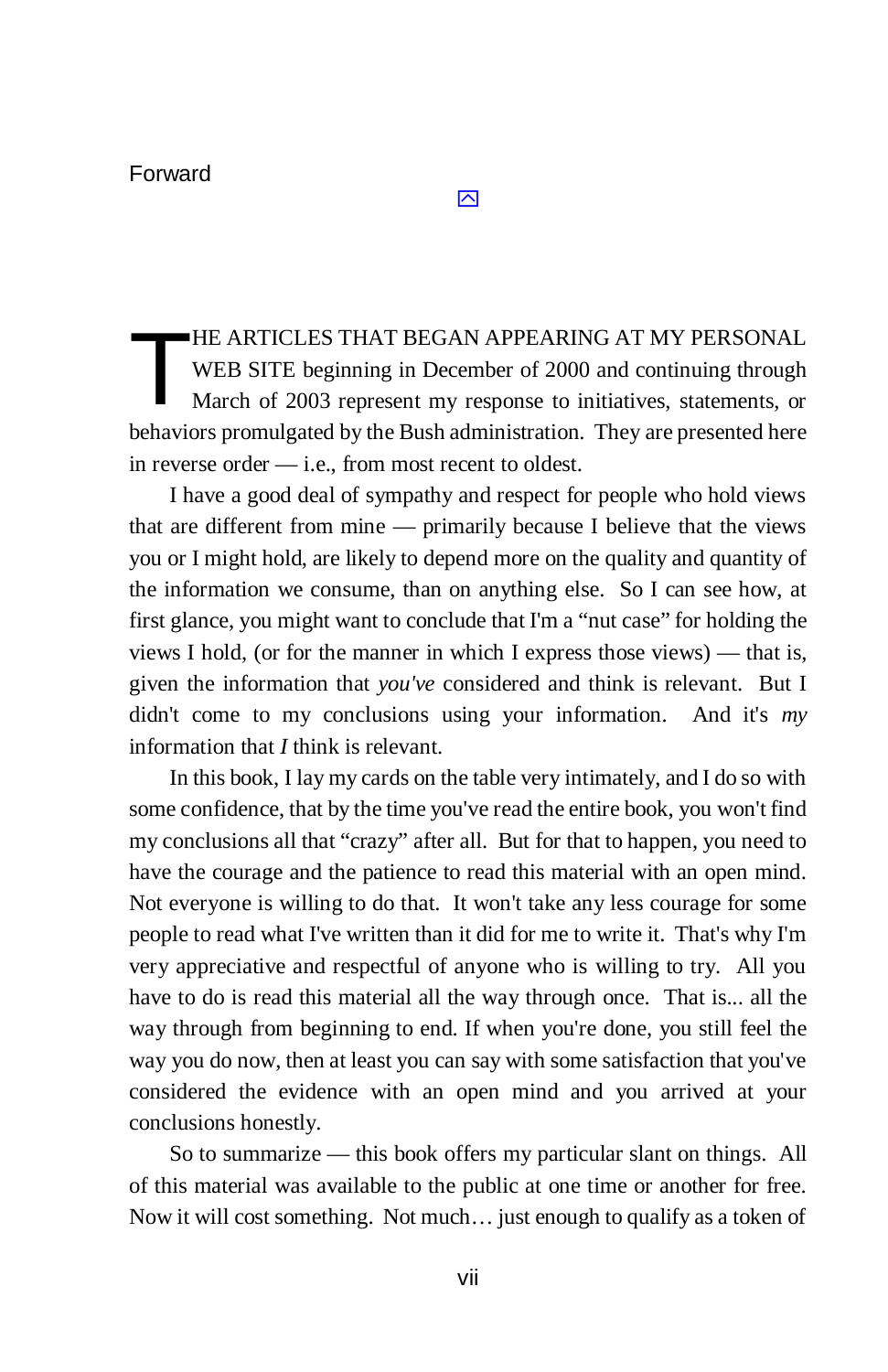good faith, lest some folks jump to the conclusion that... if it's free, it must be worth nothing... which is exactly the value that most accountants would erroneously enter on the books for the amount of air, water, biodiversity, or migrant workers' rights that his or her corporation might have consumed, polluted, destroyed, or extinguished in the course of doing business — that is, if any accountant would think to recognize such things on the books at all.

I might mention, that in addition to my own website, where most of this material first appeared, I have been managing the information on two other sites as well. Here are the links to all three:

- 1. http://www.gpln.com
- 2. http://www.citizensforimpeachingbush.com
- 3. http://www.vashongreen.org

To give you some background: before posting links or information to these sites, I read a great deal of material. Some of it I sought out; some of it came to me unsolicited — and a portion of both included persuasive arguments for war. However, none of the arguments were sufficiently compelling to change my opposition to *this* administration's pursuit of war. Furthermore, I only considered posting two kinds of articles: those that supported my own point of view, and those that made relevant information available that was not readily available through the broadcast media. I only offered my own point of view when I didn't see that point of view being adequately represented in the material I was reading or hearing. In any event, I believe that my research represents a reasonable attempt at trying to stay informed; and my writings, a reasonable attempt at being a responsible citizen. While I have not exhausted all points of view, I am nevertheless hopeful that what I'm offering is still worth sharing, even though that remains to be seen.

I believe that most folks who either support or don't support this administration's policies — for whatever reason — have had the privilege of carrying on with their lives relatively undisturbed (i.e., they've continued to go to work, earn a living, relate to family and friends, etc., with only a modicum of inconvenience and discomfort)... at least as far as I can tell.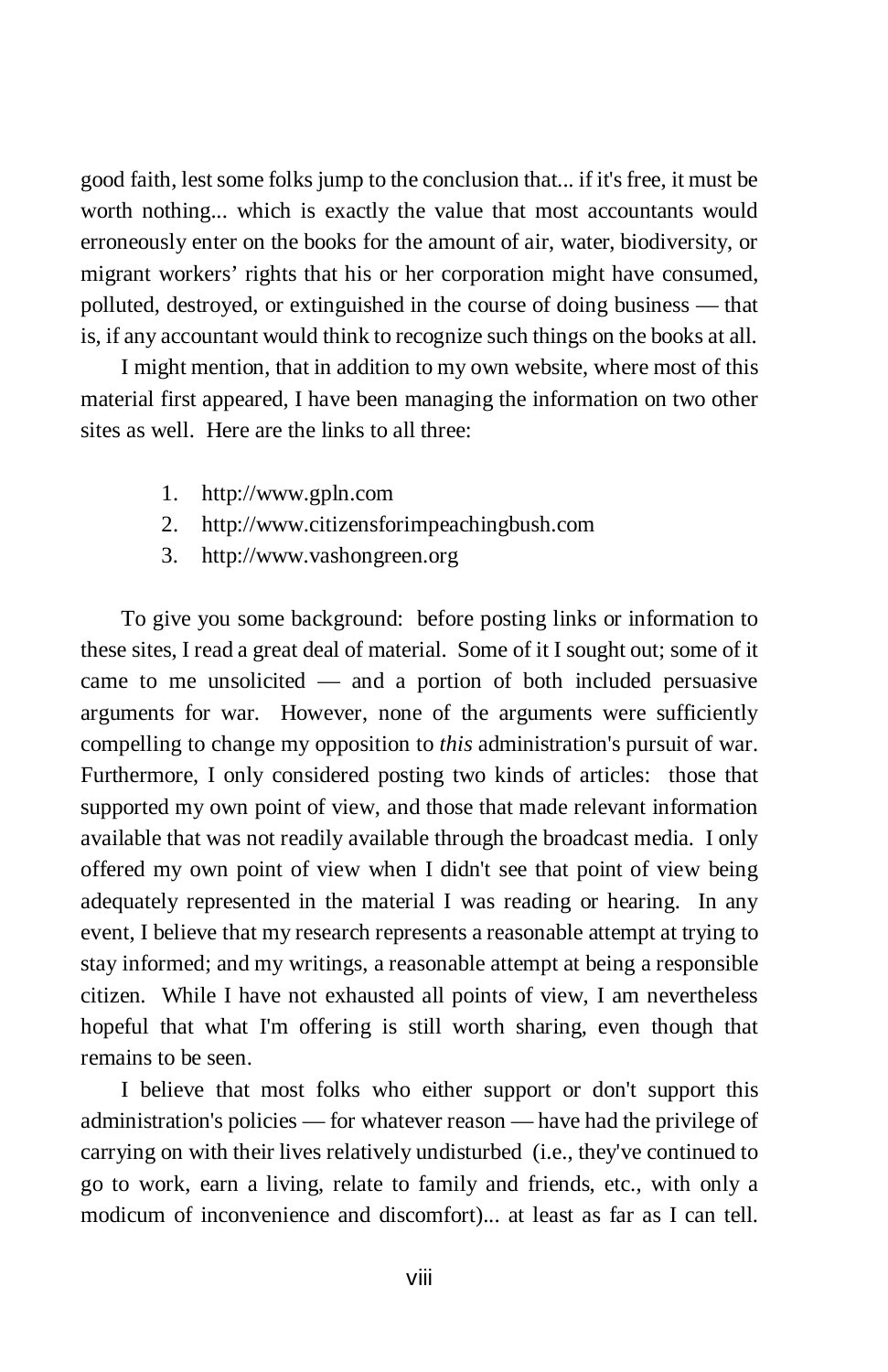Regarding this, I admit to being somewhat annoyed — because in addition to the untold billions of dollars that this administration has squandered on trying to make war and/or by implementing blundering economic and social policies, it has wasted the time and energy of thousands of citizens who have been forced to stop what they are doing in order to defend the Constitution, the honor of America, and/or the lives of innocent bystanders. I am one of those people… although, I admit, only one of many. And I cannot say that I enjoy doing this any more than I imagine our soldiers enjoy the idea of having to leave their families at home to go to a far off place... in order to pick up a rifle and aim it at another human being, who probably will be aiming one back.

Some Americans do what they think needs to be done, and the sacrifices that those Americans make, in defense of what they believe in, is what I call patriotism. I honor those who are prepared to legitimately defend freedom with a gun when need be, and I am equally proud of those who are prepared to defend freedom by opposing illegitimate policies or illegitimate politicians... using their energy, their words, or whatever tools they find appropriate — which is what I think I've been doing. Now I'm not saying that you are not patriotic if you agree with Bush, or if you've been sitting on the sidelines. I'm only saying, for most Americans — the beleaguered economy notwithstanding — it's been a rather easy row to hoe; for others, it's not been so easy.

 If after reading this book of commentaries, you still want to think of me as a "nut case," that's ok. If you still think so when you're done, you might be right. In any event, whatever comes next, I hope we can still all live in the same country without too much acrimony, and maybe someday we can even be friends.

 *— Mark A. Goldman*

 $\overline{\mathsf{M}}$ 

ix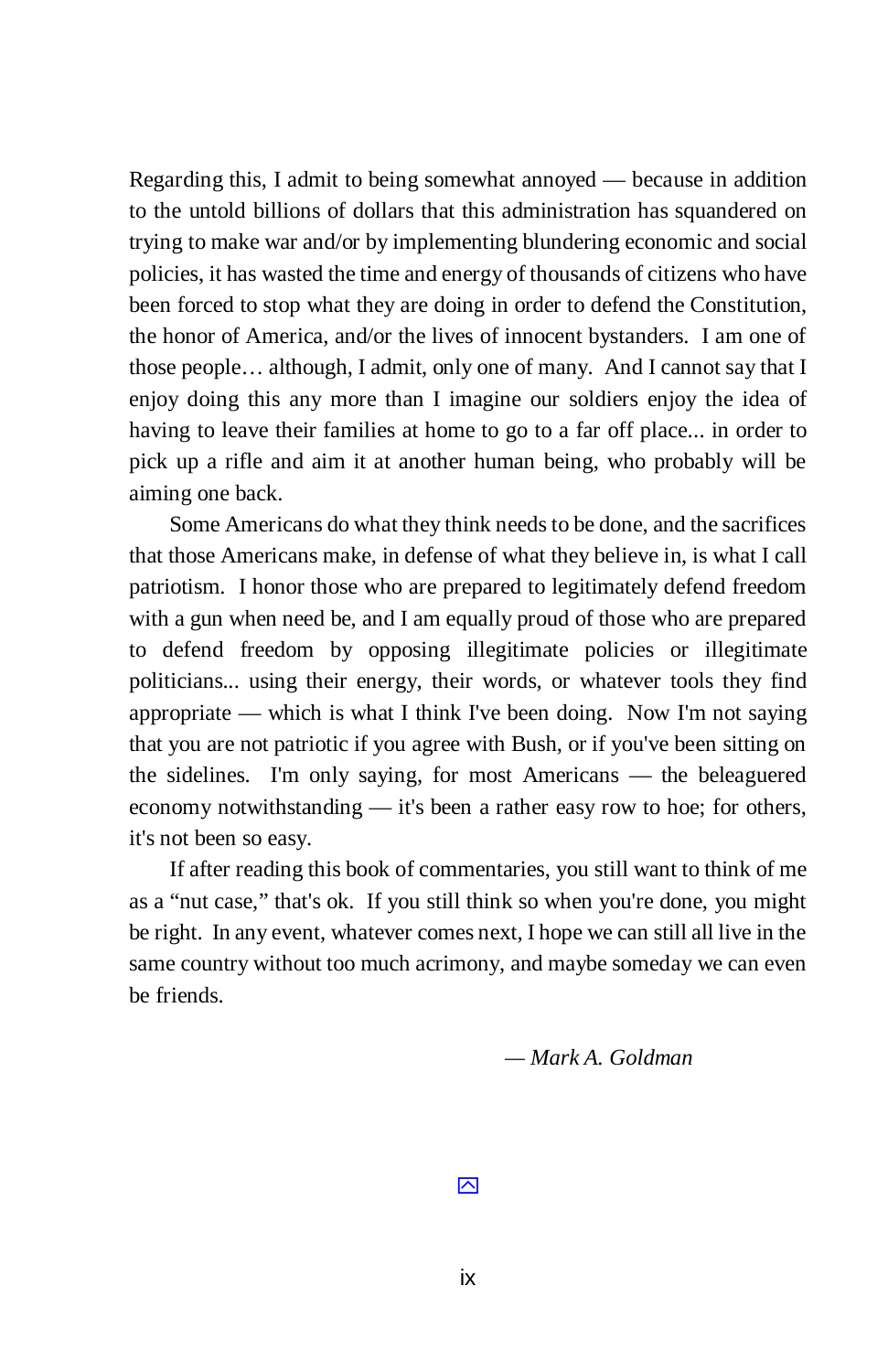<span id="page-10-0"></span>*You can fool all the people some of the time, and some of the people all the time, but you cannot fool all the people all the time.*

— Abraham Lincoln

*Voice or no voice, the people can always be brought to the bidding of the leaders. That is easy. All you have to do is to tell them they are being attacked, and denounce the pacifists for lack of patriotism and exposing the country to danger. It works the same in any country.*

> — Hermann Goering, Nazi leader, at the Nuremberg Trials, April 18, 1946

*First they came for the Jews… and I did not speak out because I was not a Jew. Then they came for the Communists… and I did not speak out because I was not a Communist. Then they came for the trade unionists… and I did not speak out because I was not a trade unionist. Then they came for me… and there was no one left to speak out for me.*

— Pastor Martin Niemöller

www.citizensforimpeachingbush.com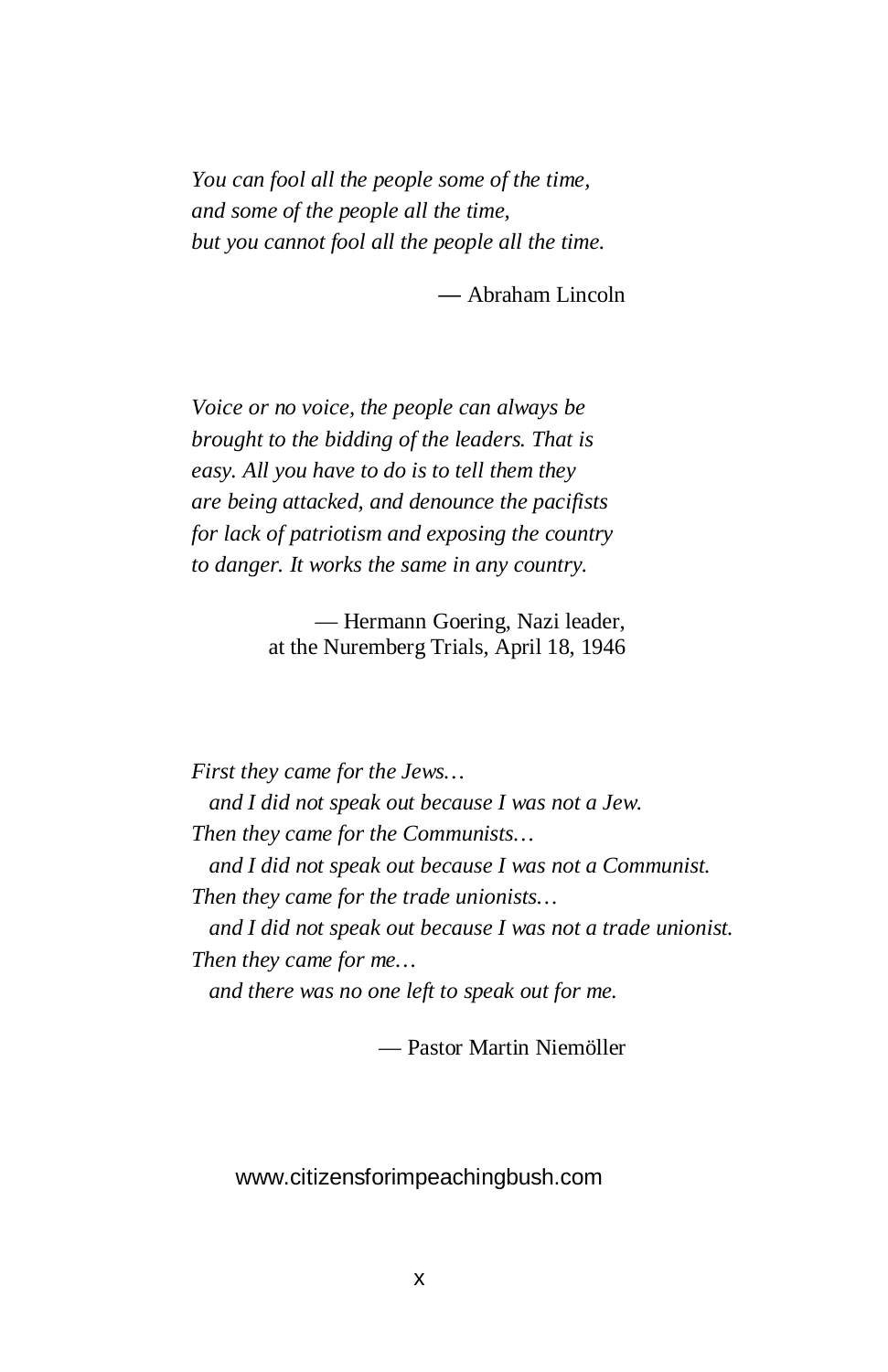#### <span id="page-11-0"></span>Regarding War and Our Troops February 21, 2003  $\triangleright$

N FEBRUARY 17, 2003, IN MY TOWN**,** the Vashon-Maury Island Community Council, in the state of Washington, voted in favor of the following three resolutions: O

- 1. To encourage and support the implementation of a national, government sponsored plan of Universal Health Care.
- 2. To protest the government's attack on our civil liberties.
- 3. To oppose the pending war on Iraq

 What took place at the council meeting was the most encouraging sign I've seen in a very long time. Each resolution was entered into the record the month before by a different person, only one of whom I knew personally. There were objections in each case to the effect that it was not appropriate to handle national questions at a local forum such as this, but the objections didn't carry.

 This was a demonstration that Democracy does not begin in Washington, DC nor with those who would call themselves leaders, but it begins in the hearts of our countrymen and in our own, and radiates outward. May the ripples be felt in every corner of this great land as it washes over the landscape carrying a message of hope to all who would have the courage and the audacity to express their humanity in a public place, and say to themselves... "I will do it now and I will do it here."

 As for me, I offer the following comments regarding the war and our troops:

 I was gratified by the large turnout at the VMICC meeting and also by what was accomplished. Of course, at this stage, whether there is war with Iraq now or not, there will likely be no peace in America or in the world for many years. George Bush reminds me of a lawyer who sends off a nasty letter to opposing counsel knowing full well that rather than lead to a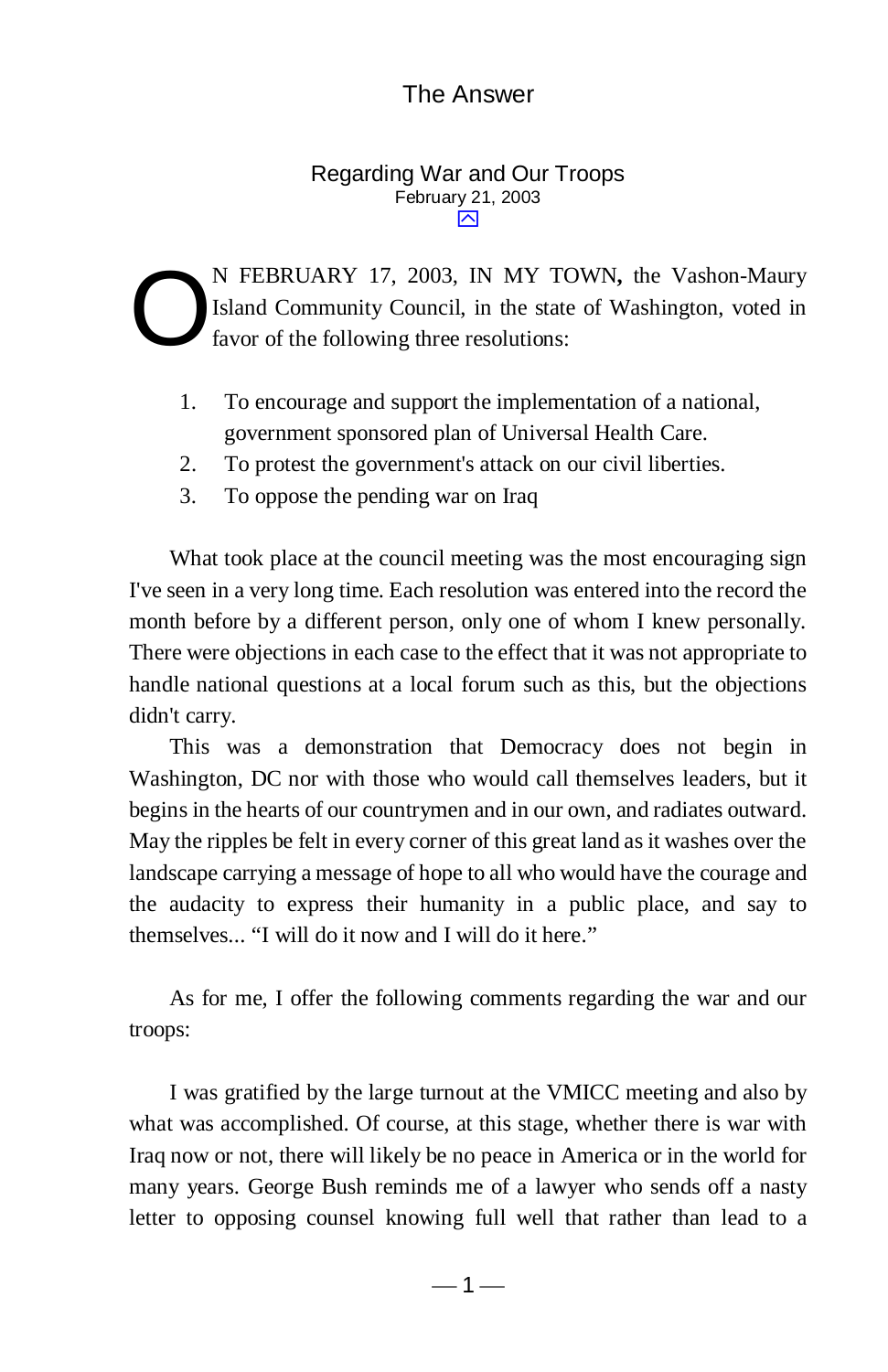resolution of his client's problem it will inflame the opposing side and result in bitter litigation that will go on for a long, long time. To an unwary client, it might look like the attorney is aggressively pursuing his client's interests, when in fact the lawyer is simply lining his own pockets as far into the future as he can see with little regard for anyone's well being but his own.

 Follow the money and you will see what the Bush administration is doing and who will win if he succeeds. The likely outcome will be that our country will be divided, and the world will be divided for a long time. The oil and defense industries will prosper, arms will proliferate around the globe, children and the poor in every culture will suffer… the light of democracy will dim, and whenever the downtrodden lash out against those in power... in bitterness, frustration, and violence… because they are at a loss as to what else they might do to be heard... Bush and his ilk will say, "See, I told you so. Terrorists are everywhere. You must now give me even more money to defend our homeland."

 But every dollar you would throw in his direction, will be a dollar not spent on education, not spent on health care, not spent on something else that might have nourished or supported our children, our grandchildren, our parents, or a suffering child in some far away place. I am not aware of any proposed legislation or the promulgation of any executive order initiated by this President that is likely to bring the people of this nation together, or bring the nations of the world together in support of peace. His behavior, as I see it, reflects a cynical worldview that is inconsistent with a sustainable democracy. His presidency was financed by a small but very powerful and sophisticated segment of our society. But his presidency does not reflect well on our nation or its people, and the strategies he is pursuing, in my view, are neither moral nor legal.

I might also point out, that among those who were present at the community council meeting, I would venture to say that there were none there who ever took an oath to protect and support the President of the United States and his policies, although there were many who took an oath to support and defend the Constitution of the United States against all its enemies foreign or domestic.<sup>1</sup> The President of the United States is commander-in-chief, and our troops have pledged to follow out his orders,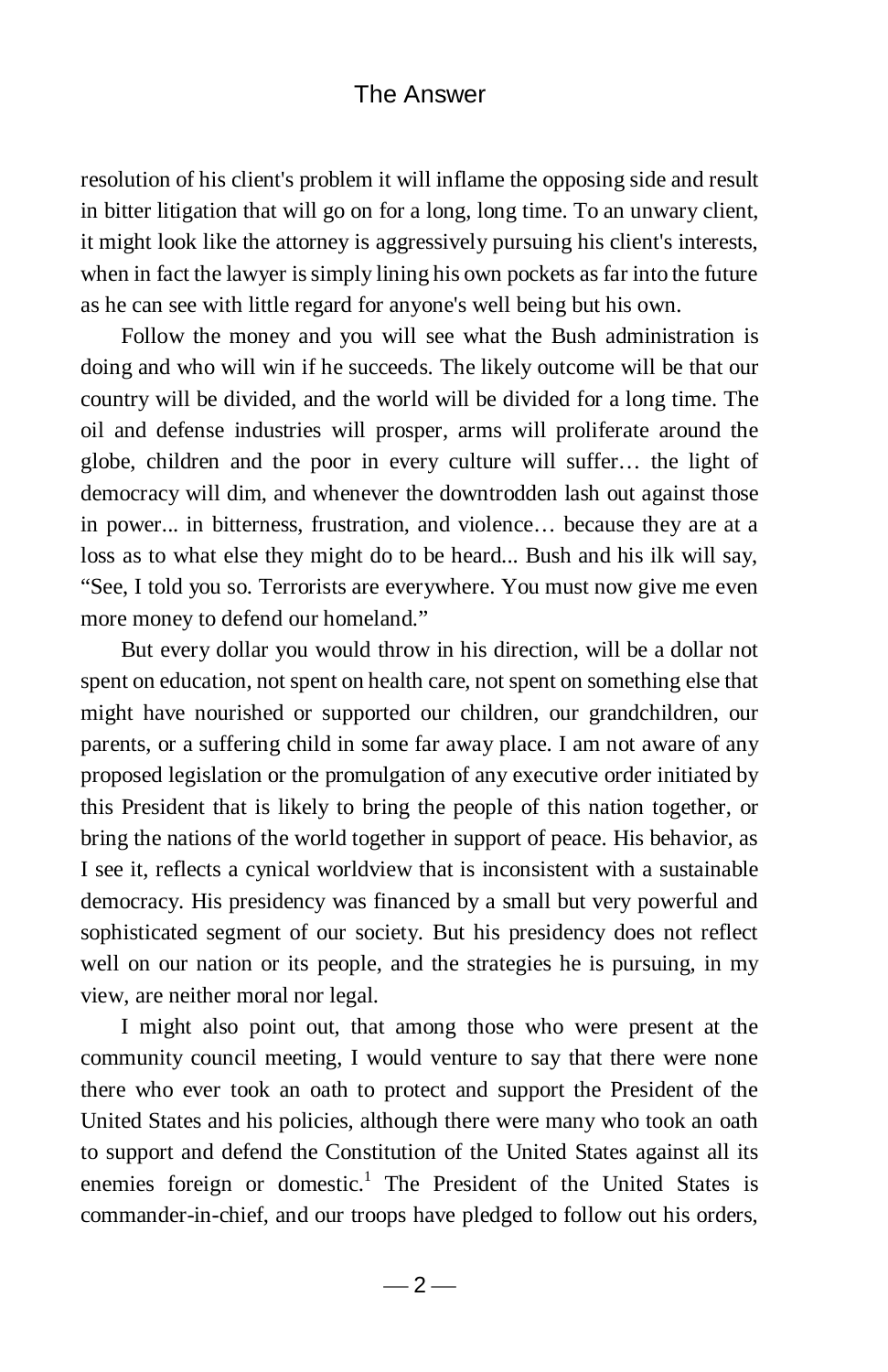but I don't believe they are obligated to follow orders that are either illegal under our Constitution, or that under international law would constitute crimes against humanity.

 With approximately 50% of the Iraqi population being children under the age of 15, war with Iraq, as described by this administration and reported in the news media as "Shock and Awe," would be immoral, and in the absence of both a declaration of war by Congress and a similar resolution by the United Nations, it would be illegal.

 A soldier in the armed forces is in a much more precarious position than you or I might be where moral conviction is concerned. If a soldier objects to following an order, he may find himself subject to a court martial at great personal cost, whereas we would not ordinarily find ourselves in such peril. That means if we, as ordinary citizens, believe that our military service personnel are being asked to carry out illegal or immoral acts, it is incumbent upon us to protest vociferously in support of those troops, because in this instance we are in a better position to defend them, then they are they are in defending themselves; and they are very much dependent on us and our courage in this regard lest they one day find themselves accused of war crimes with little more to say as a defense, than, "I was only following orders."

 Normally, it is our troops who have to put their lives on the line to defend us. But there is no free lunch for any citizen in a free country. It is incumbent on each of us to have the courage to defend our country, and one another, when those of us who are vulnerable are under attack, whether it be from within or from without.

 Sometimes we must defend our troops and sometimes they must defend us. If you want to support our troops, then do not allow them to be put in the untenable position of having to follow orders that no civilized human being ought to be asked to carry out. And let no one tell you that this is not the time or the place.

<sup>1</sup> http://www.omjp.org//ArtLarryDisobey.html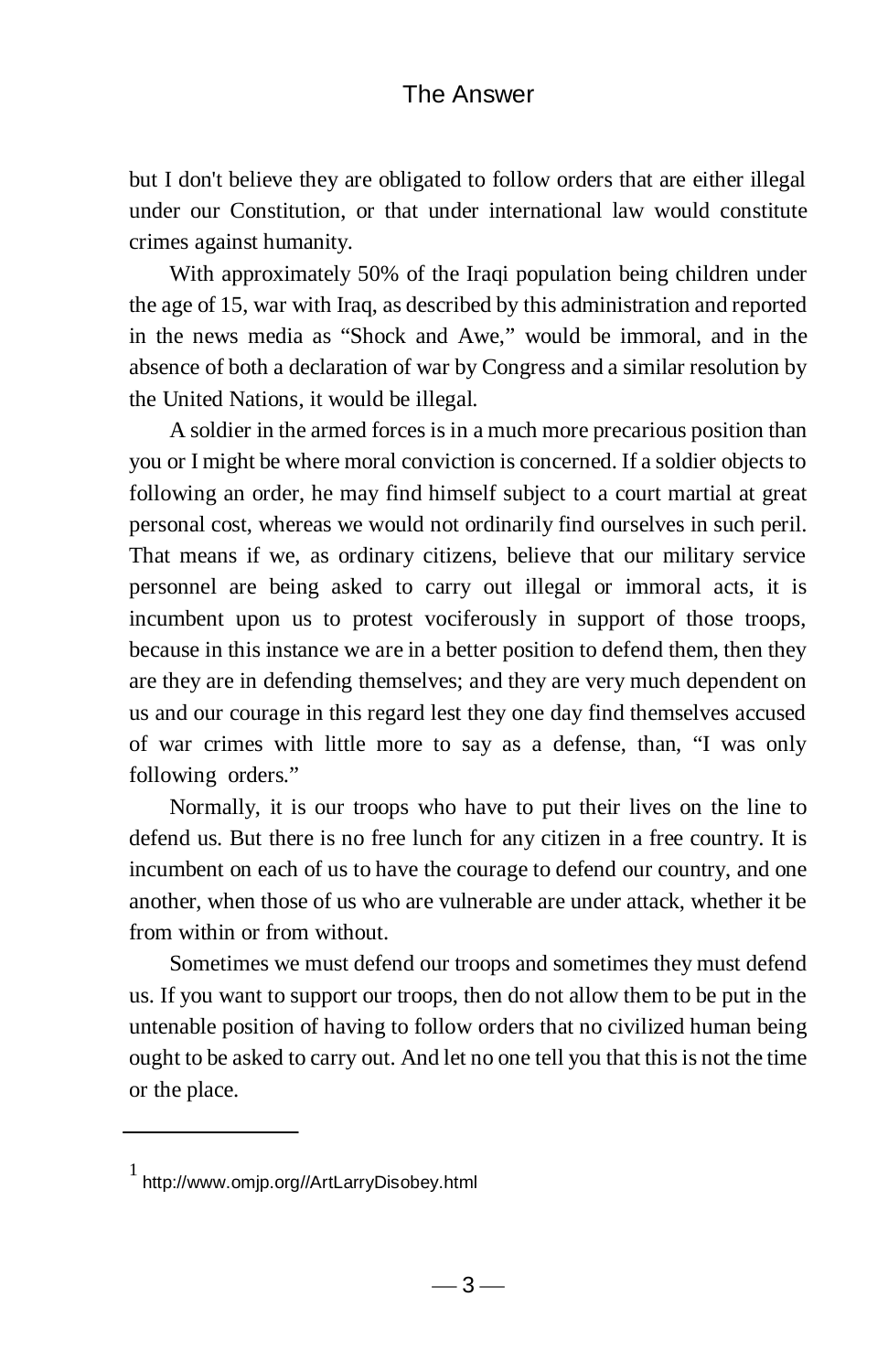#### <span id="page-14-0"></span>An Open Letter to the President of the United States February 16, 2003  $\overline{\sim}$

#### **Dear Mr. President:**

MERICANS ARE STILL IN THE PROCESS OF MOURNING the deaths of our 7 brave astronauts, which is an appropriate thing to do. But sometimes without thinking... particularly after so many thousands have already died... we forget that 7 Iraqi children in the eyes of God might be just as precious as the lives of our American heroes. If our astronauts were still here, I don't think they would argue with me about that. Now consider: approximately 50% of the population of Iraq is under the age of 15. A

I don't think we would bomb an American city to take out some horrific Godfather if we knew that American children might be in the way. And since I don't believe Americans are ready to offer up their children as "collateral damage," I don't think we have the right to expect that any nation should have to do so with their children either...

Therefore, I am not averse to supporting an effort by your administration to hold Congressional hearings in order to determine if Saddam Hussein is so much of a threat to the United States that he personally needs to be eliminated or driven from power, if in fact, such a determination would be legal under our Constitution and international treaties which we have signed and to which we are honor bound to support.

Presuming that it is legal and that Congress would so find, I would not object to his removal, provided that you can accomplish this without injury to any Iraqi children. In the absence of your being able to accomplish this, I would support an effort on the part of the United States to render his war making capabilities of no consequence, again with the proviso that you must do so without injury to Iraqi children.

It seems to me that in the absence of your ability to fulfill this prerequisite, any death sentence directed at Saddam Hussein is also a sentence of death to innocent children and this I cannot support.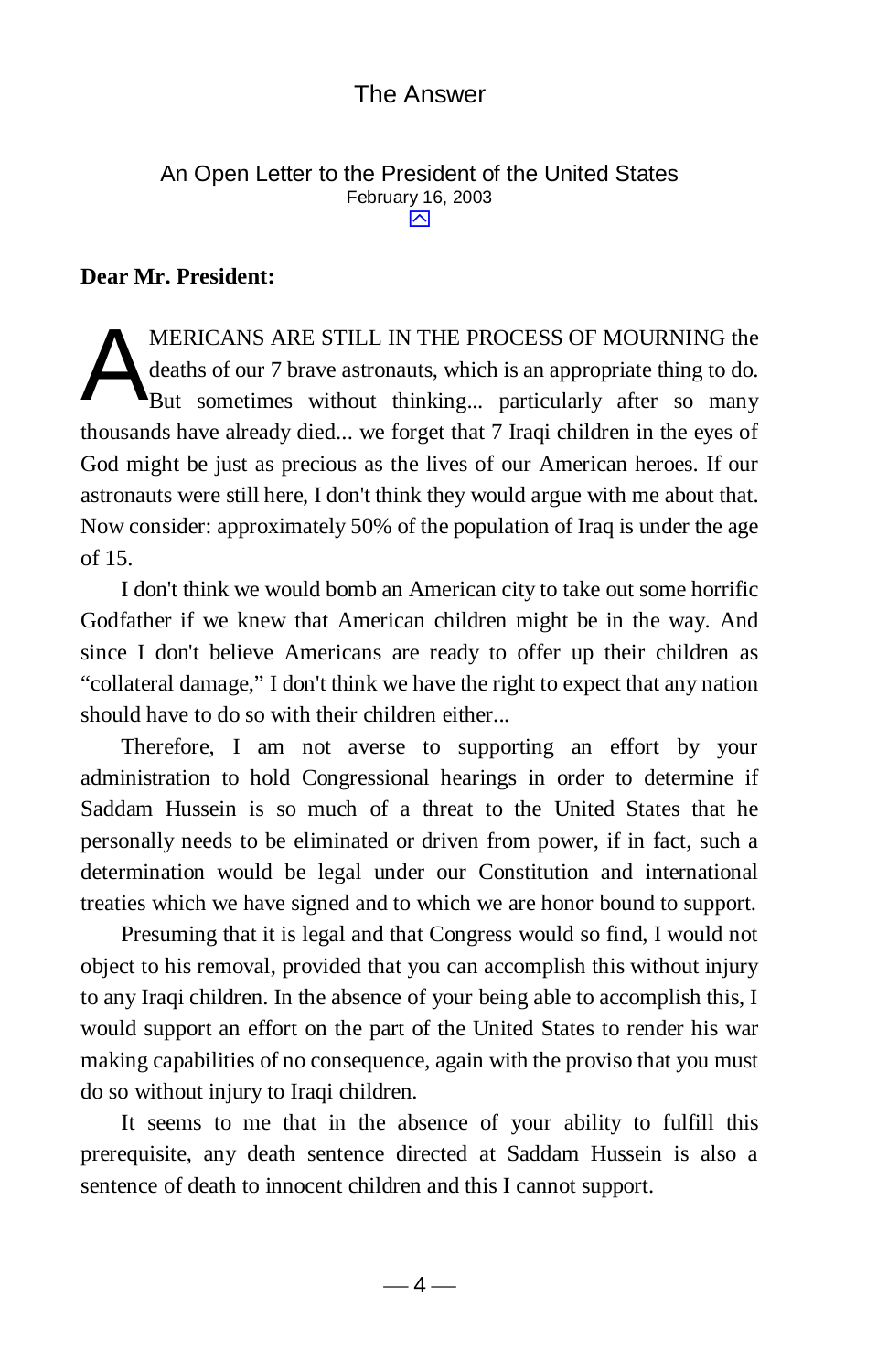It would be an act of cowardice and it would be dishonorable, in my view, to attack Saddam Hussein or his capabilities using a strategy that is designed with more care to keep American soldiers safe than it is to keep innocent children or other non-combatants safe. There is no honor in advancing such a strategy, whether this is the tradition or recommendation of our military leaders or not, and if this is what you intend to do, then I object to it, and I call on every American citizen to stand with me in protest against you… and to stop you from carrying out such a mission or from supporting anyone else in doing so.

Sincerely,

Mark A. Goldman Vashon, WA Citizen of The United States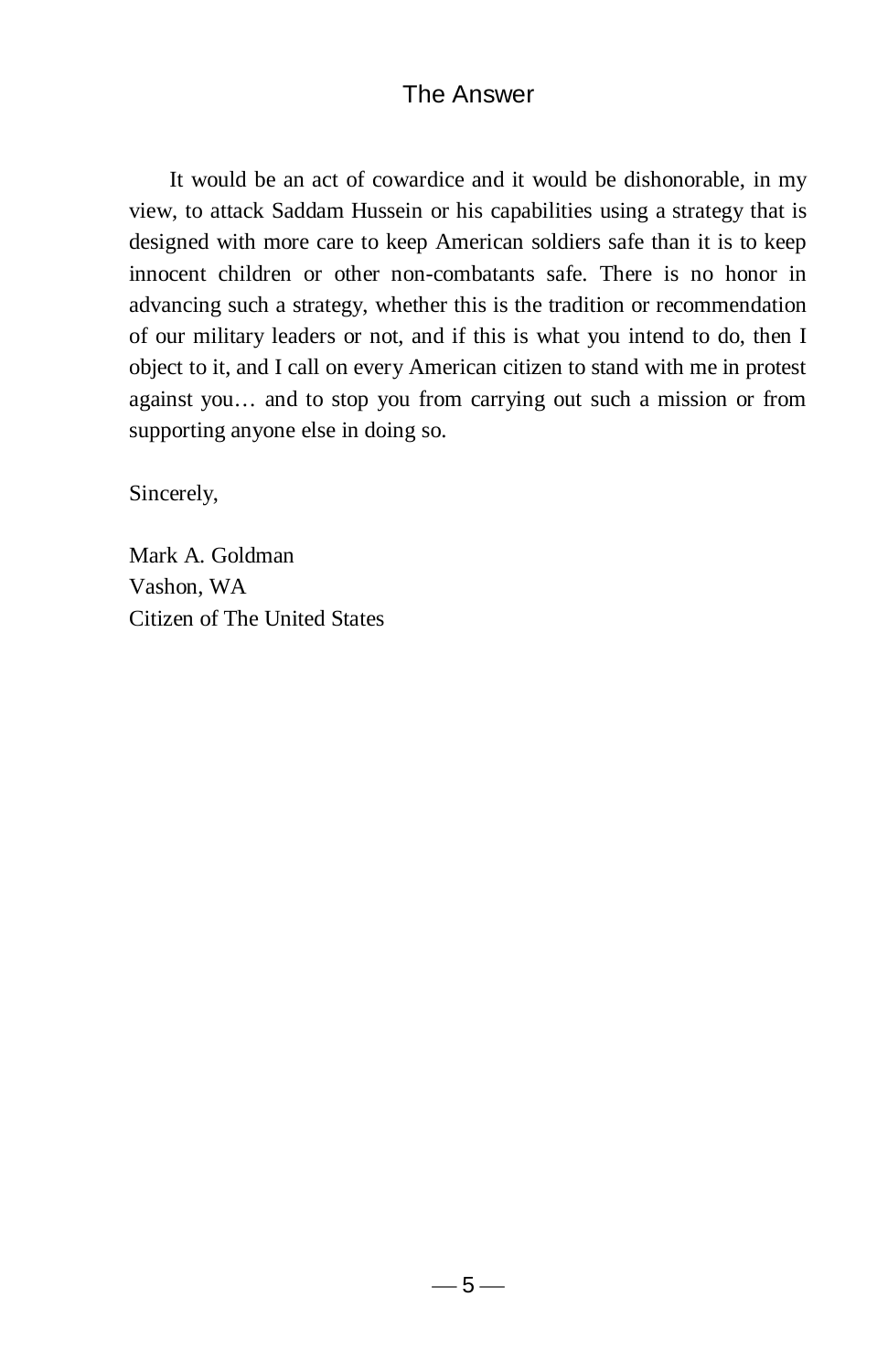<span id="page-16-0"></span>February 12, 2003  $\overline{\mathsf{M}}$ 

# **In Wharton Harbor**

**I** saw an armada and called for all captains To summon their crew and head out to sea A battle is brewing, the children are waiting For our ships, our courage, for you and for me

I had come to the dock not far from the square To lift my lamp brightly for many to see Some called the light spam, some said an insult But one left the crowd and stood proudly with me

With the wind picking up and the foam and the spray And we with no time to rest or delay We clamored aboard, tightened the halyard Leaned into the wind and went off on our way

I'd rather sail in a skiff... with just one kindred spirit aboard With our sails trimmed smartly, and no longer moored Than sail with a navy that has no compass or chart, Or be tethered to shore with no mission or heart

We looked back at the place where I once held the light At the dock, near the square, at the ships in the night Before us the ocean, lonely and deep, and we prayed For the children who we hoped were asleep The moon and the stars were as constant and true, As the last time I looked; so I wept cause I knew That in our sturdy boat there was more than just two.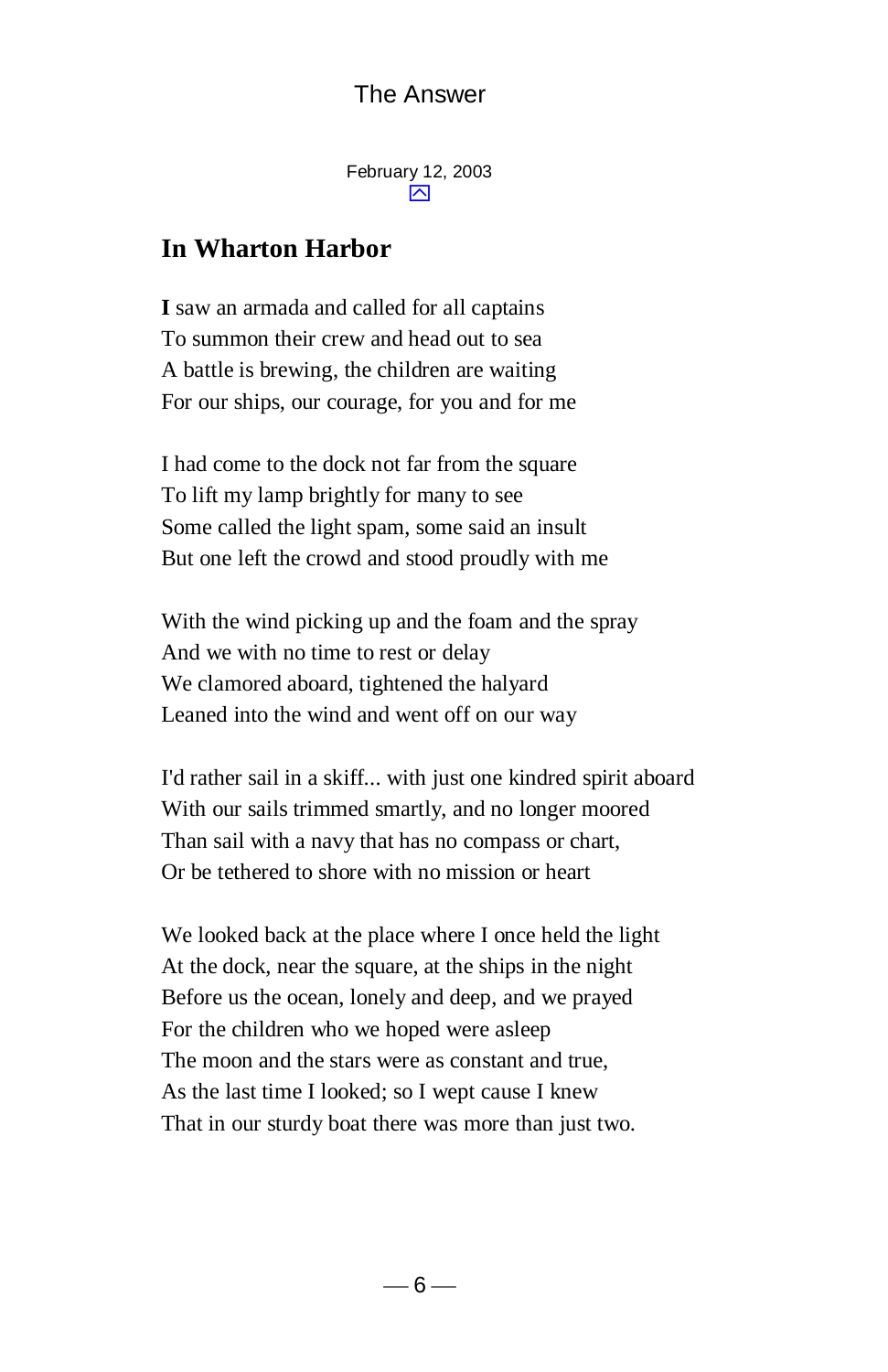<span id="page-17-0"></span>On Shock and Awe February 4, 2003 ⌒

Dear Wharton Associate:

 graduated from Wharton with an MBA in 1971. I want to speak with you knowing that you may not want to hear what I have to say. But I graduated from Wharton with an MBA in 1971. I want to speak with<br>you knowing that you may not want to hear what I have to say. But I<br>hope you will allow me the time and the space. I have written similar letters to others, but this one is for you. If you want to share it with others, you have my permission.

I am lately of the opinion that the war on Iraq is a bluff and that there will be no war. I don't think George Bush is totally stupid and I cannot find any other rationale for what I've been hearing in the news. Surely no person born in this country could contemplate the possibility of unleashing such terror as I have heard described, on a country that has not declared war on the United States; has not declared war on anyone.

The administration has been advertising that it intends, within a 48-hour period, to send 3,000 missiles into Baghdad to open the war, thereby unleashing the most profound spectacle of terror on one city since Atomic bombs were dropped on Japan. Presumably the rationale for such a strategy is that it will have such a profound psychological effect on the population so as to make them lose the will to offer resistance. In other words, it is designed to wreak such havoc and terror that American troops will be safe when they enter the city. To hope that anyone would believe that such destruction could be wrought on a city without great death and misery to large numbers of innocent civilians makes me finally understand why Bush speaks of himself as a man of faith. This is not going to happen.

To imagine that I might one day have to look into my own grandchild's face and see unbridled terror there, to confront the possibility that my sweetheart might be beyond my reach, inconsolable, tortured by nighttime visions of disembodied limbs, of collapsing buildings, afraid to sleep, afraid to wet the bed, afraid of hearing screams... is something I cannot contemplate without tears coming fast upon me. And then to think that I might stand idly by and allow my government to do such a thing to some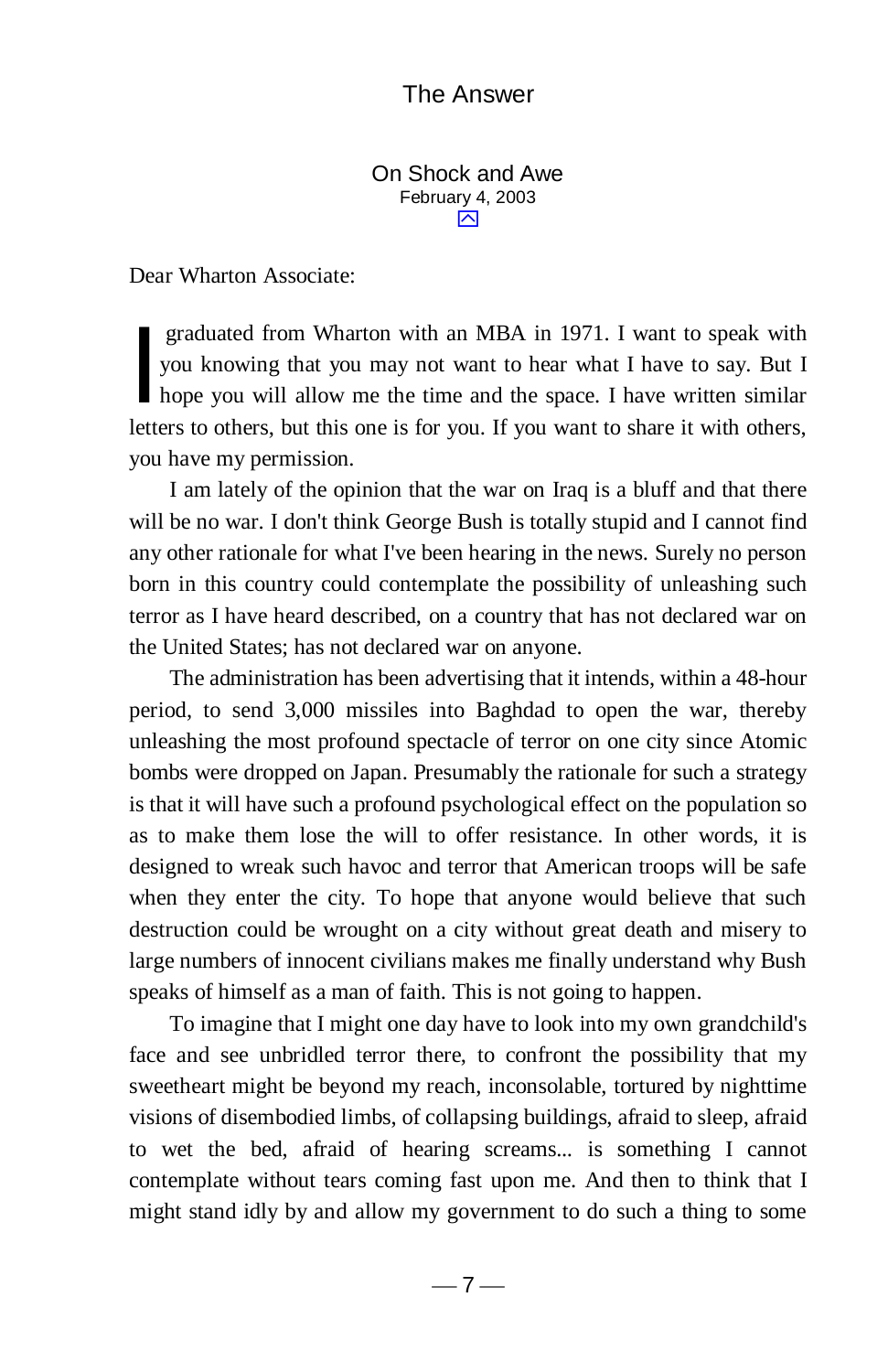other grandfather's child, when war is neither declared, nor necessary... without a word from me... I cannot abide this. And God help me, neither can you.

I can only allow myself to think that America's finest hour is at hand. Because I believe when the American people truly begin to contemplate that the clock is about to strike midnight, our voices… yours and mine… will make such thunder that the earth will tremble and it will be this administration that will know the meaning of "Shock and Awe," and not the children of Iraq... that a President of the United States would dare to contemplate carrying out such an act in my name... I say, No he will not.

I am asking you, do you stand with him or will you stand with me?

Mark A. Goldman, WG '71

Note:

I sent a letter very similar to this to many Wharton Alumni and a few Wharton Administrators and Professors, to the website of the Local Rotary Club and Rotary International, to various synagogues, churches and clergy, to various congressional representatives, and a few national figures. Many responded. Most did not. Of those that did, one Wharton graduate wrote back to say, "I stand with you... " And then I wrote a poem, after many years of not writing any... And finally, I sent this letter addressed to God, by way of every email address in my list, because it seemed to me like it was close to midnight and it was the only thing left I could think of to do... and I was ready for the answer.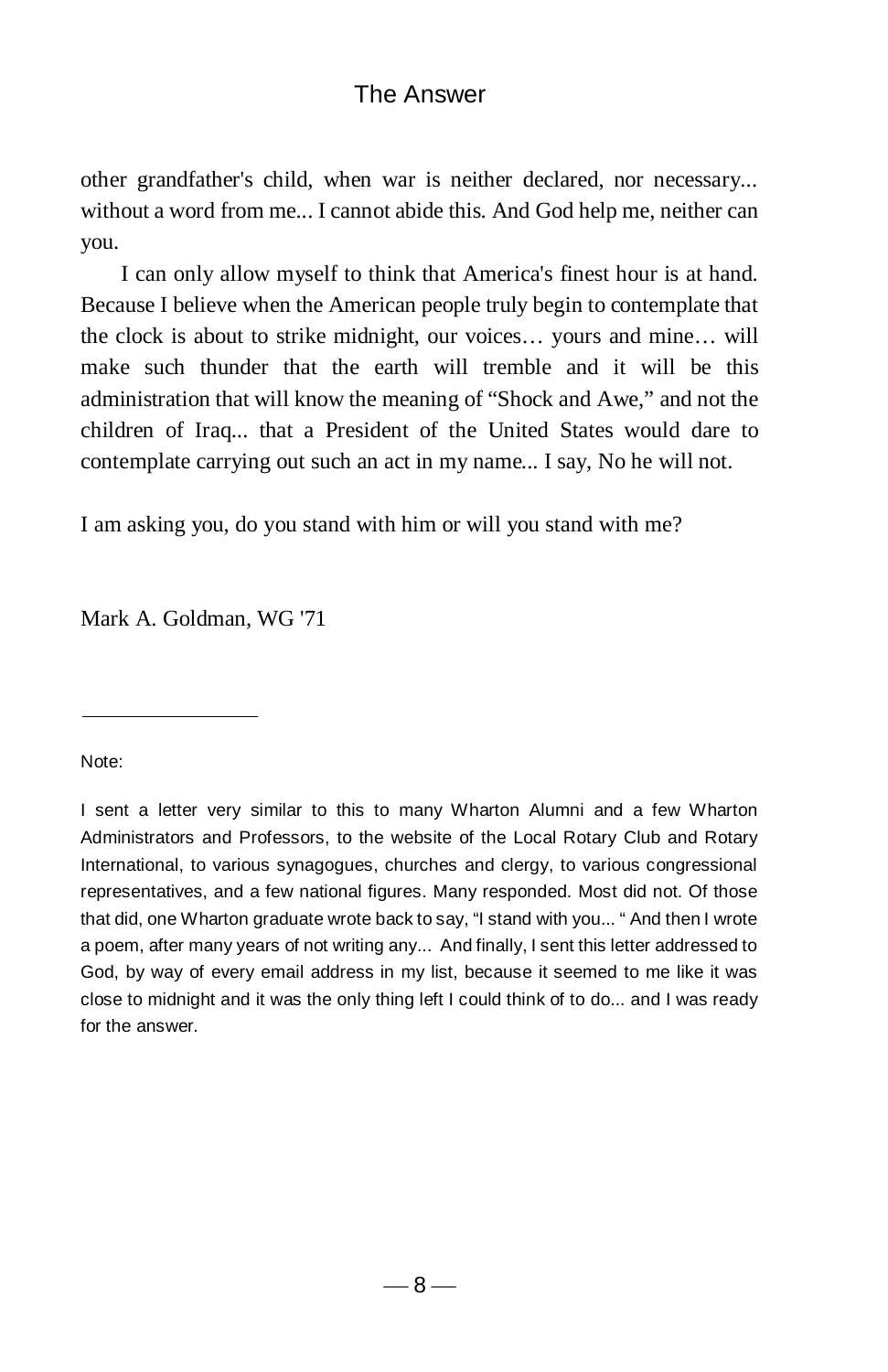#### <span id="page-19-0"></span>I Don't Expect War with Iraq December 24, 2002 ⌒

AST FRIDAY, BILL MOYERS REPORTED on his TV program, *NOW,* that a recent poll showed that only a small percentage of Americans believe that Bush has made a case for invading Iraq. I think this is significant news. In fact, I think despite all the talk about war, there's not going to be a war. I forget the exact statistic but I think it was something like 75% of the American public does not believe we should invade Iraq. All the talk you hear in the news media is simply the US media propaganda machine at work. News media in America no longer operates as a legitimate fact gathering, hard hitting investigative profession that it once was or tried to be... now it's more an arm of the government. But I think some of the people in the media are getting tired of the hypocrisy, and so are the American people. The reason you don't see more objection to the war on the part of most Americans these days is that a lot of folks don't really believe they have the power to make much of a difference. So they don't speak up. And when they do talk about the war in public they often try to be acceptable to what they believe is the overall consciousness of the majority. And that is based on what they see in the news. But in their hearts, they know this isn't right. The truth is, that just having the moral consciousness to think and come to legitimate opinions on our own, even if not expressed outwardly, makes all the difference in the world and that's what's showed up in this poll. L

Americans know, and so does the rest of the world, that this is more about oil than it is about terrorism. And they know that the oil under Iraqi soil does not belong to the American people, no matter how important it is to us, anymore than American resources belong to a poor and hungry world, no matter how much that world needs or could use what we have... moral obligations notwithstanding. Saddam is a tyrant, but he's not the only one, and human rights is not what's motivating American policy, which is clear when you take a look at what's happening to civil liberties in this country.

I don't believe when it comes down to the wire that Bush is going to start a war if he believes that 75% of the public thinks he's wrong. That's why we haven't gone to war yet and that's why there's talk about not going to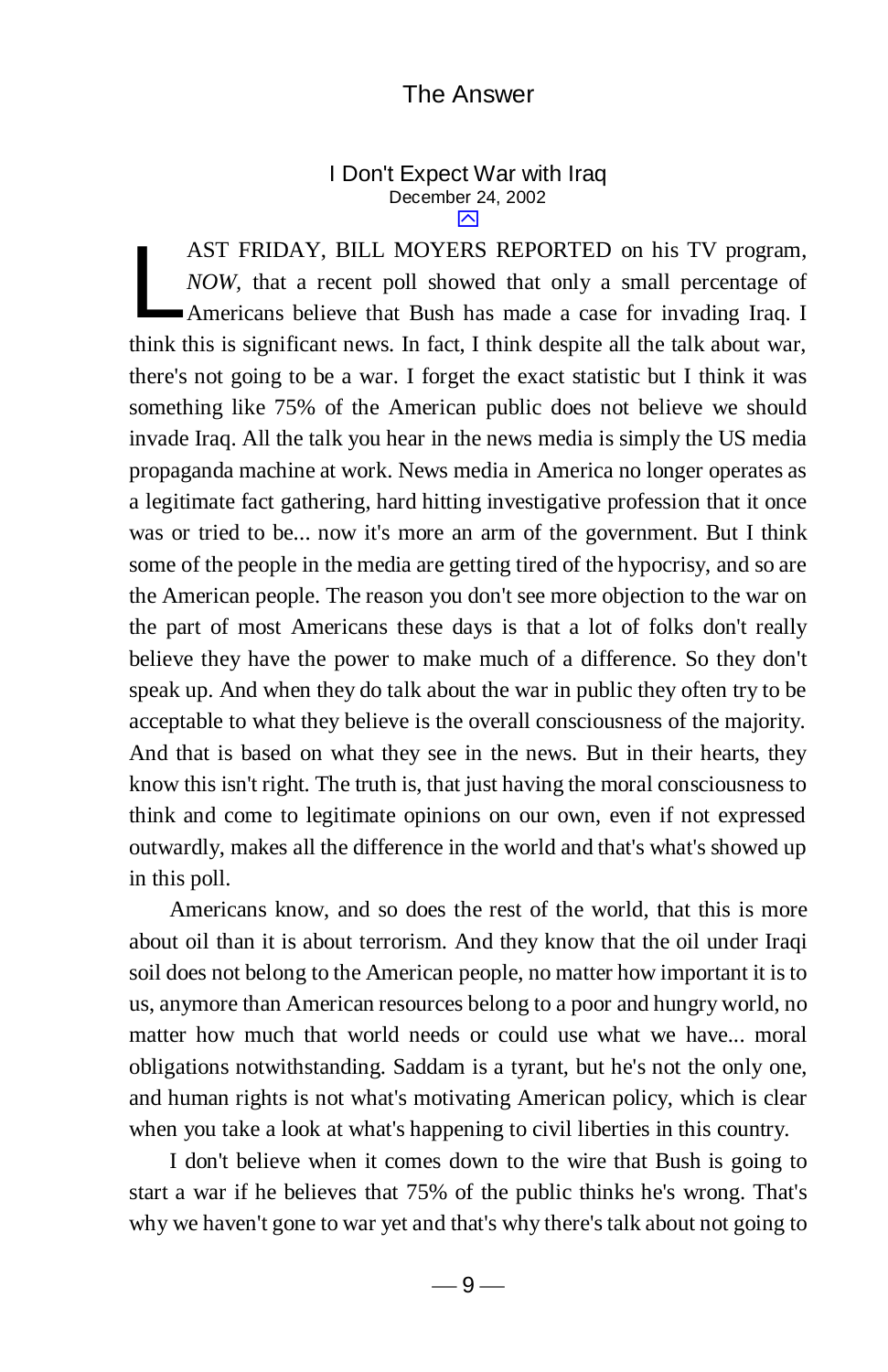war until the end of January. It's not because we don't have enough troops in position. It's because the Bush team is waiting for their propaganda machine to change that 75% number. But guess what? I don't think it will change. They thought they might be able to bully the UN, but even that's not going so well. Slowly but surely you will see things turn around.

 If we do go to war under these circumstances, Bush will not get reelected. I have no doubt about that. This war would cost too much... in economic prosperity, in human lives, in spirit. I consider this insight to be a wonderful holiday gift to all of us. Enjoy your holiday, be happy, and have a festive new year. Keep up the good work. It might not look like it if you read the papers or watch TV, but we're winning.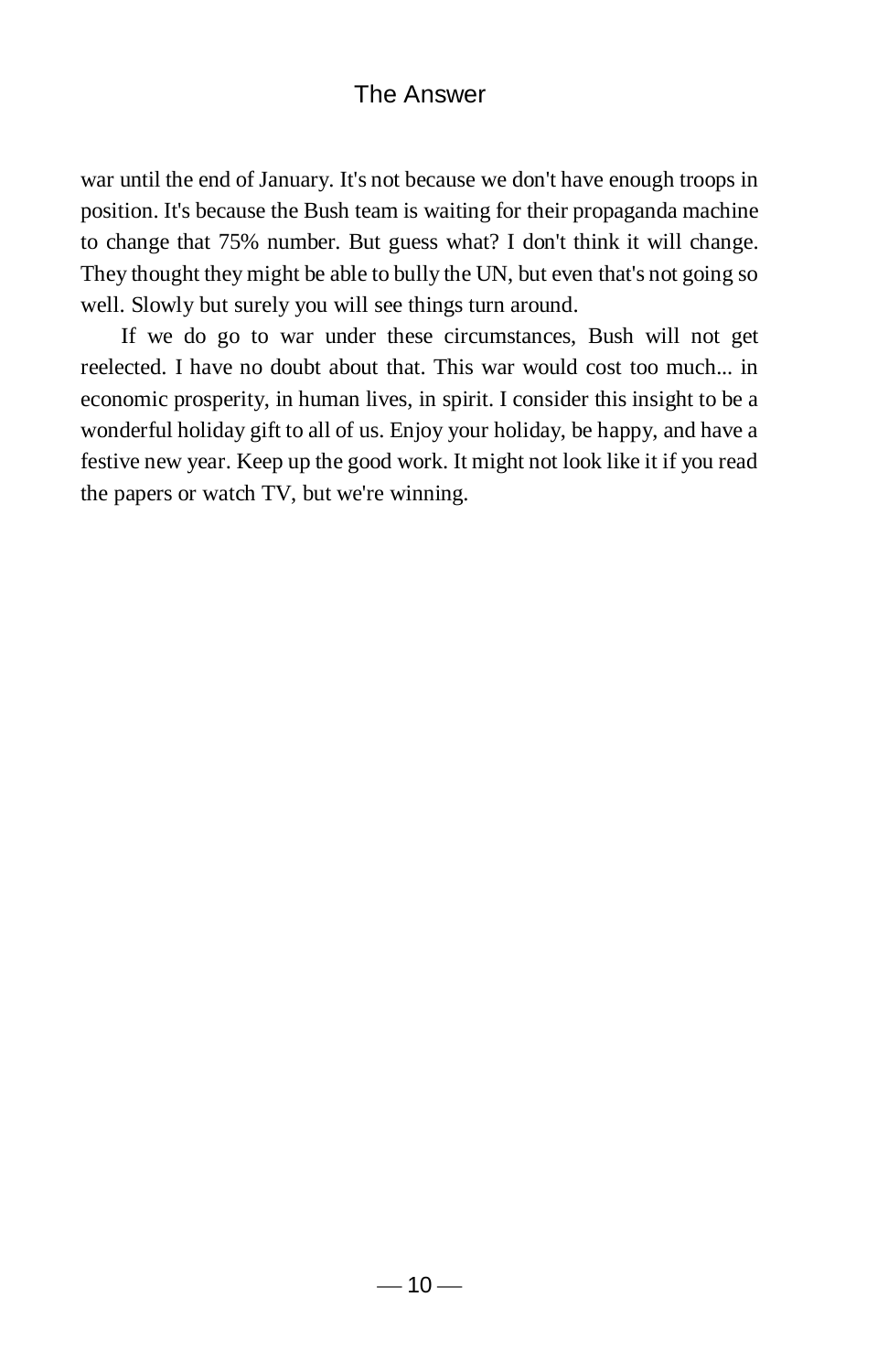<span id="page-21-0"></span>My Holiday Letter December 13, 2002 ⊠

N THIS TIME OF THE YEAR when we're supposed to contemplate peace on earth, I'm finding that hard to do although I'm trying. I am N THIS TIME OF THE YEAR when we're supposed to contemplate peace on earth, I'm finding that hard to do although I'm trying. I am chagrinned to find myself at war rather than at peace... at war with my own government. This is not a war of guns and fire, but rather a war of sentences. My weapon of choice — a dictionary with its arsenal of words from which I sometimes frantically and sometimes miraculously unload onto a page, firing, firing, reorganizing, regrouping, reloading, firing again, then weary and worn. I am a casualty, my joy is hurt, my mind distracted from what I came here for. I do not fire so much to gain ground but to try to hold it… become a wall of resistance, hold the line. I do this for peace that my children do not have to do this, I do this so that my grandchildren do not have to do this… so that they can trod off to school and play in the yard and read out of a book. I forgot Hanukkah. Oh my God. But I am not unmindful of the hungry children in Iraq, in Africa, in South America… shrinking away, dying quietly… waiting for what? Some for death, some for bombs, some for me… I'm not coming this year. I don't come. I can't come. I choose something new. Not war… peace. I am not against… I am for… What?

 I'm not resisting anymore. I just want to change things just a little. Go ahead and drop the bombs. I just want to change just a few little things. Let's drop them not on homes but in nearby fields. Let them not explode but fall down gently. And when they hit the ground let them not burst into flame. Ok explode. Like a piñata… And out comes fruits and vegetables and medicine and toys and music… OK. I am for bombs, these bombs. Go ahead I will not fight you. Just change them a little.

 I learned this year that the children of Iraq have the highest cancer rate in the world. Why? Because our bombs were made of depleted uranium. Oh shit. Who did this? This is not ok. Wait a minute… I am for peace. Wait a minute. I will think of something. Didn't somebody think of this ahead of time? War. Dirty mean business, hidden dangers, secrets, mean secrets. OK. OK. Wait a minute. I can do better than this.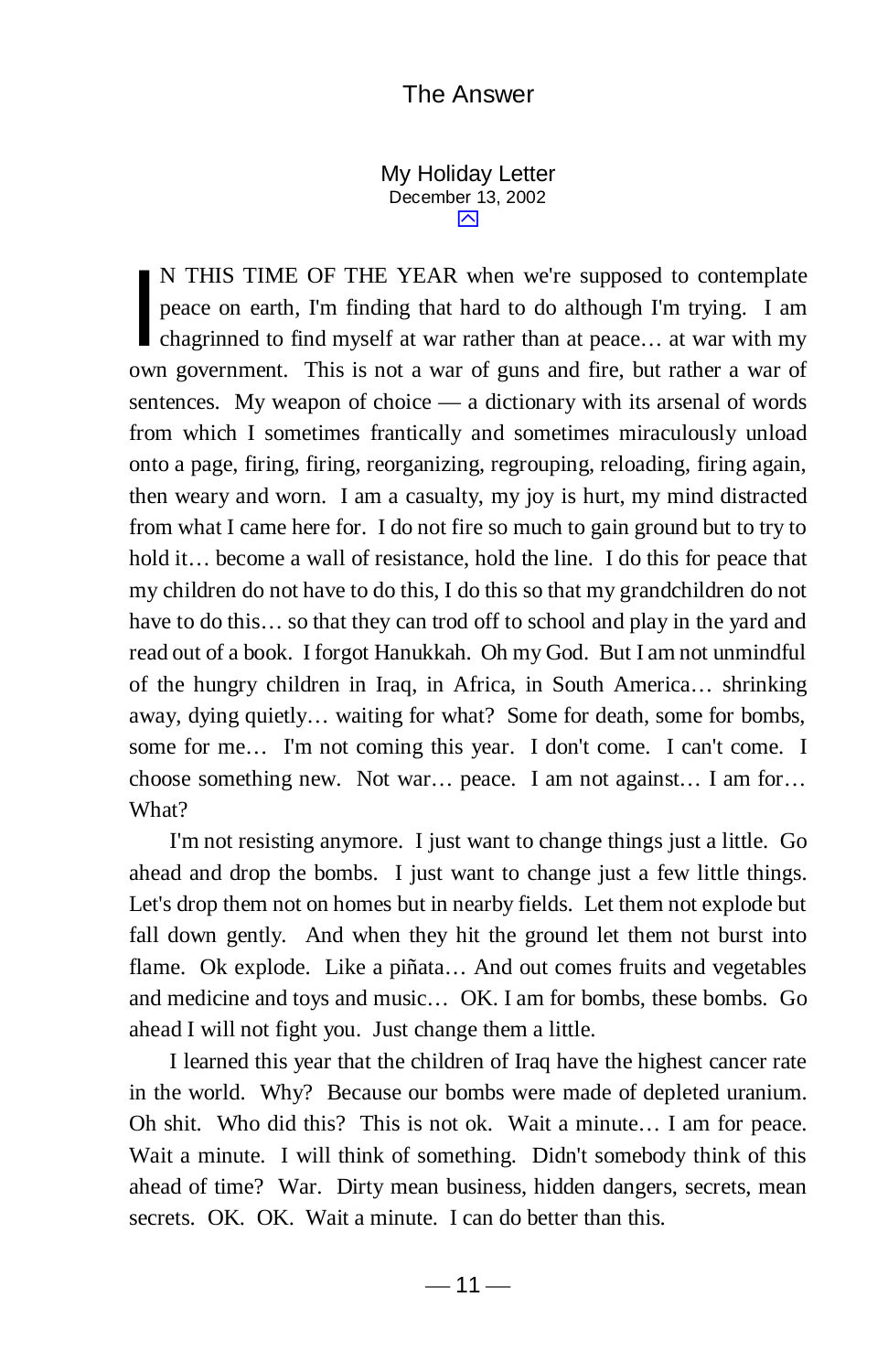It's the holiday. Don't read this to your children. Tell them something else. I send my love. "I love you," say. Say, Grampa sends his love. A book is coming. Poems maybe. I'm not cracking up. Just in a mood. It can happen when I have to rush to try to get something done and there's not enough time. At the end of the year Charon always says… how's the letter coming this year. And I say, "OK, OK." I always say, "I don't think you're going to like it," and she always says, "I bet I will." I wonder if she will let me send this. Wait a minute… Wait a minute… What I really mean to say is this...

<span id="page-22-0"></span> May Peace be with you. Whoever, wherever you are. Not to fight, but to love. To find a way to send something else their way… To have all children go to a school that nurtures them, really. Free, better than good, public education for all. Equal opportunity to find peace and hope. Healed bodies and minds, loving freedom… freedom reaching out for more of the same. May your children black or white, red, brown or yellow, have this chance. Here, there, everywhere. North south up and down and all around. May peace be with you. Sweet gentle rain, or sunshine, softly beating waves against a peaceful shore, making sounds that blend with sounds, all around… and you, sleepy with a smile, in somebody's arms. Somebody who truly loves you. May peace be gently with you.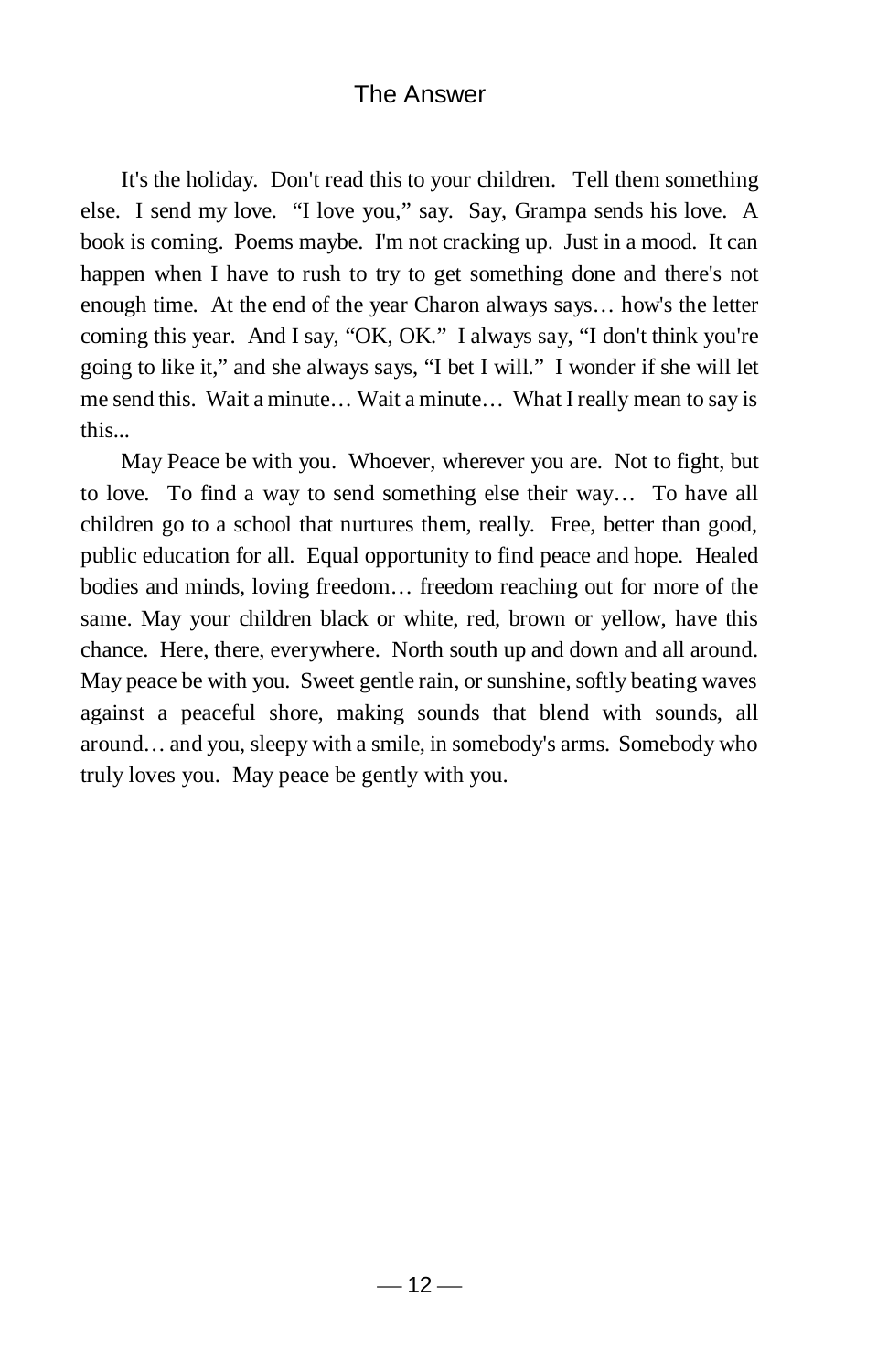#### Declaration of Legitimate Government

 $\boxtimes$ *[With paraphrasing from The Declaration of Independence and The Gettysburg Address]*

E HOLD THESE TRUTHS TO BE SELF EVIDENT, that all people are created equal, that they are endowed by virtue of their humanity with certain inalienable rights, that among these are Life, Liberty, and the pursuit of Happiness. That to secure these rights, Governments may be instituted by people, deriving their just powers from the consent of the Governed; That whenever *any* Form of Government becomes destructive to these ends it is the Right of the People — indeed it is the Duty of the People — to alter or abolish it, and to institute new government, laying its foundation on such principles and organizing its powers in such form, that to them shall seem most likely to insure their Safety, Liberty, and Happiness; W

That fundamental to the establishment and protection of such Government are the guaranteed rights of free speech and public assembly including the freedom from persecution or discrimination for holding or expressing political, social, or religious views when such views are expressed peacefully;

That the *only* legitimate government of *any* people or *any* nation is government *of the People, by the People, and for the People*, which honorably strives to promote and observe the Universal Declaration of Human Rights as, adopted by the United Nations General Assembly on December 10, 1948;

 Further, that any legitimate government when called upon to do so shall be willing to publicly state and stand by these principles in order to identify itself as a legitimate government of People.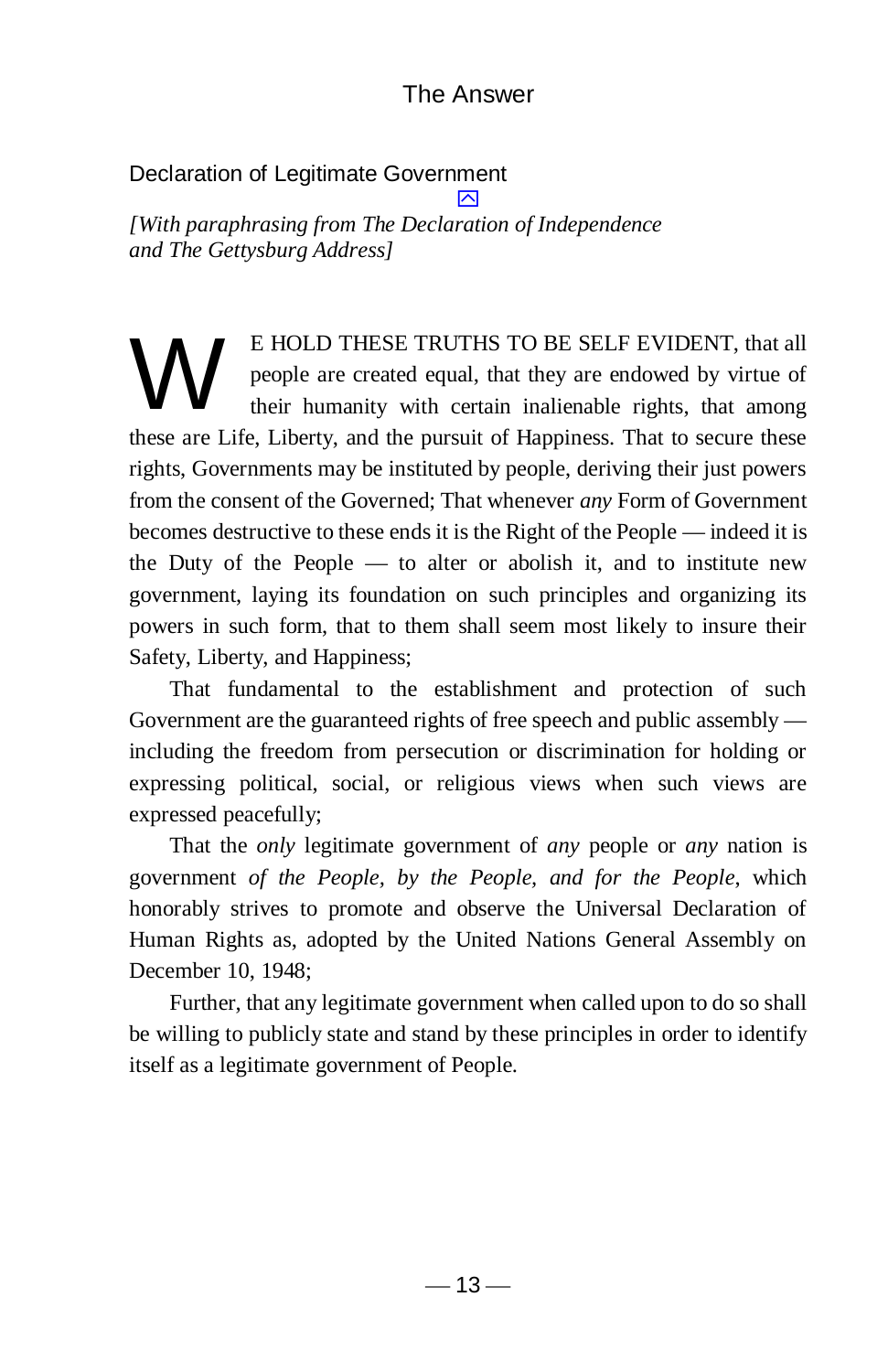<span id="page-24-0"></span>The Answer November 15, 2002 ⊠

ND THEN ONE DAY SOMEONE ASKS, "Well you know, you have some good ideas about what's wrong and even some good ideas about how things should be, but can you tell us… how do we get from here to there?" …A

**Yes:**

#### **One Answer:**

Well perhaps it's time to take stock. If I can't answer this question what does all the rest mean anyway. Do I have an answer? Who would have this answer? I think to myself… What do I know? What do I see? Where am I? Where am I going? Looking out into the world, I say to myself, I was once there where they are and now I'm here. How did I get here? And I review in my mind all of my experiences and where I've been and what I've done and also what I've said and written… mistakes I've made, doors I've opened and doors I've closed. And here I am. I wasn't born this way. Or maybe I was and didn't know it. Maybe they were born this way too and don't know it. I've had many teachers. Who is not my teacher? I learned but I can't go back and wouldn't go back and wouldn't send you to them. Am I what I am because of them… in spite of them…? Yes. And anyway, a true prophet does not want to be followed, except perhaps for a little while. And a true prophet does not have a religion, nor does he or she want, I don't think, to be the object of one. A true prophet says to himself, I have always changed and here I am. How do I know what I will be tomorrow? My truth — it changes every day. If someone believes my truth, will they live free and change like me, or live in the prison of what I once was? And should I lead them into a fight and have there be a war… or not fight and have them be consumed by the tyranny of an unseen, unexamined culture of fear, greed and mediocrity. It is not war or peace, but war or... degradation. What am I to do, to say? If you were where I am, you would not be where I was, and you would be standing here with me, same as I…. Not asking the question. Trying to answer it. ...Or asking it,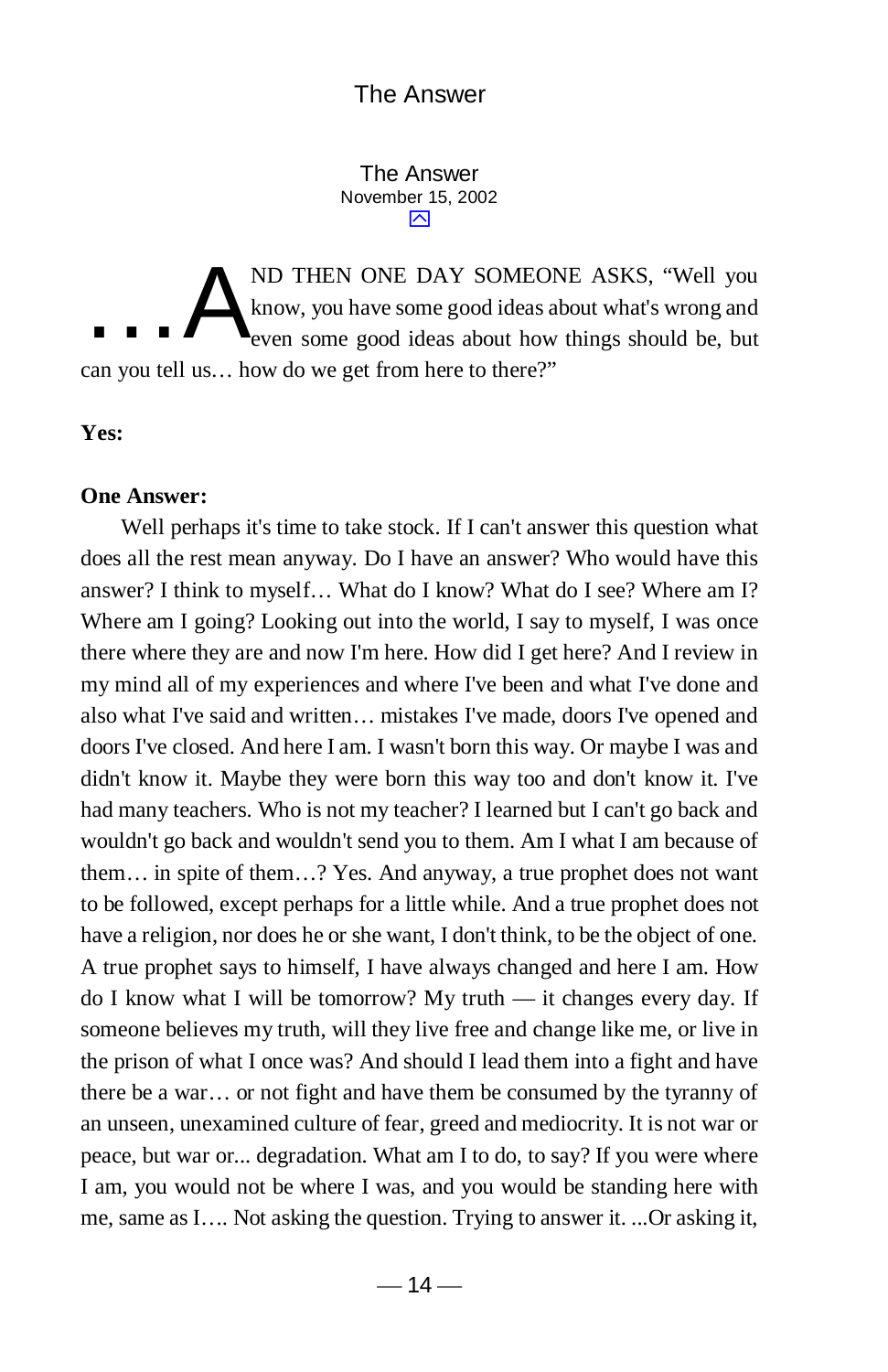but not asking me. What is valuable to a prophet, I think, is not what he has to say but what he is. He would like to give it away, but what is there to give? He wants you only to be you, being what you are, having what he has, for yourself. Not to be a follower or a believer, but to have what is yours when it is yours to have. Same question we started with…. How do you get from here to there? I am not a prophet. If I were a prophet wouldn't I be more than this? But everybody has something to give, and this is what I'm offering. You already know what to do. Didn't someone you've heard of already point the way? Why? I can tell you this...not to be worshipped. Not to be followed... but to give you the opportunity to know and not have to believe. The answer: truth, honor, dignity, compassion, courage, love.

#### **Another Answer:**

The people we usually call leaders in our political culture are really followers. They lead by expressing the consciousness of the majority and when the majority identifies with that consciousness, they recognize the "leader" as one of their own, a limited bond of trust occurs, and then they follow. The problem is, the consciousness of the majority doesn't have the vision to know what is needed, and so neither does the "leader." That is different from the kind leadership that inspires people to become more than what they thought they could be... leadership that has a vision and the ability to awaken in others the desire to learn something new, to take a chance on their highest aspirations. That kind of leadership is quite rare.

Unfortunately, we don't make it easy or pleasant for people with those kinds of skills to get far enough along in the political process to even be heard. Why? Because we don't want to see what it is they have to offer. The system is rigged in a number of ways and our culture worships the status quo; it feeds on itself. Because what they have to offer is the simple truth that to have what we say we want will require responsibility on our part. You can begin at any point and say it starts there, but it's beyond the starting point now.

But just for argument's sake, we could say it starts in how we run our schools. We are very good at teaching our children not to love others. Just take a look at our priorities as it relates to schools. In many communities,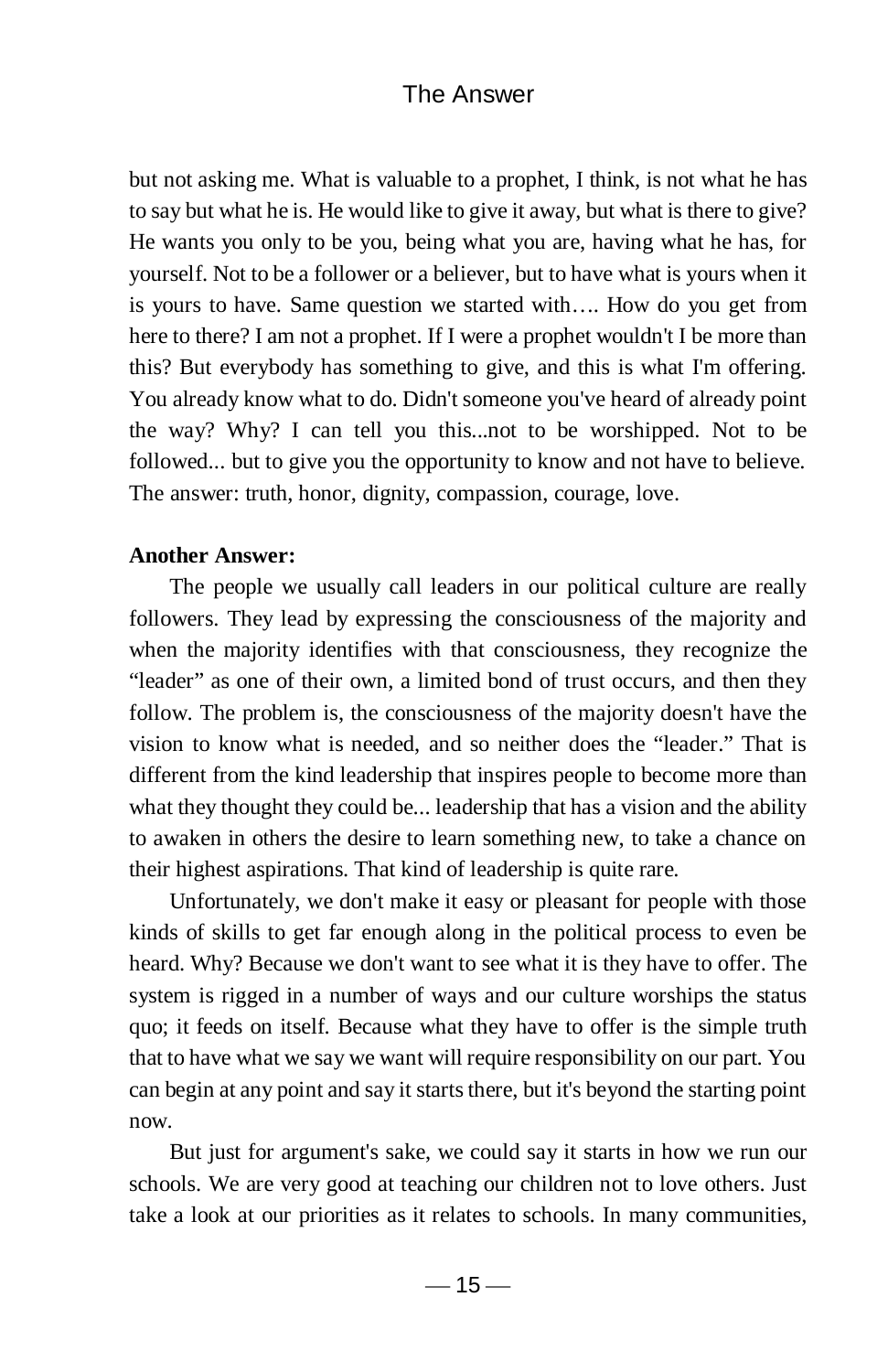children are able to attend well-designed, well-equipped, well-staffed, well-managed schools. In other neighborhoods the schools are not well funded and the children are not given what they require to succeed. Some children are failing before they even begin. These children often learn not to respect education, not to find it inspiring. This creates a subculture that discourages its members from valuing or excelling in those very activities that could change their lives and allow them to become vital participants in society, thereby transforming their relationship with the future... and transforming society, too.

And so, we have a divided nation now and as far into the future as we can see. And this division insures its own perpetuation. This makes no sense in an enlightened society. It is antithetical to our stated values of Democracy — equal rights, and equal protection under the law. Public education ought to be uniformly good and where children are disadvantaged, an even greater effort on the part of government should be made, to bring them up to speed. But that's not how it works. If it did work that way, life as we know it could be transformed in just a few generations. And there's no good reason why it can't happen... except for the human and political forces at work that won't let it happen.

Who could advance such an idea? Who would run these schools, who would teach these children? We'd have to shift our resources from weaponry to livingry and who wants to do that? This would take the extraordinary commitment of individual citizens willing to take personal responsibility for themselves, their families, their neighborhood, their country, and their planet... but most folks don't want to do that or simply won't do that and so everyone goes about scratching their heads and wringing their hands or just tuning out. Same answer: truth, honor, dignity, compassion, courage, love.

#### **Another Answer:**

The answer, my friend, is blowin' in the wind... Same answer: truth, honor, dignity, compassion, courage, love.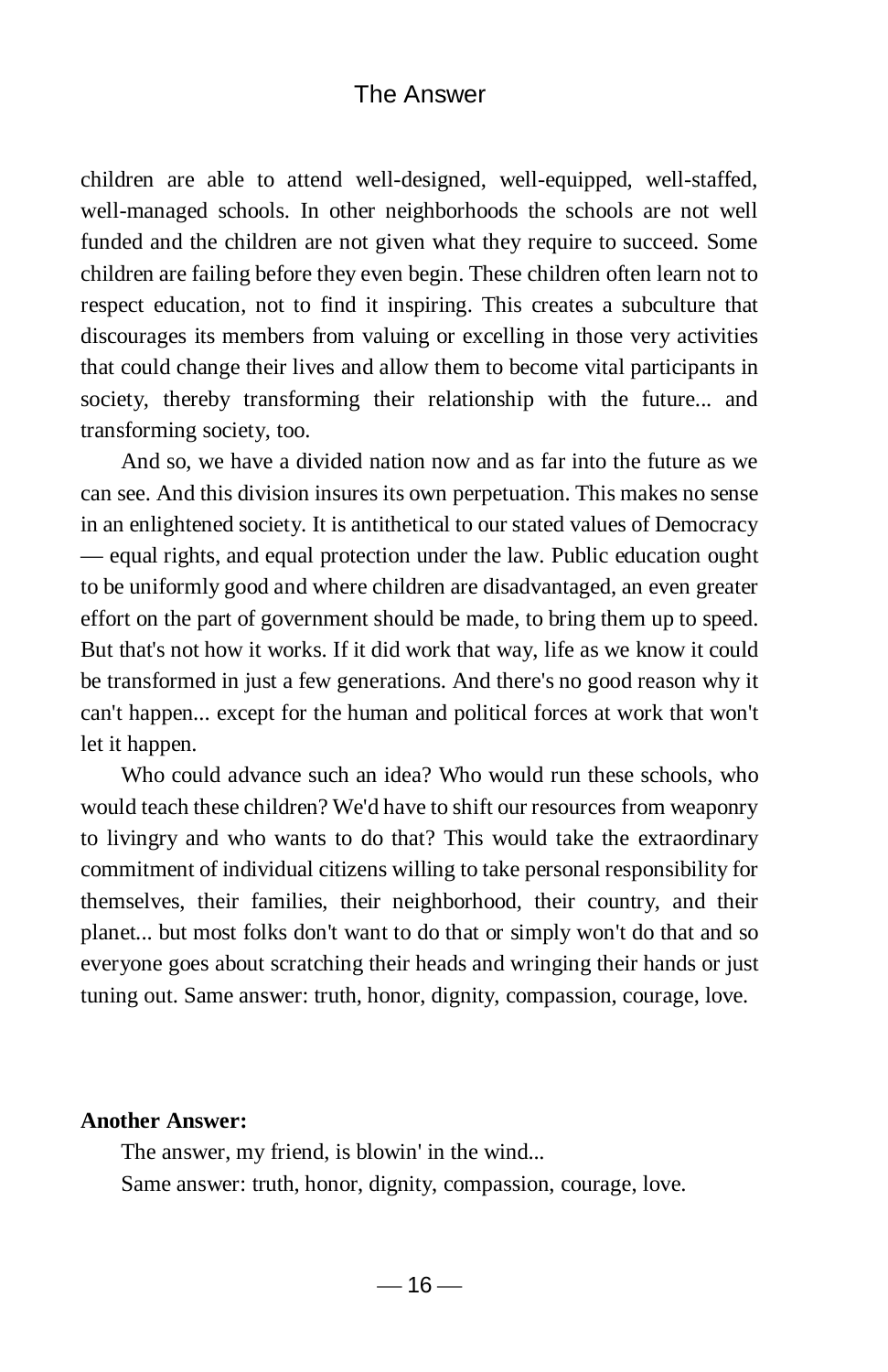#### **Another Answer:**

Same answer: truth, honor, dignity, compassion, courage, love.

Six words that all mean the same thing... which is to say, none is wholly itself without the other five. Be any one — that's how to get from here to there.

#### **Final answer: love**

 Start by learning to love everyone else's children at least almost as much as you love your own. Everything else will follow.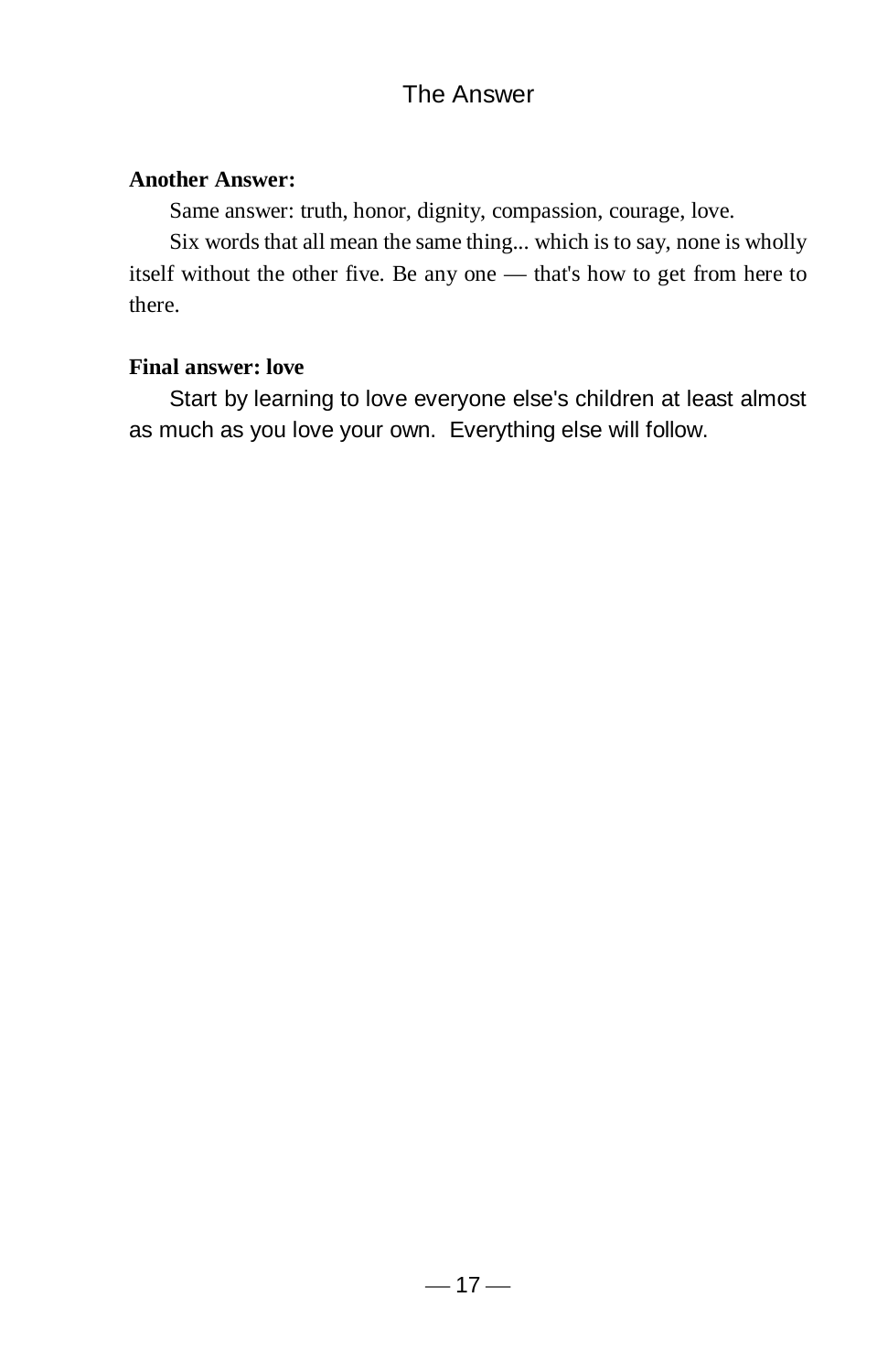<span id="page-28-0"></span>Crisis November 12, 2002  $\overline{\sim}$ 

HEN AL GORE GAVE UP THE FIGHT for the Presidency in the last election, some commentators gave him credit for saving the country from a Constitutional crisis. God help us... He didn't save us from anything. W

 We have now before us the extraordinary investigative reporting of Greg Palast, the American journalist who most often writes for a British audience, but now has written something for us. In his just released book, *The Best Democracy Money Can Buy*, Palast lays out in documented detail how Jeb Bush, Katherine Harris and others successfully entered into an illegal conspiracy to deprive tens of thousands of Democrats, mostly blacks, of their right to vote in the 2000 Presidential election, mostly under the false pretext that these voters were convicted felons, but their methods were varied. Some votes never got counted; some voters didn't count. By obtaining copies of secret emails, letters, and even scrub lists produced by the actual program used to perpetrate this fraud, Palast finds a smoking gun… it was in Pandora's box and now the lid is open. George W. Bush's claim to the White House, (the Supreme Court and hanging chads notwithstanding), appears to be what we thought it was… a fraud.

 According to the US Commission on Civil Rights, *"...widespread voter disenfranchisement — not the dead-heat contest — was the extraordinary feature of the Florida election."* As it turned out, *"14.4 percent of Florida's black voters cast ballots that were rejected. This compares with approximately 1.6 percent of non-black Florida voters who did not have their presidential votes counted.*"<sup>1</sup>

 Bush didn't win the election, folks. What does the Constitution say we're supposed to do when we find out that a Presidential election was rigged, particularly when the so-called President has been using his "mandate" to unravel various Constitutional protections and civil liberties once considered sacred by loyal, decent, patriotic Americans?

 The crime Palast lays out before us appears to have been a carefully constructed conspiracy, a story of deceit, fraud, and as I see it, treason. Of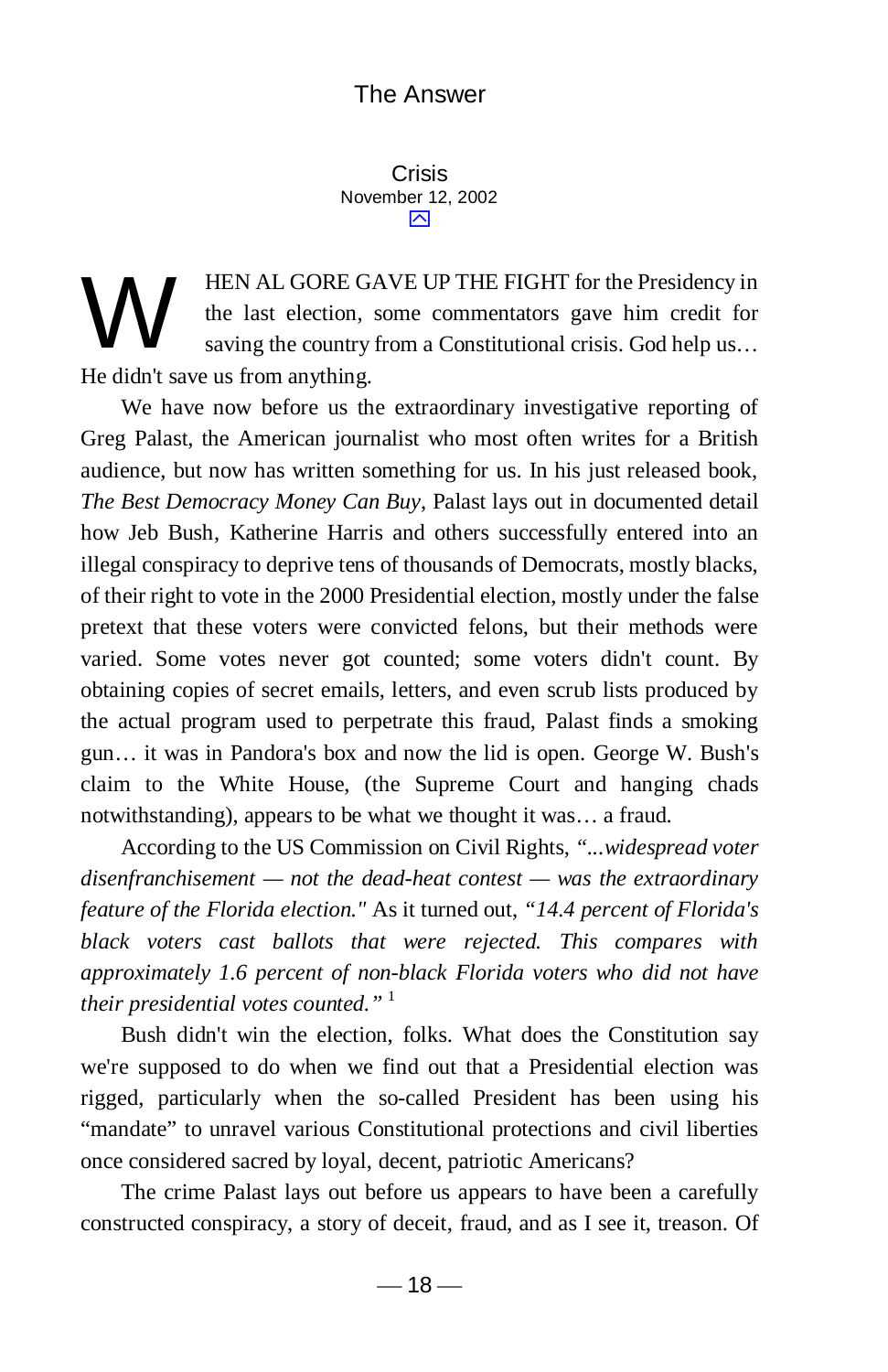course, in this country, no one (except now for some of those suspected of terrorism) is guilty until proven so in a court of law. A book is not a court of law, but the US Commission on Civil Rights heard the case and found the allegations to be true. Didn't change the result... yet. So here we are at the crossroads: will we defend our desecrated Constitution and address this treason, or quietly accept this insult as *a fait accompli* which could easily mark the beginning of a long-suffering, steady descent into economic upheaval and despotism?

 The fact that you don't notice much change in your daily routine… your job hasn't changed much… your daily discourse, your attitude, your perceptions… seem about the same… doesn't mean that your world hasn't shifted on its axis. I think it has… and little by little, like little cat feet, I think the fog is coming in, and when it arrives, you will notice and you will care.

 If you consider yourself a responsible citizen, you'll read this book, which will now likely be swept up in the undertow of mainstream political currents. If you don't read it, you will be forced to rely on what others tell you about it, which in my opinion will be a poor substitute. By the way, don't stop reading after chapter one… finish the book even if it makes you sick to learn what kind of sewer our "leaders" have made of our government... and not a few other governments as well. Makes you want to flush them all down the toilet. But then again… them is us.

 There's another, dark side to this story: Nafeez Mosaddeq Ahmed published a book this year entitled, *The War on Freedom* — a very well documented treatise, looking into the facts and circumstances surrounding the events of 9-11. It's a road map for anyone wanting to understand the contextual framework in which it all happened. Be careful, it might shake your faith.

 Just the fact that two hi-jacked passenger jets were able to alter the New York skyline unimpeded… one after being in the air a full hour and twenty minutes, tracked by radar, suggests to some military experts that maybe there is something more to this story than just a typical case of administrative incompetence. That's not how our air defense system was designed to work or would have worked on just about any other day in the months and years preceding 9-11.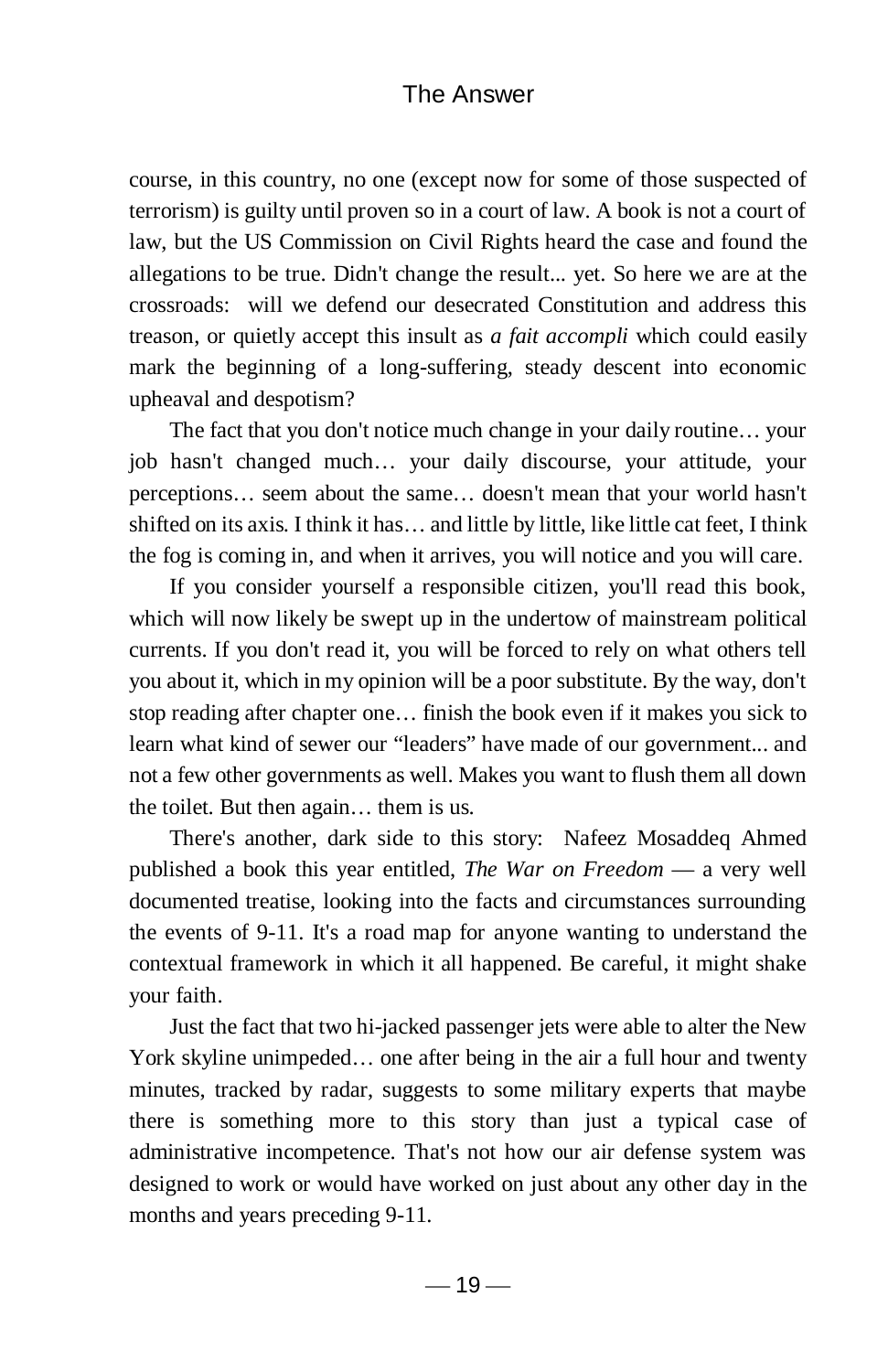As you may know, Congress held several days of hearings regarding these events before deciding to stop. George W. asked, and Congress agreed, not to look into this matter further. In my view, the reason Congress acquiesced, is not because they discovered little evidence pointing to the likelihood of criminal negligence or intentional wrong doing on the part of this administration, but rather they found so much evidence that they froze with fear... they didn't want to know any more… except… well, maybe Paul Wellstone did. I understand the day the Senator's plane went down, he met with Bush. I wonder what they talked about.

 But we're not supposed to speak about such things when there's a "war" going on? Of course, you might think I'm talking about a war on terrorism. But I'm referring to the title of Ahmed's book. Maybe I'm talking about murder and treason, which is hard to imagine when you consider how nicely written Bush's speeches have been of late, how photogenic, congenial, and upbeat he is, and how well the mid-term elections turned out for him. I heard one newly elected Republican Congressman declare how proud he was to now be working for such an inspiring President. And here I thought he was supposed to be working for the people who elected him to office. Shows how quickly things can change. Curiously, the source of Bush's popularity is 9-11 itself. Turned out to have been good luck for him. Too bad Americans didn't get to read the same stuff they got to read in England before the midterm election.

 Regarding Iraq, it appears to me that this administration believes the oil in the region should be under US control… that our very survival depends on it. The 9-11 attack was our pretext for moving our forces onto the premises, and was a necessary precursor to getting the American people on board for what comes next — our taking what we came for. This administration believes that getting control of this oil is more important to our national security than is preserving the integrity of our Constitution or our Democracy. This administration is after world dominance and clearly expects to have to defend itself against the terrorism that will ensue when the impoverished people of the world, who will hate us for our crimes, eventually conclude that there's only one thing left for them to do — fight back with all the life that's left in them.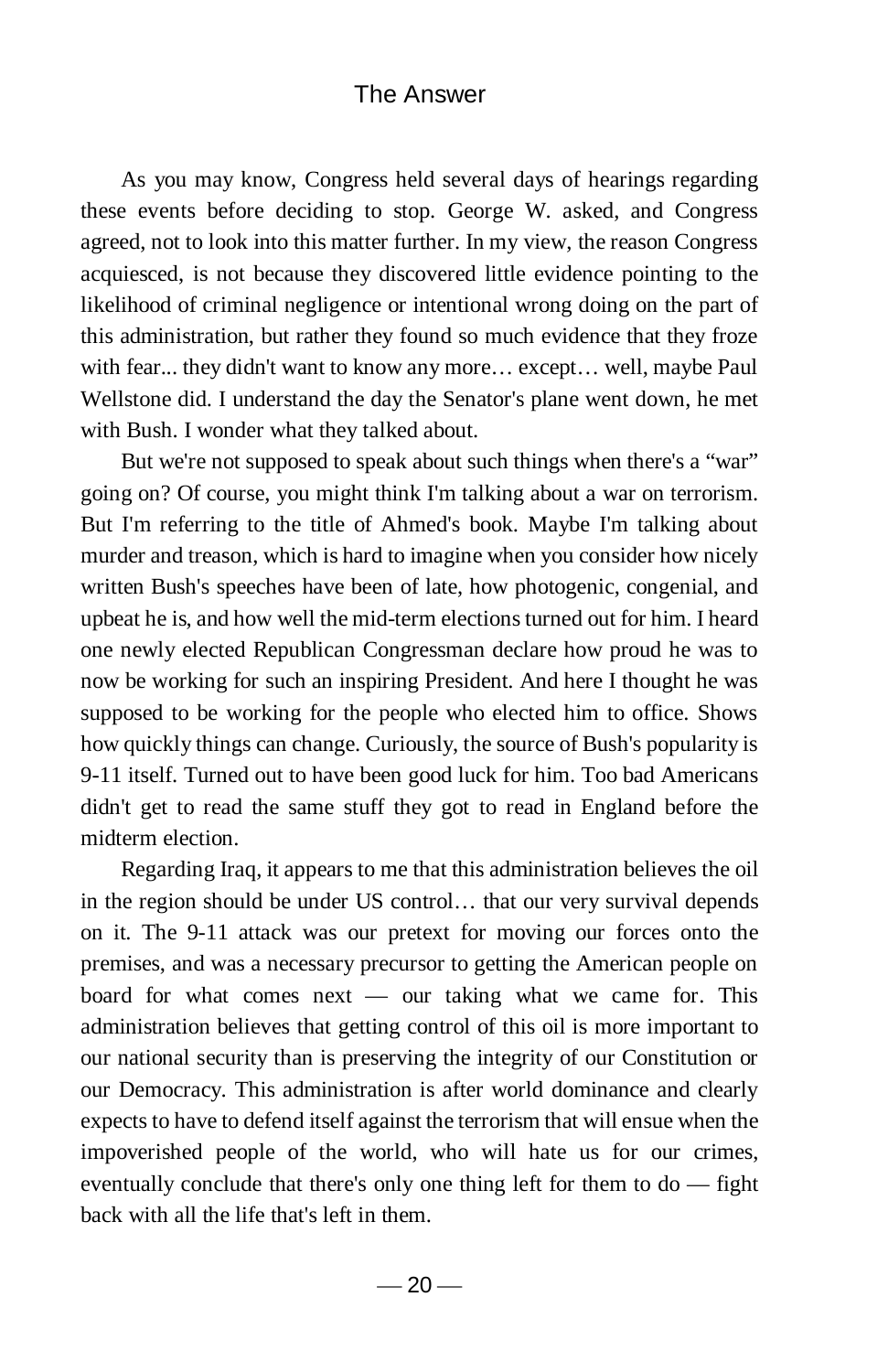Bush's right wing agenda has the potential of making the whole world into what Israel has become — a place where folks are routinely blown to bits just waiting for a bus. Maybe you think it can't happen here, but then again who ever heard of snipers picking off Home Club customers in the parking lot. What kind of deranged act will it now take before all civil liberties are suspended, for the entire country to descend into the sewer pit that Bush, Clinton, their cronies, and so many of America's corporate trash have graciously prepared for us?

 Could Congress be right… maybe this nation could not weather the storm that would precipitate if these issues were ever fully considered in the light of day? How do we roll back an election, restore our civil liberties, recreate a free press, or reestablish a foreign policy based on some semblance of wisdom, decency, or sanity? Maybe you've already concluded that our best hope is to let this all slide until GW is retired and long gone from public view. Perhaps you feel that this will blow over… that it is best left for historians to sort out, several generations down the road. Maybe we should let our great grandchildren read about it in some history book... the same way some of us have rediscovered our own history in Howard Zinn's book, *A Peoples History of the United States,* for example. One can only hope such reading will still be legal then... as if hope, in and of itself, were enough to either win freedom or preserve it.

 Somehow the collapse of the Soviet Union didn't make the world a safer place. A great opportunity squandered. Humanity betrayed. Show me where US leadership, or the work of the WTO or the World Bank has meant more democracy or prosperity for its clients. Show me where the deregulation or privatization of US institutions have matured for the benefit of human beings instead of run amuck, whether it be in utilities, manufacturing, farming, transportation, accounting, law, or government. You need to wake up now.

 Thomas Jefferson once wrote, "The tree of liberty must be refreshed from time to time with the blood of patriots and tyrants. It is its natural manure." The clock is ticking. Has patriot's blood already been spilled? Is the Office of Homeland Security being erected to protect us from so called terrorists or is it actually being put in place to quell the coming dissent that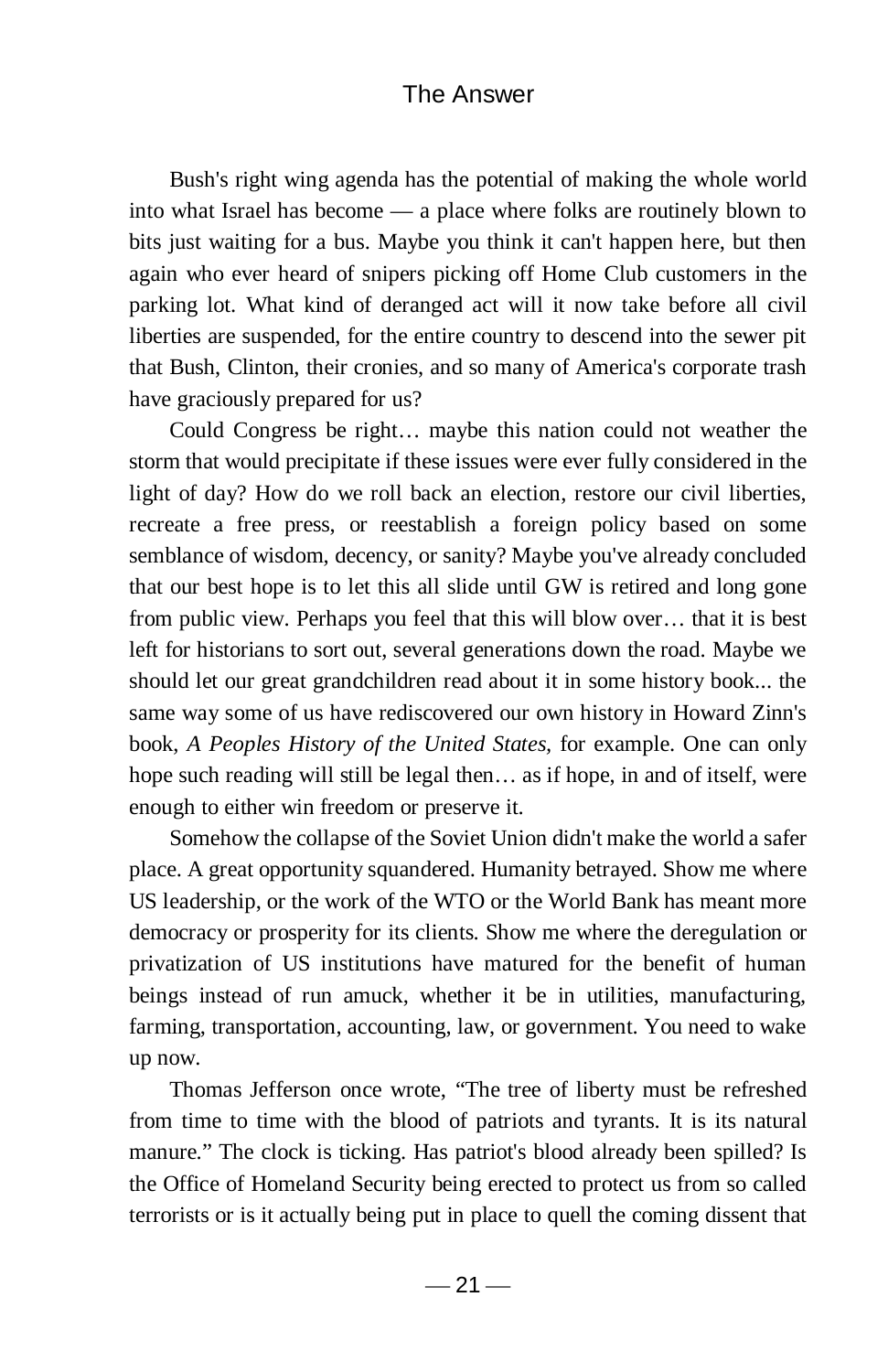the powers that be know is on the way? Does this administration have the consciousness, the ability, or the intention to recognize or even to differentiate between terrorism and dissent? Is it possible that by waiting so long to come awake, we might one day have to bear witness, as the American landscape runs crimson, like it did twice before, while our progeny fight to win back freedoms most of us believe we still have, but in fact have already lost? Who will win this time?

 I think we are teetering on the edge… and it won't take much to kick us off the mountain. If you find one day that you are living under the yoke of tyranny, there won't be any place to go. And if you pray to God to come save you, I think I know what the answer will be: "You don't want to be saved." This would be a good place to stop and think about what we're doing, folks… Last Chance Saloon, as they sometimes say in Texas.

<sup>&</sup>lt;sup>1</sup> <http://www.usccr.gov/pubs/vote2000/report/exesum.htm>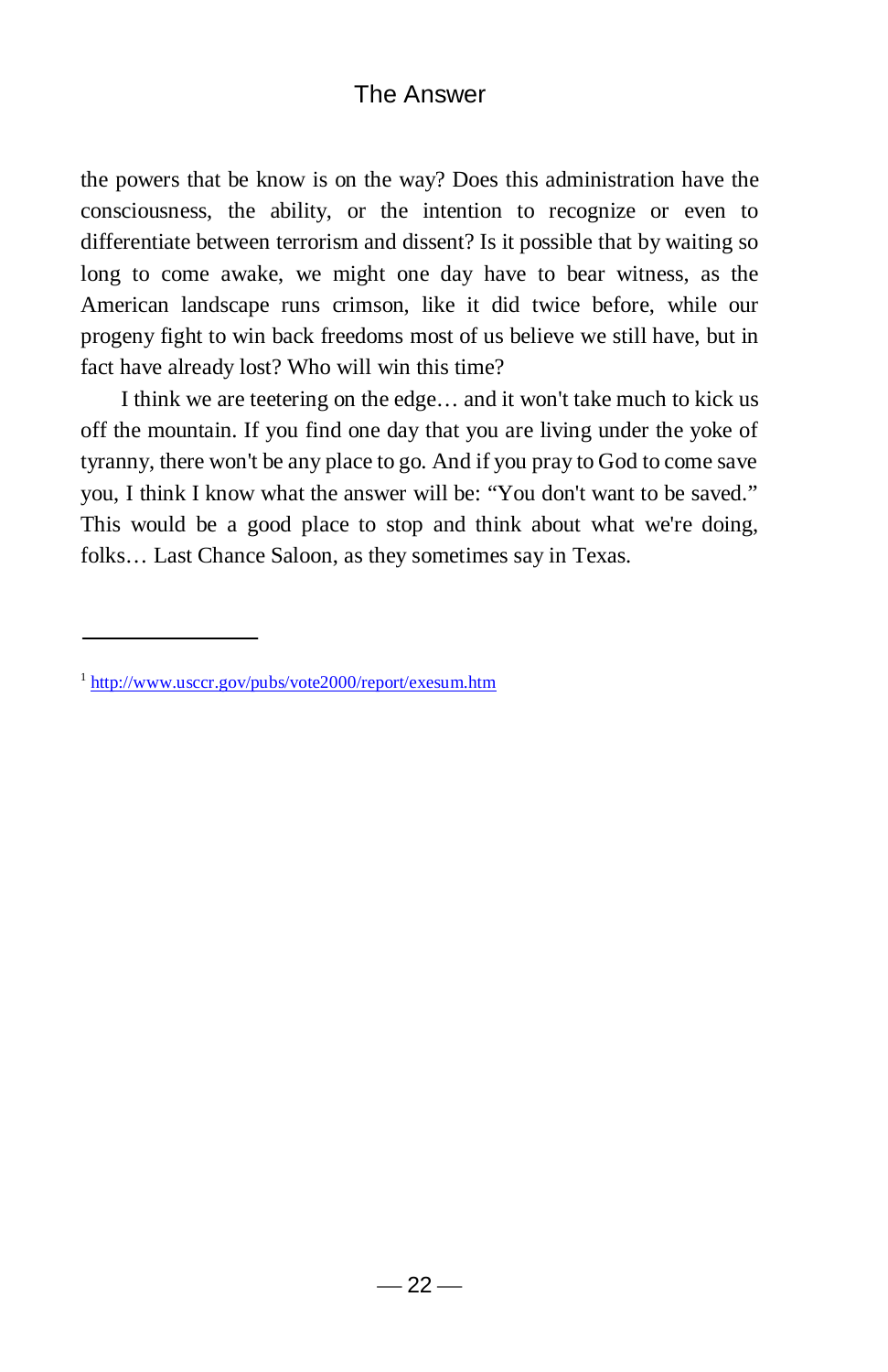<span id="page-33-0"></span>Children of Iraq October 1, 2002  $\overline{\mathsf{M}}$ 

OHN PILGER, THE BRITISH JOURNALIST, HAS VISITED IRAQ and reported extensively on what he has seen. Reading his commentary, one begins to understand how brutal lies can be. J

 Before the Gulf War, Iraq had one of the lowest infant mortality rates in the world. Today it is the highest. The economic sanctions imposed by the United Nations Security Council denied Iraq the equipment it needed to clean up the battlefields from the Gulf War. The battlefields needed to be cleaned up because the depleted uranium that was discharged by American and British bombs carried with them a silent death that was far more devastating than the initial blasts would have suggested. There are regions in Iraq where as many as 40% of the children living nearby now have cancer. It is not unusual for several children in one family to have cancer. Those who don't have cancer today are expected to get it later in life.

 The death rate for children under 5 was running 4,000 per month in the year 2000 when one of the articles I am referring to was written.<sup>1</sup> The sanctions, which Pilger calls, "the most ruthless embargo in modern history," is killing mostly children. The children of Iraq are dying of hunger and malnutrition, dysentery and other diseases associated with the lack of sanitation. The children are dying for lack of medicines and medical supplies. The only painkiller doctors can offer their cancer-ridden patients is aspirin, because the sanctions preclude the purchase of morphine. It was American bombs that took out public sanitation and the general infrastructure of the country. Apparently anything that might have been of value to someone in uniform was a target even if it was also vital to the general population. The sanctions have been unnecessarily vindictive and cruel.

 As far as I can tell, the American strategy as it applies to Iraq has been... "If we destroy life, as these people know it, perhaps they will blame Saddam Hussein and run him out of office." But that is only part of the strategy. It appears to me that the other part is... "If we destroy life as these people know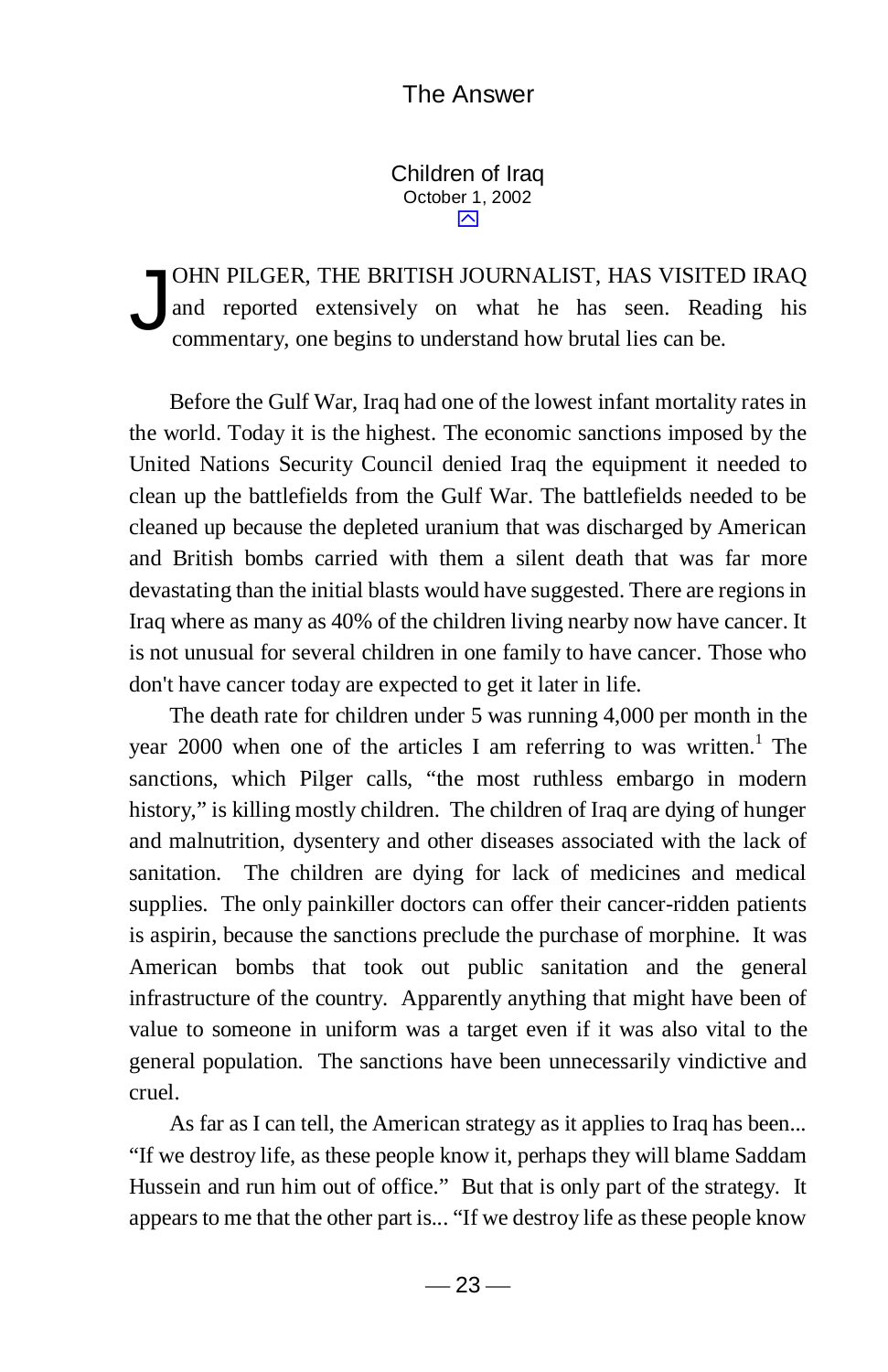it, we can then come in, control the oil, and no one will be able to do anything about it." I think this is all about oil, not about terrorism. There is no greater terrorism, than when it rains US bombs. And after each rainstorm, we call the dead — "collateral damage." They call the dead family and friends. This is not about Saddam's evil intentions. When Saddam poisoned the Kurds, the US Government said nothing. Saddam Hussein is a product of the CIA and American policy, but that is another story.

 In 1996, when then Secretary of State Madeline Albright was asked during a 60 Minutes interview about the hundreds of thousands of children in Iraq who have died because of the sanctions, and whether she thought the price was worth it... she replied:

#### **"I think this is a very hard choice, but the price... we think the price is worth it."**

WE think the price is worth it? Who is this WE and who has a right to think such a thing or to make such decisions about other people's children... in my name, in your name?

 So you could argue, "Don't blame us for the death of these children, Saddam Hussein could have stopped the sanctions at any time. Blame him." Well I do blame him. But that doesn't absolve us from the part we played. We knew or should have known that Saddam Hussein would rather let his people suffer than give in to outside pressure. So we knowingly chose to pursue a strategy that guaranteed his people WOULD suffer. And we didn't stop when we saw the results. We used the pain and deaths of these children to try to pressure Saddam Hussein to do what... leave town? It was, and still is, an ignorant, indefensible, cruel policy.

 A year after Albright's appearance on 60 Minutes: "...in an interview with CNN reporter Peter Arnett, Osama Bin Laden directly stated that,

# **"A REACTION MIGHT TAKE PLACE as a result of U.S. Government's execution of over 600,000 Iraqi children by preventing food and medicine from reaching them."** <sup>2</sup>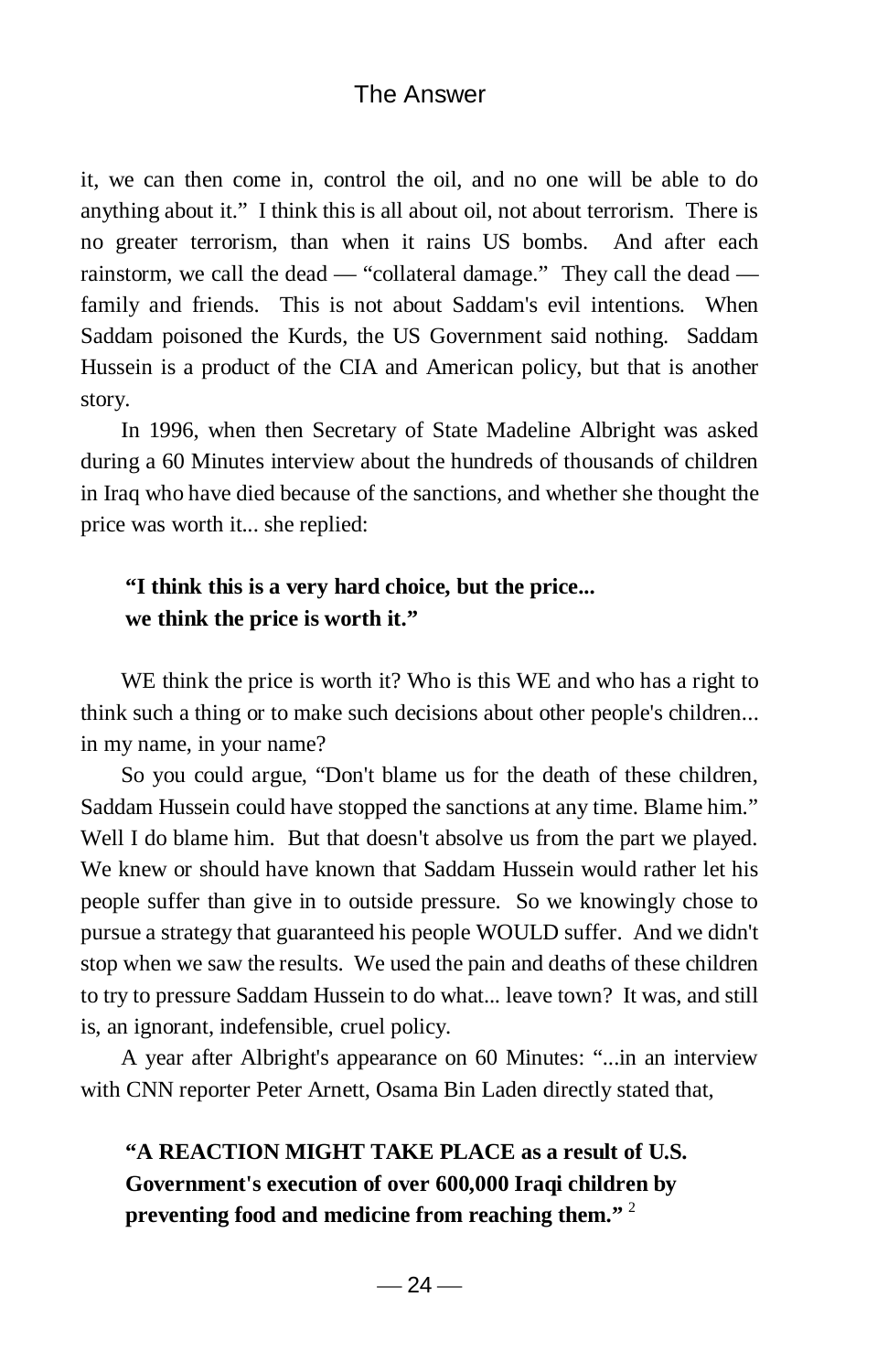Did George Bush know all this when he said the reason terrorists hate us is because they hate freedom and democracy? Of course he did. I'm not saying all terrorists are rational or that they all know what they are fighting for. But Bush was lying and he knew it. And so did the press and every other government official who works within a 50-mile radius of the White House, and this hypocrisy is also known in the halls of every foreign government.

 When a plaintiff comes into a United States court, he is expected to come to the court with "clean hands" or the court will not grant relief. To have "clean hands" means that the party bringing the action is not engaged in immoral or illegal acts. The United States does not have "clean hands." Can you guess why the Bush team does not want to prosecute terrorists in a public court of law? Can you imagine that if these criminals were prosecuted in public view, they might have an opportunity to argue that the plaintiff does not come to this court with "clean hands?" Is it any wonder that Bush refuses to acknowledge the authority of the World Court to potentially charge a US citizen with crimes against humanity?

 If George Bush ends up removing Saddam Hussein from power, maybe the children of Iraq will be better off than they are now. But that's not a certainty. How many innocent civilian lives will be lost in the war? Would you care to guess? If children or other innocent civilians had any currency in the formation of US policy, most of the sanctions would have been lifted a long time ago, and we would not now be worried about terrorism in the first place.

 This is about oil. Trading basic human decency for oil. Oil is costing us our humanity, our freedoms, our self-respect, and before too long perhaps the lives of more of our own children. And what will our children think of us when they eventually find out what our government has been up to? None of us is innocent, because WE are the government. Remember...? WE THE PEOPLE. Is war the only science we know? The people who represent us, are now, and have been for a long time, out of control and out of touch. Enough is enough. We each need to accept our responsibility as citizens before it's too late. And if we can't come together to find new common ground and formulate a strategy that is based on principles of honor and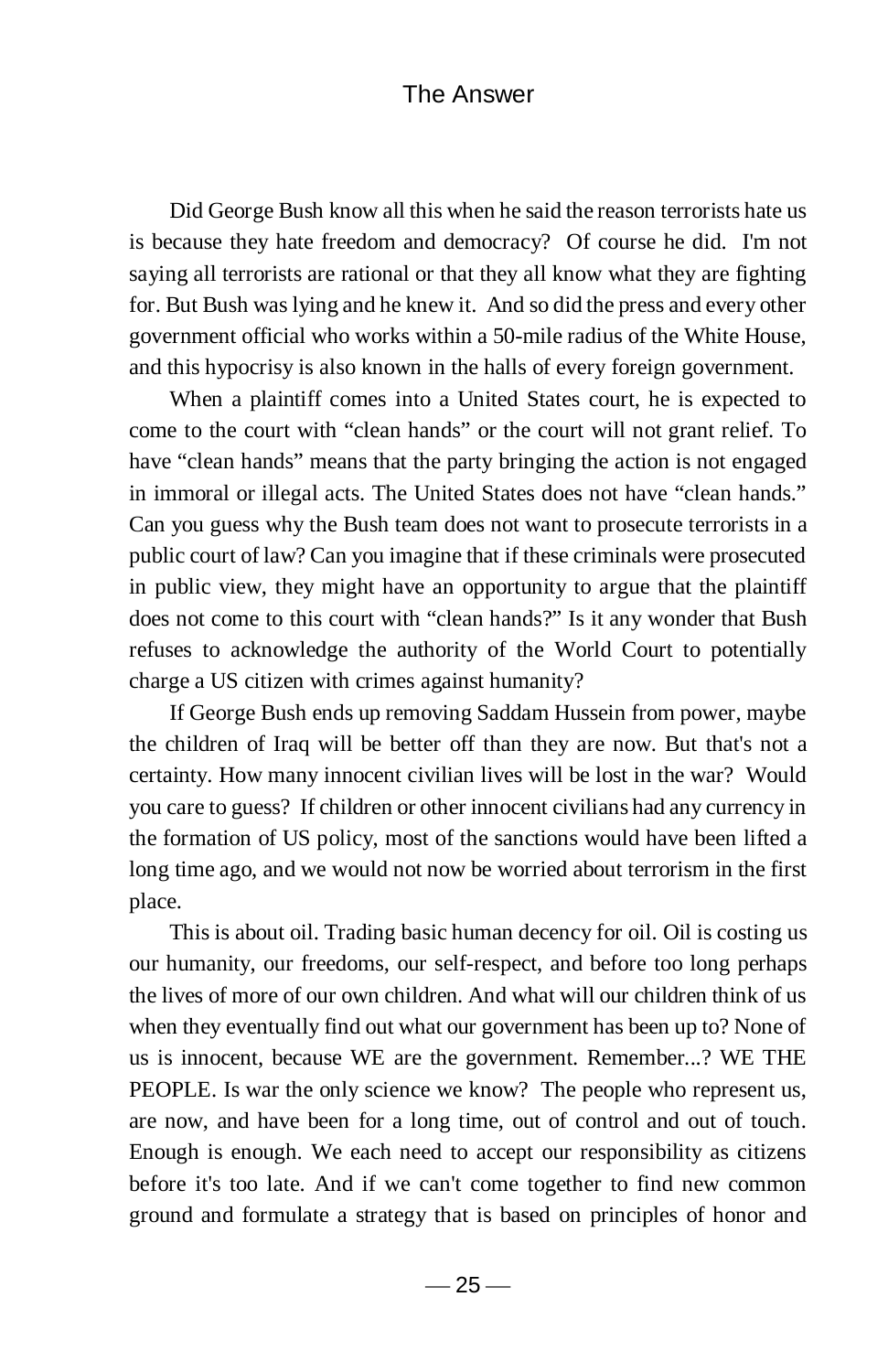basic human decency, then perhaps between our apathy and government's negligence, The Great Experiment will, after all of this, have finally come to naught. Start by checking out this story. Here are the referenced links:

— m.a.g.

<sup>&</sup>lt;sup>1</sup> <http://pilger.carlton.com/page.asp?partid=170><br><sub>2</sub>[http://www.gpln.com/Interview of Osama Bin Laden by Peter Arnett.pdf](http://www.gpln.com/Interview%20of%20Osama%20Bin%20Laden%20by%20Peter%20Arnett.pdf)

This article is dedicated to Ruth Wood, who was my homeroom teacher at Pennsauken High School in New Jersey and who loved me as she loved all children, and stayed my friend and had faith in me for over 40 years. Her former students live in every corner of this country. She died in Knoxville, Tennessee, on Sunday September 29 close to the family she adored. May God rest her sweet soul.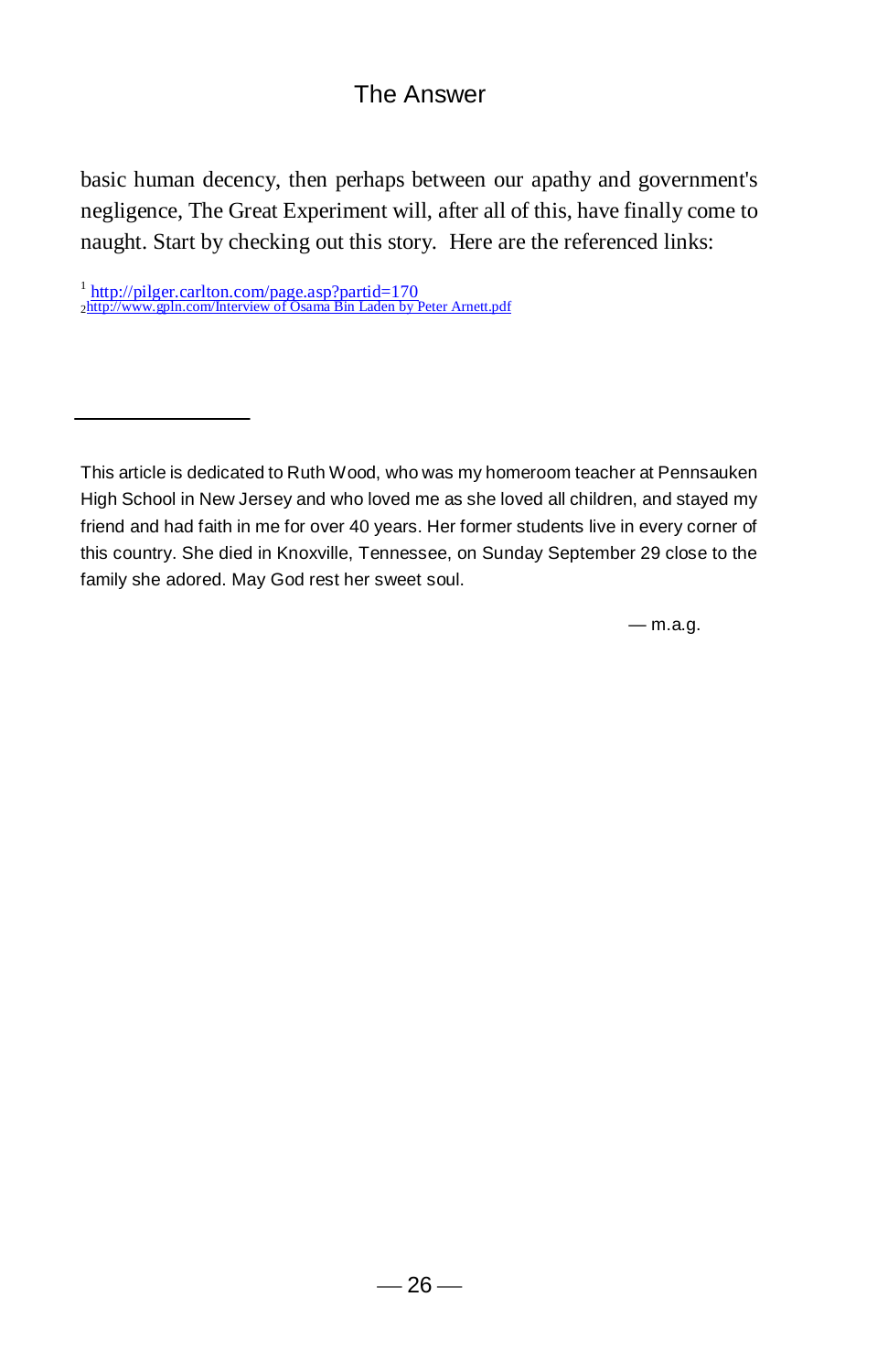#### Like a Bull in a China Shop September 5, 2002  $\overline{\mathsf{M}}$

HIS ADMINISTRATION PLAYS WITH WAR LIKE A CHILD PLAYS WITH MATCHES... like a bull in a china shop chasing a red flag, trampling on civil liberties and human beings like so many glass trinkets and costume jewelry. Bombing a wedding party and denying it, leaving behind grieving parents, and dismembered orphaned children. Promising reparations without apology... and then not following through. Chasing criminals through a country like a car chase in a B movie... destroying everything in its wake, leaving death, fire, and destruction everywhere, with great bravado, pretending to be a hero. So incredibly immature, boorish and irresponsible that one can only think to send them to their room while the rest of us grieve, asking ourselves what did we do so wrong that our own child could do these things. This administration cannot be trusted with war, cannot be trusted period. T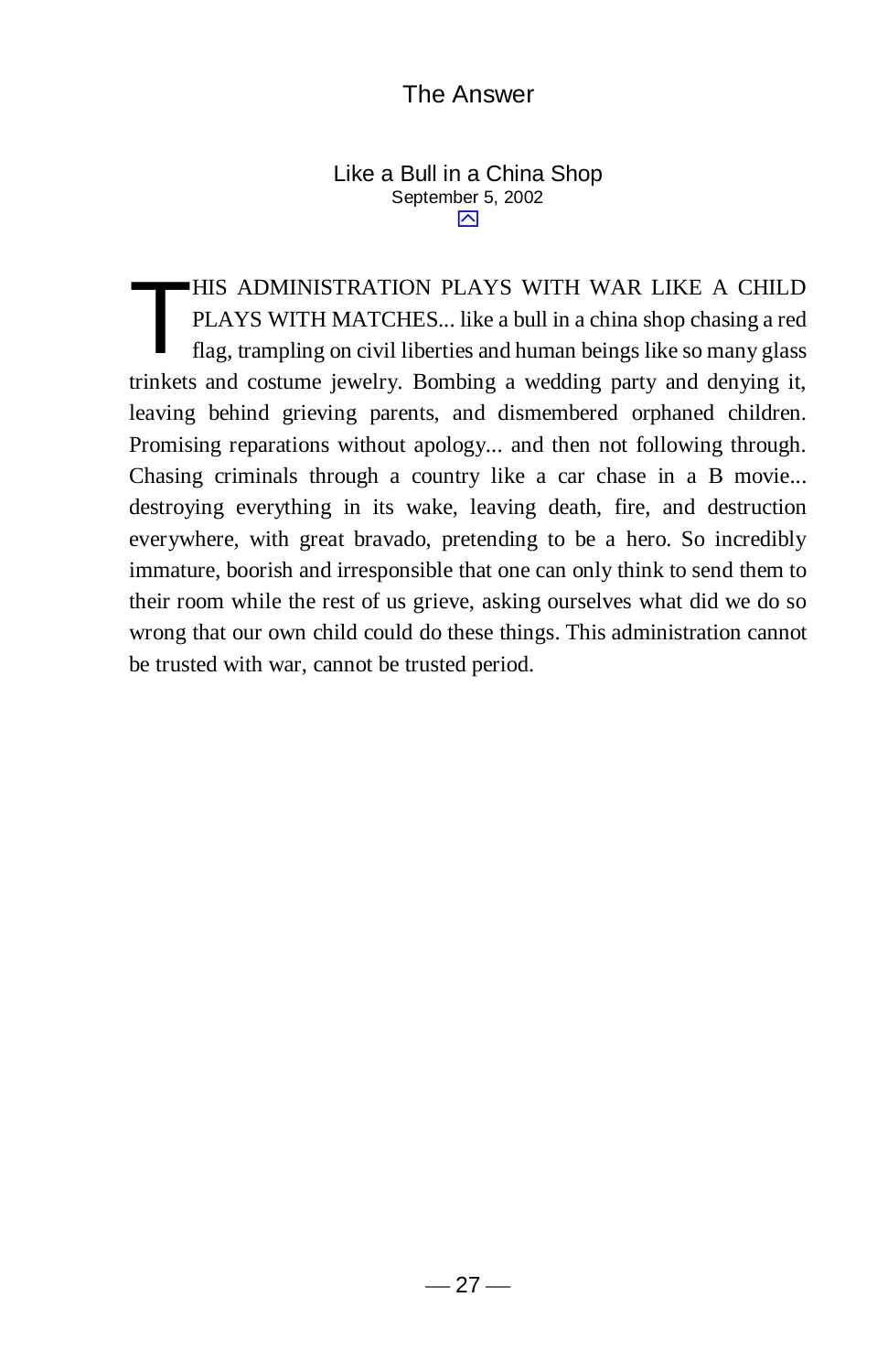On Hanging Flags September 4, 2002 ⊠

N THE TOWN WHERE I LIVE, the VFW has the job of putting up flags on national holidays and I usually help out. I am not a veteran, but I enjoy doing it and I feel honored to have been asked to help out. The town sure looks spiffy with all those flags lining our main street and I like having something to do with it. I

 Getting all those flags up can be a challenge. Up and down the ladder thirty or more times. Taking them down in the rain. Sometimes a flag will slip out of your hand and land on the ground. Last time that happened, one of the guys was telling me that you really have to be careful hanging flags with a Marine. One day he dropped a flag and the Marine on his team had a hissy fit. Read him the riot act. Said it just wasn't right to let that happen.

 The truth is I wouldn't mind hanging flags with a Marine. I would respect that kind of dedication and commitment. But I will tell you this, if a Marine will have a hissy fit if I drop a flag, I surely would expect him to have a double hissy fit if the President of the United States tries to declare a war. The Constitution of the United States authorizes only Congress to declare war. And to my way of thinking, such a violation is a bit more serious than dropping a flag. If a United States Marine will defend the symbol of our country with more resolute determination that he or she will the Constitution of the United States, than brother, we've got one hell of a problem.

 Every soldier, every lawyer, every congressmen, and probably you, took an oath to protect and defend the Constitution of the United States... and you fucking son-of-a-bitch... I expect you to keep your word!

Note: On 9/4/02, after posting this, George W. Bush announced that he would not invade Iraq without first obtaining formal approval from Congress. The point still stands.

Explanation: I don't, as a rule, use profanity. When I wrote this, I imagined I was talking to a particular Marine who needed to hear it. What do you need to hear?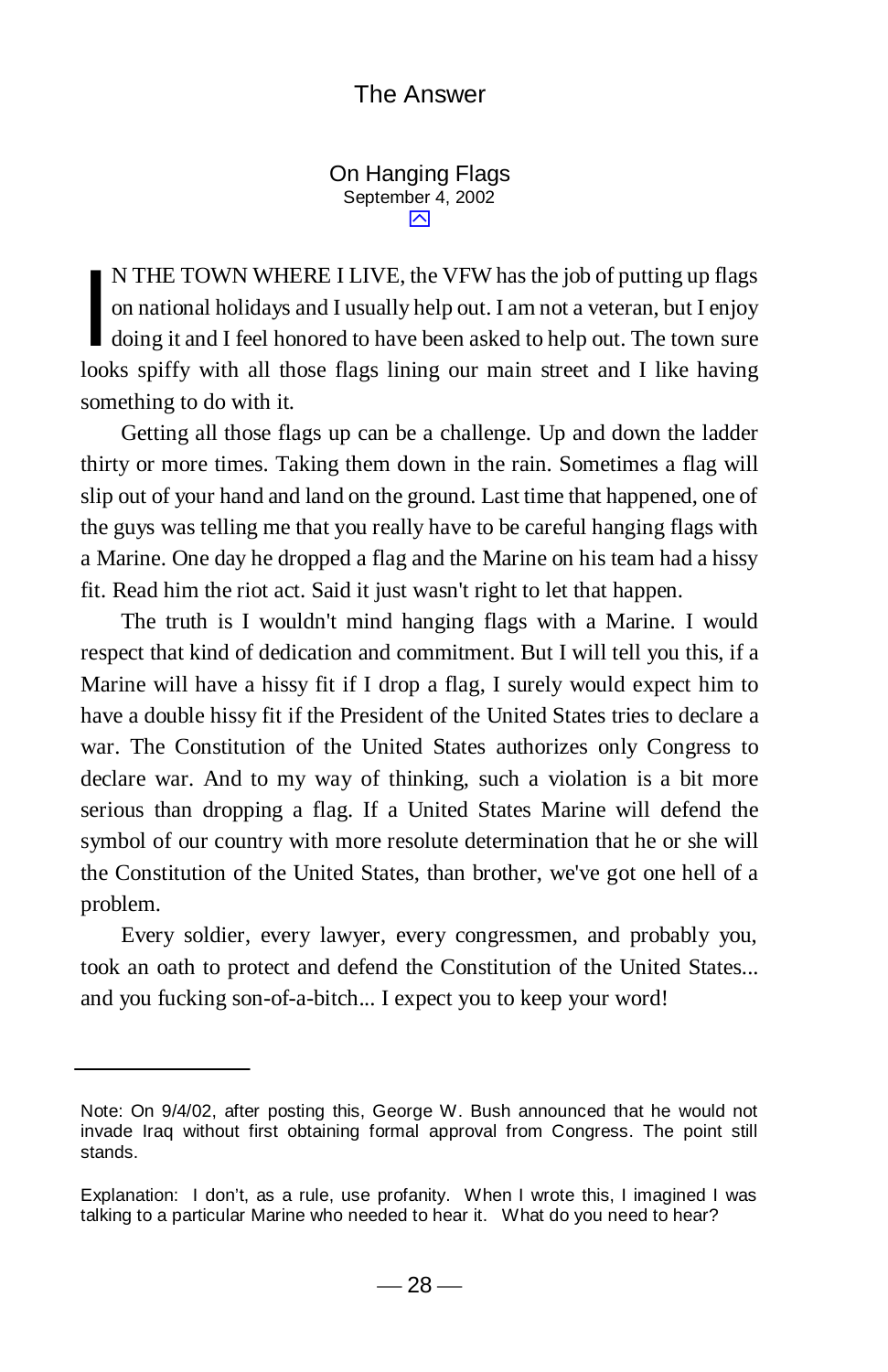On God and Religion September 4, 2002 ⊠

OD IS. BUT GOD IS NOT A RELIGION. Every religion is a filter that one can use to interpret God... a lens that you can look through to see God, and if you look through the lens, looking for God, what you will see... is God. But no matter what lens you look through, you will only see that "color" of God that the filter allows through. G

I have no quarrel with religion, except when it invites believers to forget, or not to know… that what they are believing in is a point of view, and what they are seeing is only part of the reality. Religion encourages the practice of calling an incomplete truth, "the truth," when, in fact, the incompleteness is so sufficiently untrue, that it is also an illusion... the problem being that some people use their illusions to quarrel with the illusions of others... and God sometimes gets forgotten in the controversy.

 It is common for those who claim that, "God's wisdom is infinite," to then go on to tell you exactly what God thinks, implying that infinite wisdom is something they also possess. After all, here they are... ready, willing, and "qualified" to explain it all to you. It's curious to me that it doesn't seem odd to them — with so many religions in the world — that they just happened to have stumbled on the true right one.

 Looking for God in religion might be like looking at an elephant with a magnifying glass. The more powerful the lens, the more pronounced the details become... but also the closer in you get, the narrower your field of view. It might allow you to describe very precisely the hair on the elephant's back, without giving you a clue as to what's on his mind.

 This is why the separation of church and state is so important... too many people ready, willing and "qualified" to explain it all to you.

Wouldn't it be something if God was already closer to you than your own breath?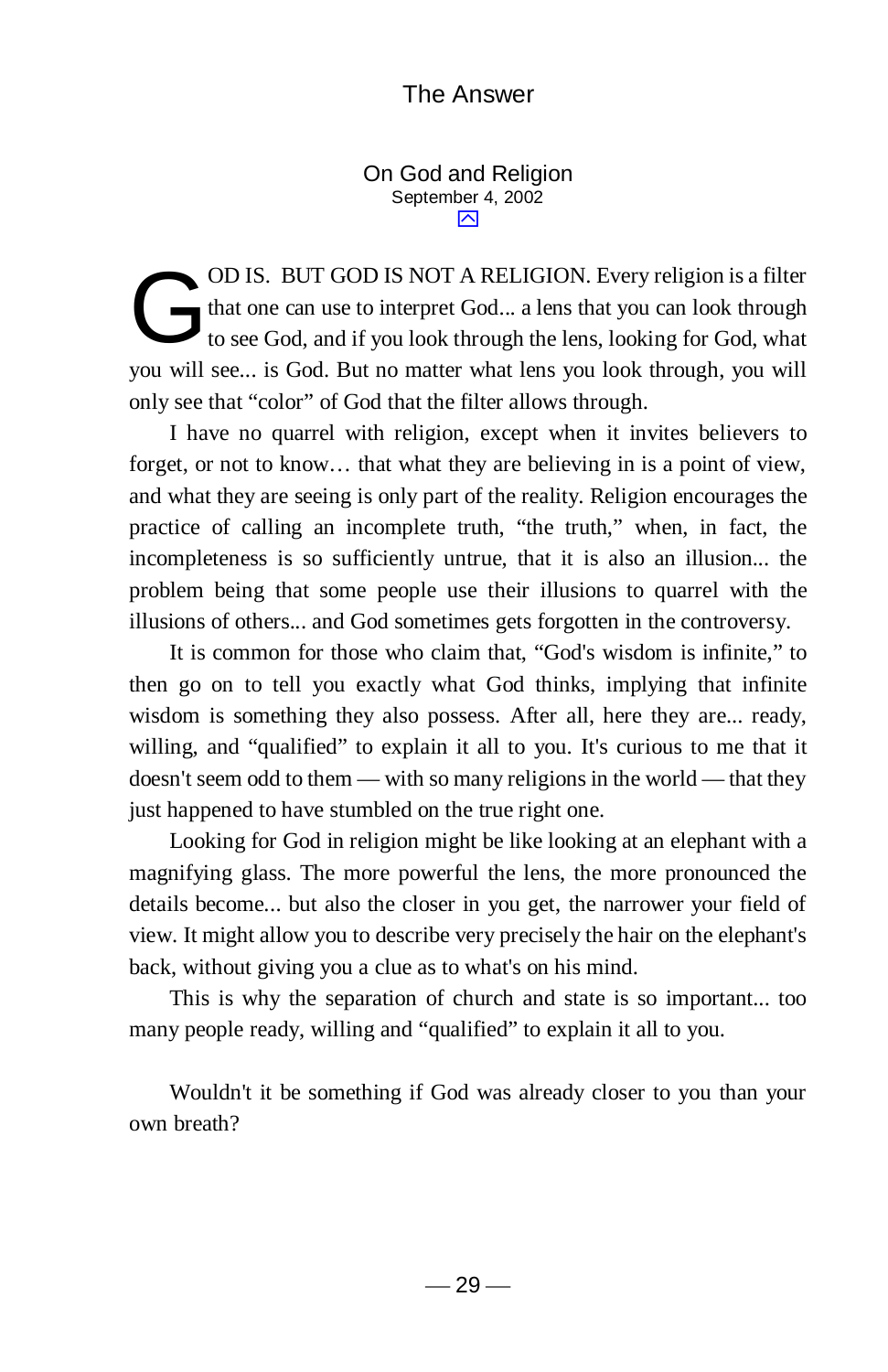#### The War on Terrorism February 17, 2002  $\overline{\sim}$

THINK THIS ADMINISTRATION'S WAR ON TERRORISM violates and is incompatible with America's goals and values. I think we all want to put an end to terrorism. That's why we should all oppose this war. I

 I think most of us agree that the attacks of September 11 require the United States to upgrade its security and intelligence so that future attacks can be avoided. I think most of us agree that we should search out those responsible for the attacks and bring them to justice. But beyond that, I think our government is on the wrong track.

 We need to carefully examine what the root causes of terrorism are, explore how America's foreign and domestic policy have contributed to the threat of terrorism, and create a coherent, enlightened vision for how America can now best contribute to lasting peace, prosperity, and security in the world. We must insure that those who might contemplate the use of terrorism, as a last resort to achieving political ends, will henceforth and forevermore consider that strategy unnecessary, unworkable, and obsolete. Such a vision has not been advanced by this administration or by any administration since this country embarked on The Marshall Plan in 1948.

 Our foreign policy is founded and has been operating for many years on the illegitimate presumption that having unfettered access to the natural resources and underpaid labor in other parts of the world, (including the oil of the Middle East), is more vital to America's national security interest than is freedom, honor, courage, democracy, or basic human decency. I believe that the American people will be more secure and enjoy a higher standard of living—as will the rest of humanity—when this worldview is finally put to rest. If we don't put it to rest, I believe the price we, and our posterity, will pay, will far exceed any short-term gains that this nation has enjoyed or ever will enjoy.

 Terrorism spawns in places where there is poverty, insecurity, injustice and oppression. I believe that militarization, privatization, deregulation, and globalization have moved, and continue to move, more and more of humanity into states of poverty, insecurity, and oppression. If we continue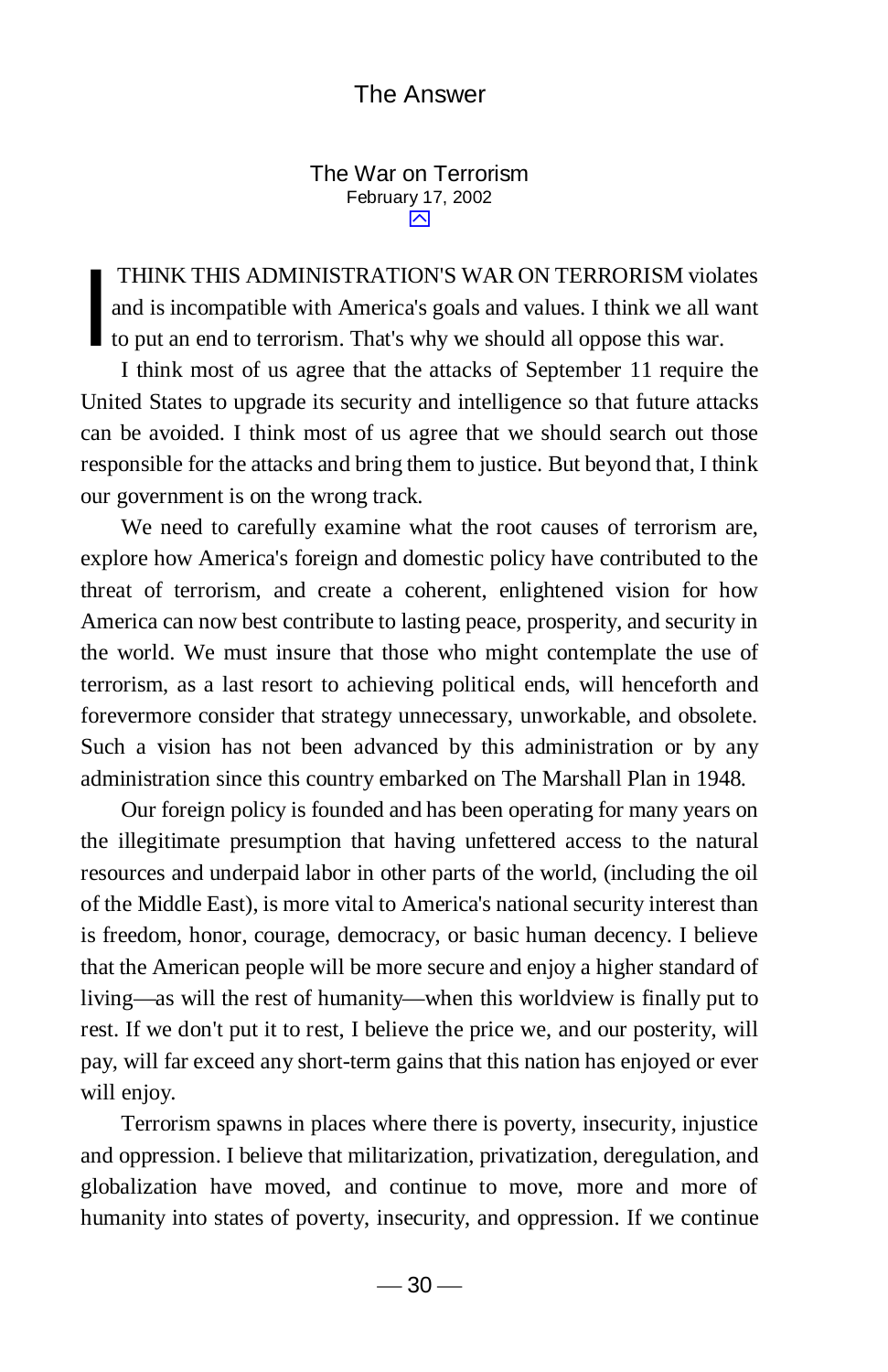down this path, I believe more human beings will become disenfranchised and desperate, and terrorist acts will become more commonplace. As our government pursues its strategy of terrorizing terrorists and making "collateral damage" of people who live in their midst, an endless cycle of violence, oppression, and injustice will result; our wealth will be squandered and the opportunity for world peace and prosperity will be lost.

 The society that we all want to live in cannot come into being if we ignore the lessons of history, shroud government processes under a veil of secrecy, reverse humanity's march toward hard won freedoms, or deceive the public about the true motives of policy makers and/or those who influence them.

 The society we all want to live in needs to be governed by a sovereign people. The critical institutions that allow government to work must be administered without arrogance, widespread corruption, and hypocrisy, but rather must reflect an enlightened vision of a responsible, well-educated, well-informed citizenry.

 Managing the nation's resources is a sacred trust. I believe a nation's wealth should be used for the good of its people and for its posterity, and not deceptively administered for the good of a few.

 I believe that the one and only superpower now operating in our solar system, has a responsibility to each inhabitant of planet Earth — to foster peace, to protect the environment, to lift the human spirit and inspire the dignity of mankind... to promote, cherish, and protect democracy, justice, and the rule of law... In short, to commit itself to the full realization of the Universal Declaration of Human Rights as adopted by the United Nations General Assembly in 1948.

 The current administration and its war, fails on every count: the central themes promoted by this administration, convince me that we are more likely to suffer defeat from the slow steady decline of our own institutions, and the loss of our moral authority, than from any outside enemy. This administration has ignored history, lied about it, and now attempts to hide what history can teach us. The source of terrorism as it exists in the world can be traced in large measure to a failed U.S. foreign policy, pursued in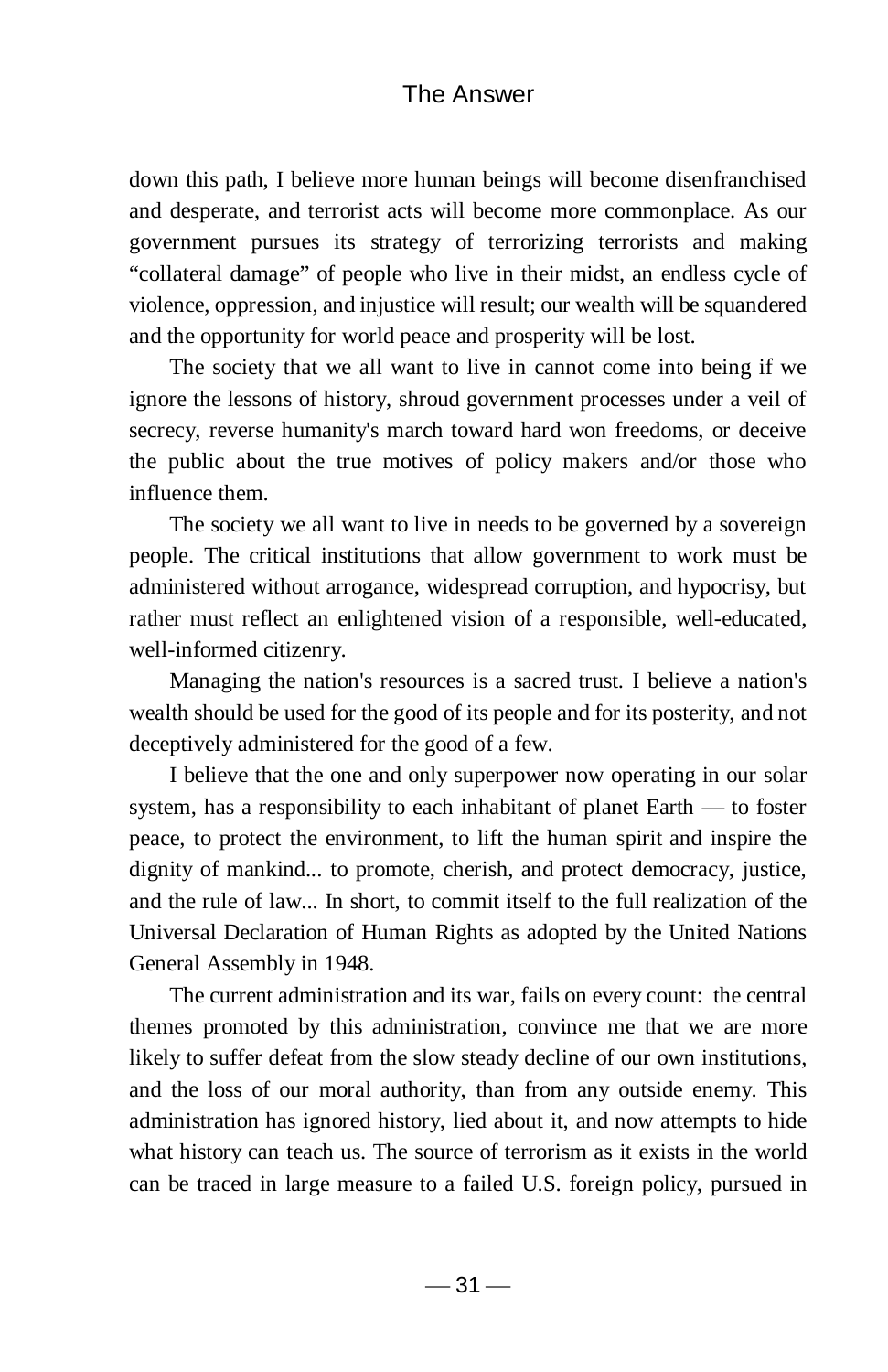secret, based on faulty logic, punctuated by corrupt, illegal, cruel and uncivilized acts against unsuspecting people in every corner of the globe.

 I propose that taking the following three steps will reverse this course and set us heading in a different direction... a better direction, for the American people and for the rest of humanity:

- 1. We, the citizens of these United States, must reclaim our sovereignty in such full measure that we are able to renew and restore our faith in those we elect to public office... so that we can truly believe their allegiance is to us, The People, and to our posterity... and not to money, personal ambition, or the influence of a powerful few.
- 2. We must take responsibility for acts and policies that in the past have undermined the spirit, purpose and honor of our nation. We must make reparations where they are due and help those we have harmed to reclaim their dignity.
- 3. America must, henceforth, base its domestic and foreign policy on the advancement of human rights and the protection of the environment. We must strengthen national and international institutions that advance the rule of law. We must acknowledge that every human being on the planet is entitled to certain inalienable rights, honor and dignity... and every expression of our national sovereignty must be aligned with these values.

 We are the People, and We the People are the government. We must reclaim our sovereignty, and sovereignty is reclaimed as each citizen acknowledges and takes responsibility for government... one person at a time. If we cannot find unity in these goals and aspirations, I believe that life for most Americans will become more difficult than any of us would have predicted. I believe that our security and our happiness depend on our ability to execute these three axioms for change and I don't believe any of this can ever happen unless you personally want it to happen and will say so.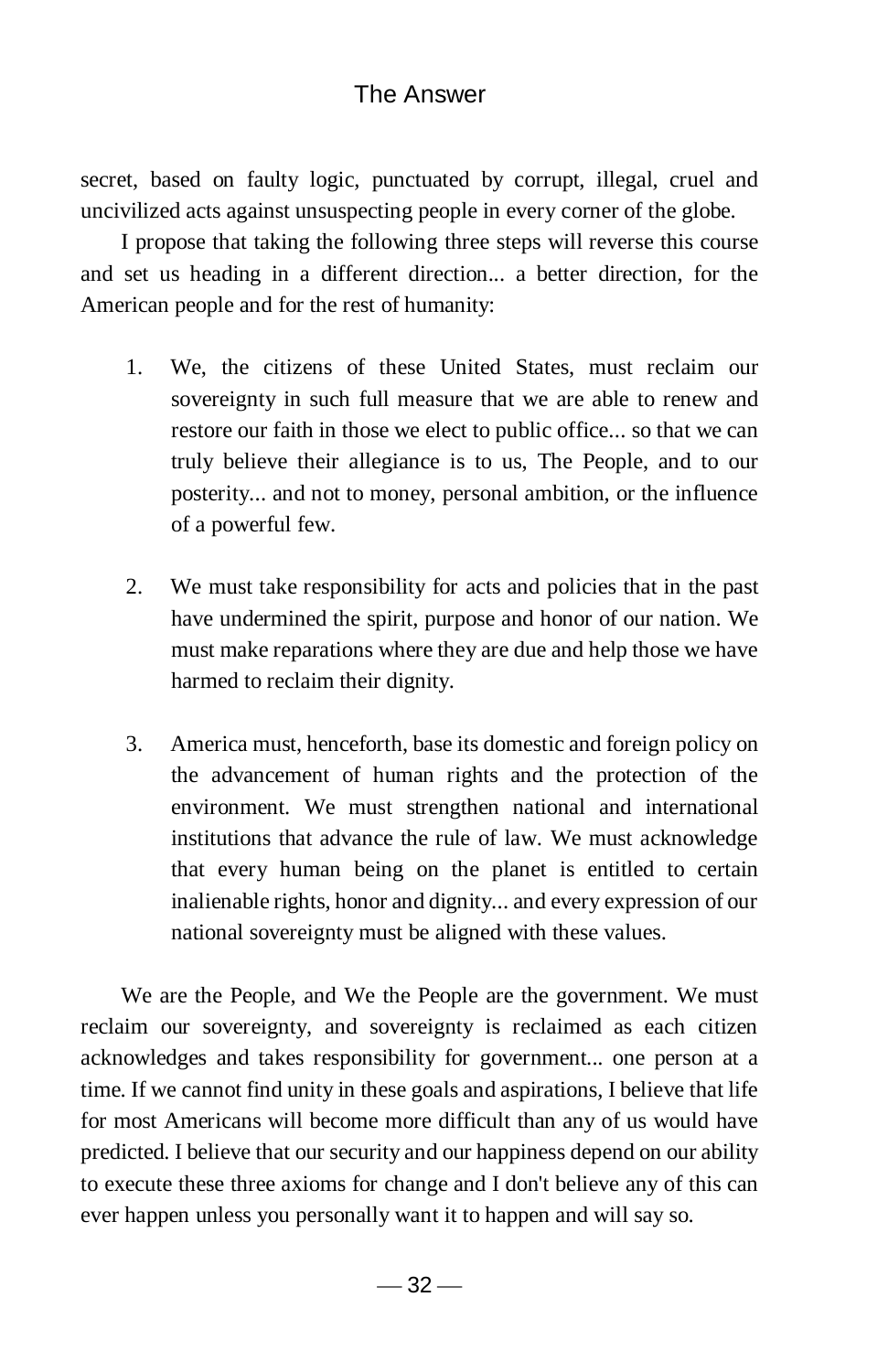Notes:

Many Americans are unaware of what their own government has been up to these many years and so, for them, what I have to say may seem totally radical and foreign. Below I've listed key words or phrases with links to places on the Internet where additional information might put things in clearer perspective. But there are many more sources that you will need to visit to become adequately informed about what governments do (your government included) that defies human decency. If you want to add to this list, drop me a note with your suggestion:

- Militarization <http://www.newint.org/issue294/keynote.html>
- Privatization http://www.ufenet.org/
- Deregulation http://www.gregpalast.com/detail.cfm?artid=78&row=0
- **Globalization** http://www.alternet.org/story.html?StoryID=12233
- Uncivilized acts http://www.island.net/~lbnews/9\_11/Dorrel/dorrel.html
- Pursued in secret http://www.thirdworldtraveler.com/Blum/KillingHope\_IntroOrig.html
- Not to money http://www.opensecrets.org/
- Every corner of the globe http://www.thirdworldtraveler.com/Blum/KillingHope\_page.html
- Ignored history http://www.copvcia.com/
- Deceive the pubic http://www.empowermentproject.org/panama.htm
- Hide what history can teach http://www.commondreams.org/headlines01/1102-01.htm
- September 11 http://www.copvcia.com/free/ww3/02\_11\_02\_lucy.html
- **Elect** http://www.fairvote.org/irv/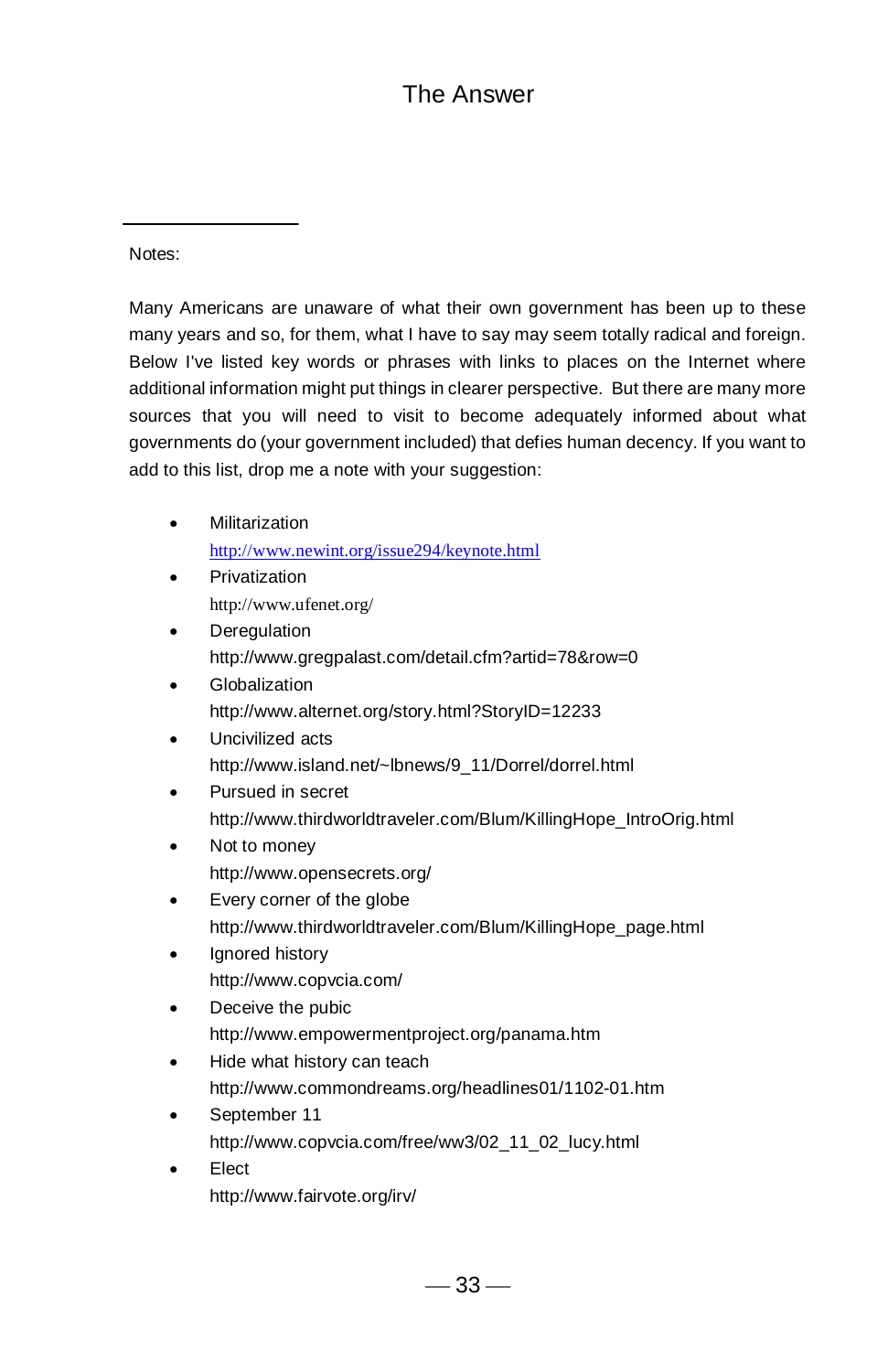- Their allegiance is to us http://www.commondreams.org/views01/1110-07.htm
- Reverse hard won freedoms http://www.guerrillanews.com/civil\_liberties/
- Collateral damage http://www.empowermentproject.org/panama.htm
- Cruel http://www.motherjones.com/east\_timor/comment/chomsky.html
- Influence of a powerful few http://www.gregpalast.com/detail.cfm?artid=114&row=0
- Protect democracy http://www.foxnews.com/story/0,2933,36308,00.html
- The rule of law <http://www.deoxy.org/wc/warcrime.htm>
- $\bullet$  Lied about it http://www.progressive.org/webex/wxbin102401.html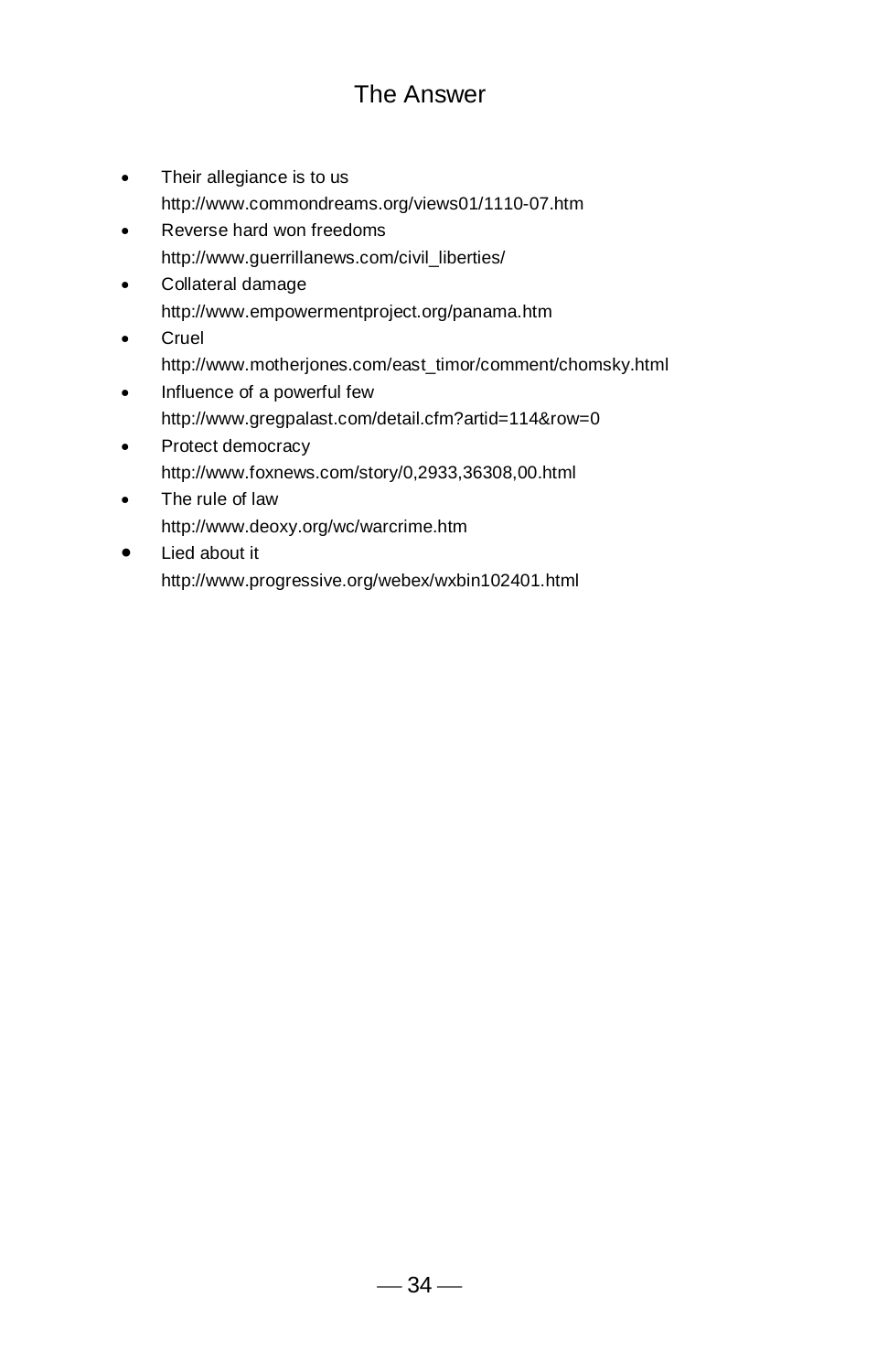Secret Trials January 9, 2002 ⊠

HERE IS NO WAY FOR A DEFENDANT in a secret trial to mount a legitimate defense. This is true because any witness for the defense could fear subsequent reprisals from the prosecution and therefore refuse to speak. This is particularly true if the defendant or defense witnesses believe that the prosecution is capable of "dirty tricks" — off the book reprisals — from which no recourse would be possible. Of course, such reprisals can take place anyway, particularly when witnesses reside in third world countries. T

 Even if a witness is willing to speak for the defense, the defendant may choose instead to allow him or herself to go undefended, rather than risk exposing a witness to injury. The only real protection any defense has is the public's willingness to oversee the process and defend principles of justice. The People are the watchdog of the judicial system.

 If the public fails in its responsibility, there can be no justice. That is why in America we guarantee a defendant the right to a public trial. If we The People ever demonstrate to government that we do not care whether or not justice is served — whether it be in court or in any arena — then eventually it won<sup>1</sup>t matter whether any given trial is public or private, and it won<sup>1</sup>t matter if any political process is legitimate either.

It really doesn<sup>1</sup>t matter if prosecutors or judges are honorable or not... the intimidation at a secret trial is omnipresent and therefore illegitimate on its face. And, of course, if prosecutors and or judges are not honorable, their deceit could go undetected indefinitely. It should be clear to all, that whenever people do not stand against injustice when they become aware of it, they are telling government that it can do whatever it wants — and it will.

 For those who say that military tribunals are necessary for the protection of jurors, I say the rights of the defendant come first. The only way justice can be served is if every element of society does its job honorably... and this includes citizens as well as law enforcement. And surely — without courage, freedom cannot survive.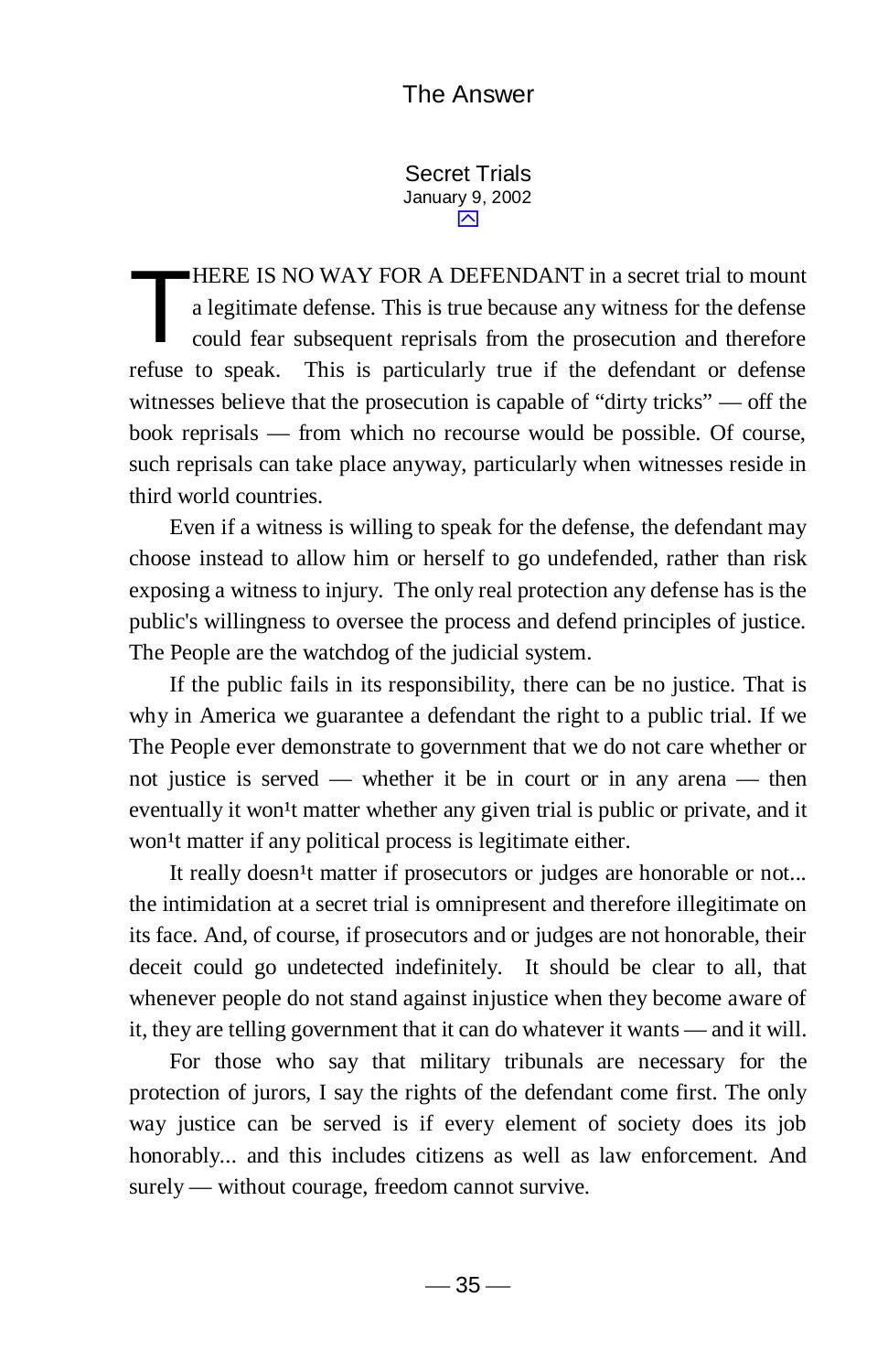Failed Presidency December 23, 2001  $\overline{\triangleright}$ 

E HEAR REPORTS OF GEORGE BUSH receiving approval ratings of upwards of 80%. As for me, I already see a failed presidency and an arrogant President destined for impeachment. W

 On November 2, Bush signed an executive order giving sitting presidents the power to seal the records of any previous president even if the previous president wants the records made public. I see this is a thinly veiled attempt by the current sitting president to cover up the illegal acts and atrocities committed by his father during the former Bush's presidency, which crimes, I might add, should have resulted in the father's impeachment in 1990. This, along with the military tribunals; the dismantling of civil liberties; the denial of established legal procedures (as in the detaining of suspects without charge or the inappropriate monitoring of conversations between clients and their attorneys, or the attempt to deny public access to and scrutiny of legal processes, or eliminating legitimate judicial review of trials); the clamping down on the press and impeding their investigations into various allegations about the illegal activities of the CIA and its affiliates and former administrations; the expanded wire and internet tapping privileges in favor of the security police as they intrude into the privacy of citizens; resulting in the harassment of innocent people and the besmirching of their reputations; the effective merging of the FBI into the CIA; the heightened rhetoric and disinformation promulgated by this administration in an effort to quiet any dissent, is, I believe, all part of a conspiracy designed, at least in part, to insulate Bush senior from having to ever face a fair and adequate public scrutiny of his alleged crimes against humanity.

 Given its true rationale, the dismantling of Constitutional protections and the usurping of power legitimately reserved for The People under our Constitution, is in this layman's view, patently illegal. Undermining the Constitution to cover up his father's illegal acts and/or the illegal acts of others is the obstruction of justice — an impeachable offense — and I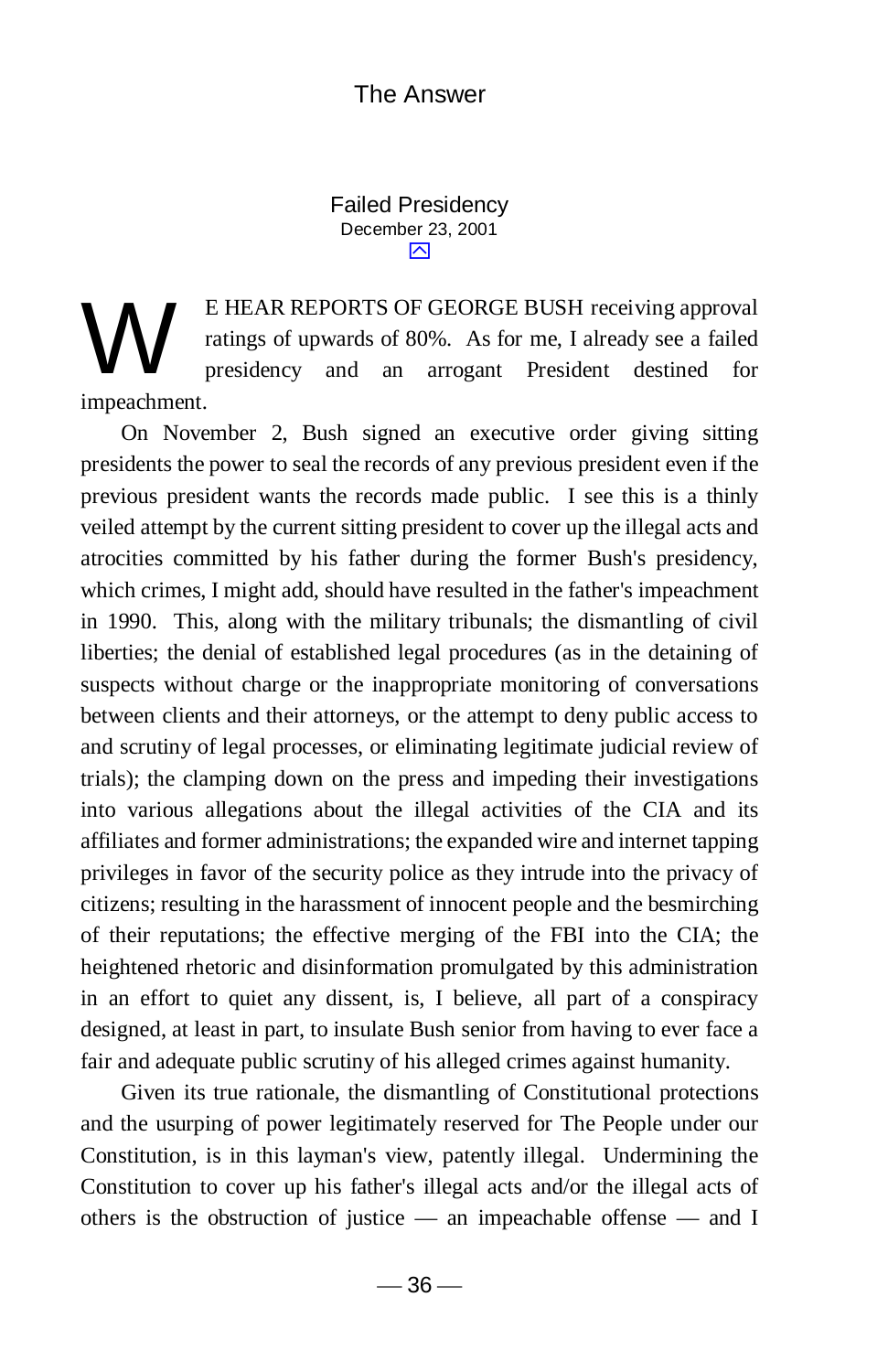predict he will either be impeached by Congress or by history. If not the former, you might as well begin shedding your tears now.

Why are we all trapped in this cover-up? I don't know all the many truths that now hide in secret files, but I do know that as a result of 9-11, some Americans are taking a closer look at US foreign policy to review what behaviors this country might have engaged in that would cause people in other parts of the world to hate and/or distrust Americans as much as they do. There is a lot to review. The evidence is voluminous and damning. I'm going to mention one example. (This alone should be enough to illustrate that Bush's claim that we are hated because we love freedom and democracy is both silly and absurd):

 On December 20, 1989, on orders from then President George Bush, US troops descended on Panama in what was reported to be a legitimate hunt for "Strongman" Manuel Noriega. The mission was called "Operation Just Cause." By January 3, 1990, Noriega was in hand and the operation was labeled a success. Mainstream media outlets, repeating what they were told, reported that about 250 Panamanians had lost their lives in the operation and Bush reported to Congress and the American people that Panama was returned to Democratic rule. Thus, the beginning of a big lie...

 What didn't get reported was that this little excursion caused as many as 20,000 Panamanian civilians to lose their homes and possessions, while upwards of 4,000 men, women, and children lost their lives — brutally murdered as US military personnel wantonly laid waste large residential areas in the poorest districts of Panama. There are documented reports that US troops purposely burned entire neighborhoods to the ground, moving from house to house, block by block. Journalists were shot dead on the spot with cameras still in hand. There are reports that during the incursion, American soldiers shot and killed indiscriminately anything and everything that moved, and then, in the weeks following, rounded up black-listed Panamanians, executing some on the spot, and detaining others without charge or trial, (some of whom may still be unlawfully detained to this day). While the mainstream press was censored or while they censored themselves, eye witnesses were reporting that they saw American troops collecting scores of murdered civilians, who, as it turned out, were hastily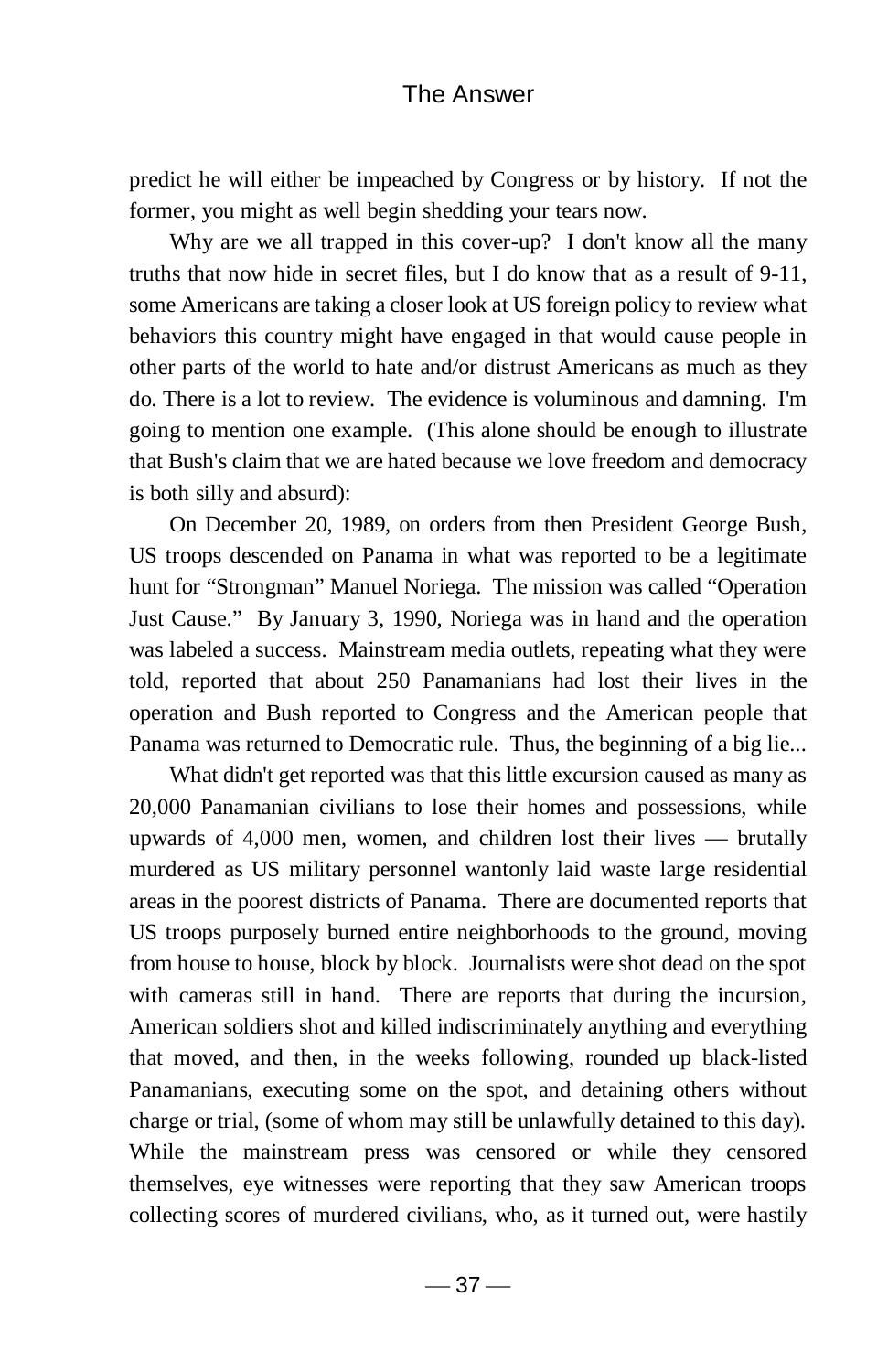tossed into mass unmarked graves, only to be dug up later by survivors who continued to look for the dead and missing. While there is no way to tell for certain how many Panamanians lost their lives, estimates from four human rights groups range from 2,500 to 4,000.

The source of this information is credible, much of it documented in the film, *The Panama Deception*, which won an academy award in 1993 for best documentary. But Academy Award or not, you never saw *The Panama Deception*… not even on PBS. I'm interested to know why? Other sources I looked at before writing this piece will be posted at the following web address: www.gpln.com/panama.htm. I'm sure you can find more.

 While the American people celebrated their victory over Panama, the United Nations and the world community condemned the United States for the invasion, which clearly took place without legal authority under US law, or under any law. It was an abridgment of various treaties signed by the US, the Geneva Convention, and other authorities of international law. This fact was ignored by the American press.

*"The territory of a state is inviolable. It may not be the object, even temporarily, of military occupation or other measures of force taken by another state directly or indirectly on any grounds whatsoever."*

#### *— Article 20, OAS Charter*

 For many years, before, during, and after his ascent to power, Manuel Noriega was bought and paid for by the CIA. The CIA always knew Noriega was a corrupt despot… a drug smuggler and arms dealer. He did not become an anathema to the US until he finally became more of a liability to the CIA than an asset, at which time he took on a new persona — "Strongman" Noriega, drug dealer, and enemy of freedom loving people everywhere… In the same tradition, you might notice that the Taliban became the world's great enslavers and tormentors of women… but only after 9-11. Just like Noriega, the Taliban were always despots and the people they ruled were always in pain. But somehow, prior to 9-11, the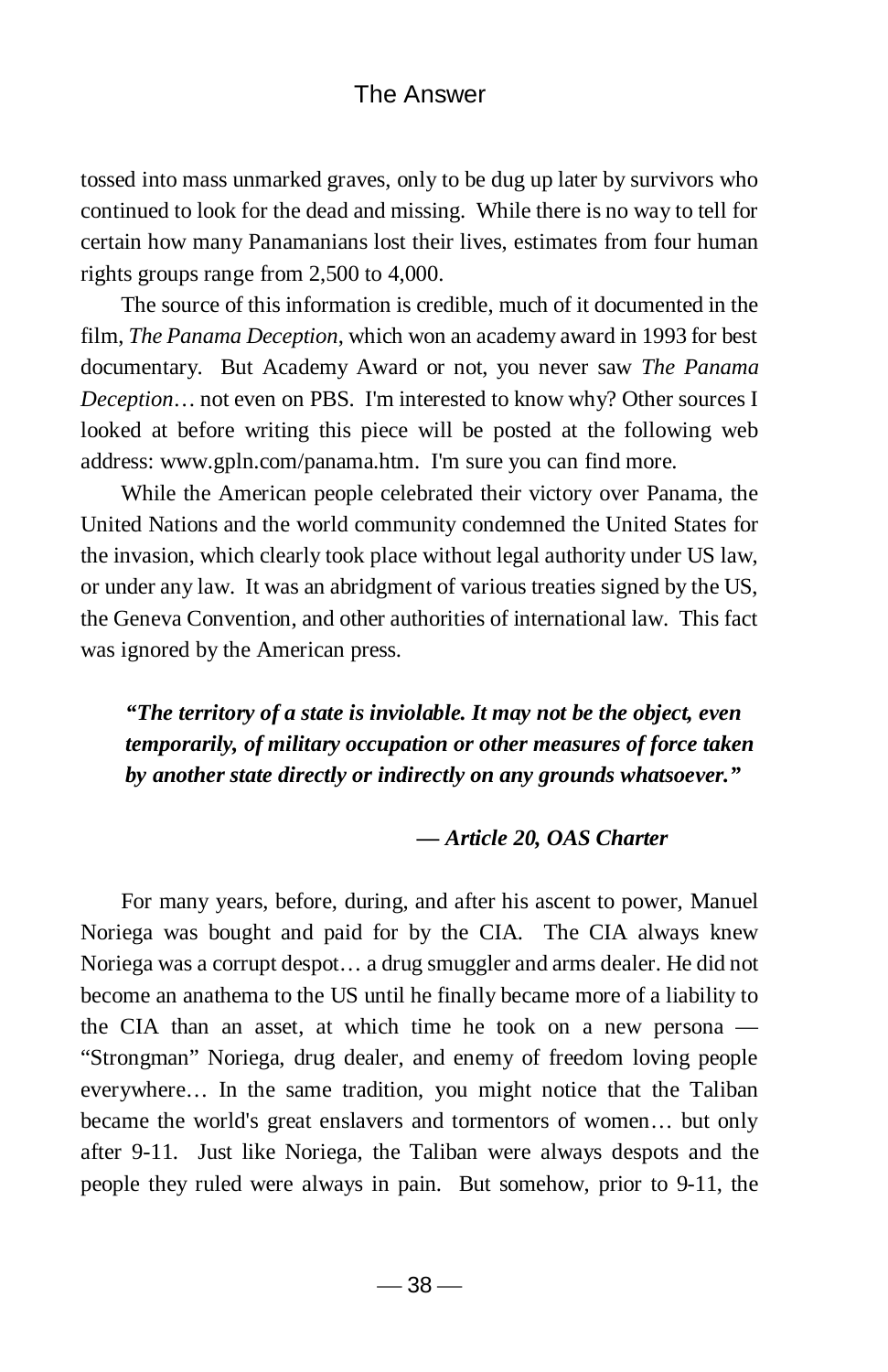treatment of women never seemed quite so troubling to US presidents, their administrations, or the CIA.

 Once we take a look at what happened in Panama, we will have to look into what happened in other countries as well. Would it be a surprise to you to discover that the US strategy, time and again, was to destroy standing or budding Democracies? Why would we do that? Because democracies are difficult to control, whereas puppet dictatorships are easy to control… all you have to do is buy and pay for them, and that's what certain American interests were after, and got.

 The tragedy of 9-11 will not be forgotten and those who perpetrated the deadly deeds must be brought to justice. But those who did this, while having the ability to kill our loved ones and temporarily terrorize our nation… had no ability to fundamentally damage the Constitution itself. That task can only be accomplished from within.

 To limit dissent and the free flow of information under the guise of National Security is simply a flagrant deception and a scurrilous attack on our freedoms and on our posterity. Covering up crimes and atrocities committed by a president or a shadow government (that is either under his control, or controls him), that operates in our name, but outside the framework of the Constitution and without any substantive checks and balances — is not in the National Interest… it never was and never will be.

 The President is not a king or a ruler… He is servant to The People. And if you and I, being no longer ignorant or innocent, allow these illegal acts to stand, then we are not The People and he is not the servant, and America is not America anymore.

 To those who claim that only Americans are entitled to justice, I say: you don't believe in justice, and you don't believe in America, either.

 Those who have carried out despicable and illegal acts in our name have disgraced our country, its people, and themselves. If We The People are too afraid to seek the truth, to know the truth, to tell the truth, or to believe in justice, how can we rightfully call ourselves free?

 There are too many dead and too many dying… there are too many web sites… too many books… too many tapes, too many allegations from credible, brave, and honorable sources to pretend any longer that we don't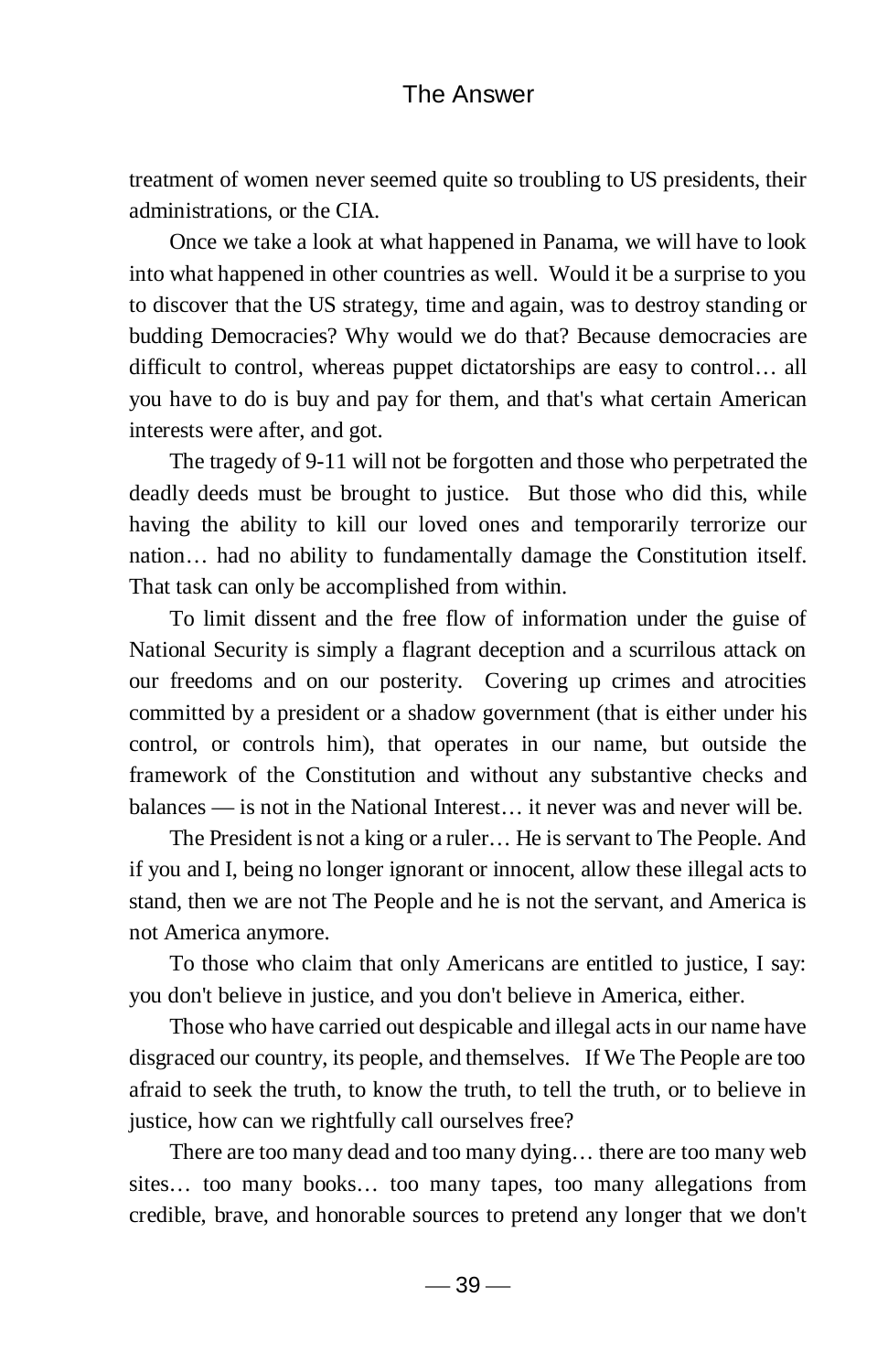know, or can't know, what was done in our name or who was hurt. I'm asking you to stand up… to honor the living and the dead… to ask the questions… to take responsibility for the crimes committed in our name… to ask the world's forgiveness… and to make reparations where they are due… to help me and everyone else who prays for peace and justice… to turn this treason around.

Sources

<sup>1</sup>"What I've Learned About U.S. Foreign Policy," Frank Dorrel Video Tape http://www.addictedtowar.com/Video\_Order.htm

 $^2$  "Report to the Commission of Inquiry for the International War Crimes Tribunal", by Ramsey Clark and others, http://www.deoxy.org/wc/warcrime.htm

 $^3$  "The Empowerment Project"

http://www.empowermentproject.org/panama.htm

 $^4$  "HOW TELEVISION SOLD THE PANAMA INVASION," Mark Cook and Jeff Cohen http://picard.montclair.edu/english/furr/panamainv.html

5 "The Panama Invasion Revisited" http://www.cdi.org/adm/418/index.html

 $^6$  "US Military Charged with Mass Murder," The Winds, http://www.thewinds.org/1996/09/panama\_invasion.html

7 "Panama, 4th Anniversary of US Invasion," Michael Blackmore, http://www.stile.lboro.ac.uk/~gyedb/STILE/Email0002069/m6.html & http://www.stile.lboro.ac.uk/~gyedb/STILE/Email0002069/m8.html

 $^8$  "CONGRESSIONAL INQUIRY INTO ALLEGED CENTRAL INTELLIGENCE AGENCY INVOLVEMENT IN THE SOUTH CENTRAL LOS ANGFI FS CRACK COCAINE DRUG TRADE," By Peter Kornbluh, National Security Archive, http://www.gwu.edu/~nsarchiv/NSAEBB/NSAEBB2/pktstmny.htm

9 http://www.thirdworldtraveler.com/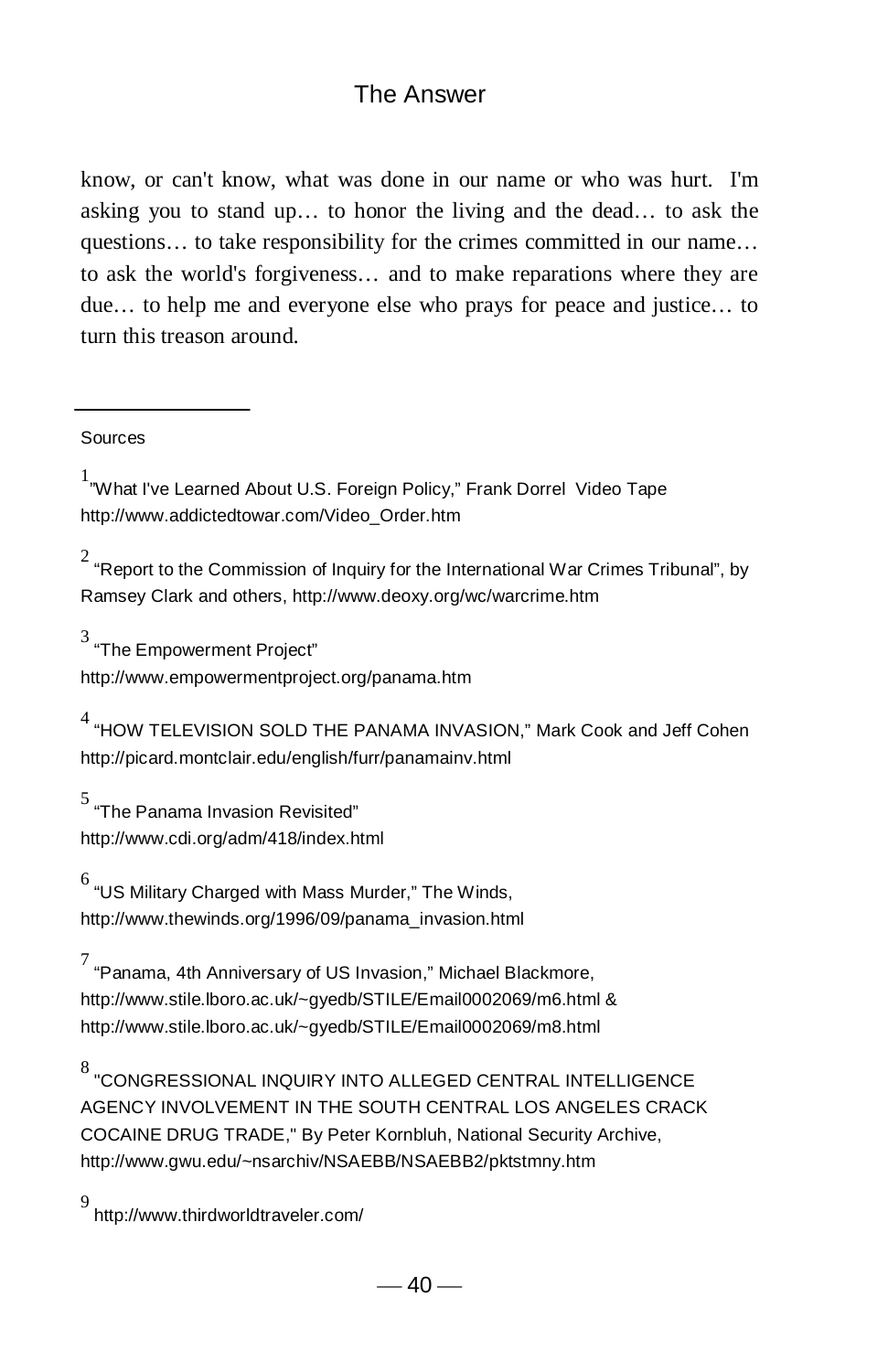10 http://www.pir.org/cgi-bin/nbonlin1.cgi?CLARK\_RAMSEY\_

11 http://www.disinfo.com/pages/article/id1706/pg2/

12 "Corps Historian's Personal Notes Recorded During the Operation," History Office XVIII Airborne Corps and Joint Task Force South, http://www.army.mil/cmh-pg/documents/panama/notes2.htm

13 Military.com Resources,

http://www.military.com/Resources/HistorySubmittedFileView?file=history\_panama.ht m&lf=ls

14 "PANAMA: BACKGROUND OF U.S. INVASION OF 1989," Jane Franklin, http://andromeda.rutgers.edu/~hbf/panama.htm

15 "Amy Goodman & Robert Knight fired from Morning Show," Michael Cohen, http://nyfma.tao.ca/nyfma02740.html & http://savewbai.tao.ca/savewbai01042.html

16 "On Citizenship," Mark A. Goldman, http://www.gpln.com/citizen.htm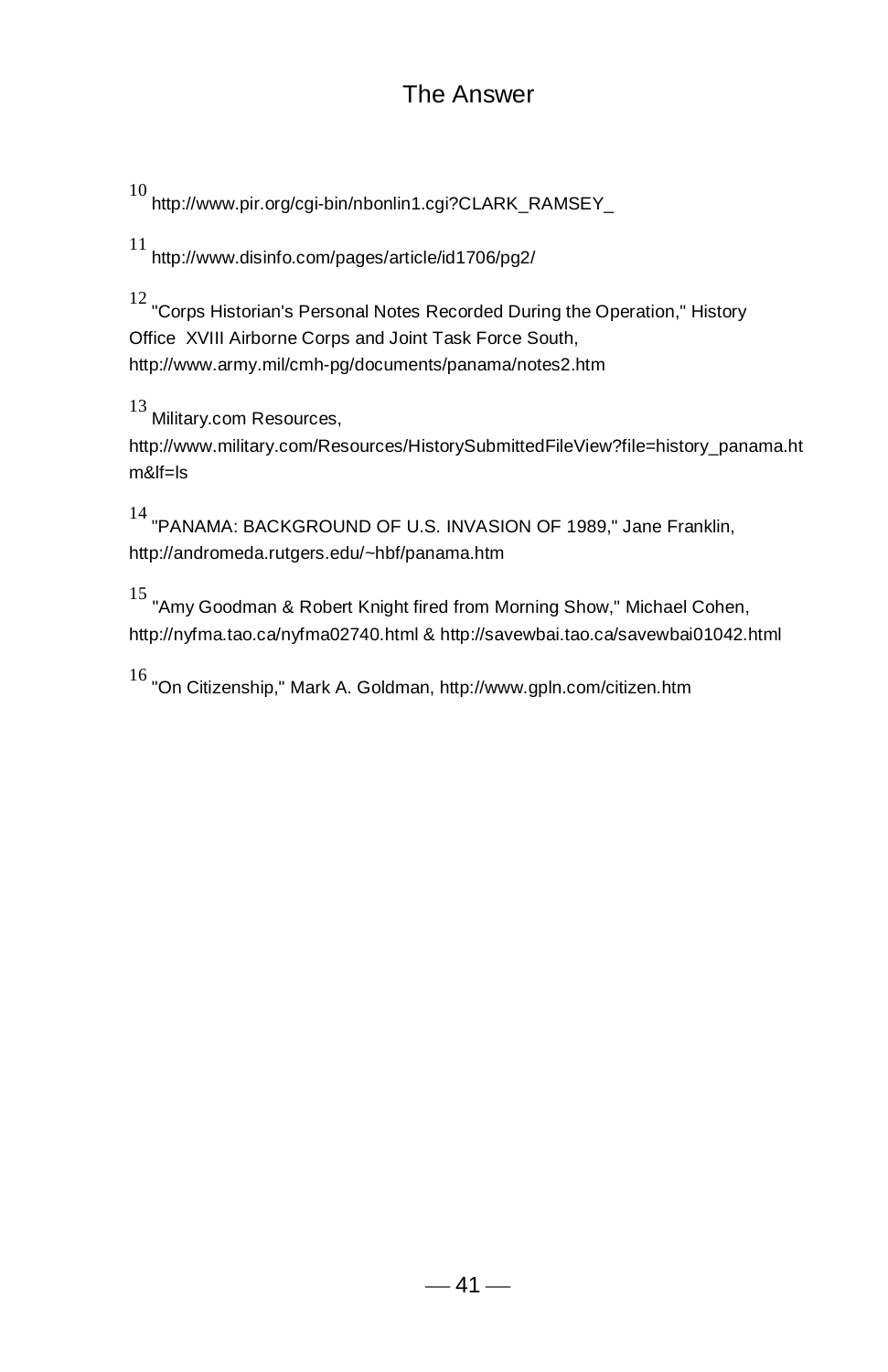Freedom is Not Free September 27, 2001 ⊠

ERE IS AN EXCERPT THAT WAS TAKEN from an msn.com news report of the Ashcroft House Judiciary Committee hearing on 9/24. Contributors to the article were MSNBC.com's Alex Johnson, NBC's Robert Hager and Mike Viqueira and The Associated Press: H

# "COVERAGE OF HEARING RESTRICTED

 *After Ashcroft finished speaking, committee Democrats called civil liberties and free-speech advocates to testify, including representatives of the American Civil Liberties Union and People for the American Way, which have echoed some of Conyers' concerns.*

*But while Ashcroft's testimony was open to television cameras, the committee's Republican staff ordered camera crews to leave, including those of C-SPAN, the public interest network available on cable television systems nationwide, NBC News' Mike Viqueira reported.*

*Print reporters and members of the general public were allowed to remain, meaning the speakers' comments could be reported, but none of them would be available for Americans to see or hear for themselves.*

*House rules state, "Whenever a hearing or meeting conducted by a committee or subcommittee is open to the public, those proceedings shall be open to coverage by audio and visual means," Viqueira reported."*

 I think it ironic that when free-speech advocates got up to testify about their concerns for the possible loss of civil liberties in this country, their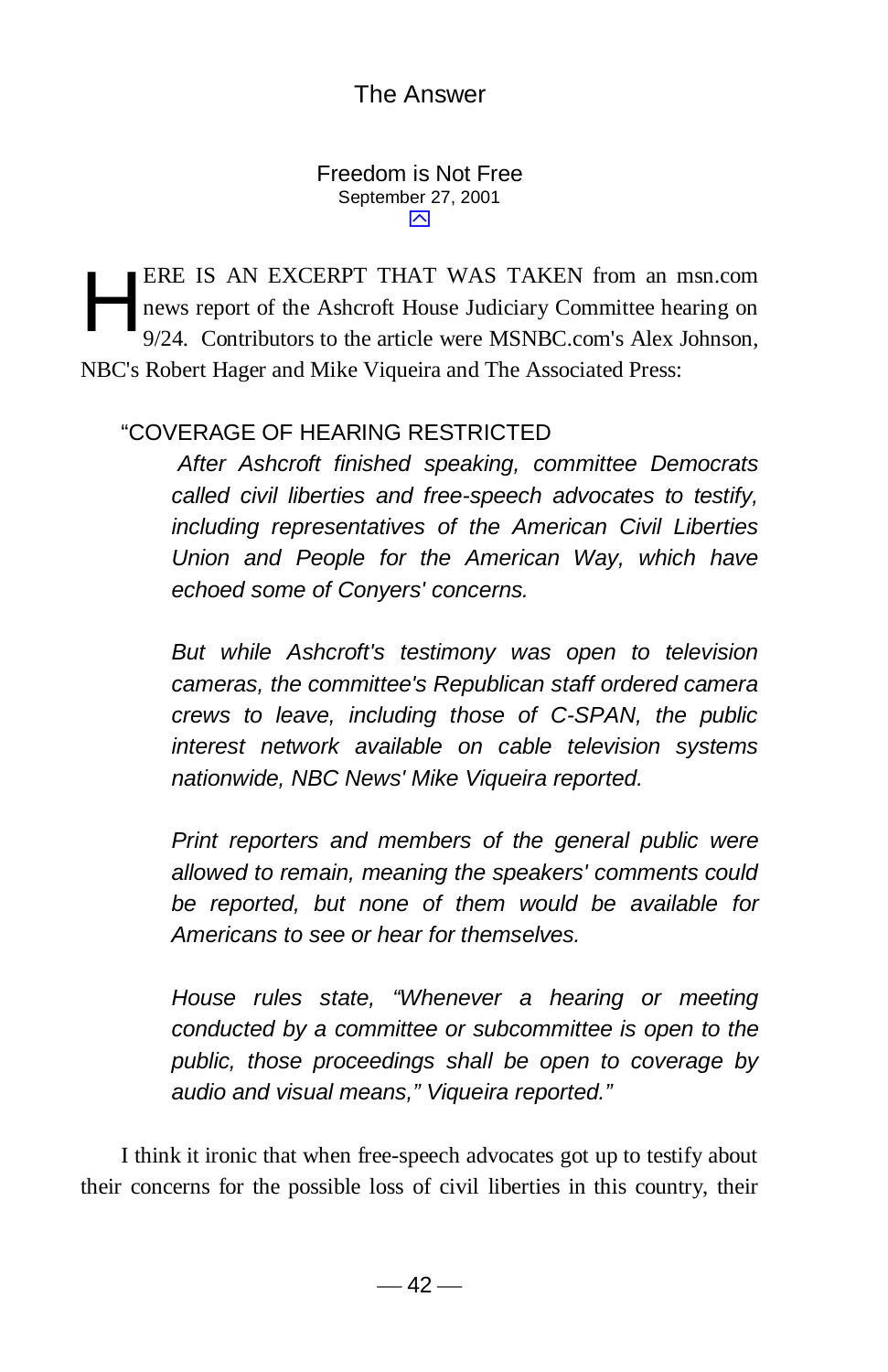testimony was censored, in effect having their point proved before it was even made.

 I also think it ironic that the death and destruction we experienced on September 11, in and of itself, seemed to unite us all in greater solidarity than at any other time in memory, while the administration's talk of protracted war and it's haste to encroach on our civil liberties in its preparation for conducting that war, ultimately has the potential of tearing us apart in ignominious self defeat.

Freedom is not free. It never was.

"You can pay me now, or you can pay me later."

 Before September 11, the price of freedom was that part of the national treasury and that level of participation and awareness on the part of each citizen that was necessary to root out hypocrisy where we might have found it, seeking in its place an expanded level of honor and justice in our relationships with one another and with the rest of the world.

 After September 11, the price is a reduction in our civil liberties, our sense of security, the well-being of our economy, the death of our countrymen, and perhaps next, the blood of our children.

 As God would have it, life is always in a state of birth, death, and renewal… pain, opportunity, and forgiveness… it is always "now" and it is always "later than you think".

Note:

I didn't mean, when I wrote this, to imply that prior to September 11, it would never have been necessary for Americans to lay down their lives had we, in the past, pursued policies that were consistently honorable. I suppose it depends on how far back you want to go in your analysis. We are not responsible for creating every malady that exists in the world. Sometimes there is, has been, and will be, no alternative but to take up arms. And, there have been occasions, I believe, when we should have been willing to fight and did not, much to our discredit. I do think, however, that by pursuing consistent policies based on human rights, honor, justice, and compassion, that whatever sacrifices we would have made would have been worth the price, and the total price we would have paid would have been less than the total price that will be paid given some of the unseemly policies we have, in fact, pursued. Of course... that "water is over the dam" now. Nevertheless, the sooner we come into alignment with approaches that are more enlightened than those we have pursued in the past, the lower the ultimate cost will be.  $-$  m.a.g.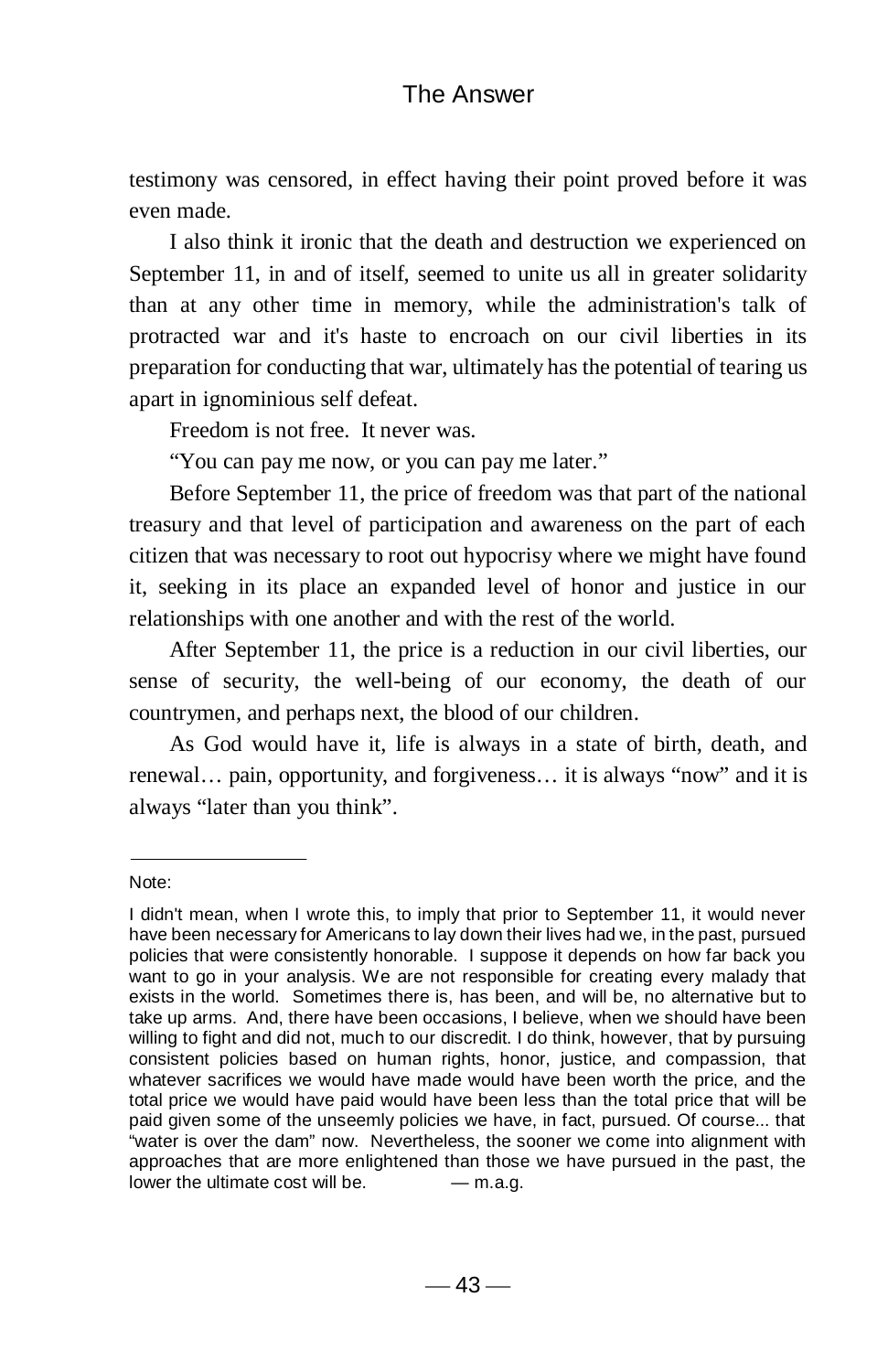We Must Be Thankful September 12, 2001  $\overline{\mathbf{N}}$ 

E MUST GIVE THANKS FOR LOVE, for family, for friends, for freedom. We must give thanks for the bountiful life we lead. We must look for understanding, cultivate compassion, allow experience to wash over us and bring us closer to who we aspire to be... to bring us closer to wisdom. Let us seek justice… but let us seek it everywhere and always. Let us be relentless in our search for peace. Ultimately that is the only true path to security, the only true defense against terror, the only road that leads us away from darkness and into the light. W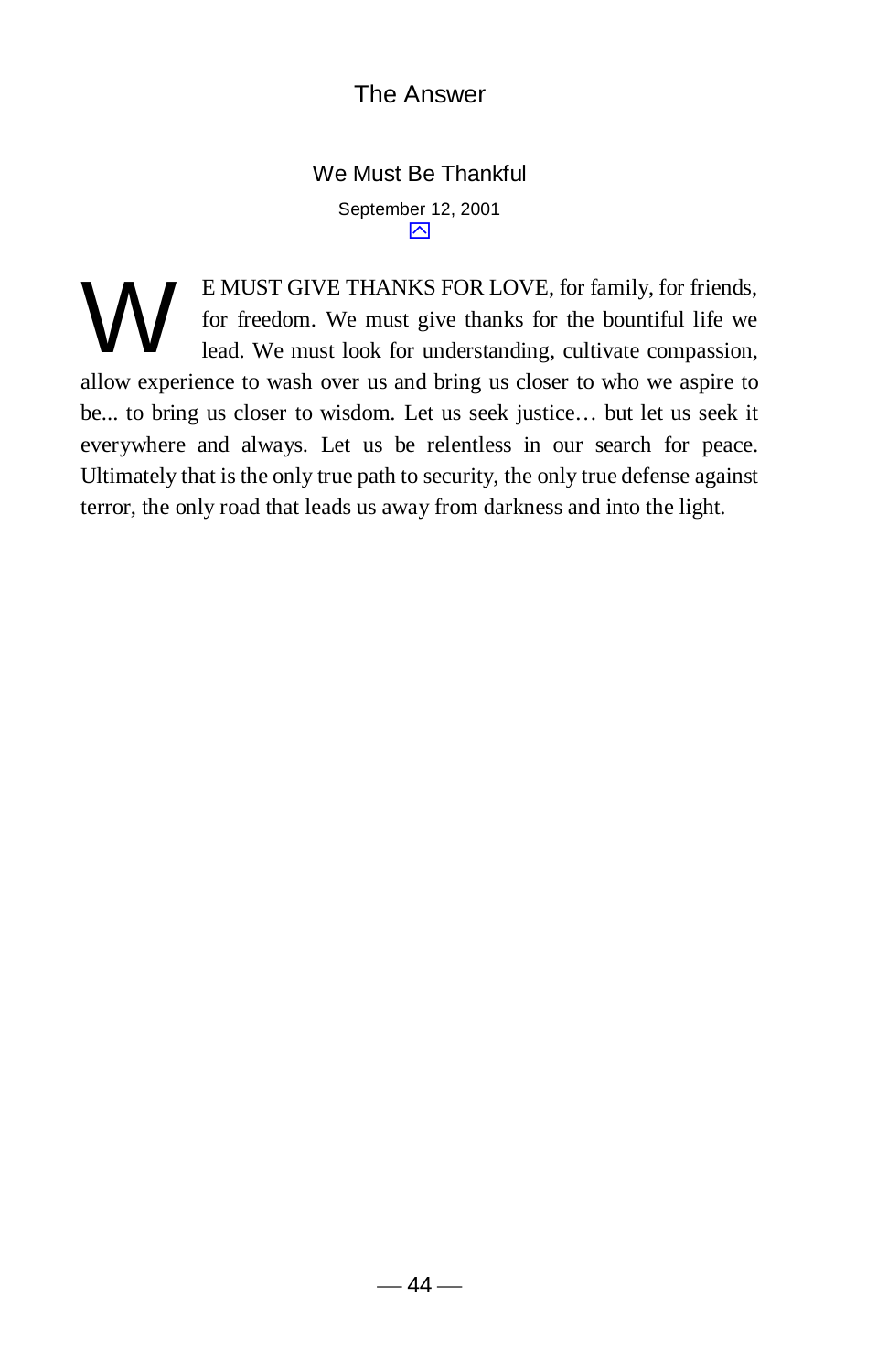#### How Do You Protect the Constitution of the United States? August 20, 2001 "

OU PROTECT AND DEFEND THE CONSTITUTION of the United States every day by how you live and interact with others and with your environment. You stay informed, you stay conscious, you maintain your dignity and become someone who can be trusted — trusted to deal fairly with others, trusted to tell the truth, trusted to maintain a level of intellectual integrity and compassion that allows you at once to be humble, flexible, steadfast, helpful, and brave. You understand the rights and privileges guaranteed you under the Constitution and you speak up and stand up if and when you see those rights being degraded or denied to others. You do not work simply to make a living; you work to make a contribution, so that civilization, as you know it, advances for everyone in it. You realize that life isn't fair, but that doesn't stop you from trying to make it fair. You do not use what you have... whether it be education, money, or influence to exploit others who have less. Instead, you use your education, your money, and your influence to extend the rights and privileges that you enjoy to those who are denied them. You know that you are not perfect, that you have made mistakes, that you have sometimes failed... but you do not let the fact that your past is flawed or that you have stumbled, invalidate your right to stand up and try again. You are, in short, an honest, decent human being, even if being that way does not make you rich and powerful, and even if it does. Y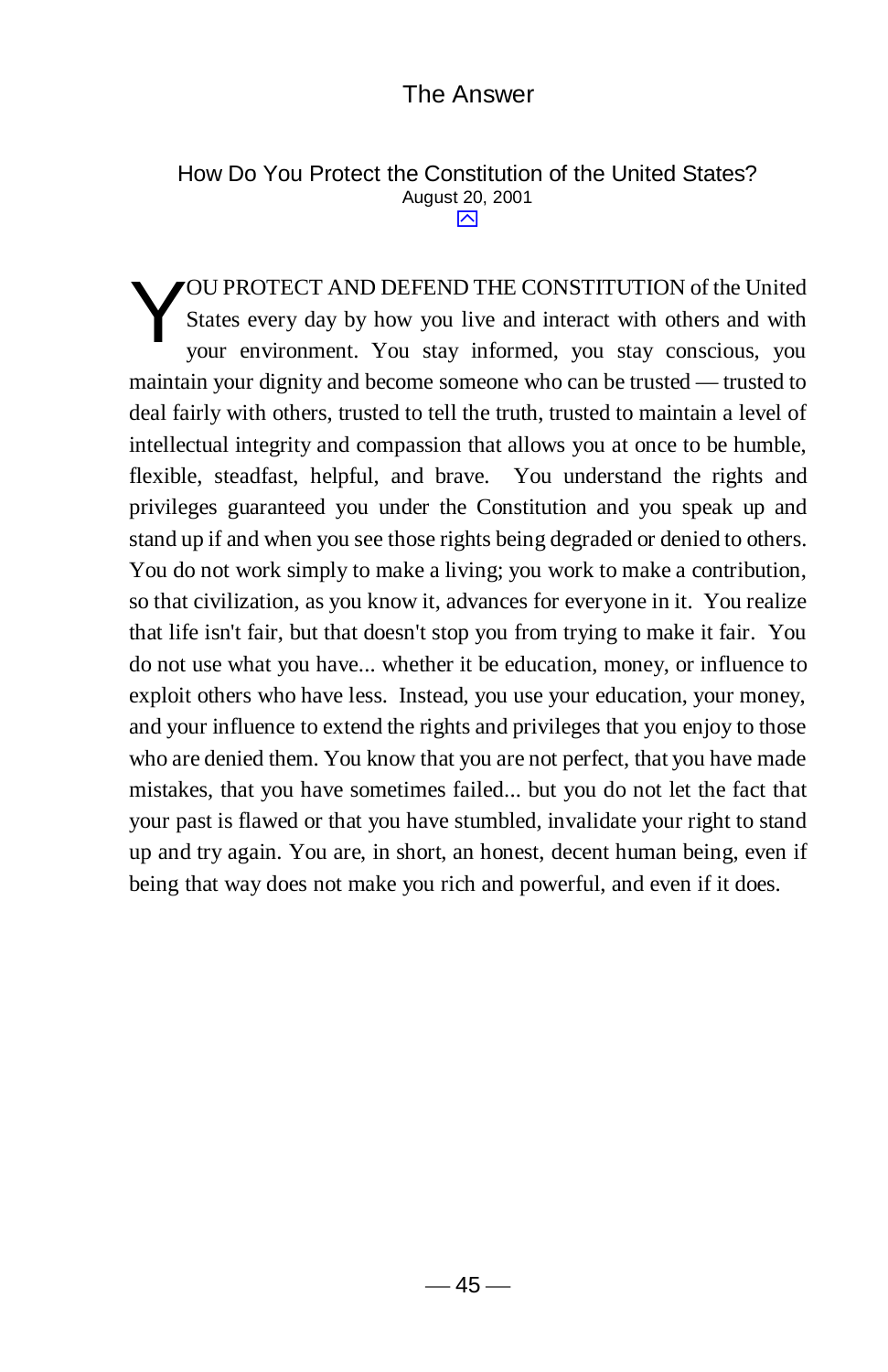#### On Citizenship  $\boxtimes$

F IT IS THE DUTY of citizens to be willingly drafted into service by their country; and it is the duty of soldiers to face the heat of battle in F IT IS THE DUTY of citizens to be willingly drafted into service by<br>their country; and it is the duty of soldiers to face the heat of battle in<br>defense of liberty and justice even at the peril of losing their lives, then is no less incumbent for each of us who has freely pledged allegiance to the flag of our country, and/or who has taken an oath to preserve, protect, and defend the Constitution of the United States, to do as much, even at the peril of losing our jobs, our standing in the community, our license to practice law, or even a Presidential or Congressional election.

It is because we are each in a distinctive circumstance — due to information that becomes available to us... due to the special trust that the public places in the work that we do... due to expectations that others have, based on how we say we live — namely, that we regularly operate in and for and consistent to the public good — that the public has a right to expect and we each have an obligation to act, in and for the public good, when we have the opportunity to do so, particularly when doing so is aligned with, and appropriate to the work in which we are regularly engaged.

Any United States citizen, who, by his special circumstance of knowledge and position, can benefit his country, (by speaking out or by taking other appropriate measures which are in his general purview or influence, in order to preserve, protect, and defend the Constitution of the United States), has a duty and an obligation to do so, lest there be citizens who are damaged by his neglect, cowardice, or willful wrong doing.

This country could not have grown and prospered were it not for those who came to this land seeking refuge and hope in the one nation of the world that above all else loves freedom and democracy. Immigrants to the United States, in order to assume the responsibilities of citizenship first must learn about our history and system of government. They then participate in a ceremony in which they voluntarily pledge allegiance to their adopted country. It is in this pledge that each new citizen promises to protect and defend the Constitution of the United States against all its enemies, foreign and domestic.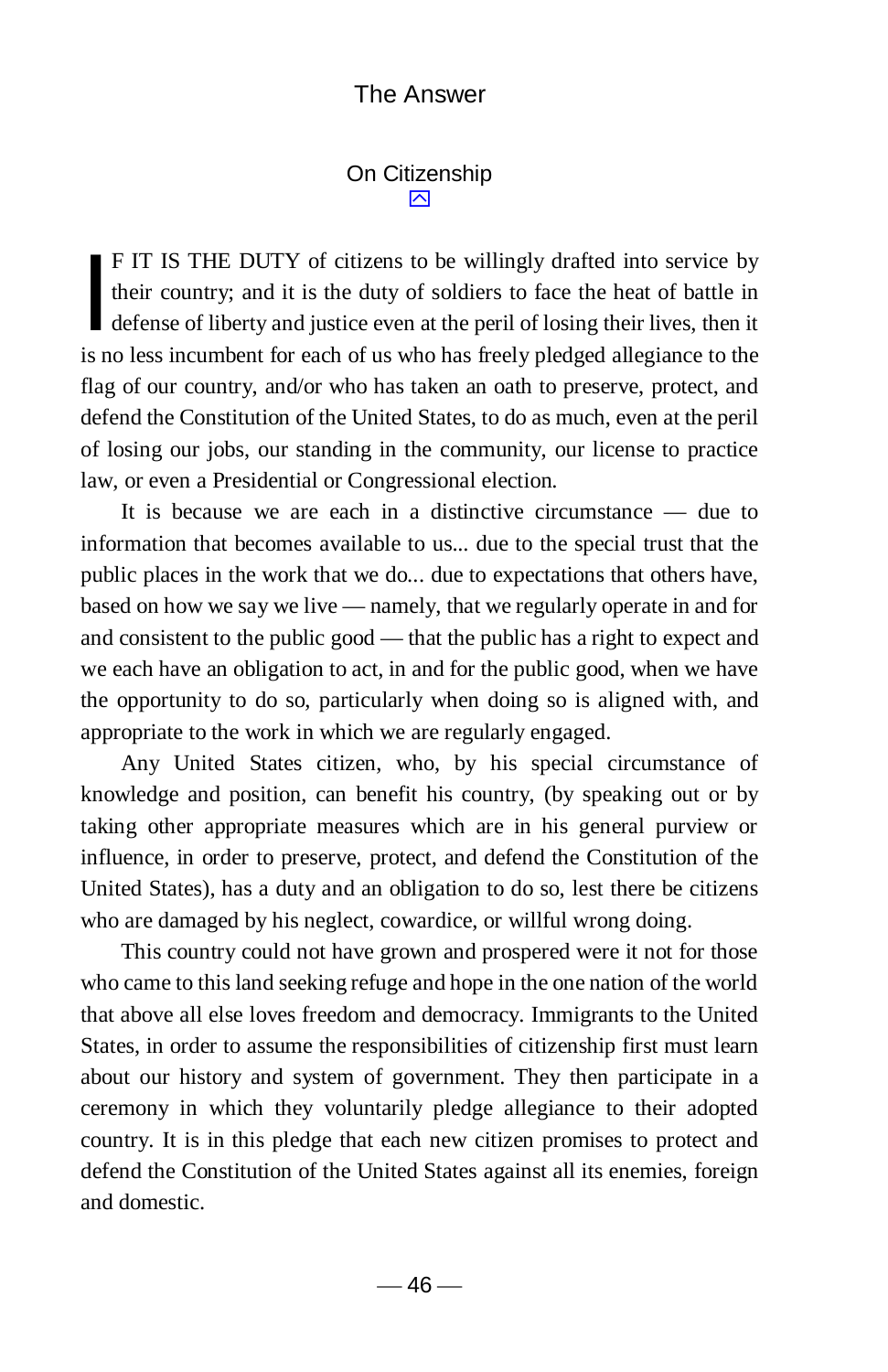It is unconscionable to think that our founding fathers would have intended, or that we should suppose, that the responsibilities of citizenship in America should be more stringent for those who were not born in this country than for those who were. Therefore, one can only conclude, that every citizen, (be that citizen foreign or native born), has a duty and an obligation to preserve, protect, and defend the Constitution of the United States with the same zeal as did those who were the founders of this country, or those who fought and died so that we might remain free.

http://www.gvnews.net/html/Opinion/abs993.html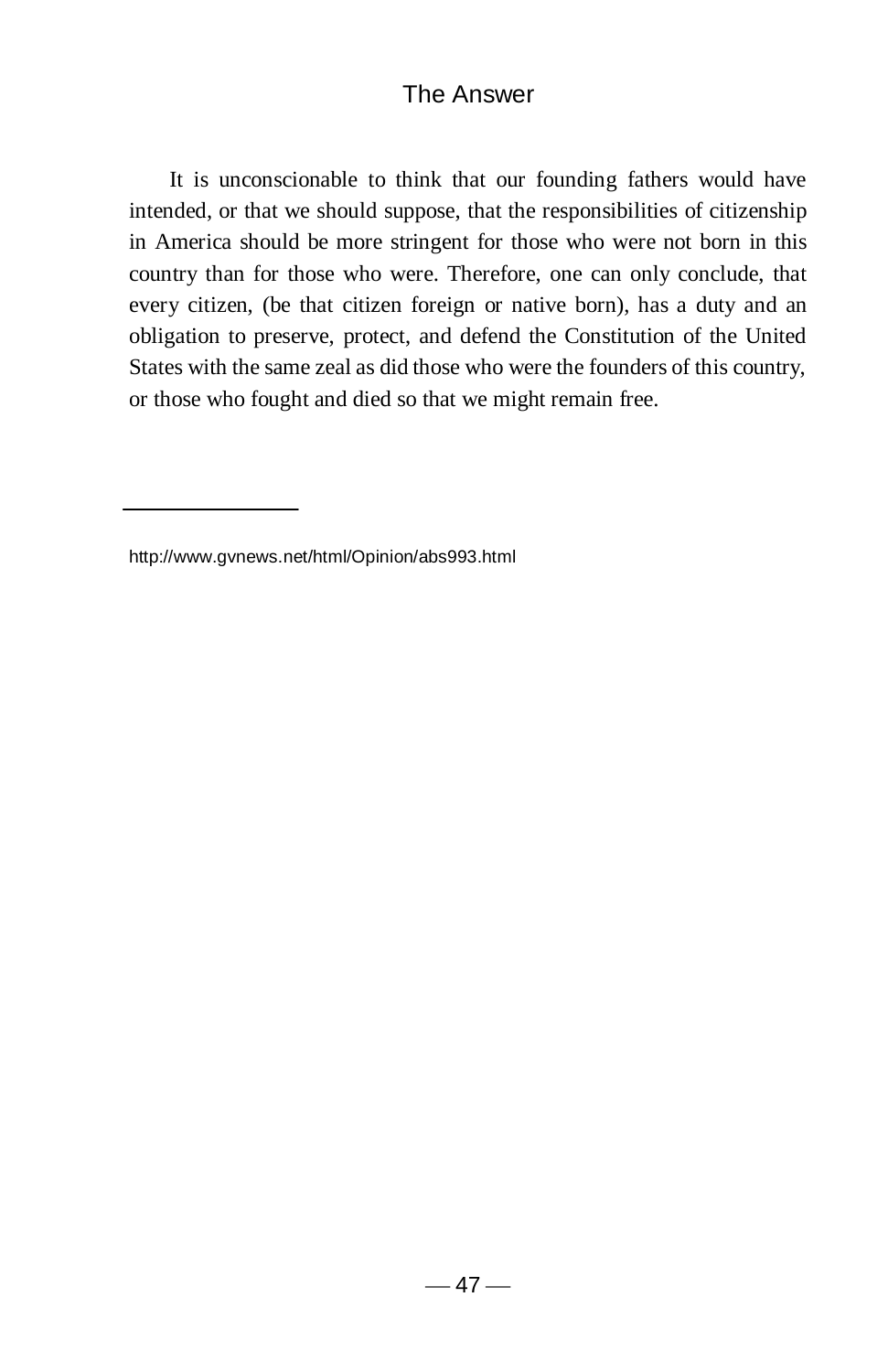The Hidden Evil July 8, 2001  $\overline{\sim}$ 

 SUPPOSE IF I COMPARED YOU FAVORABLY to George Washington or Thomas Jefferson you'd be appropriately flattered. And SUPPOSE IF I COMPARED YOU FAVORABLY to George<br>Washington or Thomas Jefferson you'd be appropriately flattered. And<br>why wouldn't you be. Washington is so highly regarded in American history that he is the only President to have a state named in his honor. Thomas Jefferson penned the Declaration of Independence. On the other hand, while we believe that both these men were honorable and true, that both believed in the dignity of man, neither one — even while fighting for, speaking for, and defending liberty — chose to free their own slaves.

 But as Roger Wilkins points out in his new book *Jefferson's Pillow: The Founding Fathers and the Dilemma of Black Patriotism*, (I haven't read it yet, but I heard Wilkins being interviewed), one can hardly fault these great men when you consider the times in which they lived. After all, they both grew up in a culture that saw slavery as a natural aspect of life. They had achieved their education, their comforts, and their professional credentials as a direct or indirect consequence of slavery. It was their source of wealth… it provided them the leisure to contemplate the meaning of government and what part government should play in the lives of men. Both knew slavery was wrong, and both had great strength and courage in most aspects of their personalities. But even as they served their country, neither had the strength or courage to face life without their slaves. No one is immune to the possibility of being blinded by the cultural realities of their times.

 In Thomas Jefferson's day, if a slave was not feeling well, a slave owner could decide to give him the day off, even though that might not have been the accepted practice. In doing so he might consider himself charitable (and his contemporaries would agree). The unspoken evil here, of course, is that the slave owner believing himself charitable, simply because he is being "unusually reasonable" for a day, never considers that he is being "uncharitable" when he denies another human being his freedom every other day of his life.

 In his 4th of July speech in Philadelphia last week, Bush said that if the signers of the Declaration of Independence were alive today, they would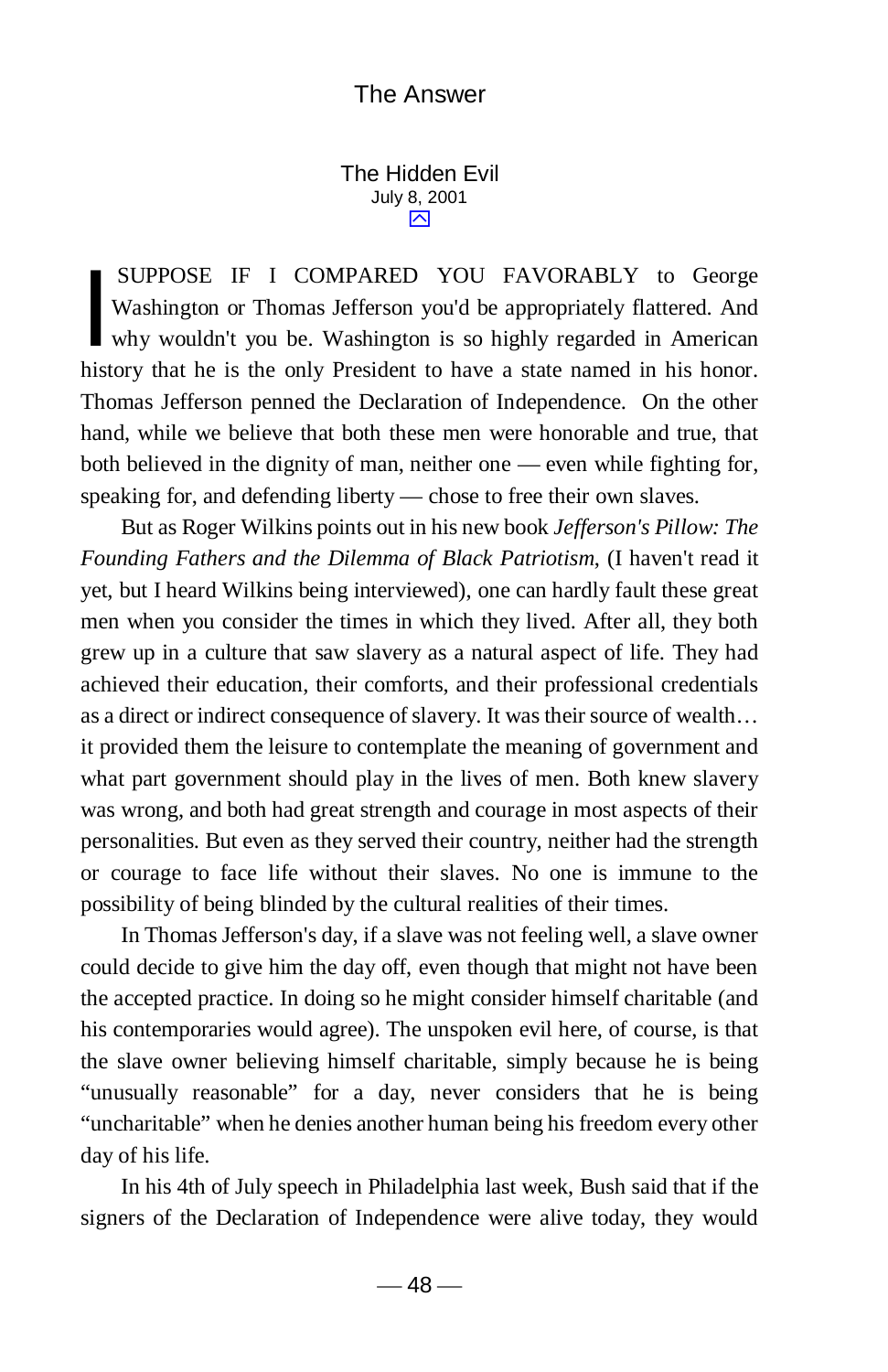"…be pleased to see…religious institutions that feed the hungry, treat the addicted and give love to alienated children..." They would "…find, amid the problems of modern life, a familiar American spirit of faith and good works… they would see the signs of poverty and want, but also acts of great kindness and charity." They would see that religious freedom "is more than the right to believe in God's love. It is the right to be an instrument of God's love. *Such work is beyond the reach of government and beyond the role of government.*" (Italics added)

 How can charity be evil? When we deny that a man's suffering is due to our own incompetence and infidelity... but we nevertheless arrange to give him something that he already has a right to own... yet we arrange to give him only half ...then we characterize the transaction as a gift... so we can consider ourselves generous to a fault.

 To say that government does not have a primary role in feeding the hungry, treating the sick, looking after the welfare of its youth — that is a breach of faith and an attempt to abdicate a sacred responsibility. Your government agreed to strive to see to it that all its citizens would achieve their basic human rights. These rights are enumerated in the Universal Declaration of Human Rights. To accomplish this, all that would be necessary, would be for each citizen and each elected official to honor the Constitution of the United States. You honor the Constitution when you execute laws and administer your oath of office with integrity and with fidelity to principles of justice. We honor the Constitution as citizens by telling the truth and by being trustworthy in our dealings with others, even though we may never know or meet the people who will be affected by our behavior, and we do so with the same level of courage that we expect soldiers to have when they are in battle, defending our freedom. In this we have failed and are failing. We set our sights so low that we shame ourselves. The only reason that every citizen of this country has not attained the full measure of his or her basic human rights is that this government and its people have not intended that it happen.

 The civil war was fought over slavery, yes, but slavery is about economics. Remember?… "It's the economy, stupid." Slave owners didn't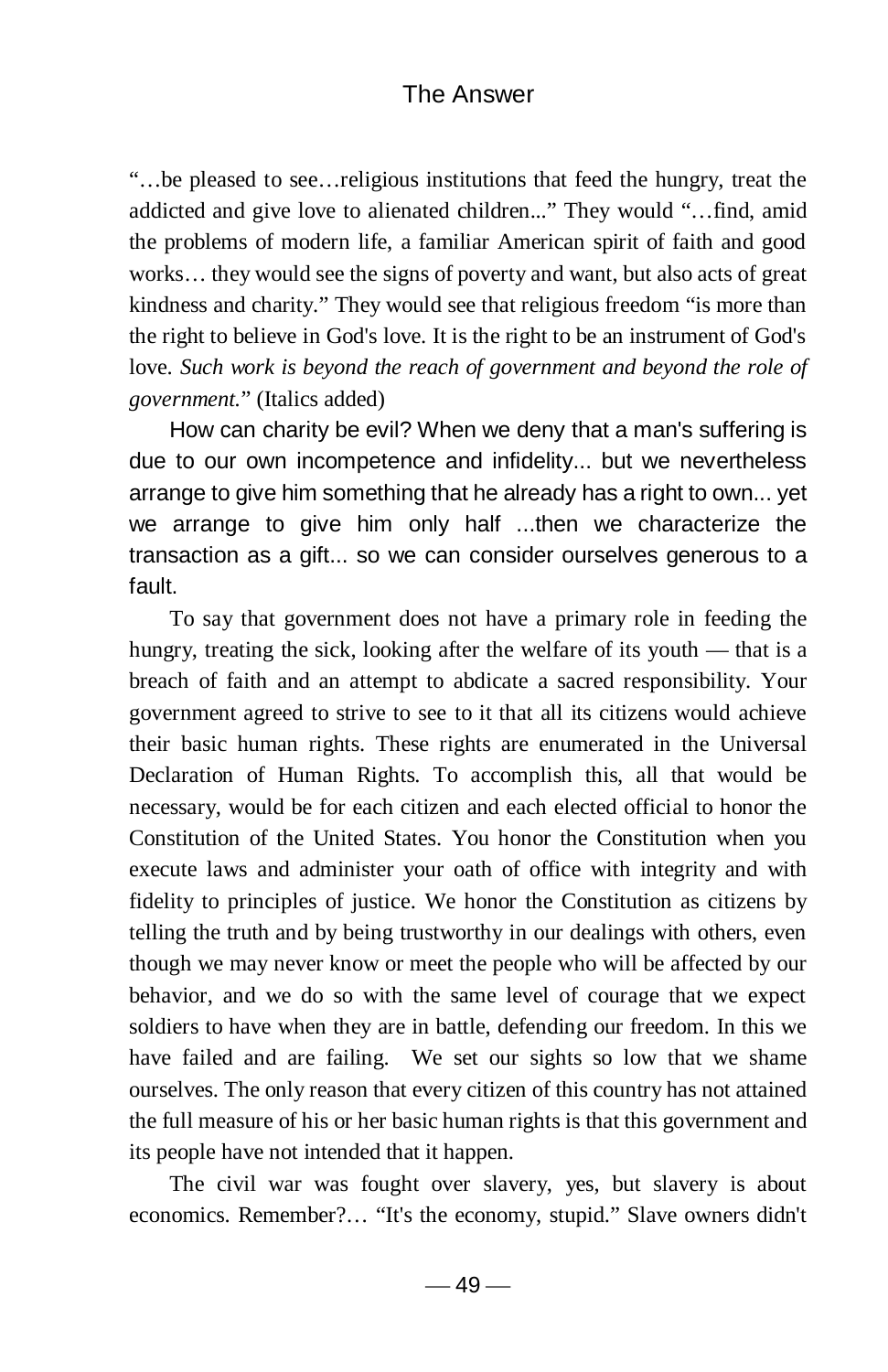fight for the right to own slaves just because they liked having black folks around. They fought to own slaves because they didn't want to be poor; they didn't want to give up the life they knew, with all of the amenities that slavery conveys to the folks who own them. They simply didn't have a clue about how to maintain a quality of life on their own without slaves. They were afraid. It takes a certain kind of courage to change, even when you know change is the right thing to do, particularly if you think you will suffer in the end for your efforts. So, in the absence of a better vision and courage, it took a bloody civil war to end slavery.

 Slavery might not exist in America as it once did, but the level of consciousness on which slavery existed is still very much alive. We don't normally recognize it as such because it is so much a part of our culture that it is hidden, even though there it is, right in front of our eyes. We see our culture, our way of life, the same way George Washington and Thomas Jefferson might have… with charitable optimism and with myopia. In our culture, you can be an economist, a CPA, a Tax Attorney, a businessman, or a Senator and work with financial matters all your life and not have it hit you that the way our political economy works — its tax policies, its traditions, and its markets — insures that some people will always be forced, against their will, to donate their valuable labor for a subsistence wage or less. Poverty is man made. It is culturally engineered and protected by each succeeding generation. It is insidious, continuous, ubiquitous, and unnecessary.

Here's just one example:

 If you want to buy a home in the United States, you can take out a mortgage. The interest on the mortgage is tax deductible whether the house you buy is worth \$100,000 or \$1,000,000. The government subsidizes the purchase of your home. The higher your income, the higher your tax bracket, the higher the subsidy. The lower your income is, the more meaningless the subsidy becomes. If you are a renter, you don't get a subsidy. If you are in a lower tax bracket, you don't itemize your deductions and the subsidy doesn't apply to you. If you are a middle class homeowner,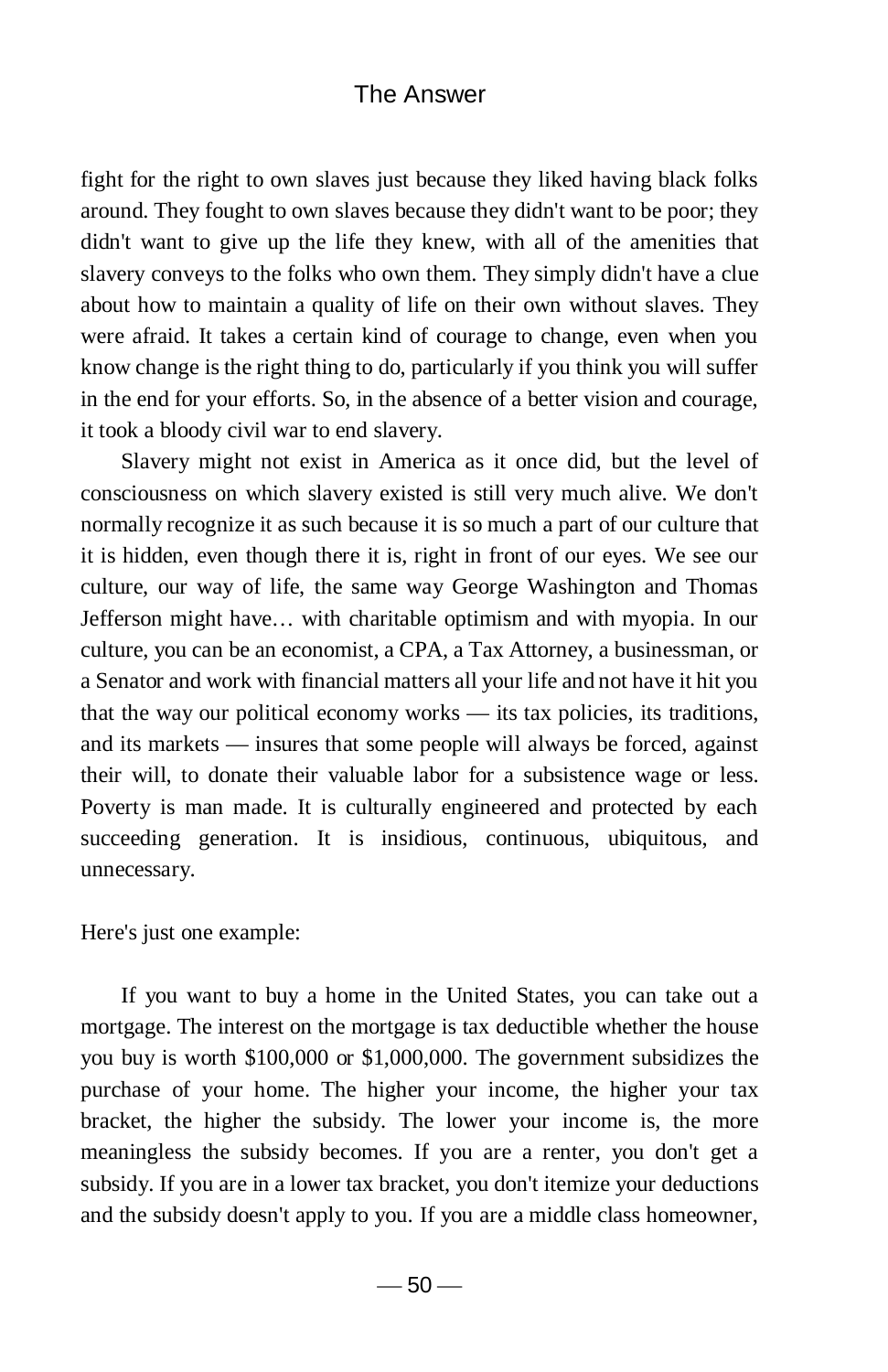you get a deduction but the savings are very modest compared to the most affluent participants, because you're in a lower tax bracket. So, with this one tax measure alone, we have put in place an enormous welfare system for those members of society who need welfare the least. It encourages the building of expensive homes and discourages the building of affordable housing. It makes the rich richer and the poor poorer. But this goes on in the tax code page after page after page and each time Congress "fixes" the code it usually ends up even less equitable than before. When Congress went about "changing welfare as we know it," they took as much as they could away from the poor, making sure that an even greater portion of welfare would accrue to the rich. If you are in the middle class, my guess is that you would never allow Congress to eliminate the tax deductibility of your mortgage interest payments even though you would probably save money if they did. That's because you don't understand how things work. The people who enact legislation understand what they're doing, or at least the folks they listen to do.

 The faulty logic that's usually promoted is this: That in America, anyone can rise above his or her station in life and make it  $-$  a true statement. The implication is, that in America *everyone* can rise above their station and make it — not a true statement. Anyone can become President. But everyone can't become President. Everyone doesn't need to become President, but everyone needs to have the opportunity for a decent life and under the current arrangement, this can't happen, even though there is nothing in nature that precludes it.

 So what are we to do? I think we need to get down to basics. Political parties, corporate media and special interest groups can spend billions of dollars to try to influence our thinking, but in the final analysis, they can't take away our ability to think — and when we go into the voting booth, no one goes with us. The game isn't over yet. But we need to wake up and start thinking for ourselves before it is.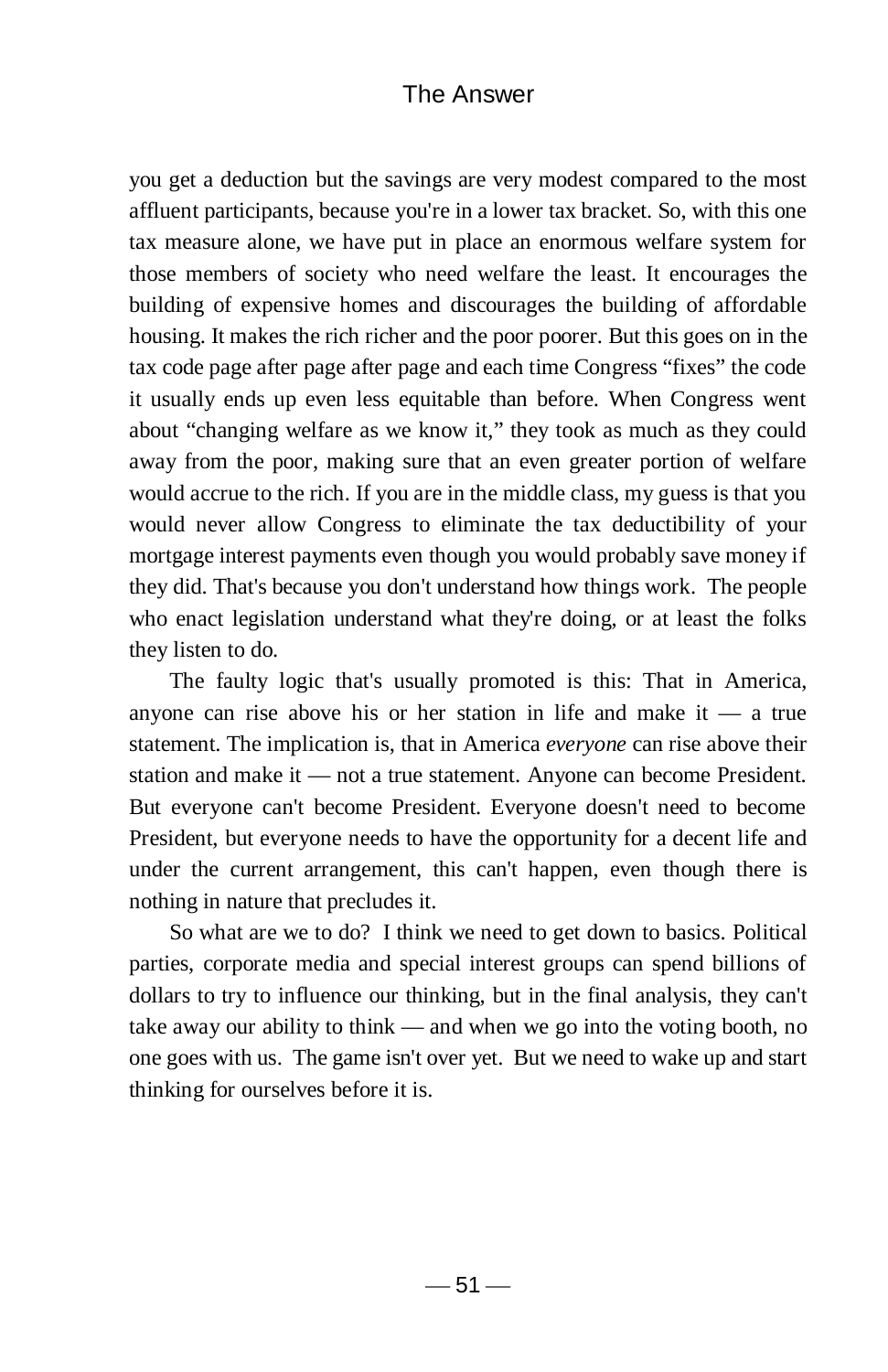Addendum April 23, 2001 ⊠

S AN ADDENDUM TO PRIOR COMMENTARIES, I would like to suggest three simple initiatives that every citizen, regardless of political affiliation, might pursue to help lead our country in a positive direction. A

- 1. Read the Universal Declaration of Human Rights. It is a common set of principles that we endorsed when it was adopted by the United Nations in 1948. It specifies the rights and freedoms that every individual should enjoy regardless of their country of origin, and sets forth a basic standard of achievement to which every individual and every organ of society should strive. If we would only read what we as a people have all already agreed to do, we would understand the fundamental framework on which sound foreign and domestic policy ought to be based and also where our policy makers have so often gone wrong. The Universal Declaration is worthy of our support.
- 2. Become an advocate for the fulfillment of its promise wherever you see that it is not being fulfilled. I believe that no institution...corporate, government, or otherwise... is deserving of our support if it pursues policies that are inimical to the Declaration. And no candidate for public office should be supported if that candidate does not intend to advance us closer to the Declaration's stated objectives.
- 3. Just as every responsible citizen needs to understand the basic tenants of our Constitution, so should every child be required to read and understand the Universal Declaration of Human Rights.

If these three initiatives were universally adopted, it would give us a common standard of reference, which we do not now have... but which we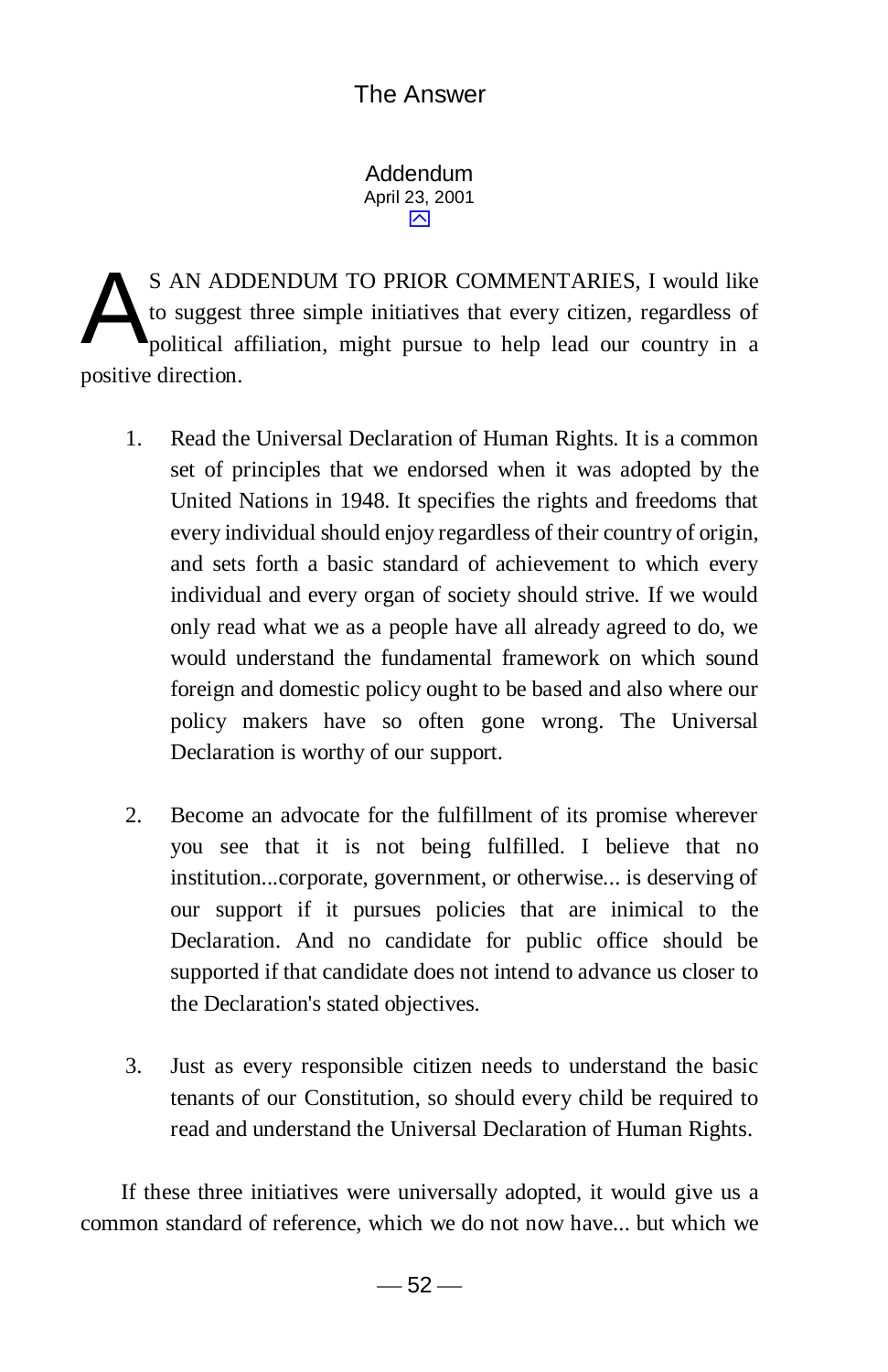were promised in 1948 that we would have... to transform our relationships with one another and with the rest of the world.

 It is said that within each of us there is a sacred temple. When you read a document like the Declaration you light a candle in this place that stays lit for as long as you live. You only need to read it once to kindle the flame, and as you come to understand its deeper meaning the flame burns brighter. Soon you become clear that it is not your government with its armies and weaponry that protects your freedom; it is the flame that burns in the hearts of your countrymen that protects you, and it is the light that burns in you that protects them. With each new candle lit, the hope of the world grows brighter. The way I see it, the light that burns in you is part of the light at the end of the tunnel that others first see — that they always dreamed they might one day see — if God be only listening. When you read the Universal Declaration of Human Rights someone new will see this light and the tears that flow will be for the clear recognition that someone had been listening after all.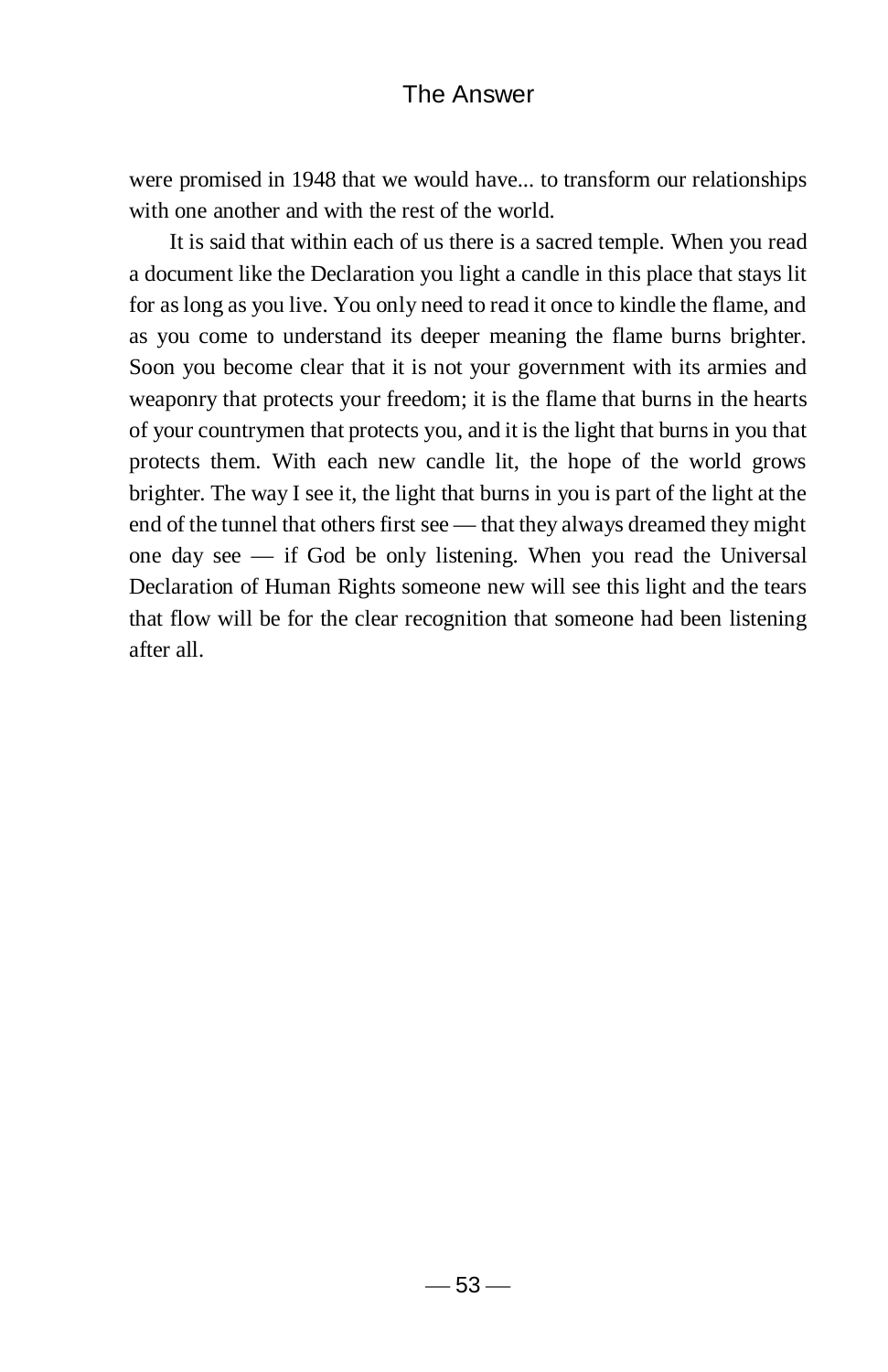#### If I Don't, Someone Else Will  $\overline{\mathsf{M}}$

OU DON'T NEED AN ADVANCED DEGREE to reason that any business whose customers are addicted to its products has a unique and enviable position in the marketplace. In fact, if you had to compete with such a company you might conclude that your competitor has an unfair advantage. But who competes with the tobacco industry? Well, since companies compete for money, for power, for survival, let's take a look. Y

 See if you recognize any of the brand names that follow. Many of these names, listed in alphabetical order, represent once independent companies that didn't survive in the marketplace. Some were acquired and merged into one company or another before eventually being devoured by Tobacco:

Altoids Baker's Chocolate Balance Bar Bert Grant's Ale Boca Burger **Breakstones** Breyers Yogurt Brim Bull's Eye Barbeque Cafe Hag Calumet Baking Powder Capri Sun Carte Noire Chateau Ste. Michelle Cheddarie Cheez Whiz Chips Ahoy! Claussen Columbia Crest Cool Whip Corn Nuts Country Time Jell-O

Cracker Barrel Crystal Light Dairylea Del Monte Deli Delux Digiorno Domaine Ste. Michelle Dream Whip Foster's General Foods Int'l Coffees Good Seasons Mixes Grand Mere Grape Nuts Grey Poupon Hamms Handi-Snacks Henry Weinhard's Honey Bunches of Oats Honeycomb Icehouse Jack's Pizza Jacobs Philadelphia Cream Cheese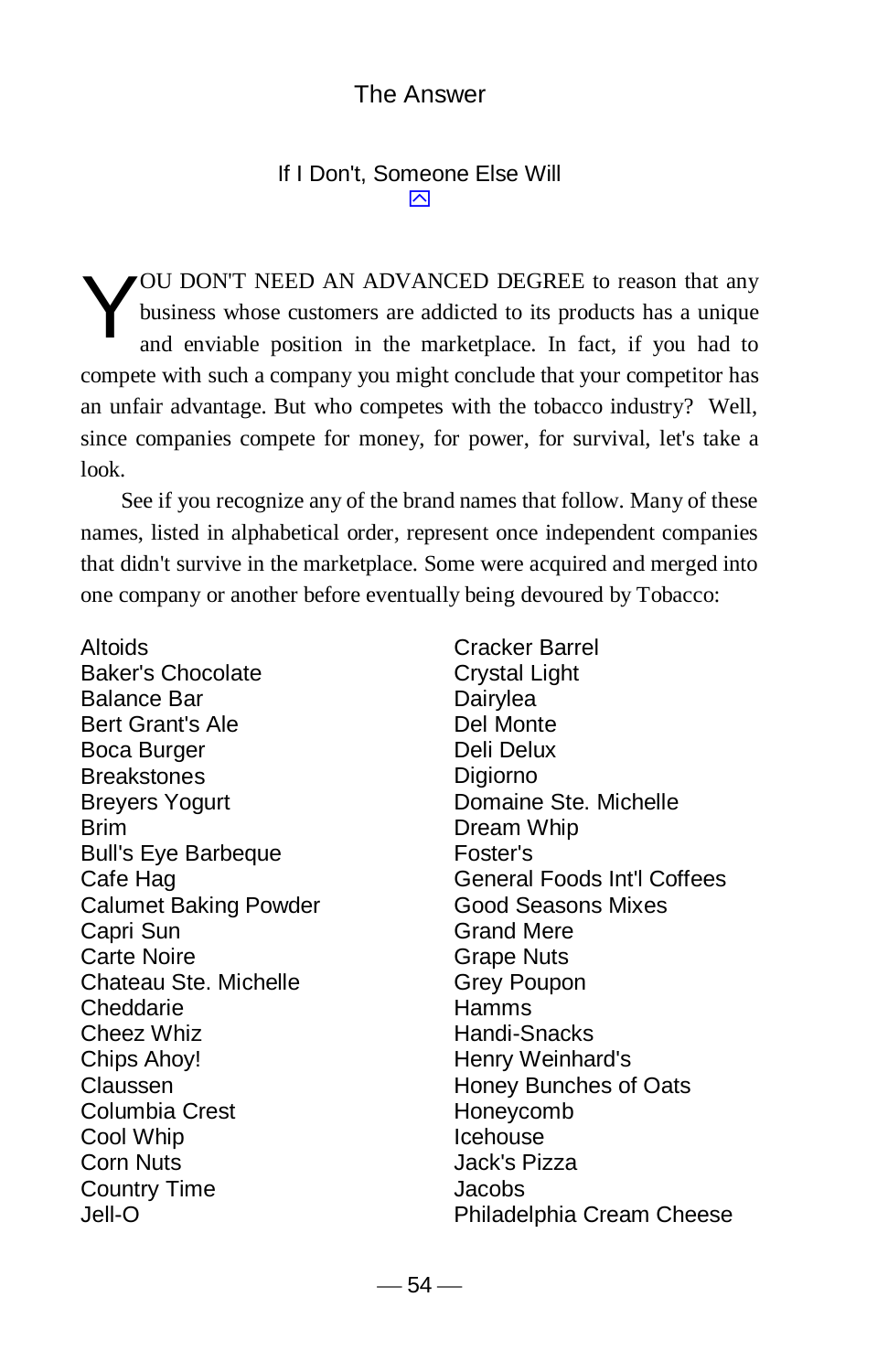Kenco Knox Knudsen Kool-Aid Kraft Leinenkugel's Life-Savers Light n' Lively Louis Rich Maxim Maxwell House Meister Brau Mighty-Bite Milk Bone Miller Brewing Milwaukee's Best Minute Rice Miracle Whip Nabisco Now & Later Old English Oreo Oscar Meyer Peak Freens

**Planters** Polly-O Post Cereals Raisin Bran Red Dog Red Oval Farms Ritz Sanka Seven Seas Shake'N Bake Shredded Wheat **Snoqualmie** Stella D'Oro Stove Top Stuffing Taco Bell Dinner Kits Tang Toblerone Chocolate **Tombstone Vegemite** Velveeta Villa Mt. Eden Wheat Thins Yuban

 Except for the wines (UST, Inc.), every product or brand name on this incomplete list is owned by Phillip Morris, now not only the largest tobacco company in the world, but also the largest food company in the U.S. and Canada, and second largest in the world.<sup>1</sup>

 At this point you might ask yourself, how is it possible, given the unfair competitive advantage that addiction confers, that drug peddlers were allowed to acquire the cream of America's food industry?

 Furthermore, would you suppose that the folks who poison and torment our family, friends, and children every year with nicotine and tar are likely to be good stewards of our bodies when it comes to food?<sup>2</sup>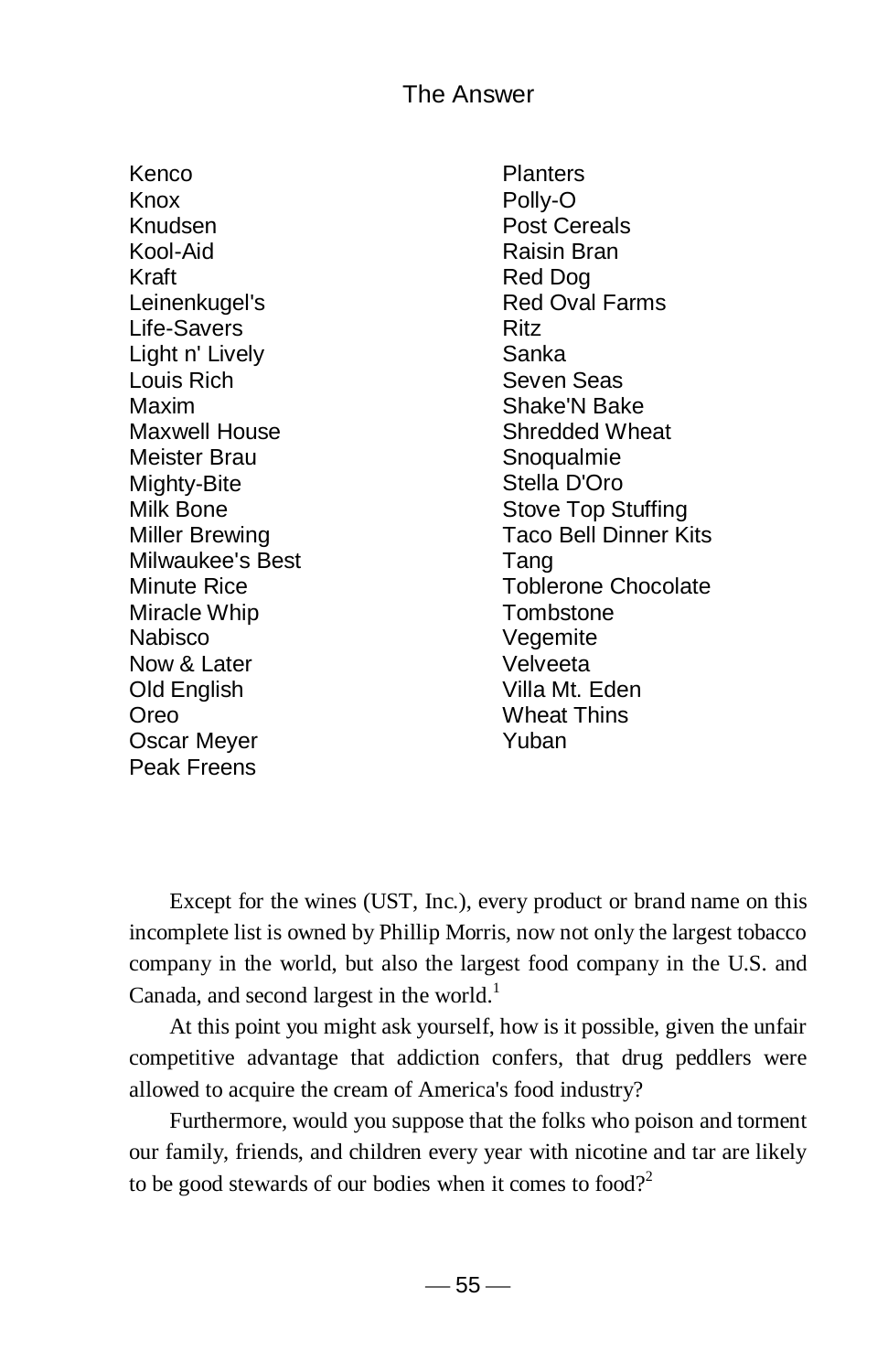Nicotine is an addictive drug. It causes death and despair year after year in all corners of the world. The reward for this abuse of humanity<sup>3</sup> is that Philip Morris' stock last year (2000) outperformed every other company in the Dow Jones Industrial Average.

Has it occurred to you, as it has to me, that the privatization of prisons, and hospitals, and other public institutions… the deregulation of so many entire industries... the relaxation of anti-trust rules… the "profitization" of journalism... the rolling back of worker safety protections and environmental controls... is really the incremental transfer of power from *The People* to The Corporation?

 Do you think it's possible that you could wake up one day and come to the realization that the folks who set public policy and regulate commerce are no longer elected by *The People*, but rather are elected by Boards of Directors over which you and I have no control, and that the people we voted for to represent us, more often than not actually represent them?

 Do you think it's possible that if you were to wake up one morning and come to the realization that your freedom is hanging by a thread, that you wouldn't do anything more than get dressed and go to work, as if it were the same as any other day? Is it possible that our freedom and our country could be lost inch by inch without one defining moment to mark the transformation from freedom to oppression, and is it possible that we could miss hearing the call when it comes, or if we do hear it, simply be too tired or not have the time, the strength, the energy, the know-how, or the courage to stand up for justice anyway?

 After the last election, one thing should be very clear to all of us: that we will never find the answer in anyone else, not even in a true patriot and hero… until we find the answer in ourselves first.

 Which brings me to the title for this commentary, which is what every executive, every politician, every employee, and perhaps every citizen hears in his or her head right before he or she gives up—or doesn't. Are these the words that are going to cost us our health, our wealth, our freedom, our happiness, and everything we ever believed in—or can we come up with an antidote before it's too late $2^4$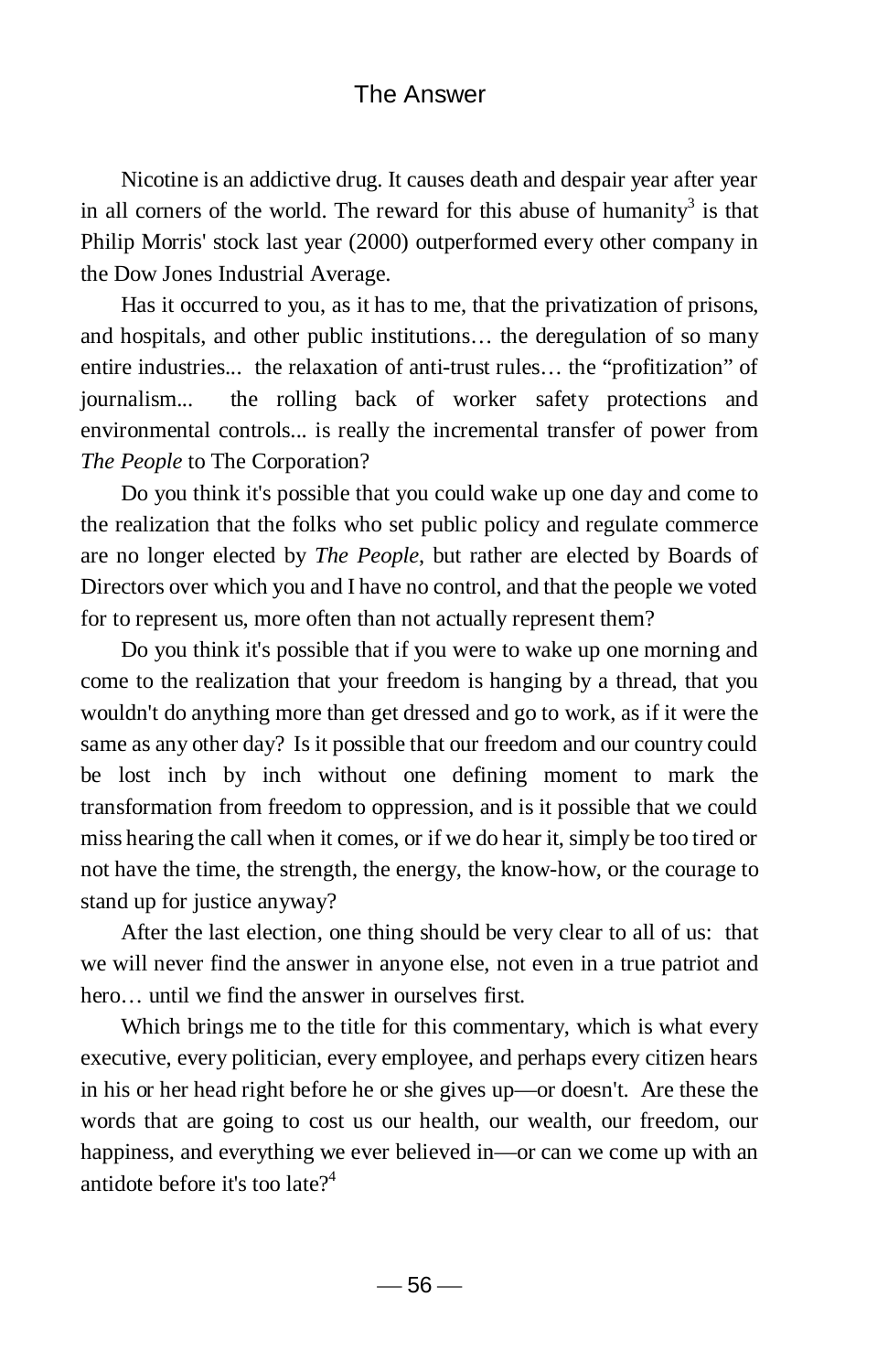1 From the Phillip Morris and UST annual reports, and the Nabisco web site. Phillip Morris acquired Nabisco in 2000. Nabisco was once associated with Reynolds Tobacco.

 $^2$  Taco Bell Tortilla chips (manufactured by Kraft) were recently taken off the market because they were found to have been illegally, but accidentally, manufactured using StarLink corn. StarLink corn is genetically engineered (GE) corn that at this point can only legally be fed to animals. Evidence already exists that GE food products are creeping into the food supply without regard to labeling? Where do you think Philip Morris stands on this issue?

3 I realize that we are better educated today than we used to be about some of the dangers of cigarette smoking. But as a reminder, we know that smoking causes premature aging of the skin and that more women now die of smoke related diseases than they do from breast cancer. We know that second hand smoke is dangerous (and also unpleasant) for non-smokers and we can extrapolate from this that smoking is one form, if not the most common form, of child abuse. We know that nicotine is a powerfully addictive drug and that people who are addicted to any substance are more likely to display socially undesirable behavior than they otherwise would in order to sustain their addiction, or simply in response to it, as in the case of smokers who discard cigarette butts on streets, sidewalks, beaches and other public thoroughfares, sometimes even throwing them out of car windows. A corollary to this is that we can postulate that people who smoke probably suffer more than the rest of the population from poor self-esteem, given that they are forever being dominated and oppressed by a force over which they experience having no control.

4

How will we know when it's too late? …Or do you think it's too early?

5 Effective January 27, 2003, Altria Group, Inc., became the name of the parent company of Kraft Foods, Philip Morris USA, Philip Morris International and Philip Morris Capital Corporation. Collectively, these companies now form the Altria family of companies. Check out the complete list of brand names from Altria's web site using these links:

Kraft Foods North America http://www.altria.com/about\_altria/01\_04\_02\_kraftfoodsnorthamerica.asp Kraft Foods International http://www.altria.com/about\_altria/01\_04\_01\_kraftfoodsinternational.asp Philip Morris USA http://www.altria.com/about\_altria/01\_04\_04\_pmusa.asp Philip Morris International http://www.altria.com/about\_altria/01\_04\_03\_pmi.asp Check this out too: http://www.jeffreywigand.com

Special Note: On June 13, 2001 Kraft began trading on the NYSE under its own symbol. Prior to this "spin off" Phillip Morris owned 100% of Kraft; after the "spin off" it owned 97.7% of the combined voting stock of Kraft. Don't be fooled into thinking Kraft is no longer owned by PM.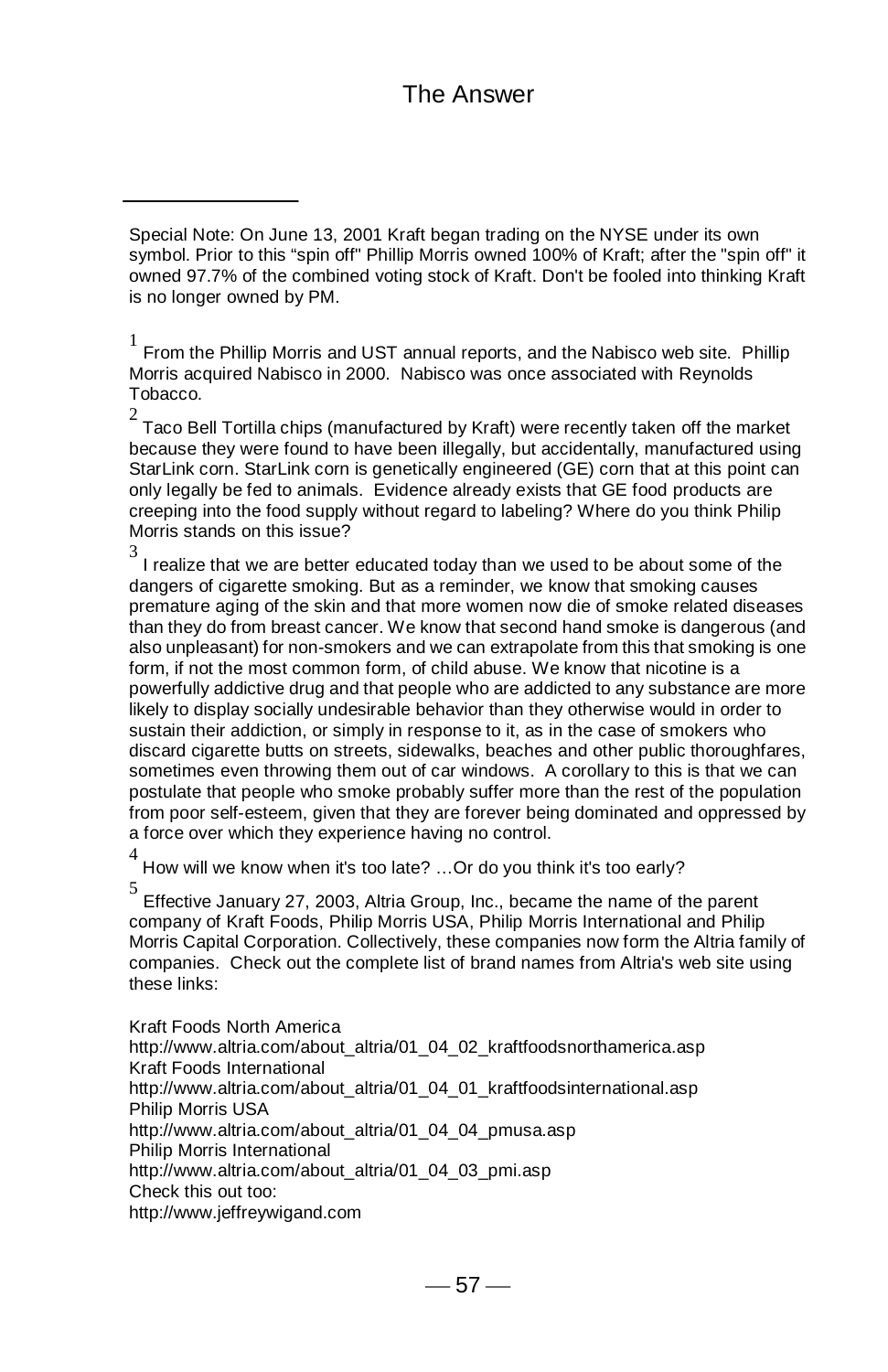Oil March 23, 2001 ⋝

NE OF THE DANGERS of accepting corporate culture as a way of life is that it requires most of us to become specialists, and in doing so limits our information and our vision. Information filters up from all sides of the pyramid providing those who live at the top, the only comprehensive view. This broad view gives them the opportunity, if they are so inclined, to take advantage of everyone below. One nice thing about the Internet is that it pokes small holes in this system, through which we can peer, and sometimes get a little glimpse of what we don't ordinarily get to see from midrange: O

 Dr. Colin Campbell, one of the world's foremost oil exploration geologists (http://hubbertpeak.com/campbell/), estimates that within the next 5 years we will reach what is called the midpoint depletion of world oil reserves. This is the point at which humans will have extracted half of all the oil we will ever extract. If he's right, it will have taken us only 130 years to consume half of what it took nature perhaps several hundred million years to create. At current rates of demand, what's left might only last another 50 years or so. Of course, some of it hasn't been discovered yet, although new finds will be harder to come by now given that we've already extracted the easy stuff. The annual discovery of new oil is currently only running at about 25% of consumption. Dr. Campbell figures the midpoint of all US reserves happened more than 20 years ago. Our oil is all but depleted, while Arab countries still have most of theirs. Opening up new fields in Alaska or other national parks will not change the scenario since those deposits have already been included in world reserve estimates and apparently represent only a relative drop in the bucket anyway.

 What does this mean? It means the earth is running out of oil. Fifty years is only a few seconds in geological time, though well beyond the time horizon of most TV talking heads and most corporate boardrooms. Of course, some pyramid apex dwellers do look ahead 50 years and hopefully you will too.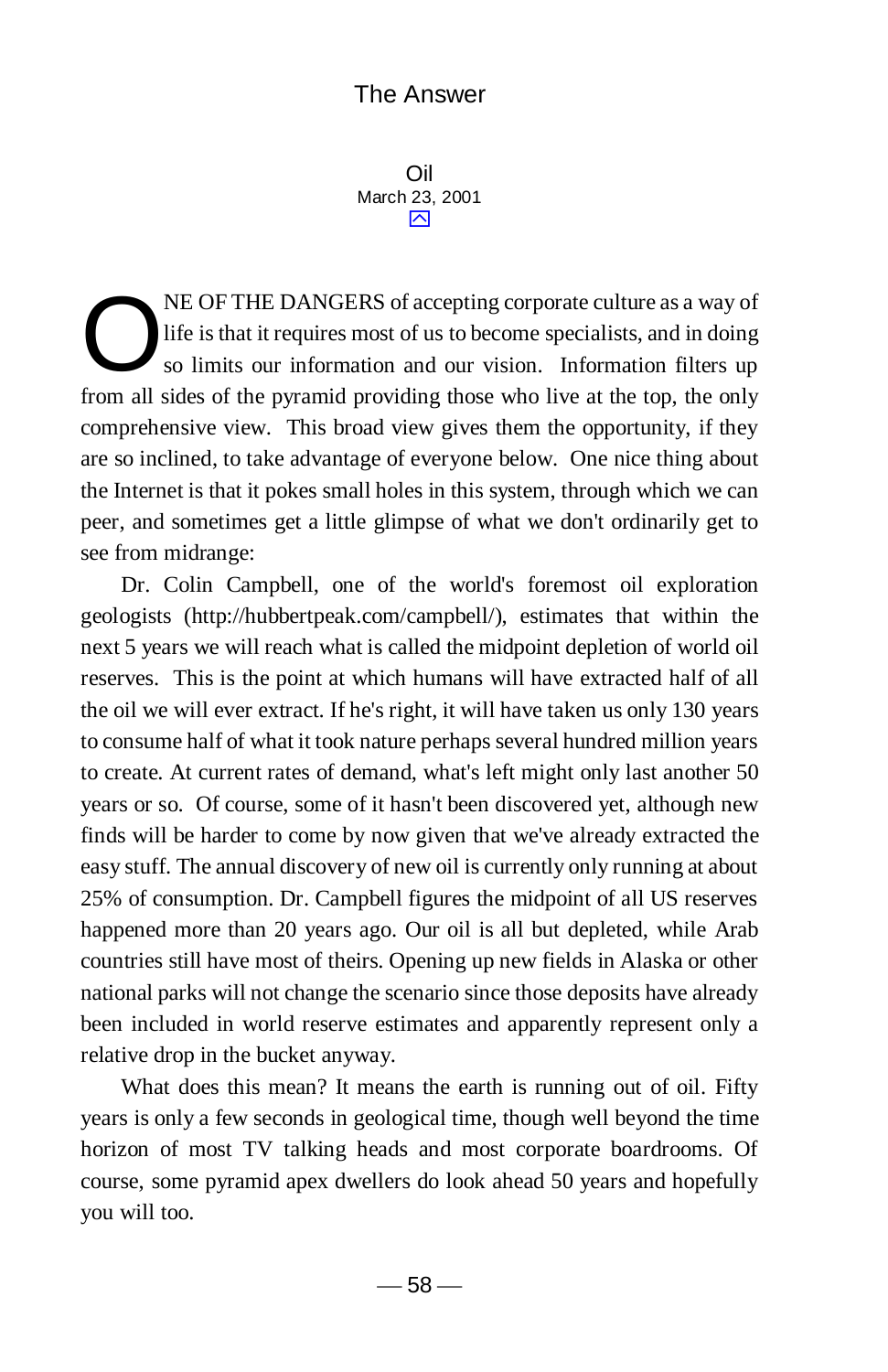Our oil dependency could create great economic and political dislocations if we don't address the issue intelligently, and there's no evidence that we will. Maybe we're afraid to. We shouldn't be, given that we probably have within our reach the technology and the resiliency to transform what looks like a problem into an asset. But some people don't want us to move on.

 Our political economy does not allocate resources nearly as well as we pretend it does. Future generations don't count for much in the marketplace. Obviously, left to their own devices, the folks in the oil business, with government's help, will continue to extract as much oil as they can until all that's left for posterity is the dregs. In the coming months, you will likely hear pundits say that price is determined by supply and demand. Just keep one thing in mind with respect to oil: we can only increase the "relative" supply of oil, not the absolute supply. We only have the choice of pumping it now or pumping it later. We don't have the option of creating more.

 Apparently, if we leave long term planning to the people we work for, or the people we vote for, we expose our children and grandchildren to great risk. Since most plastics are derived from oil I would hate to think that our progeny might have to do without it. It's so much a part of our lives we don't even think about it anymore. We should, you know.

 Every day we receive from the sun more energy than we will ever need. Wouldn't it make sense to discover how to use it? Of course that would take some money, (which we have), but as you know those dollars are earmarked for something else.

Note:

I've borrowed a lot from the wisdom of others. One person in particular is R. Buckminster Fuller. To review some of his contributions to the world I suggest you visit http://www.bfi.org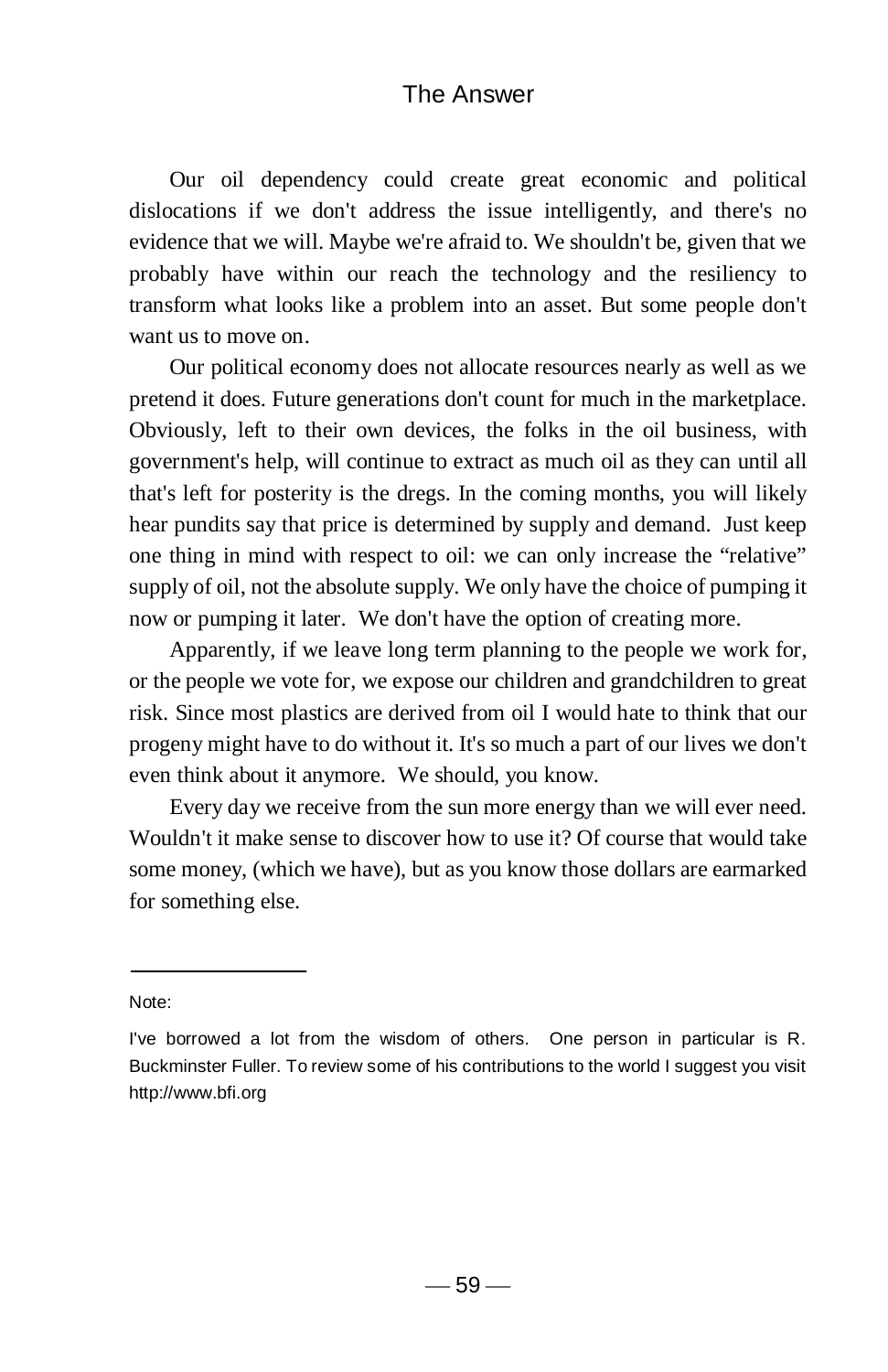Misallocation March 17, 2001  $\overline{\sim}$ 

ECENT STUDIES SHOW that the wealthiest 1% of American families control more financial wealth than the poorest 95%. It is not superior intelligence, initiative, perseverance, ability, justice or even luck that accounts for most of the disparity. Most of the wealth generated in America is the result of synergy — the benefit that accrues as a function of the nation's vast and complex infrastructure — the fact that all Americans, by working together, produce more than the sum of what each individual working alone could produce. You might be the head of a multi-national coffee cartel, but no matter how smart you are, if nobody picks the beans, nobody drinks coffee and you're out of a job. The wealth that can be attributed to synergy is not efficiently allocated. On close inspection, it becomes evident that our economy routinely misallocates its resources largely through antiquated and fabricated accounting systems that ignore the most important aspects of reality… while lies, deceptions, political sellouts, misinformation, disinformation, ignorance, arrogance, fear, greed, selfishness and prejudice account for the rest. R

 It may have taken Nature several hundred million years to create a gallon of oil, yet we reward folks grandly for helping to deplete as fast as possible the entire earth's supply, which at the current rate of extraction perhaps could happen in your child's lifetime. How much would you have to pay your company's CEO per hour to get him to pick apples for a living, or to make sneakers by hand? Are the people who do this kind of work for us, to enable us to live the way we do, not entitled to a home, an education, a retirement, decent health care, or a dependable public transportation system. We couldn't drive to work, pick up a fork, or a phone, brush our teeth, put on our socks or buy a pack of gum without the contribution of people we will never know or see, or even begin to think about or appreciate. These are the folks who go to work every day, work every bit as hard or harder than we do, and never get fair payment for the contribution they make. We couldn't get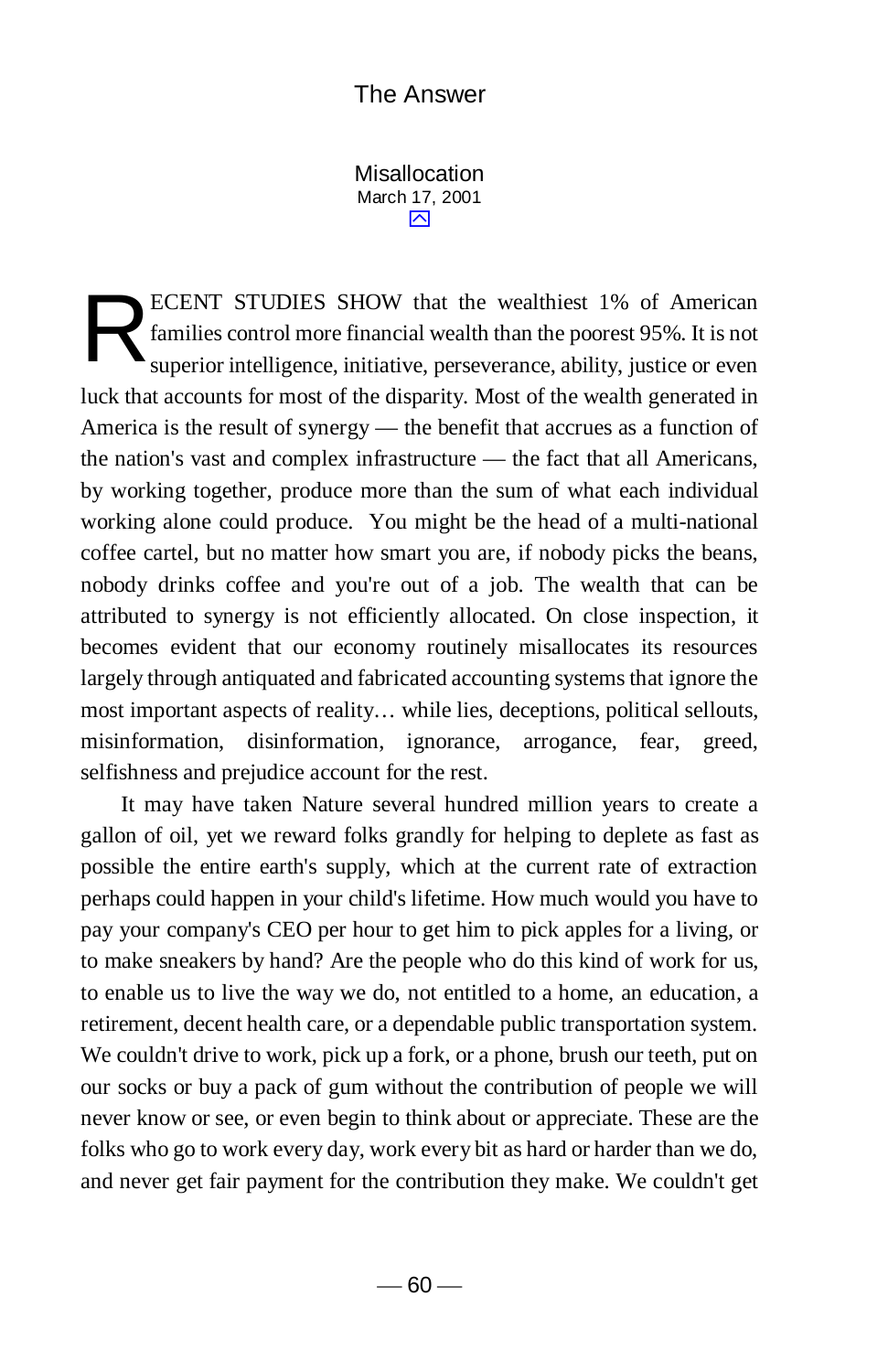by without them and if we succeeded or are succeeding, we owe them big time. The greater our success, the more we owe.

 Tell your elected officials you want to pay your taxes and then be thankful that you can… and hope that you will have the wisdom next time to vote for somebody who will have the vision, the integrity, the intelligence, and the sense of justice to spend the money wisely. It takes an enlightened government of a forward thinking people to mitigate the vagaries of the marketplace. We need your help if we are ever to have either.

#### Note:

"Recent Trends in Wealth Ownership, 1983-1998" by Edward N. Wolff Jerome Levy Economics Institute. The top 1% controls 47.3% of U.S. Financial wealth, while the bottom 95% controls only 30.7%.

See report by Institute on Taxation and Economic Policy, "Forty-one companies actually paid less than zero in federal income taxes in at least one year from 1996 to 1998. In those tax-free years, the 41 companies reported a total of \$25.8 billion in pretax U.S. profits. But rather than paying \$9 billion in federal income taxes at the 35 percent rate, these companies enjoyed so many excess tax breaks that they received \$3.2 billion in rebate checks from the U.S. Treasury. Just one company, Texaco, reported \$3.4 billion in U.S. profits and \$304 million in tax rebates over the three years."

Nation Center for Children in Poverty

- Over 13 million children live in poverty and the number of children living in poverty has increased by 3 million since 1979. The child poverty rate grew by 15 percent from 1979 to 1998.
- $\bullet$  19 percent of children live in poverty, i.e., in families with incomes below the federal poverty line (\$13,003 for a family of three in 1998).
- The United States' child poverty rate is substantially higher–often two-to-three times higher–than that of most other major Western industrialized nations.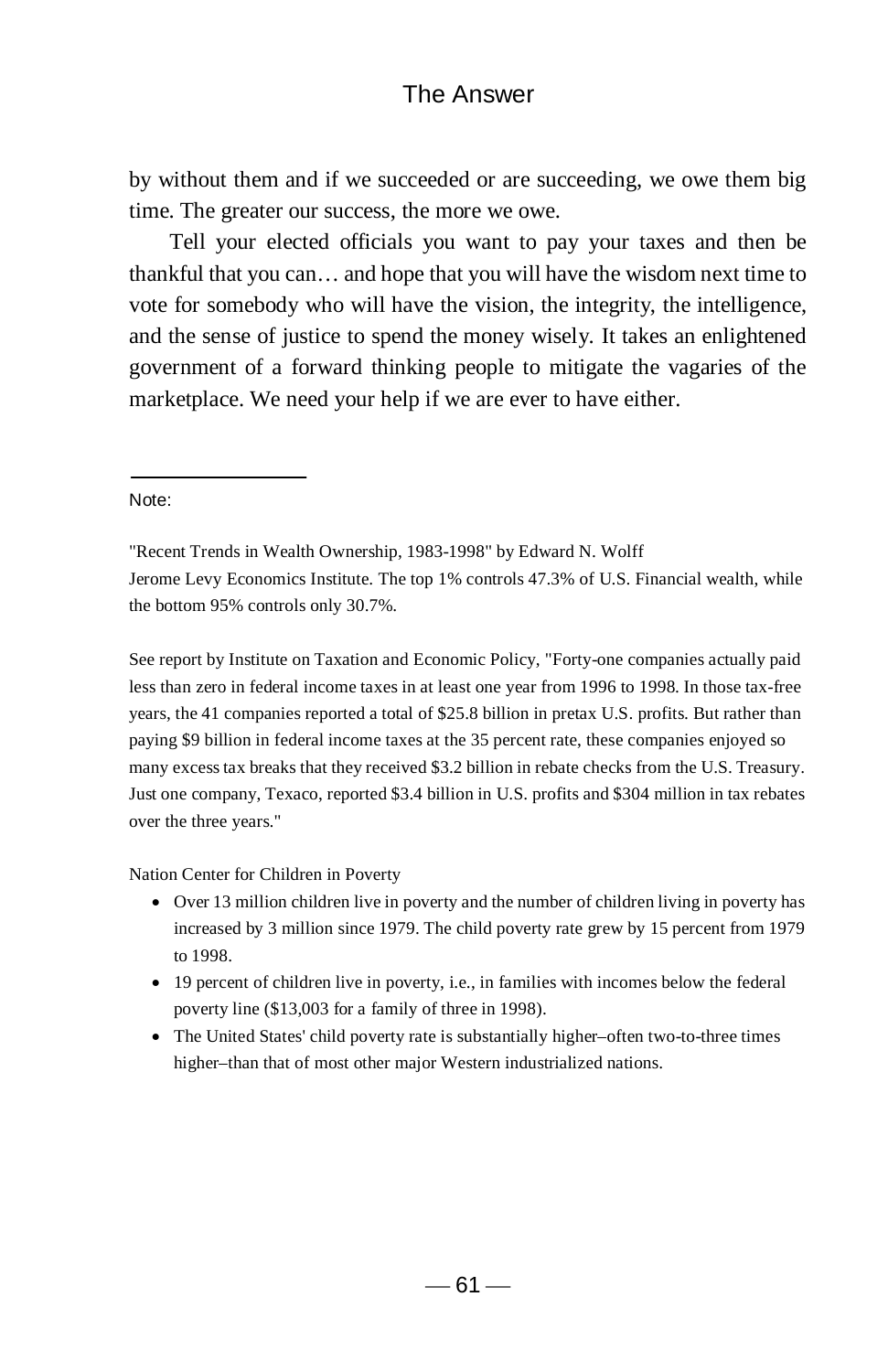Bush Fleecing March 2, 2001  $\overline{\sim}$ 

(Written before new tax law)

SAYS THAT NO FAMILY should pay more than 1/3 of their income in income taxes. Presumably this means that some Americans should pay 1/3 of their **GW**

income in federal income taxes, but as far as I can tell, under his plan that can never happen. You understand, of course, that tax payers who are in the highest brackets get a tax break at every bracket, so even if they are in the 33% bracket they will never pay 33% of their income in taxes. In addition, I should point out that the wealthiest Americans often have options that the rest of us don't: they can manipulate the way they receive their income in order to pay the lowest tax anyway. CEOs, for example, often accumulate their wealth not by earning more salary but by giving themselves more stock options instead, which are taxed at capital gains rates; much lower than ordinary income rates. He also says that the estate tax is unfair because taxpayers shouldn't have their income taxed twice. Under his plan most wealthy taxpayers would not have their wealth taxed ever. Bill Gates has not paid tax on his billions yet and under Bush's plan he never would.

 Bush says that taxes paid belong to the People not to the Government. He seems not to understand something important about who the People and the Government are. In America the People are the Government and when the elected officials of government spend money, it's supposed to be on the People's behalf. And if you take 40% of the public treasury and give it to the wealthiest 1% of the population, that's not on behalf of the People… that's just the fleecing of America.

 Some ideas like some products could never be sold if they were explained honestly and completely. Bush's tax plan is one of them.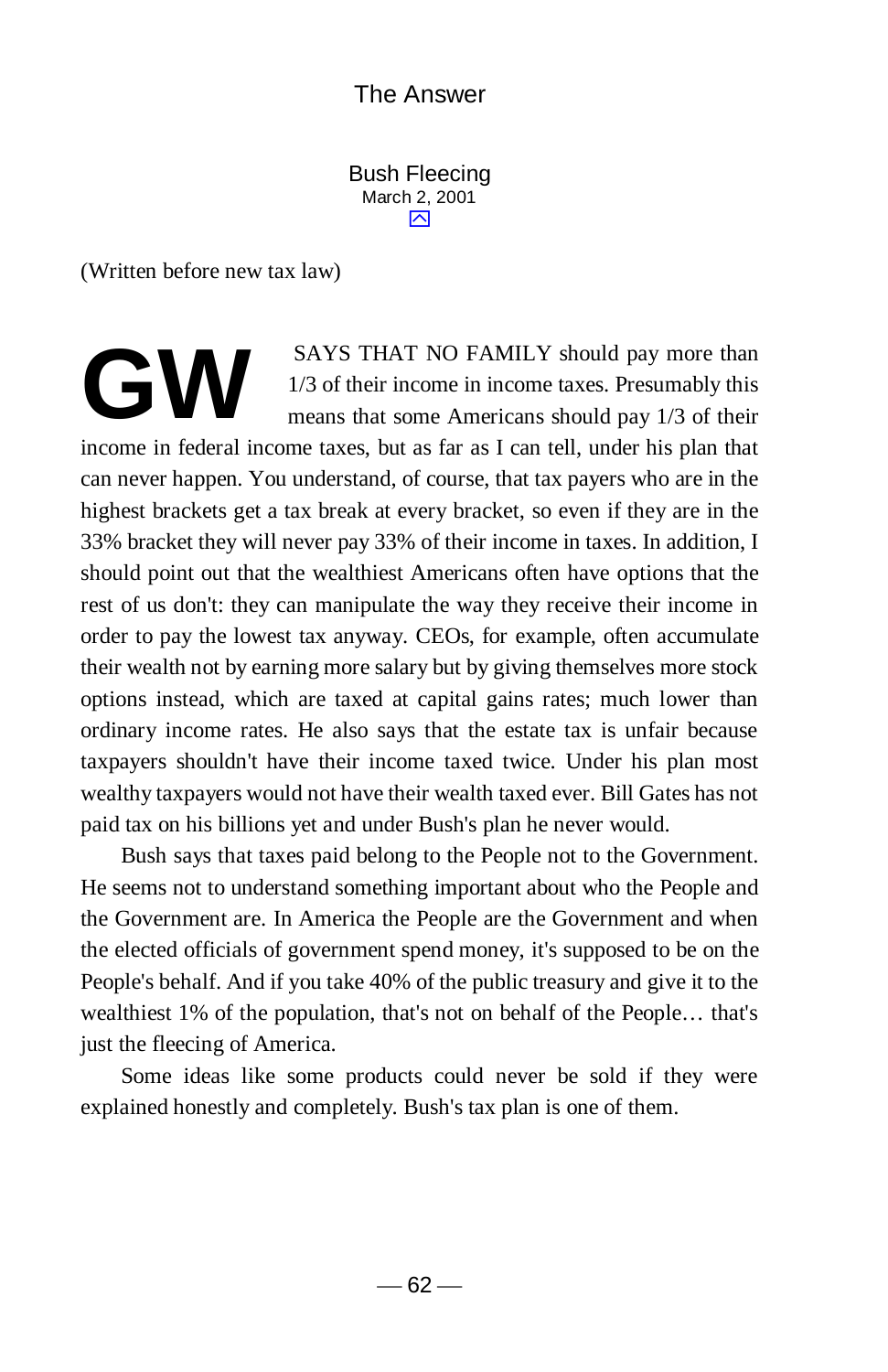Bush's Tax Tragedy February 22, 2001  $\overline{\mathsf{M}}$ 

HE BUSH TAX PLAN not only illustrates an unprecedented lack of vision, but just the fact that we are seriously considering it is a national tragedy, in and of itself. T

 The taxes that Americans pay is a very small sacrifice for the opportunity and privilege of having unfettered access to all of the goods and services we will ever need in this life, particularly when you compare it to how the rest of humanity lives. We have enjoyed a long and peaceful stretch of prosperity. During this period we have gone from great national deficits to hopeful surpluses. The successful investment we made in ourselves represents perhaps the greatest opportunity we have ever known and we appear not to have a clue what to do about it.

 Our national treasury does not belong to those who paid the tax; it belongs to our posterity, to America's future and its promise. Don't you think that it's just a little bit of a disgrace to discover that we might have an extra \$1.6 trillion with which to solve real human problems and yet can't think of anything useful to do with the opportunity. Twenty percent of America's children live in poverty. Why is it that every public school can't assure its children good teachers and adequate facilities? What about the Constitution's equal protection clause that the Supreme Court is so fond of quoting? Shouldn't every public school be adequately funded rather than have its funding depend on the market value of nearby real estate? Equal protection! Forty million Americans do not have medical insurance. If other countries can provide all citizens access to adequate health care, why can't we? The United States signed the Universal Declaration of Human Rights in 1948. It says that among other things, that every citizen is entitled to adequate health care, a livable wage, a proper diet, and suitable housing as a basic human right. It says that we as a nation will strive to accomplish that. Are we striving to accomplish that?

 Rush hour traffic in most major American cities is a nightmare. Air travel is unpleasant, unreliable and unhealthy. If you want to visit a city to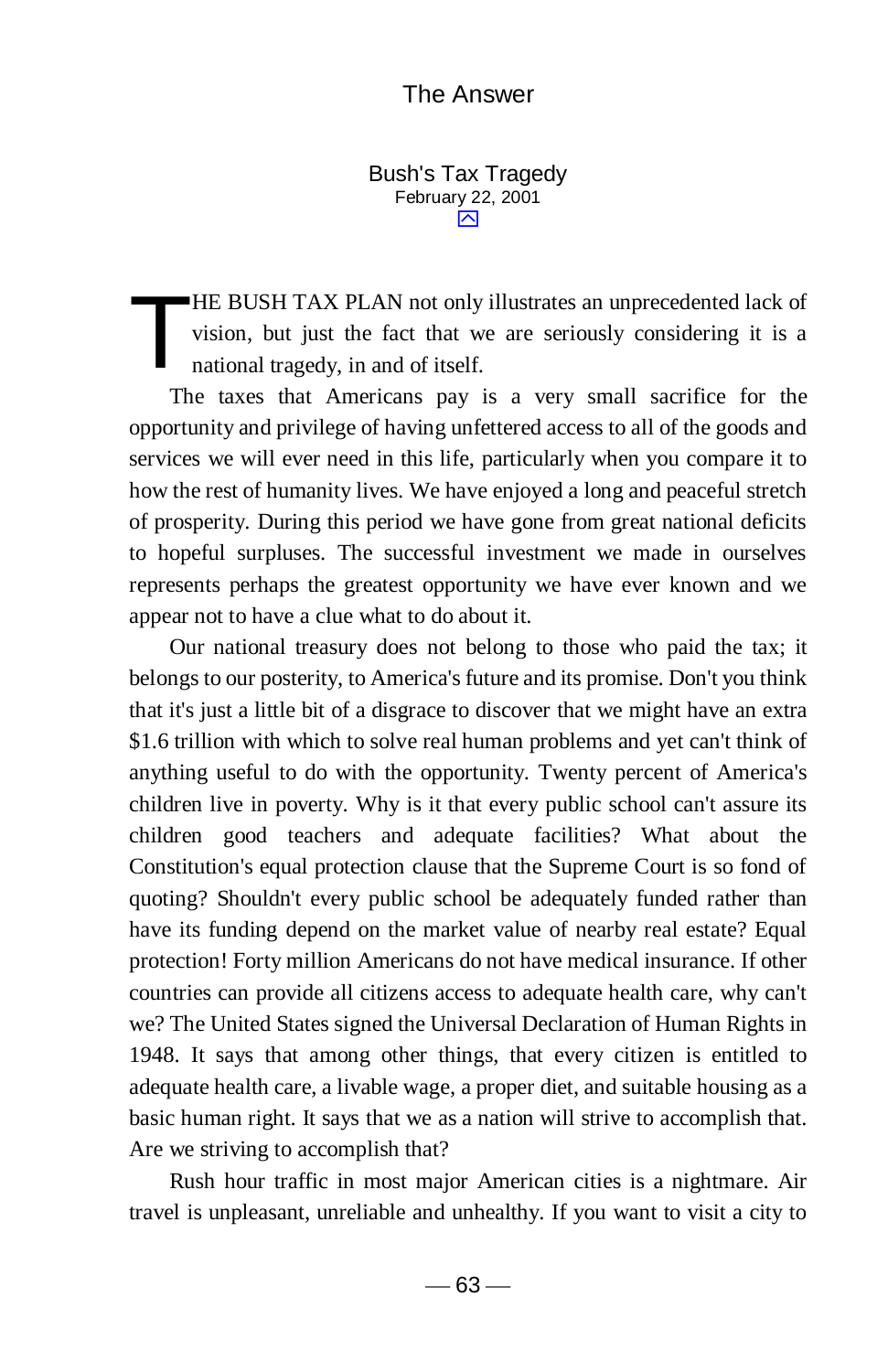see a model transportation system at work, you have to leave the country. How will most American families in the years ahead provide nursing care for an aging parent? Our prisons are one of our fastest growing industries. Drug trafficking, in the minds of so many of our youth, is seen as the only viable career choice they can make. Justice and legal services in America have become little more than just another business.

 George Bush says, "I trust you to spend 'your' money better than the government can." That's a very telling comment when you think about it? When you get your forty dollar refund or your forty thousand dollar refund, are you going to use the money to improve public education, develop better transportation strategies, monitor corporate polluters, improve social services, find renewable energy sources, upgrade your local hospital, provide funds to insure that every child in your community who has the ability, also has the opportunity to attend college? Instead of having our children flip hamburgers or sell cocaine, couldn't we put them to work doing something else?

 The Bush plan is the greatest rip off that has ever been postulated. It probably represents the largest single publicly sponsored transfer of wealth from the poor to the rich that was ever purposely devised. It does this in two ways, neither of which is intuitively obvious, and I'll explain that in a minute. But make no mistake about it. Every time a wealthy individual or corporation uses money or influence to buy special favors from government, it robs the public treasury, steals from the poor, and diminishes every American and every American dream. And that's what's happening here. The money dealers said to Bush, "Here's the deal, we'll provide the money and influence you need to become president, but you have to give us this."

 How does it work? First, the Bush tax cut would preclude us from solving real problems that otherwise would help us all and poor folks most of all. Any publicly sponsored enhancement that benefits all Americans in equal measure, helps poor folks most when you measure the benefit against the resources they already have. Which means they are also hurt the most when promises made never materialize. Second, Bush's tax plan widens the gap between the rich and the poor, thereby reducing even further the relative buying power of those who have the least. The most likely result… higher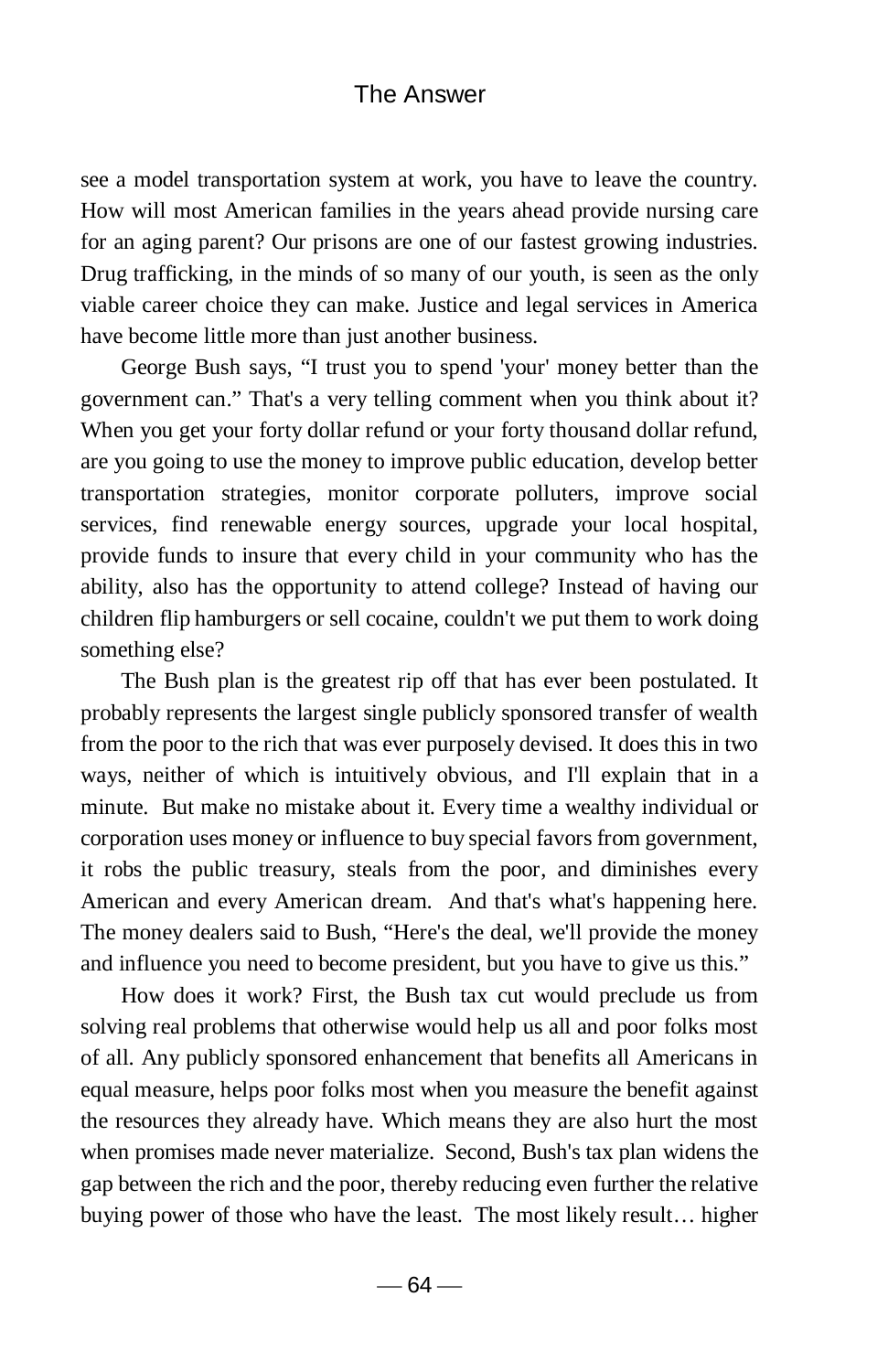prices that would put low income families right back where they started. It would leave the national debt unpaid, the wealthiest Americans with more power and influence than they even had before… and the rest of us scratching our heads wondering where all the money went?

 Americans have one of the lowest, if not the lowest, savings rate of any major industrialized nation. That means a great majority of Americans live from paycheck to paycheck. In an economic downturn or new inflationary cycle most could easily give back all their recent gains in a few short months. The folks who own most of corporate America, the wealthiest 1 or 2 percent, can hire or fire its work force, at will, and never acknowledge or recognize that it is their ability to do just that, that gives them the flexibility they need to succeed and prosper. That's why the taxes they pay belong not to those who write the checks, but to all of us, particularly those who make or made writing the checks possible… which is to say, those who work or worked on the front lines every day… those who will never be recognized for the contribution they make or made to our economy, but instead live at the edge of poverty or in constant fear of losing their job, their benefits, or their rights every time the economy gets a cold or Wall Street sneezes.

 Let me make one thing clear, corporations and business owners are supposed to earn a profit and make tough decisions. The contribution they make is very real and very necessary. But there needs to be some equity...the kind of equity that only honorable guardians of the public trust can insure. If we need a fiscal stimulus to get the economy moving again, an honest attempt to solve any of our national problems would be a much better way to provide an economic stimulus than a tax cut that in its design is likely to punish those who need a lift and reward those who don't.

 Bush has a prescription for a well thought out tax tragedy. He and his administration seem to be very well prepared to take us nowhere and I guess that's where we'll end up if we don't put our collective intelligence and energies to better use.

<sup>&</sup>quot;Recent Trends in Wealth Ownership, 1983-1998" by Edward N. Wolff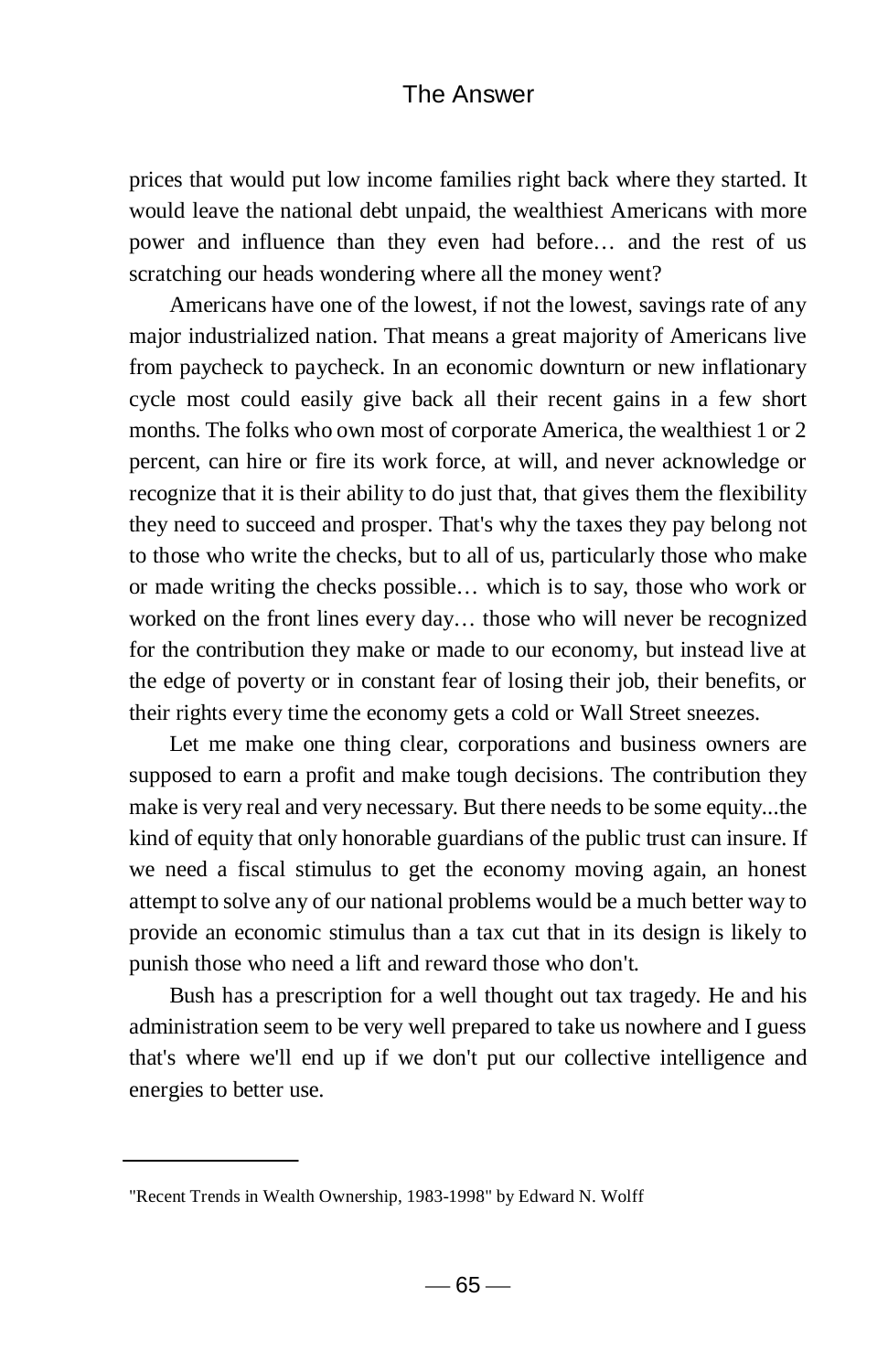Jerome Levy Economics Institute. The top 1% controls 47.3% of U.S. Financial wealth, while the bottom 95% controls only 30.7%.

See report by Institute on Taxation and Economic Policy, "Forty-one companies actually paid less than zero in federal income taxes in at least one year from 1996 to 1998. In those tax-free years, the 41 companies reported a total of \$25.8 billion in pretax U.S. profits. But rather than paying \$9 billion in federal income taxes at the 35 percent rate, these companies enjoyed so many excess tax breaks that they received \$3.2 billion in rebate checks from the U.S. Treasury. Just one company, Texaco, reported \$3.4 billion in U.S. profits and \$304 million in tax rebates over the three years."

Nation Center for Children in Poverty

- Over 13 million children live in poverty and the number of children living in poverty has increased by 3 million since 1979. The child poverty rate grew by 15 percent from 1979 to 1998.
- 19 percent of children live in poverty, i.e., in families with incomes below the federal poverty line (\$13,003 for a family of three in 1998).
- The United States' child poverty rate is substantially higher–often two-to-three times higher–than that of most other major Western industrialized nations.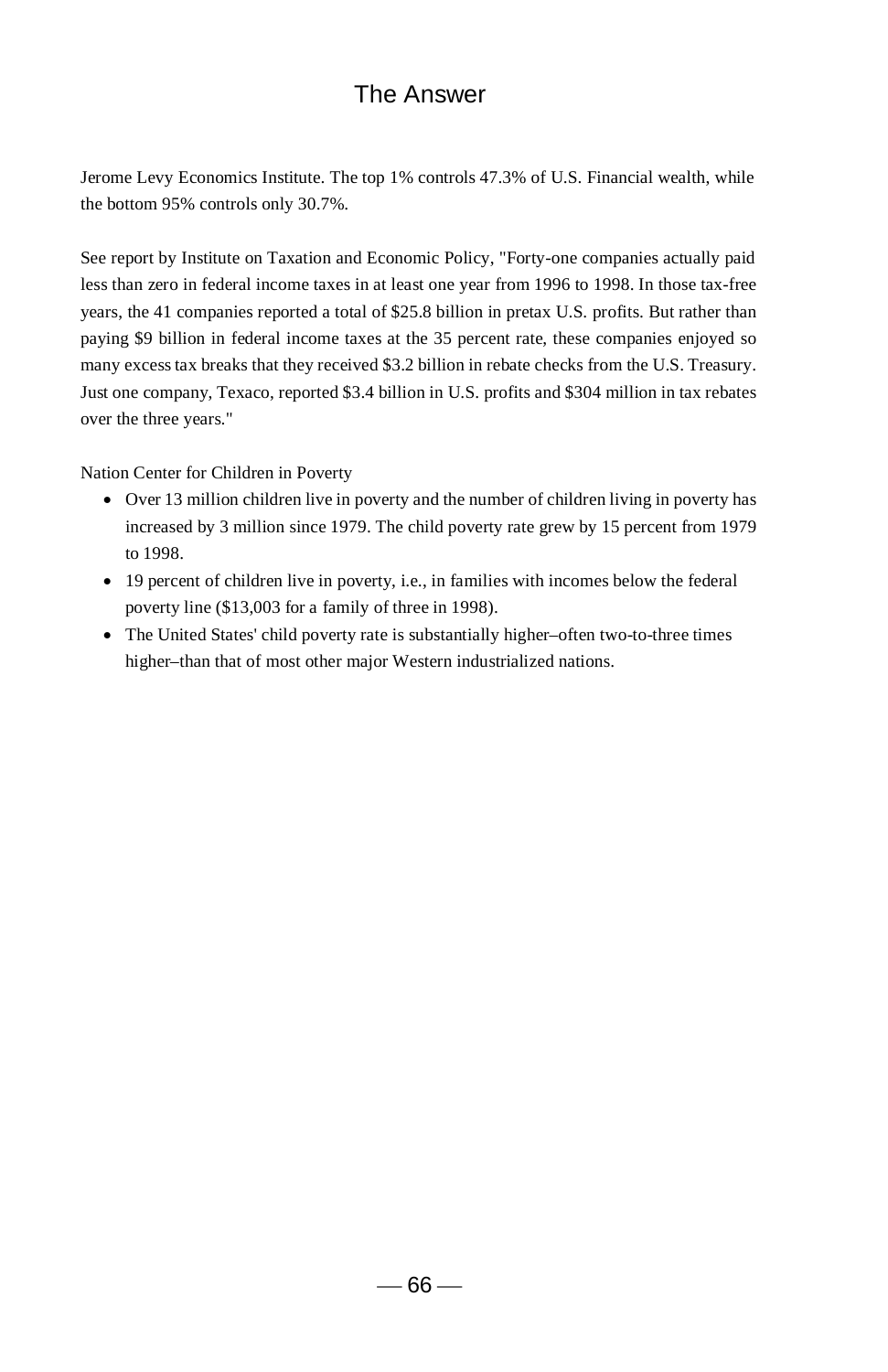Estate Taxation and Politics December 12, 2000  $\overline{\mathbf{N}}$ 

(Written before new tax law)

#### **About Federal Income Tax:**

**T**he highest tax bracket for a married couple is currently 39.6%. But you should understand two important things about this: The 39.6% bracket does not kick in until a family's income exceeds \$288,350. Even then, income tax rates are marginal rates, meaning that the 39.6% bracket only applies to dollars earned in excess of \$288,350. A family earning \$288,350 actually would pay \$86,854 in taxes. So after paying taxes this sample family would still have \$201,496 left over to pay for food, clothing and shelter and perhaps a few trinkets. I'm not taking into account any deductions or exemptions that might apply, which most families in that bracket would have and I have also ignored FICA and any state tax that might be applicable.

The marginal tax bracket for a family earning \$50,000 a year, not counting deductions or exclusion, is 28%. But again, this does not mean that 28% of their income goes to pay taxes. The actual tax for them, not counting deductions or exclusions, would be \$8,300 or 16.6% of their income. Notice: everyone needs food, clothing, and shelter. Some people don't make enough money to pay any taxes at all… but they also may not have enough income to buy the bare necessities either.

#### **About Federal Estate Tax:**

Under the current law, by 2006 every individual will be able to exclude \$1Million from estate tax. This means, that for a married couple to be able to leave their beneficiaries \$2,000,000 without any estate tax, all they need to do is have a competent attorney update their Wills before the first spouse dies. In addition, a married couple can begin to pass on their estates before they die by giving any number of children, grandchildren, relatives or friends \$20,000 each, every year without paying a penny of tax. And that \$20,000 does not have to be in the form of cash. This number is more or less indexed with the cost of living. In addition to that, it's now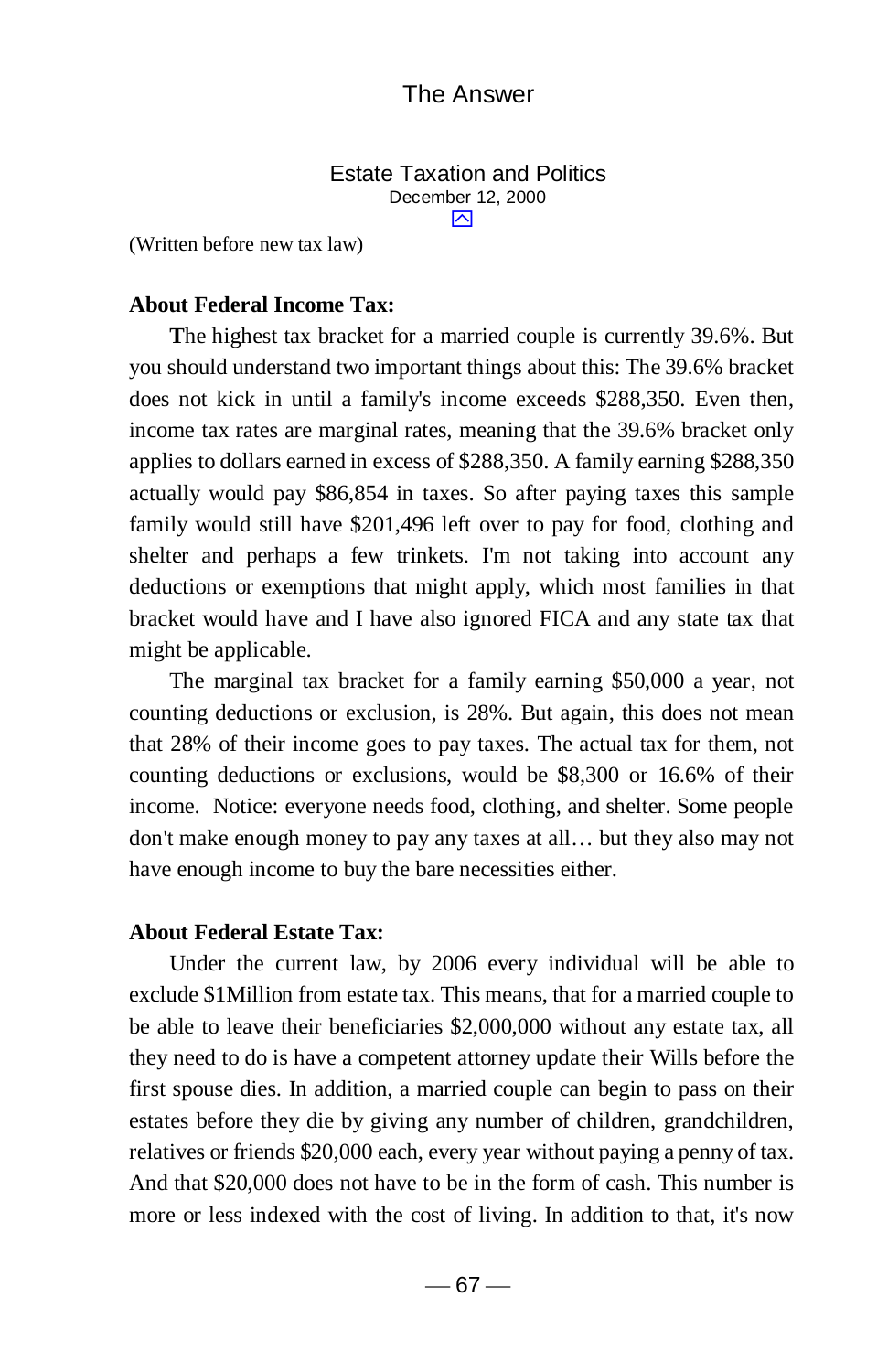possible to pay for the education or medical expenses of family members without it counting for gift tax purposes. If you are leaving your estate to your spouse, the maximum marginal estate tax rate is zero, which means you can leave your US citizen spouse \$10 billion without paying estate tax. If you are leaving an estate to your children, the maximum marginal estate tax rate is 55%, but notice this: after 2006, a Washington resident with a \$20,000,000 estate will pay state and federal estate tax equal to \$10,654,200 which is only 53.3% of the estate, still less than the maximum 55% marginal tax rate. The children will still get \$9,345,800. Is that not enough? And of course, I haven't even touched on the strategies available to wealthy individuals to cut estate taxes well below what these raw numbers suggest.

I should point out that the estate tax rates can be greater than what is mentioned above if, for example, a couple leaves more than \$2,000,000 to grandchildren or others of that generation or younger. You can find anecdotal evidence that some businesses eventually fail or have to be sold because owners do no estate planning when they have the opportunity, but for every business that succumbs because its owners failed to plan, you can probably find a thousand tragic stories of families whose coffers were decimated because they couldn't afford basic health care or quality nursing care when a family member needed it.

**Note this:** Under current law, if you own \$1,000,000 worth of stock or real estate today and hold it until your death, neither you nor your family will pay any income tax ever on the gain even if the gain amounts to \$100,000,000,000 by the time you die. It's called a step-up in basis. Without an estate tax, it's all free and clear forever. How much money should one family be able to accumulate for itself, without giving anything back, before we as a people decide enough is enough. The problem is, the electorate understands so little about the subject, and by the time they do understand, it will be too late. What about simple justice?

I guess you can ask... "Who am I to say how much is enough or not enough?" Well at a time when the wealthiest 1% of American households control more financial wealth than the poorest  $95\%$ <sup>1</sup>, I think it's time to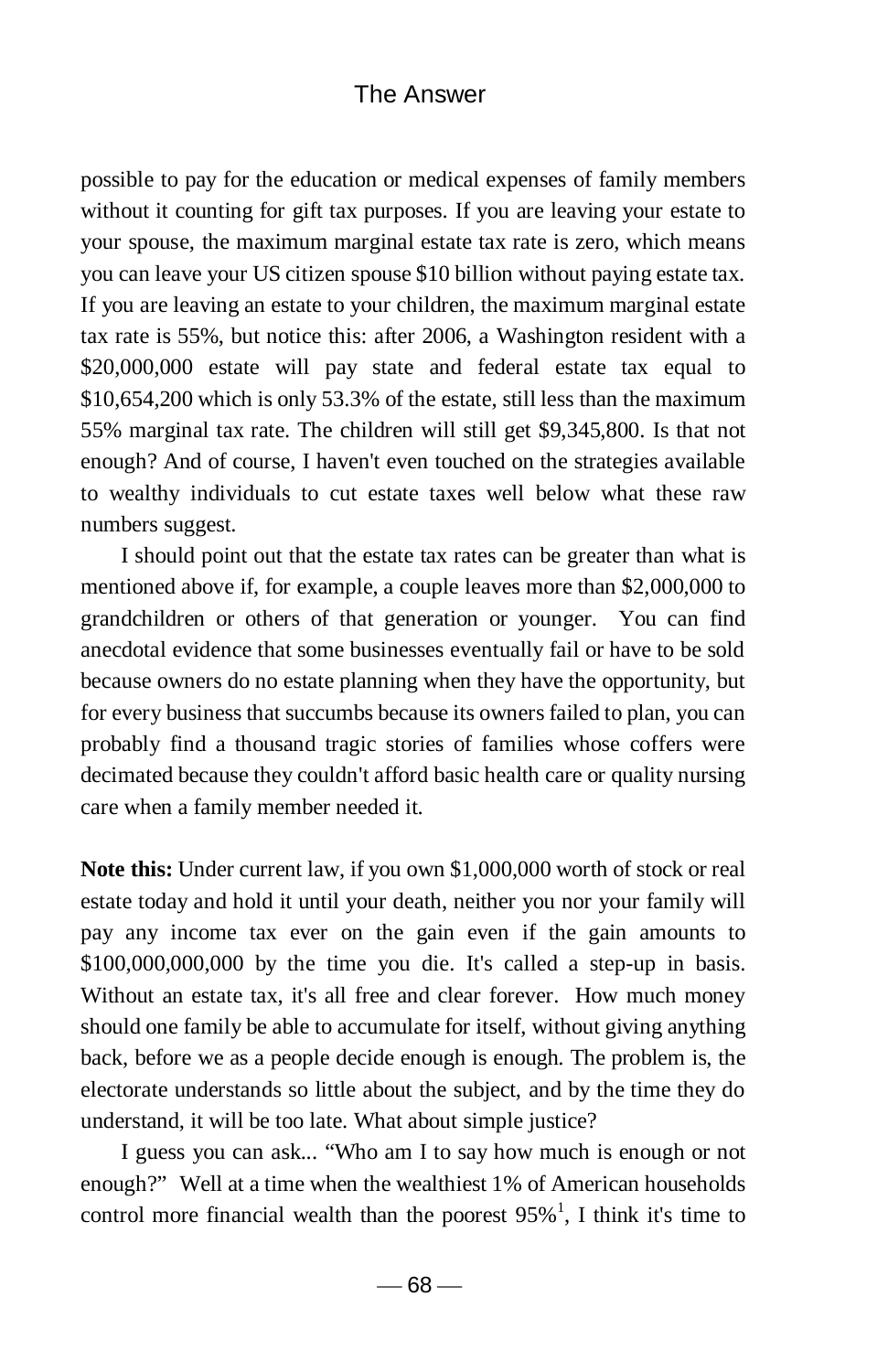consider the question. I believe we have the widest gap between the rich and poor of any industrialized country.

In recent years congress "reformed welfare" but only welfare for the poor. We cut back benefits and in the process perhaps did help some folks get off welfare. But we also added enormously to the grief and pain of many others. As for corporate welfare, we didn't miss a beat. We added billions and billions to their allowance.

Some people can refer to themselves as compassionate conservatives, but when 20% of children in America live below the poverty level, when so many go to bed hungry at night, one has to wonder whether a repeal of the estate tax is either compassionate or conservative. In the face of the evidence, to offer a tax break to the wealthy now seems pretty radical to me. The idea behind a progressive tax rate structure is to acknowledge that those who have larger than average incomes and larger than average assets were able to achieve their advantages to some extent by virtue of the freedoms and opportunities that they were afforded as members of our society. Since having wealth is, in and of itself, an advantage, the taxes they pay are a way to give something back, enabling government to help maintain and protect a level playing field so that real and substantial opportunities are available to all and no one is left so entirely behind or so diminished that they lose their essential human rights or dignity.

An interesting question one might ask is how would a repeal of the estate tax personally affect those who advocate for such a policy and how would it affect the rest of us. In other words, I think it is important for those who are listening to the debate to consider whether or not proponents have a conflict of interest if they purport to be advocates of policies that will benefit the country as a whole rather then just the wealthy few.

We must be particularly mindful that the debate will come to us filtered through a media that is now largely owned or controlled by wealthy individuals who would greatly benefit if the tax were repealed. I believe currently our economy has no credible need for such a fiscal policy. We don't have to look far to see how so many Americans are marginalized by institutions that are in need of repair. Our courts, schools, transportations systems, medical institutions, nursing homes, government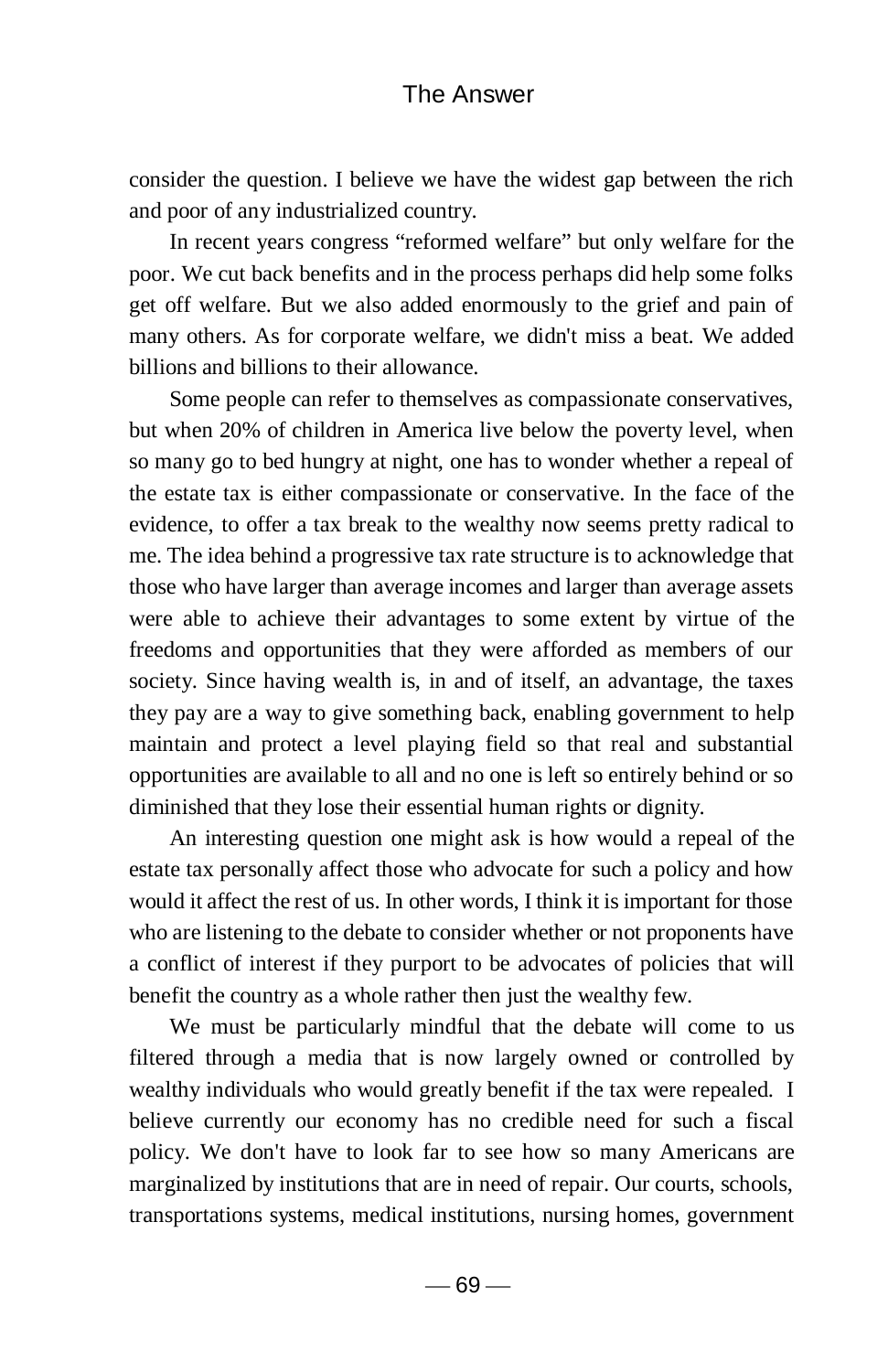agencies, inner cities, and social security all need a lot of work if they are to serve the public interest in an equitable manner and the time to do it is now, particularly when we have the money to make an honest effort.

Let me make one more point. If all the tax cuts that are being proposed actually happen, do you think the surpluses that have been projected will ever come to pass? I don't. Wealthy individuals will continue to concentrate on growing their estates by appreciating their assets. The richer they get, the less tax (as a percentage of the economy as a whole) they will pay. As soon as the estate tax is repealed, big money will move quickly into foreign or domestic trusts where very little will ever be subject to tax again, and changing the law back won't help. It will be too late, the chasm between rich and poor will widen, and the nation will suffer.

Well that's my take on it. You are welcome to disagree. I'm willing to listen. My work involves helping folks make good financial decisions. But I also love my country and I think the underlying rules ought to be fair.

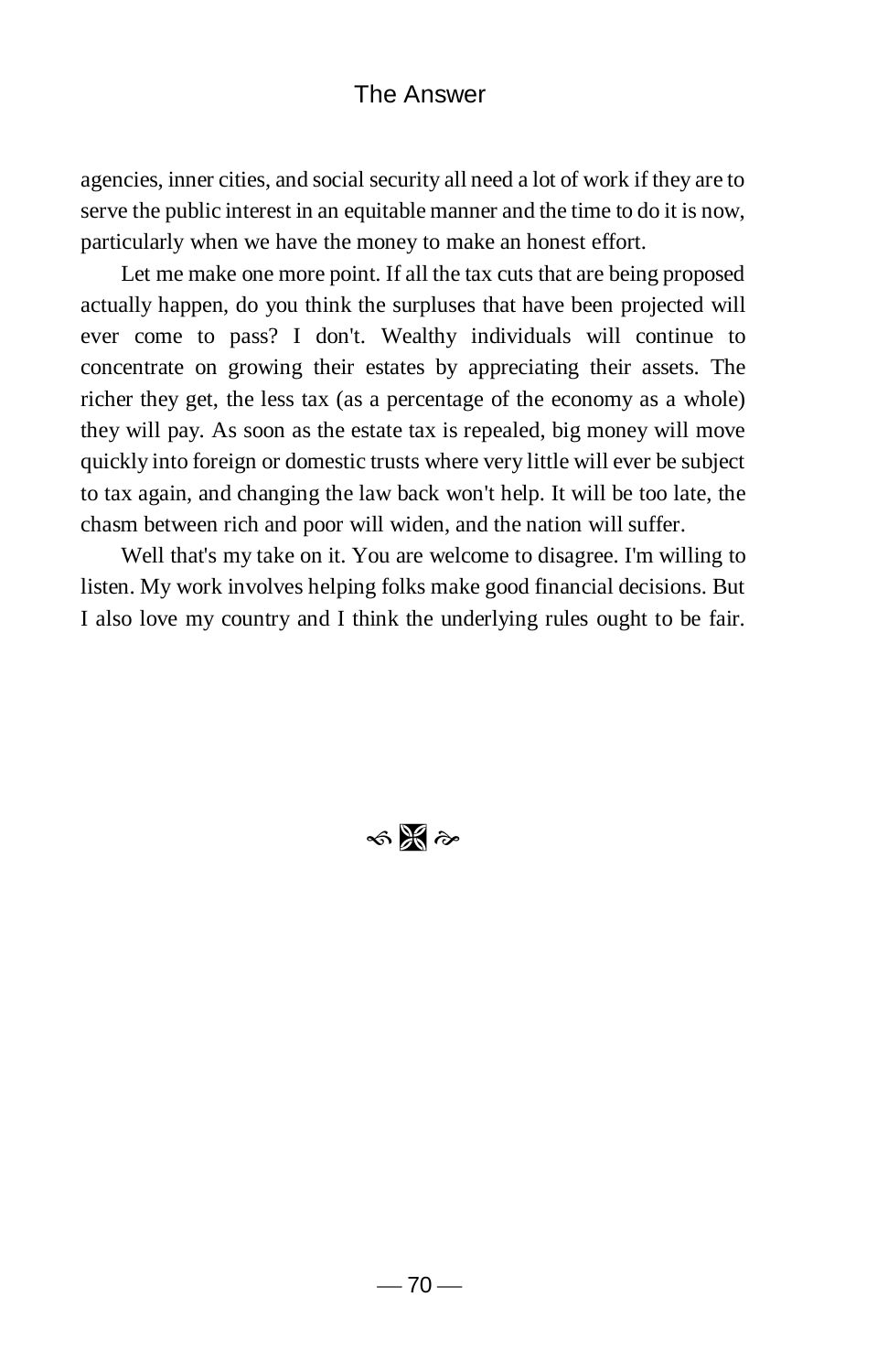### Epilogue  $\boxtimes$

n March 19, 2003, US forces opened its attack on Iraq. The "Shock and Awe" campaign that was promised did not commence until the third night, after which, it became obvious that the name given it was allowably accurate. What impressed this observer, at first, was the precision with which the initial attack unfolded. The implication that it immediately conjured up, was that America had now opened up a new window of possibility: it now possessed such startling military superiority that not only was a new world order possible, but likely. But then it began to sink in… what kind of world order would it be? An unnerving question when one considers that neither this administration, nor the American people-at-large, have yet to articulate an inspiring vision of what life might be like in such a world, or even to demonstrate that as a people, we have the maturity to handle the awesome responsibility that one would hope would accompany such capability. **O**

 Even before victory could be declared, this administration was already taking advantage of its impressive public display of military might, by advancing the same bankrupt social and economic policies that has been its hallmark since Bush was inaugurated... including more tax cuts for the wealthy — a foolish squandering of its newly acquired respect.

 Five days into the invasion and Iraqi leaders were apparently not so "shocked" or "awed" as to be convinced to surrender. Reports of civilian casualties were mounting, and pictures of pinpoint bombings were no longer projected onto TV screens. One suspects that precision was given way to expedience… Saddam will fall, but war is war.

 Will the people of Iraq now be better off than they were under Saddam Hussein? Probably — at least the ones who will survive the war and not be driven from their homes will. Can we hope for true Democracy in Iraq any time soon? Not likely. How can we imagine that true Democracy in Iraq will be born out of an administration that has demonstrated such little respect for Democracy at home? Just witness this administration's maneuverings at the United Nations as it tried to get votes: attempting to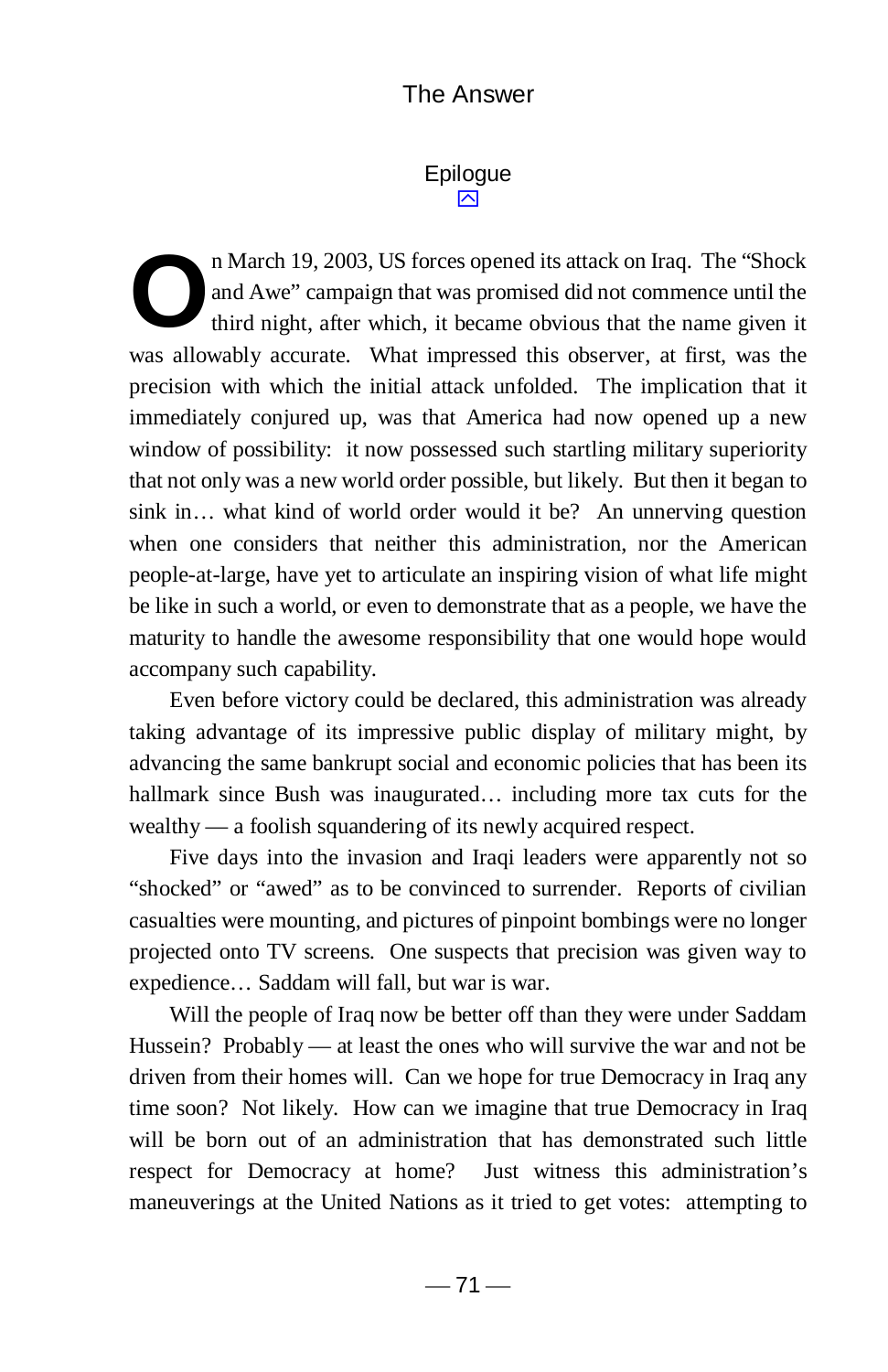acquire them the same way it acquired them here… by buying or extorting them one way or another. Bush's election was a fraud, even treason… his administration coming to power sponsored by Enron and a host of other nefarious benefactors… his proposed social and tax policies undermining our economy and our Democracy… his presidential appointments… little more than poorly disguised political payoffs… that only promise diminished civil liberties, and new layers of governmental incompetence as far and as wide as one can see. Congress is out to lunch, having been purchased at wholesale or held hostage by big money interests. The election processes in America now a study in moral turpitude, which guarantees only to eliminate from high public office our most capable citizens. And where are the mainstream media and most Americans on all this? Oblivious, complacent, ineffectual, for-sale, or just plain stupefied.

Once the United States is in full control of Iraqi oil, what nation will be safe from economic blackmail? *"Now if you're going to be a bad boy, I don't think you will be getting any oil today."* This administration knows how to wield raw political power, but appears to be significantly deficient when it comes to the intellectual variety. So what can we expect to be the final result of this advancing American hegemony? Well, here I am not totally discouraged. I see the glass as half full. Why do I have confidence that one day we will all live in a one-nation world of free people? One reason… one ray of hope… and one reason only… I believe in you.

And why do I say "a one-nation world" rather than a multinational landscape under the auspices of American style capitalism? Because when left to its own devices, American capitalism propagates war, not democracy, and if we are to advance beyond war, our political economy will have to evolve into something better. Again, that will be up to you. Why you? Because if not you… who then?

And why do I think you will succeed where no prior generation has? Because now you are finally beginning to realize that without you, success is clearly not possible — with you… at least there's a chance.

 $\frac{1}{2}$   $\frac{1}{2}$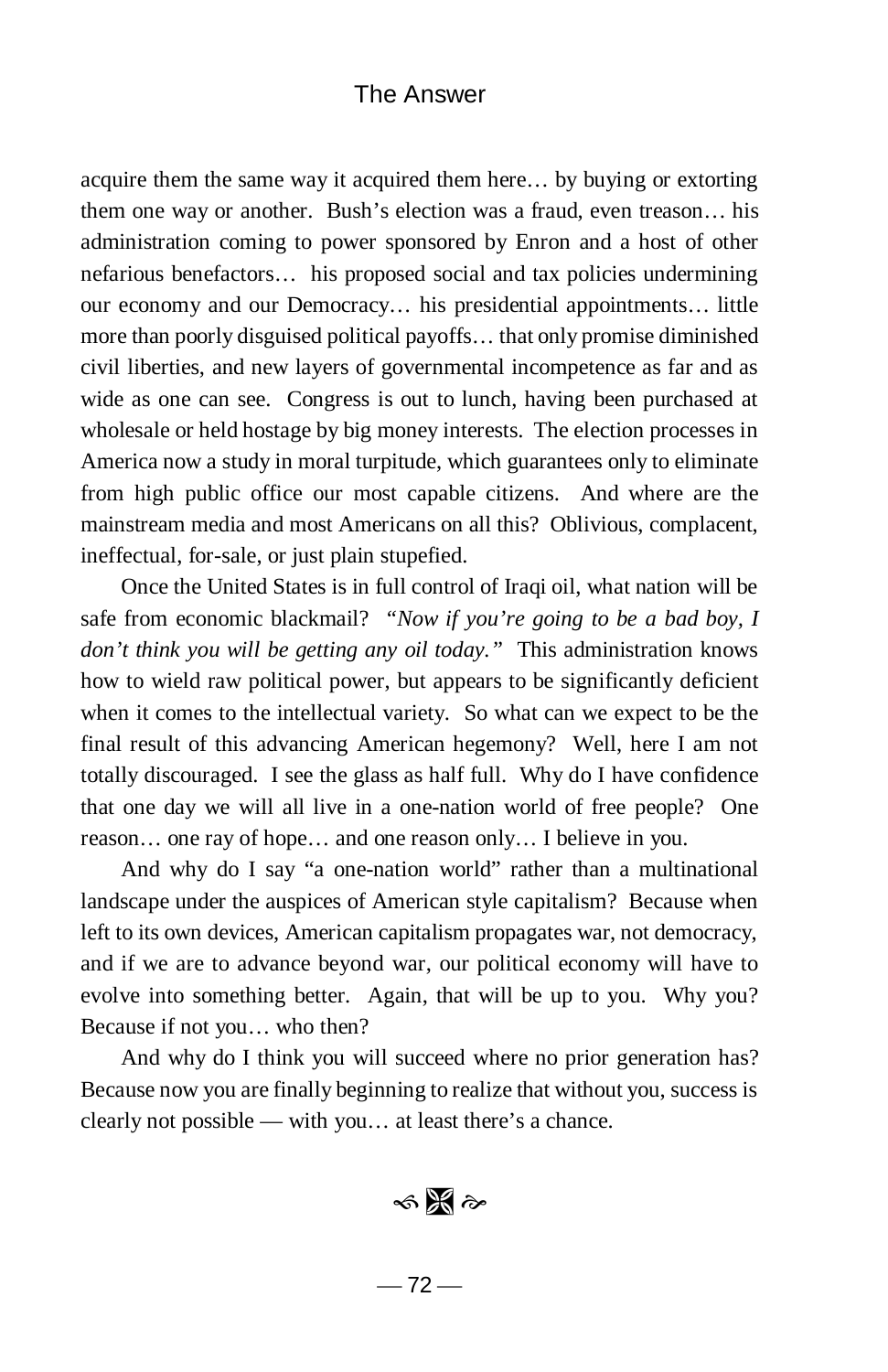Acknowledgments  $\overline{\mathsf{M}}$ 

 want to thank my wife, Charon A. Scott-Goldman, for patiently going to work and then coming home to the back of my head, want to thank my wife, Charon A. Scott-Goldman, for patiently<br>going to work and then coming home to the back of my head,<br>which always seems to be in the same position it was in when she left it hours, days, even months earlier.

I also want to thank Hamish Todd, publisher of our local newspaper, *The Ticket*, who always gave me the time and the space to be heard whenever I thought I had something to say.

Thanks to TS who left the crowd to stand with me, and to MO for asking the question and appreciating the answer.

And thanks to all those I heard from, or those whose work I read or saw (some of whom are referenced in the footnotes of this book), and to those who I never heard from, or never heard of, but who continue to take the time and expend the energy to express their humanity by speaking out or by simply pressing keys on a keyboard, trying to make a difference.

I want to thank my friend Barbara, who has not been well, and has no insurance to pay for medicine, and who, when I call almost every day, says to me, "I love ya darlin' " and means it.

And thanks to Mom and Pop for a lifetime of loving me no matter what…to my brother Jim, for his constant gentle spirit, and the steadfast love that emanates from his heart… to Markie and Cookie for their lifetime of dedicated service to children… to Michael who helps me not to wobble, to Jette for speaking out, and to Shira for winning a great battle that made me very proud though I never said so until now. And thanks to Melvin Mackey for being the first and only person to actually buy this book prior to it being sent to the printer. There was one, so I printed it.

And to You who I know is. Servant to You, I am.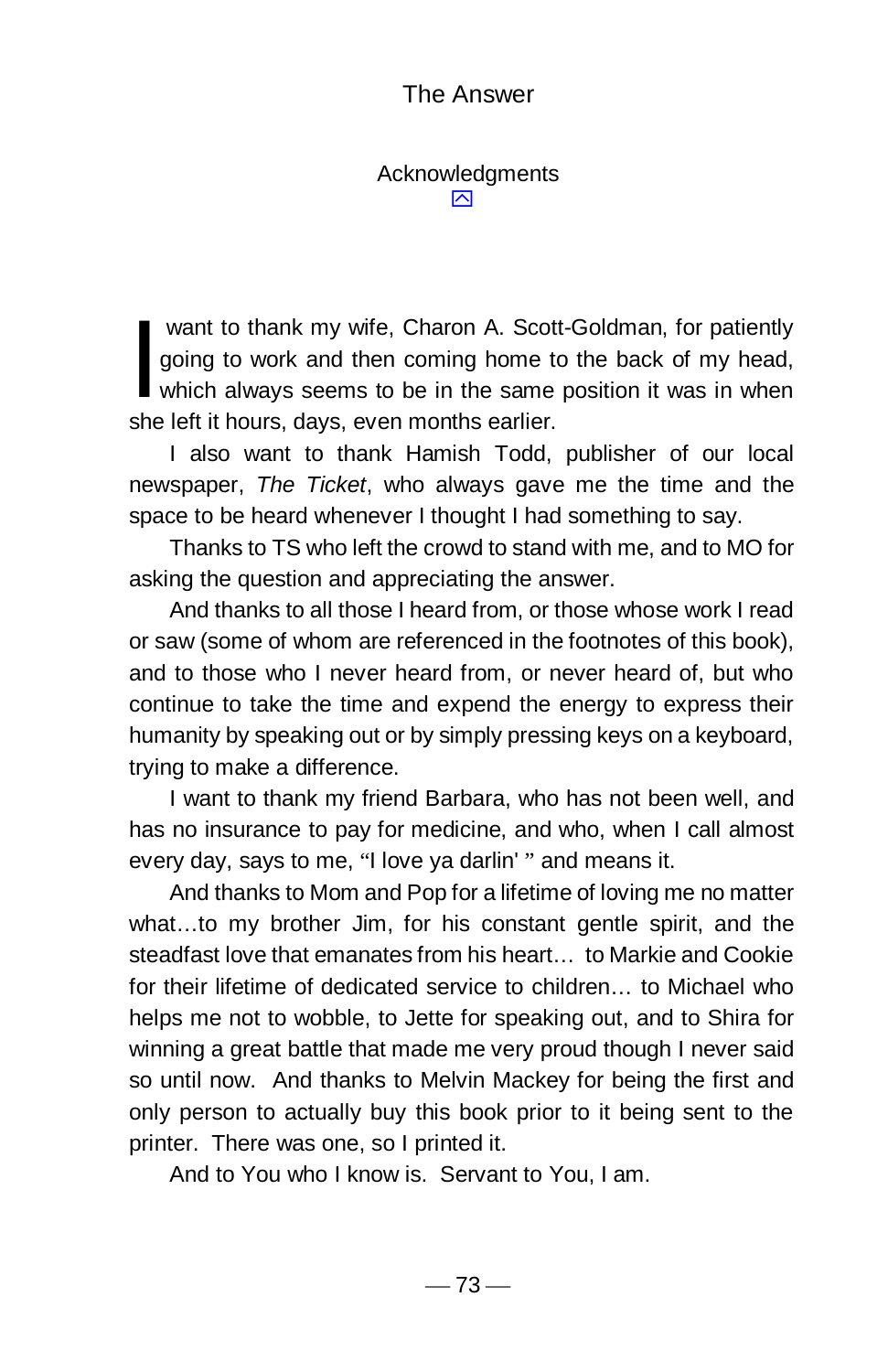### About the Author  $\overline{\mathbf{N}}$

ark A. Goldman lives with his wife, Charon, on Vashon Island, Washington, which is located in Puget Sound, and a short ferry ride from Seattle. M

Mark has a degree in economics from Franklin & Marshall College and an MBA from the Wharton Graduate School. He is a financial planner and a developer of financial planning software.

In 1988, Mark was a write-in candidate for President of the United States (one of the three hundred or so individuals who do that each election cycle), and, of course, was completely ignored by the mainstream media. He ran an unusual (some say crazy) campaign, and, according to his own unscientific poll, received no fewer than five votes in the election and enough bills from creditors to last him quite a few years. He has no intention of running again.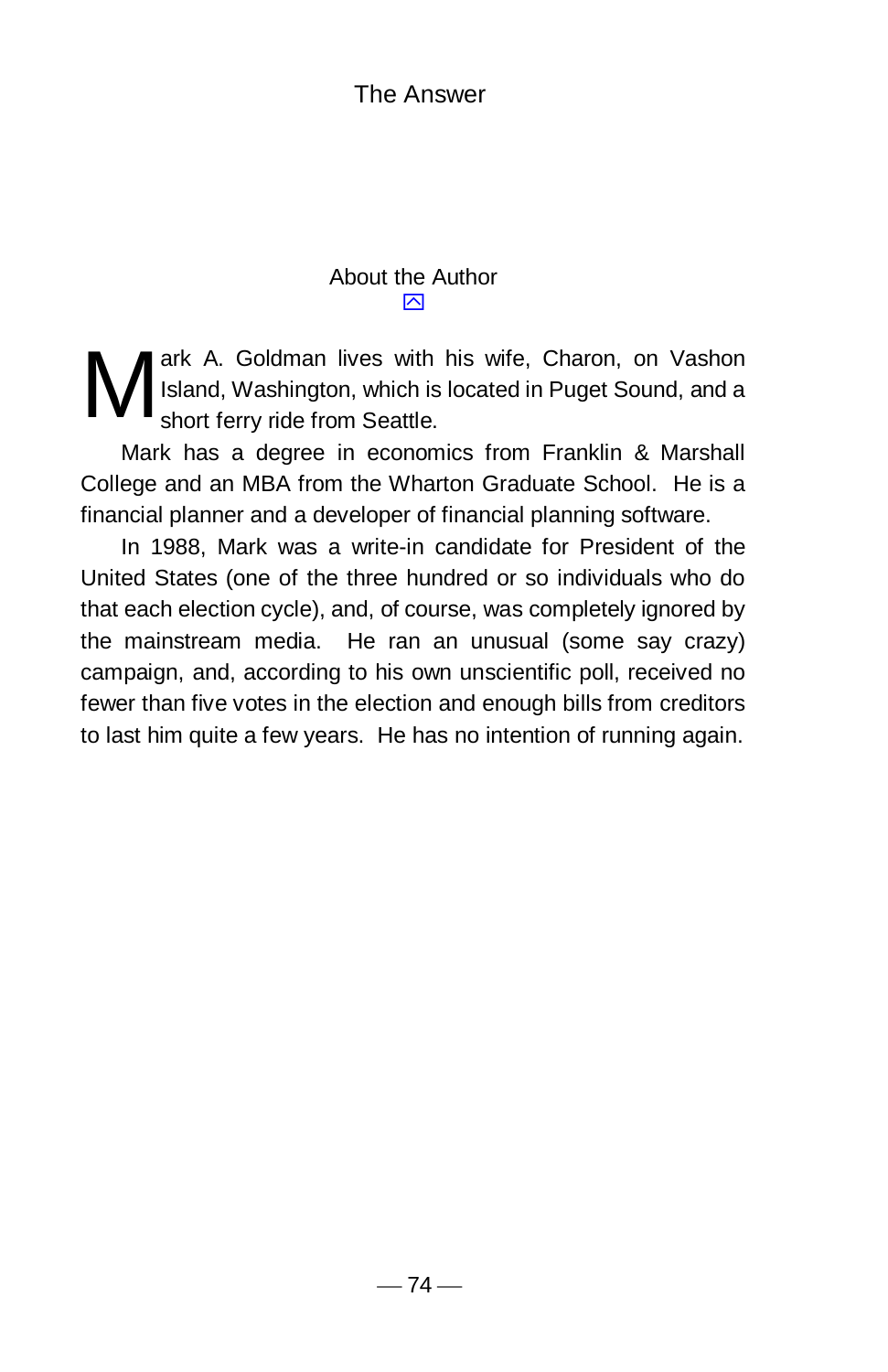## Universal Declaration of Human Rights

 $\boxtimes$ 

*As adopted by the United Nations General Assembly, December 10, 1948*

#### *Preamble*

*Whereas,* recognition of the inherent dignity and of the equal and inalienable rights of all members of the human family is the foundation of freedom, justice and peace in the world,

*Whereas,* disregard and contempt for human rights have resulted in barbarous acts which have outraged the conscience of mankind, and the advent of a world which human beings shall enjoy freedom of speech and belief and freedom from fear and want has been proclaimed as the highest aspiration of the common people,

*Whereas,* it is essential, if man is not to be compelled to have recourse, as a last resort, to rebellion against tyranny and oppression, that human rights should be protected by the rule of law.

*Whereas,* it is essential to promote the development of friendly relations between nations,

*Whereas,* the peoples of the United Nations have in the Charter reaffirmed their faith in fundamental human rights, in the dignity and worth of the human person and in the equal rights of men and women and have determined to promote social progress and better standards of life in larger freedom.

*Whereas,* Member States have pledged themselves to achieve, in co-operation with the United Nations, the promotion of universal respect for and observance of human rights and fundamental freedoms.

*Whereas,* a common understanding of these rights and freedoms is of the greatest importance for the full realization of this pledge,

Now, therefore, the **General Assembly** *proclaims* this **Universal Declaration of Human Rights** as a common standard of achievement for all peoples and all nations, to the end that every individual and every organ of society, keeping this Declaration constantly in mind, shall strive by teaching and education to promote respect for these rights and freedoms and by progressive measures, national and international, to secure their universal and effective recognition and observance, both among the peoples of Member States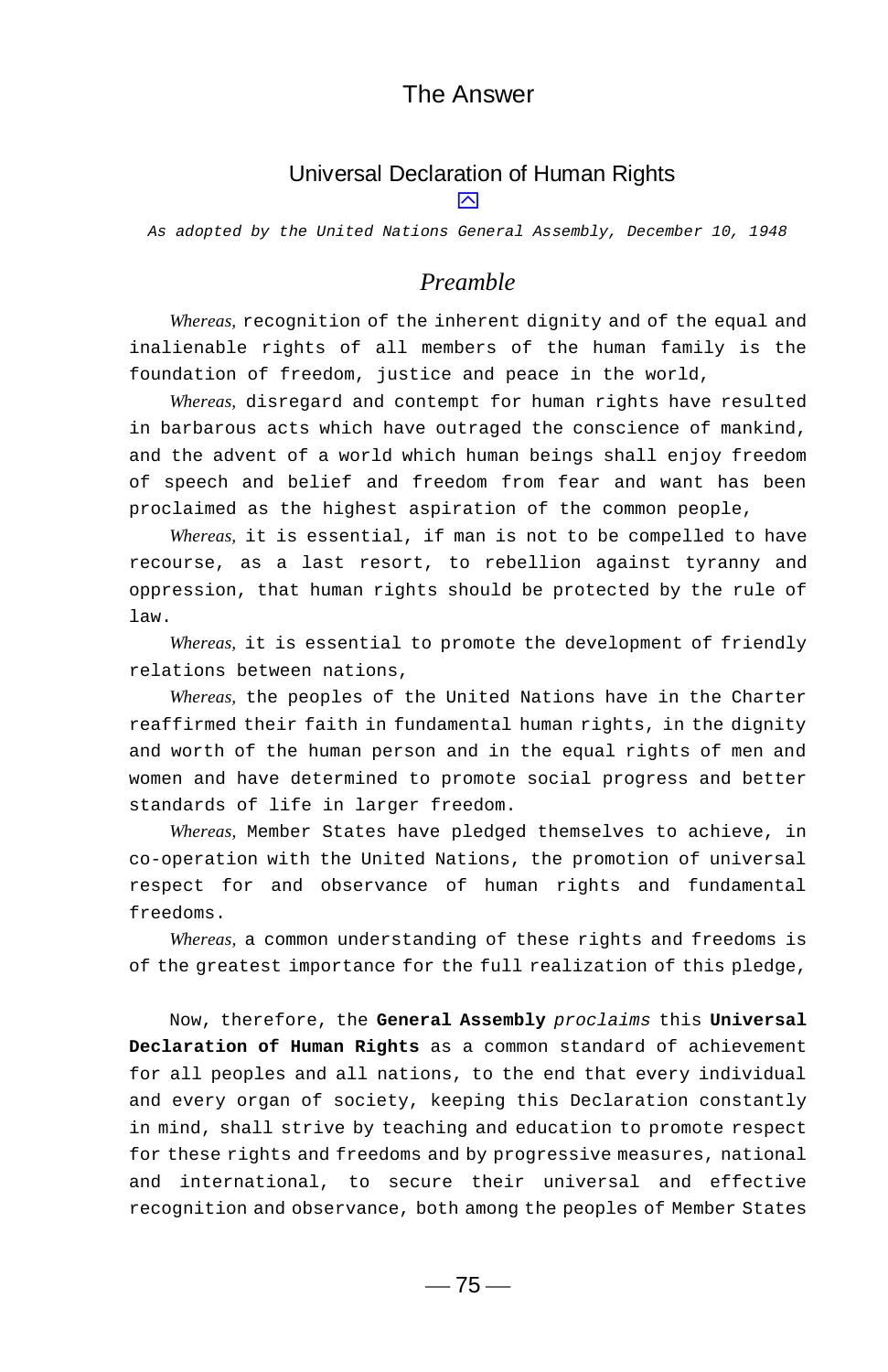themselves and among the peoples of territories under their jurisdiction.

#### *Articles*

**ARTICLE 1.** All human beings are born free and equal in dignity and rights. They are endowed with reason and conscience and should act towards one another in a spirit of brotherhood.

**ARTICLE 2.** Everyone is entitled to all the rights and freedoms set forth in this Declaration, without distinction of any kind, such as race, color, sex, language, religion, political or other opinion, national or social origin, property, birth or other status.

Furthermore, no distinction shall be made on the basis of the political, jurisdictional or international status of the country or territory to which a person belongs, whether it be independent, trust, non-selfgoverning or under any other limitation of sovereignty.

**ARTICLE 3.** Everyone has the right to life, liberty and security of person.

**ARTICLE 4.** No one shall be held in slavery or servitude; slavery and the slave trade shall be prohibited in all their forms.

**ARTICLE 5.** No one shall be subjected to torture or to cruel, inhuman or degrading treatment or punishment.

**ARTICLE 6.** Everyone has the right to recognition everywhere as a person before the law.

**ARTICLE 7.** All are equal before the law and are entitled without any discrimination to equal protection of the law. All are entitled to equal protection against any discrimination in violation of this Declaration and against any incitement to such discrimination.

**ARTICLE 8.** Everyone has the right to an effective remedy by the competent national tribunals for acts violating the fundamental rights granted him by the constitution or by law.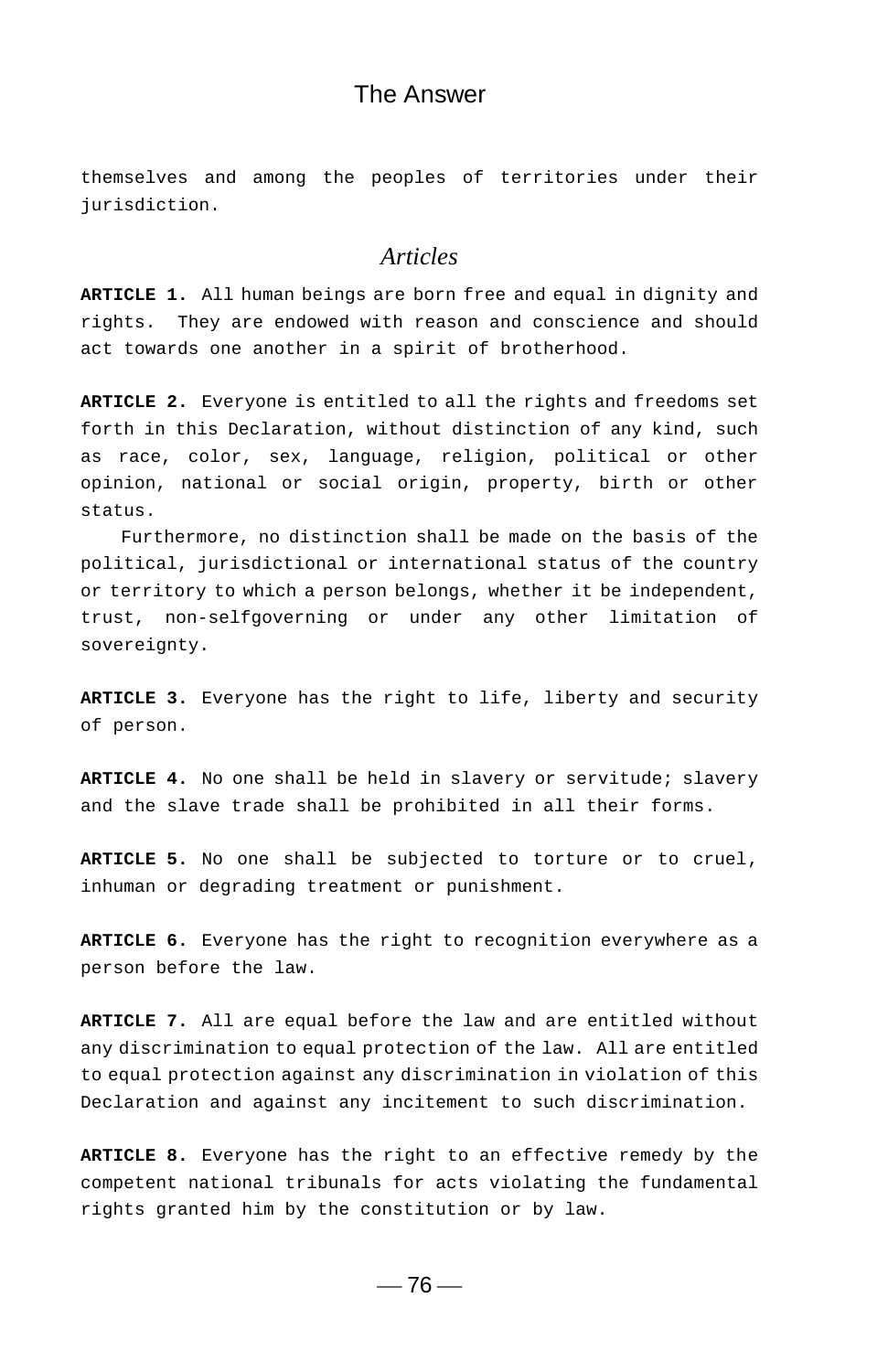**ARTICLE 9.** No one shall be subjected to arbitrary arrest, detention or exile.

**ARTICLE 10.** Everyone is entitled in full equality to a fair and public hearing by an independent and impartial tribunal, in the determination of his rights and obligations and of any criminal charge against him.

**ARTICLE 11.** (1) Everyone charged with a penal offense has the right to be presumed innocent until proved guilty according to law in a public trial at which he has had all the guarantees necessary for his defense.

(2) No one shall be held guilty of any penal offense on account of any act or omission which did not constitute a penal offense, under national or international law, at the time when it was committed. Nor shall a heavier penalty be imposed than the one that was applicable at the time the penal offense was committed.

**ARTICLE 12.** No one shall be subjected to arbitrary interference with his privacy, family, home or correspondence, nor to attacks upon his honor and reputation. Everyone has the right to the protection of the law against such interference or attacks.

**ARTICLE 13.** (1) Everyone has the right to freedom of movement and residence within the borders of each State.

(2) Everyone has the right to leave any country, including his own, and return to his country.

**ARTICLE 14.** (1) Everyone has the right to seek and to enjoy in other countries asylum from persecution.

(2) This right may not be invoked in the case of prosecution genuinely arising from non-political crimes or from acts contrary to the purposes and principles of the United Nations.

**ARTICLE 15.** (1) Everyone has the right to a nationality.

(2) No one shall be arbitrarily deprived of his nationality nor denied the right to change his nationality.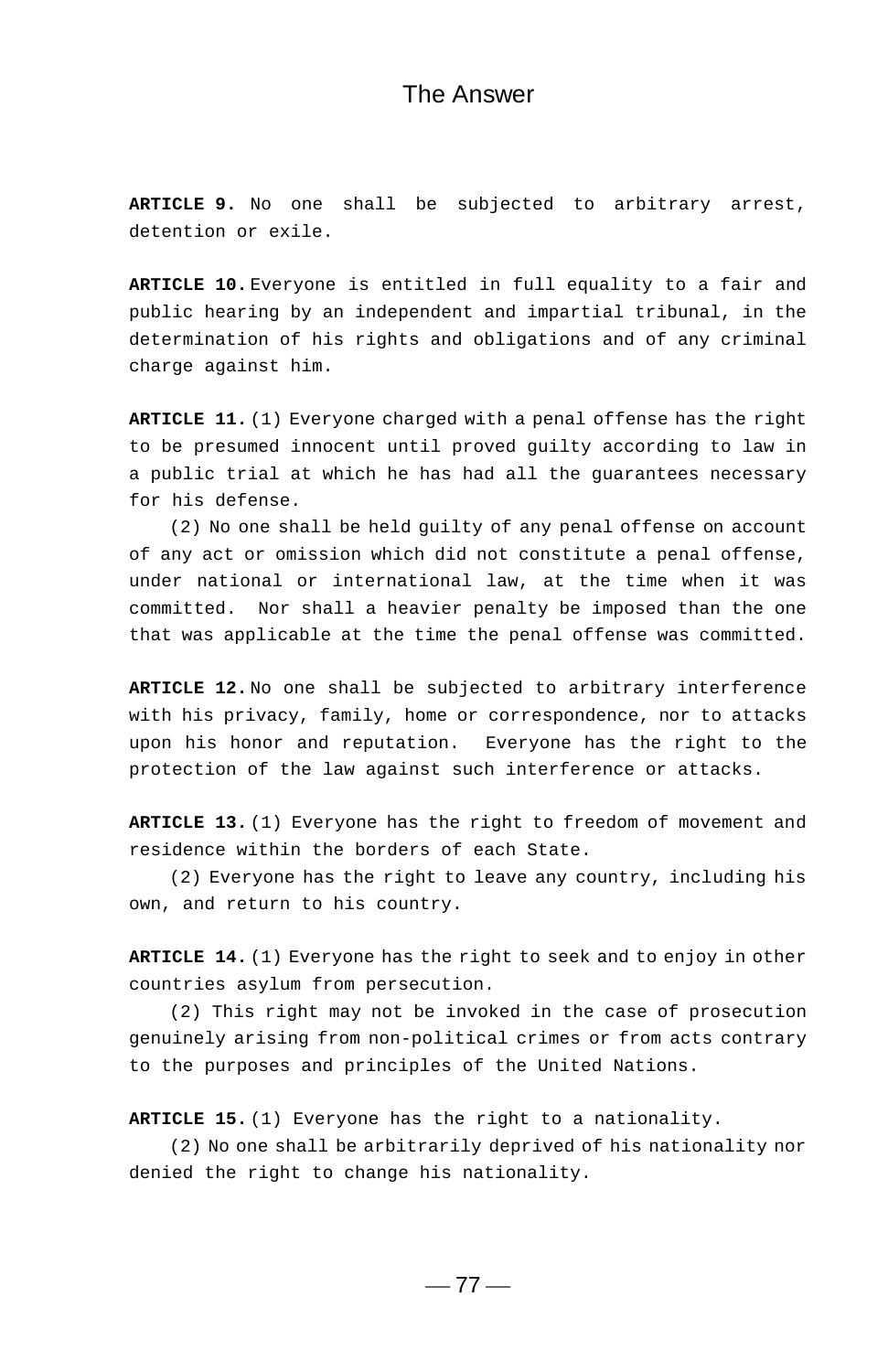**ARTICLE 16.** (1) Men and women of full age, without any limitations due to race, nationality or religion, have the right to marry and to found a family. They are entitled to equal rights as to marriage, during marriage and at its dissolution.

(2) Marriage shall be entered into only with the free and full consent of the intending spouses.

(3) The family is the natural and fundamental group unit of society and is entitled to protection by society and the State.

**ARTICLE 17.** (1) Everyone has the right to own property alone as well as in association with others.

(2) No one shall be arbitrarily deprived of his property.

**ARTICLE 18.** Everyone has the right to freedom of thought, conscience and religion. This right includes freedom to change his religion or belief, and freedom, either alone or in community with others, and in public or private, to manifest his religion or belief in teaching, practice, worship and observance.

**ARTICLE 19.** Everyone has the right to freedom of opinion and expression. This right includes freedom to hold opinions without interference and to seek, receive and impart information and ideas through any media and regardless of frontiers.

**ARTICLE 20.** (1) Everyone has the right to freedom of peaceful assembly and association.

(2) No one may be compelled to belong to an association.

**ARTICLE 21.** (1) Everyone has the right to take part in the government of his country, directly or through freely chosen representatives.

(2) Everyone has the right of equal access to public service in his country.

(3) The will of the people shall be the basis of the authority of government; this will shall be expressed in periodic and genuine elections which shall be by universal and equal suffrage and shall be held by secret vote or by equivalent free voting procedures.

**ARTICLE 22.** Everyone, as a member of society, has the right to social security and is entitled to realization, through national

 $-78-$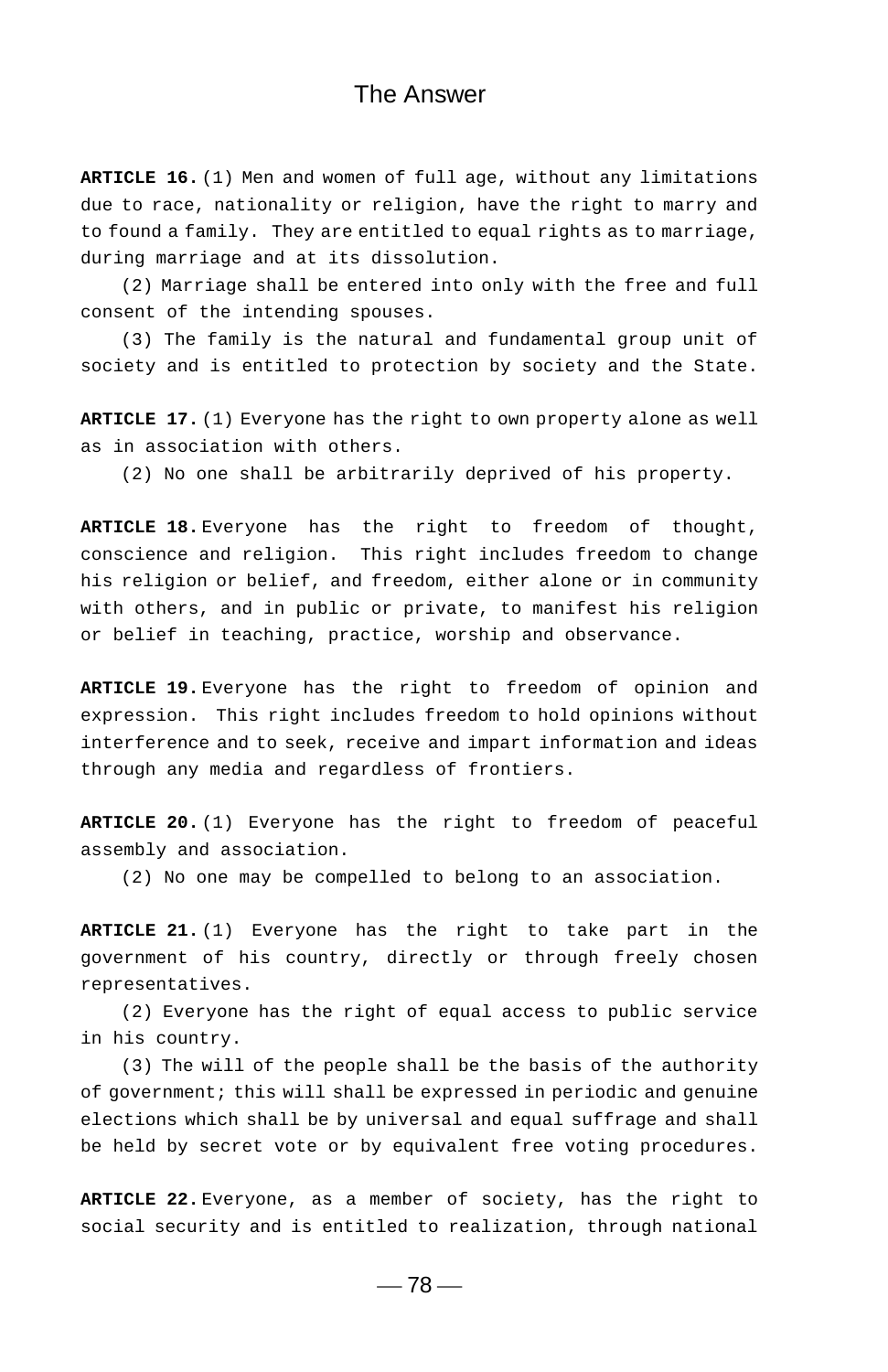effort and international co-operation and in accordance with the organization and resources of each State, of the economic, social and cultural rights indispensable for his dignity and the free development of his personality.

**ARTICLE 23.** (1) Everyone has the right to work, to free choice of employment, to just and favorable conditions of work and to protection against unemployment.

(2) Everyone, without any discrimination, has the right to equal pay for equal work.

(3) Everyone has the right to just and favorable remuneration ensuring for himself and his family an existence worthy of human dignity, and supplemented, if necessary, by other means of social protection.

(4) Everyone has the right to form and to join trade unions for the protection of his interests.

**ARTICLE 24.** Everyone has the right to rest and leisure, including reasonable limitation of working hours and periodic holidays with pay.

**ARTICLE 25.** (1) Everyone has the right to a standard of living adequate for the health and well-being of himself and of his family, including food, clothing, housing and medical care and necessary social services, and the right to security in the event of unemployment, sickness, disability, widowhood, old age or other lack of livelihood in circumstances beyond his control.

(2) Motherhood and childhood are entitled to special care and assistance. All children, whether born in or out of wedlock, shall enjoy the same social protection.

**ARTICLE 26.** (1) Everyone has the right to education. Education shall be free, at least in the elementary and fundamental stages. Elementary education shall be compulsory. Technical and professional education shall be made generally available and higher education shall be equally accessible to all on the basis of merit.

(2) Education shall be directed to the full development of the human personality and to the strengthening of respect for human rights and fundamental freedoms. It shall promote understanding,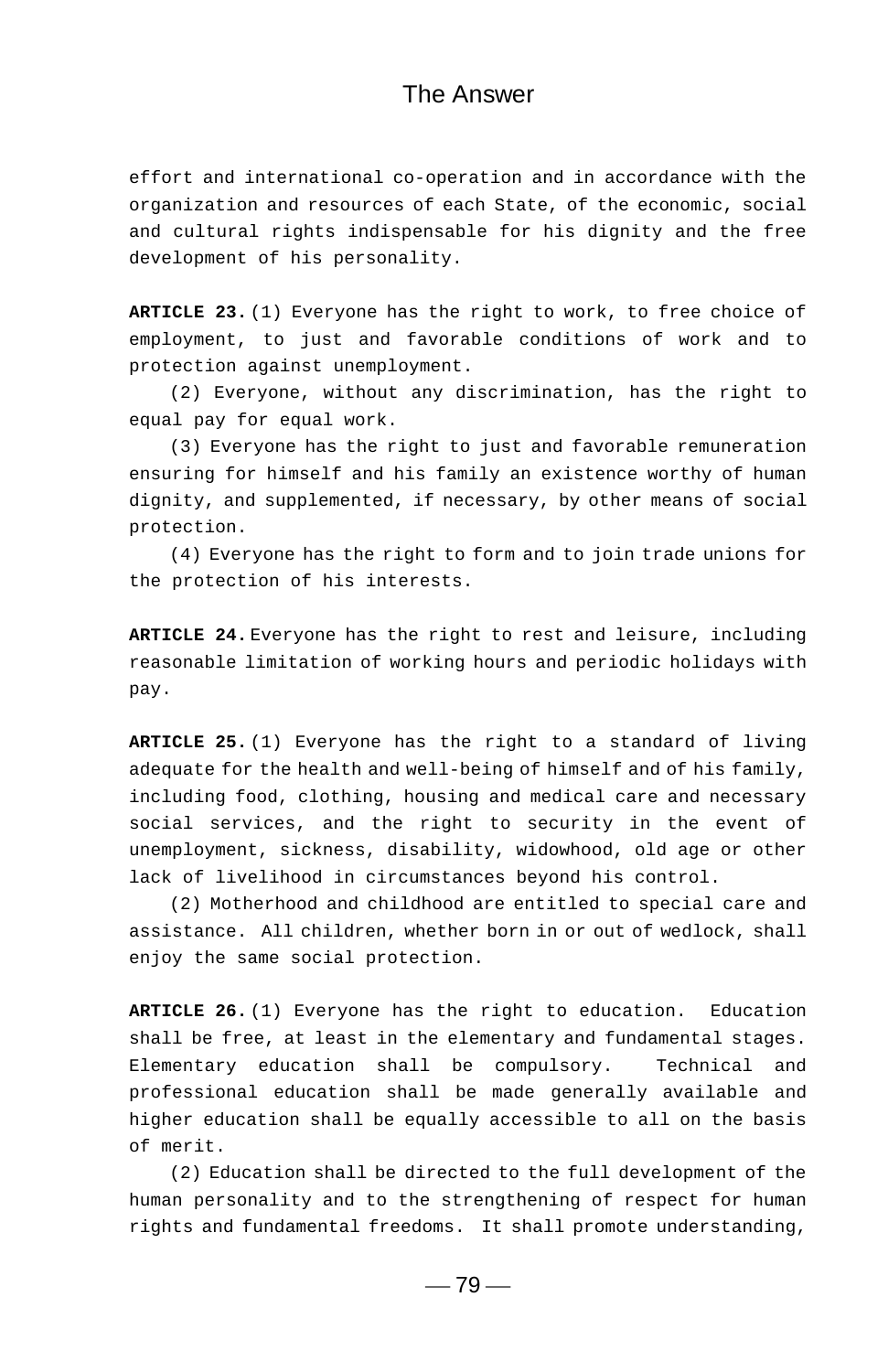tolerance and friendship among all nations, racial or religious groups, and shall further the activities of the United Nations for the maintenance of peace.

(3) Parents have a prior right to choose the kind of education that shall be given to their children.

**ARTICLE 27.** (1) Everyone has the right to freely participate in the cultural life of the community, to enjoy the arts and to share in scientific advancement and its benefits.

(2) Everyone has the right to the protection of moral and material interests resulting from any scientific, literary or artistic production of which he is the author.

**ARTICLE 28.** Everyone is entitled to a social and international order in which the rights and freedoms set forth in this Declaration can be fully realized.

**ARTICLE 29.** (1) Everyone has duties to the community in which alone the free and full development of his personality is possible.

(2) In the exercise of his rights and freedoms, everyone shall be subject only to such limitations as are determined by law solely for the purpose of securing due recognition and respect for the rights and freedoms of others and of meeting the just requirements of morality, public order and the general welfare in a democratic society.

(3) These rights and freedoms may in no case be exercised contrary to the purposes and principles of the United Nations.

**ARTICLE 30.** Nothing in this Declaration may be interpreted as implying for any State, group or person any right to engage in any activity or to perform any act aimed at the destruction of any of the rights and freedoms set forth herein.

**Adopted by the United Nations General Assembly, December 10, 1948.**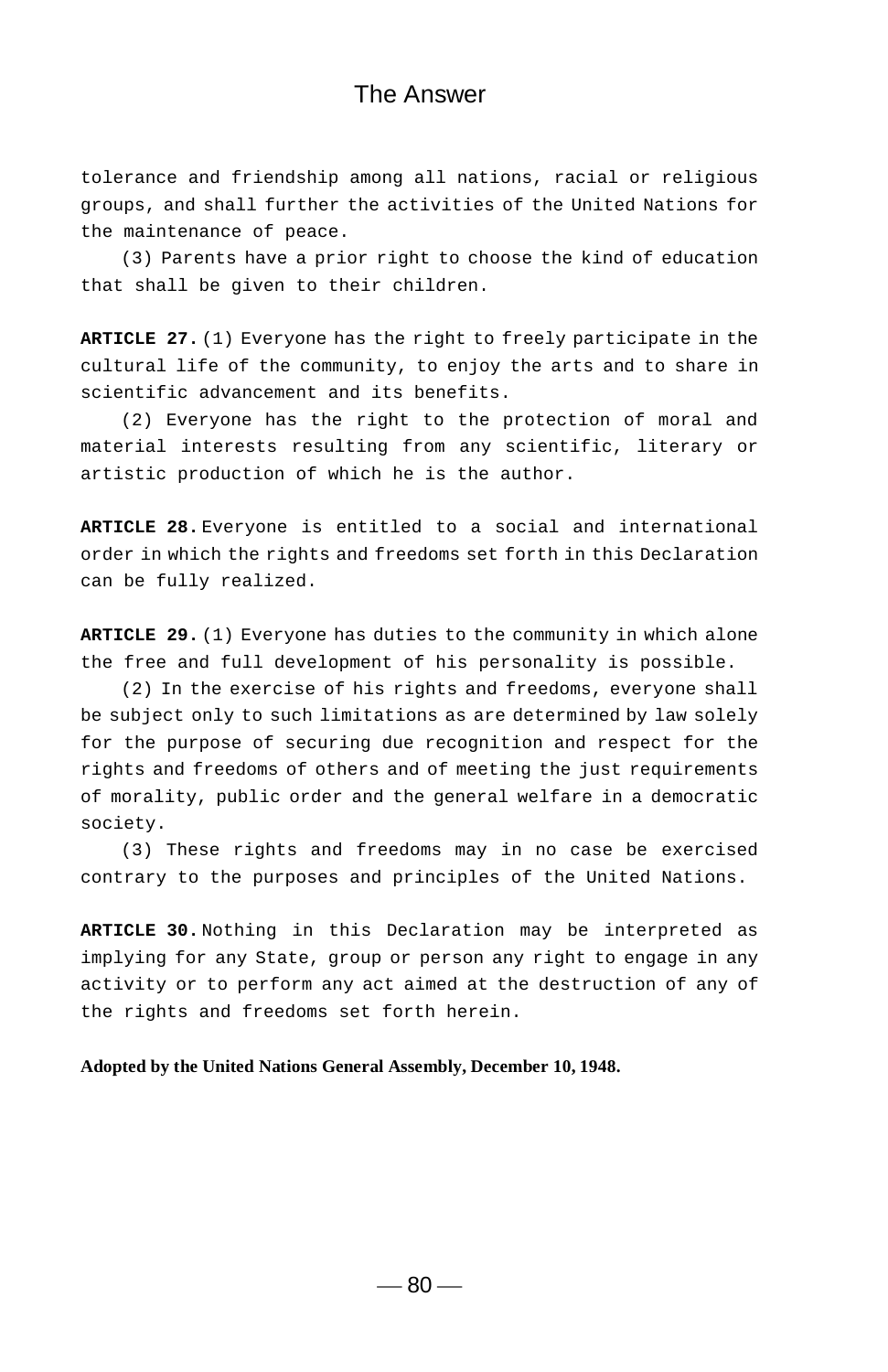Finally  $\overline{\mathsf{M}}$ 

**T**here is the law and there are principles of justice and sometimes they are not quite in alignment with one another.

For Democracy to thrive there needs to be the free exchange of ideas and also the truthful sharing of experience from public servants and also from the media whose job it is to be the eyes and ears and voice of The People.

Every time a lie is told by a public servant in order to influence the public to believe something that he knows isn't true, it is an act of treason. A public servant is the servant and not the master. He is duty bound to be faithful in the execution of his duties and this must necessarily include fidelity to his honor.

If a public servant attempts to corrupt the values of subordinates by having them engage in unlawful acts or dishonorable activities, such as requiring them to lie to others or to put aside their own integrity, that too is treason.

If you are a subordinate and if you are unfaithful to yourself and the truth as you know it, in order to protect yourself or to carry out the agenda of someone who supervises you, then you are a traitor to yourself and to others.

If a military commander orders a soldier to execute an order he knows to be illegal or immoral, that is treason. If the Commander-in-Chief or the Secretary of State or the Secretary of Defense asks you to lie, or you are purposely misled into reporting a lie or withholding the truth or misleading others, that is treason.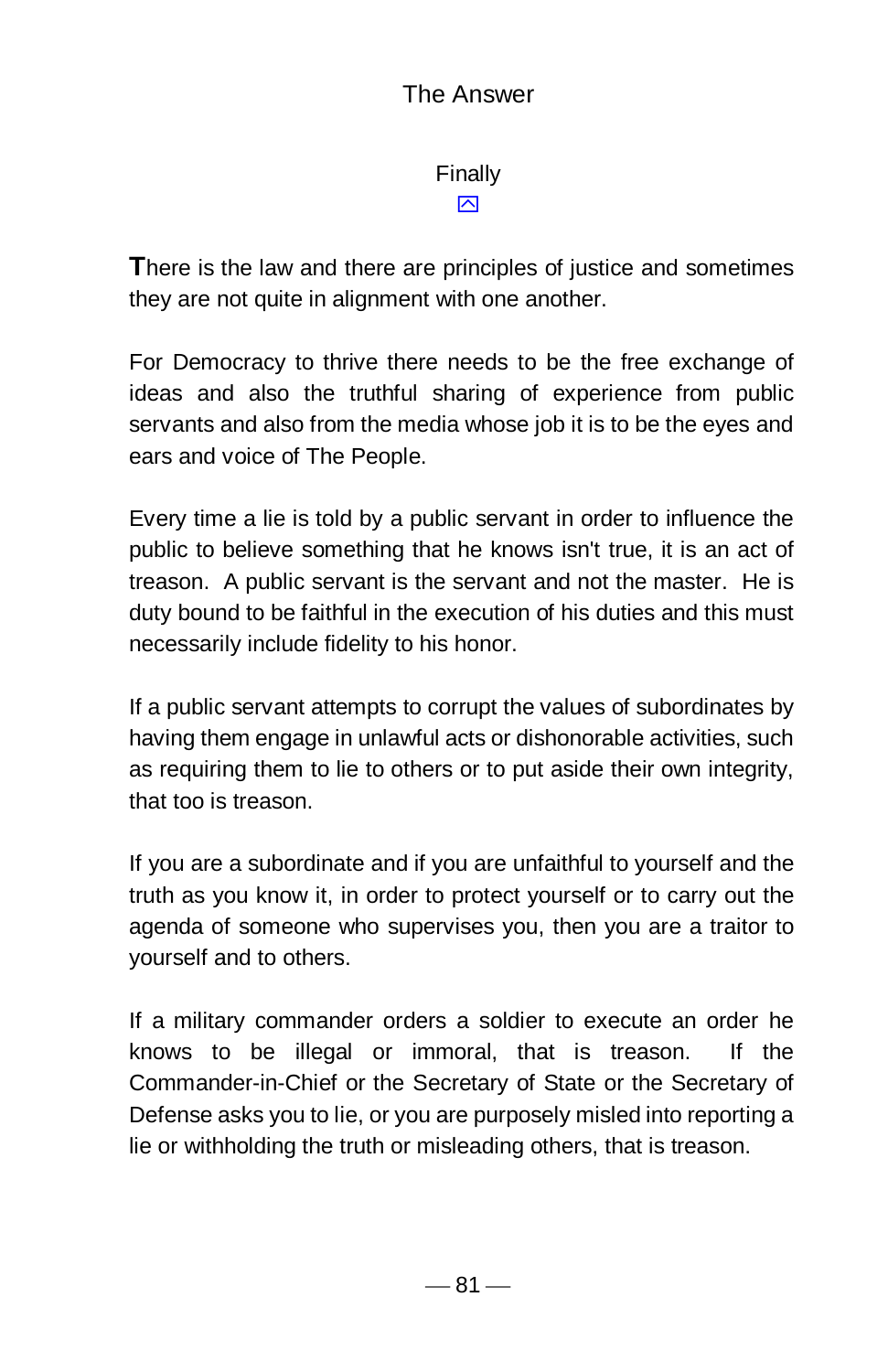Can I take the Commander-in-Chief and have him prosecuted for treason if he lies to the Nation? I don't know. But I know that when the President of the United States or any public servant lies to the public or misrepresents his actions as one thing when he knows they are something else, then that public official is attacking our Democracy and the act is one of treason. This is how I see it.

Every lie acts to diminish, tear apart, and unravel the fabric of our society. And so does every lie that justifies a lie and every dishonesty that hides a lie, or hides the truth. This is the truth of how it is.

And if you haven't the courage to tell the truth, or the consciousness to honor the truth, or the love to love the truth, then one day you will not have the truth to tell, and soon thereafter you will not live in a place that will acknowledge the truth when it is told, and not long after that the truth will not be told for it will no longer be allowed. You cannot be a traitor to life, and then expect to live in a free and just society.

Who says so? I say so. Where is it written? In every blade of grass. In the sparrow's song. In a snowflake. In every sunrise and sunset. In every star that lights the sky. In every child's eyes. Every river that flows and every kiss of a lovers lips... says it's so. Because it IS so.

And what if you are not a public servant or a member of the media? Every intentional dishonesty diminishes the fabric of life for we are all part of the weave.

I do not say this as an invitation to judge others, but rather as a reminder from time to time to look to see if the threads of our own expression are holding life together or allowing it to unravel.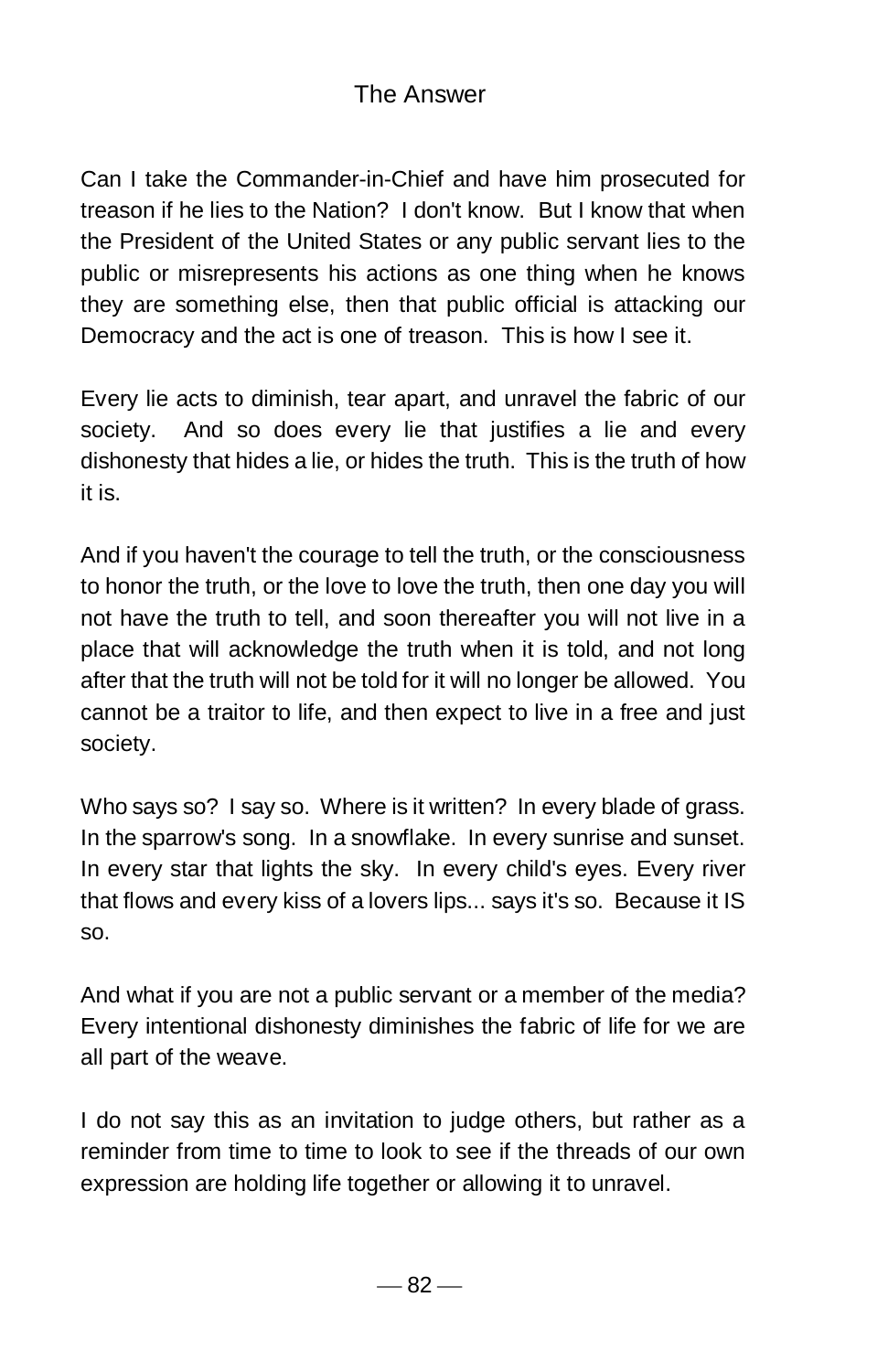Whoever you are, wherever you are, you are a part of every destiny. Everyone makes a difference, and simply the willingness to hold fast to life, to have faith, compassion and courage is what binds us together and creates the opportunity for us, and our children, and our children's children, to experience the blessings of freedom, happiness, and success.

Thank you for reading my book.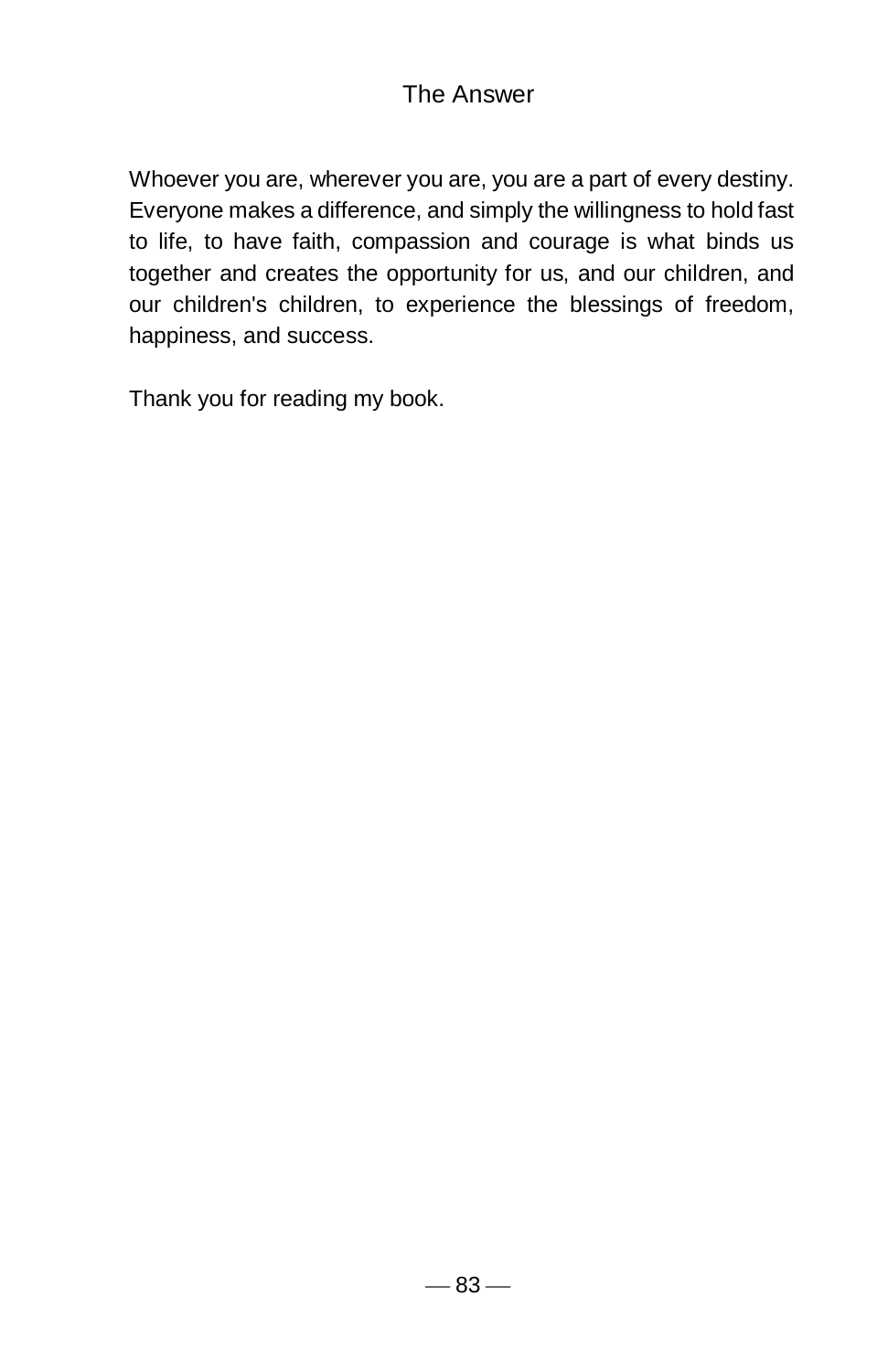# **Citizens for the Impeachment of George W. Bush**

"...they said they were in Puerto Vallarta on September 9 when they learned they would not be able to go home because the US Embassy said: either the storm that is brewing or because we have word that Osama Bin Laden may be hijacking airlines!" *— Josh Salans*

*For desecrating the Office of President of the United States....*

- by allowing American citizens, and innocent citizens of other nations, to be put in harms way through negligence and flagrant disregard of human life.
- by undermining the Bill of Rights and attempting to rewrite Article I, Section 8 of the [Constitution of the United States](http://www.citizensforimpeachingbush.com/constitution_of_the_united_state.htm) — thereby showing an egregious disrespect for citizens, elected representatives, our posterity, and those who honorably fought and died to secure our hard won freedoms.
- by subverting humanity's chance for peace by pursuing policies that are likely to enflame the world's passions rather than heal its wounds, and leave in its wake new legions of enemies to fuel a perpetual war.
- by plundering and squandering our national wealth for the benefit of a few; causing economic decay among the various states; deviously shifting the burden of taxes from those who can afford to pay to those who cannot; depriving citizens of universal health care, better educational opportunities, and generally widening the gap between those who have more than their fair share and those who have much less.
- by betraying the Universal Declaration of Human Rights... those who signed it... those who hope for its universal acceptance... and those who still don't know what it says.
- by protecting, through deceit and deception, those who have committed high crimes and misdemeanors.
- by trampling on the rights of others... causing death and destruction to citizens and non-citizens alike.
- by demonstrating wanton disrespect for the earth and its life support systems.
- by damaging the reputation of America and embarrassing its citizens through incompetence, arrogance, and moral insensitivity.
- by cheating Americans out of our right to know our own history, and thereby defrauding us of the opportunity to clean up our past so that we might build a more respectable future.
- by obstructing a full and fair investigation into all the circumstances surrounding the events of 9-11, thereby keeping Americans in the dark about what really happened, who is culpable, and why.
- by taking the oath of office knowing that the final results of the election were obtained only through fraud and deception and/or by not prosecuting those who were guilty of the fraud.

#### **www.citizensforimpeachingbush.com**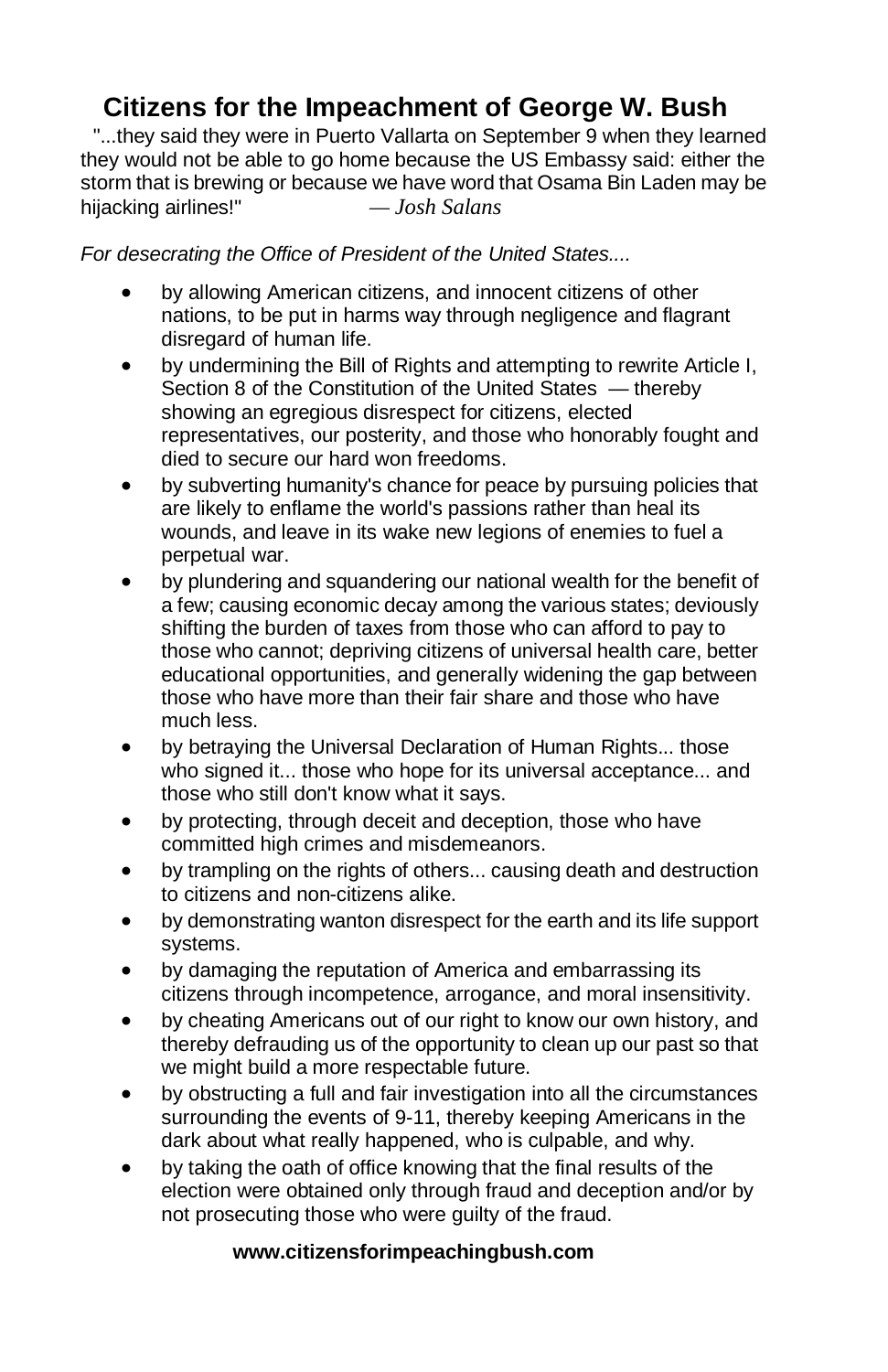You can purchase **The Answer** on-line at:

www.gpln.com

The Presidential Press P.O. Box 1865 Vashon, WA 98070

[www.gpln.com](http://www.gpln.com/)

info@gpln.com